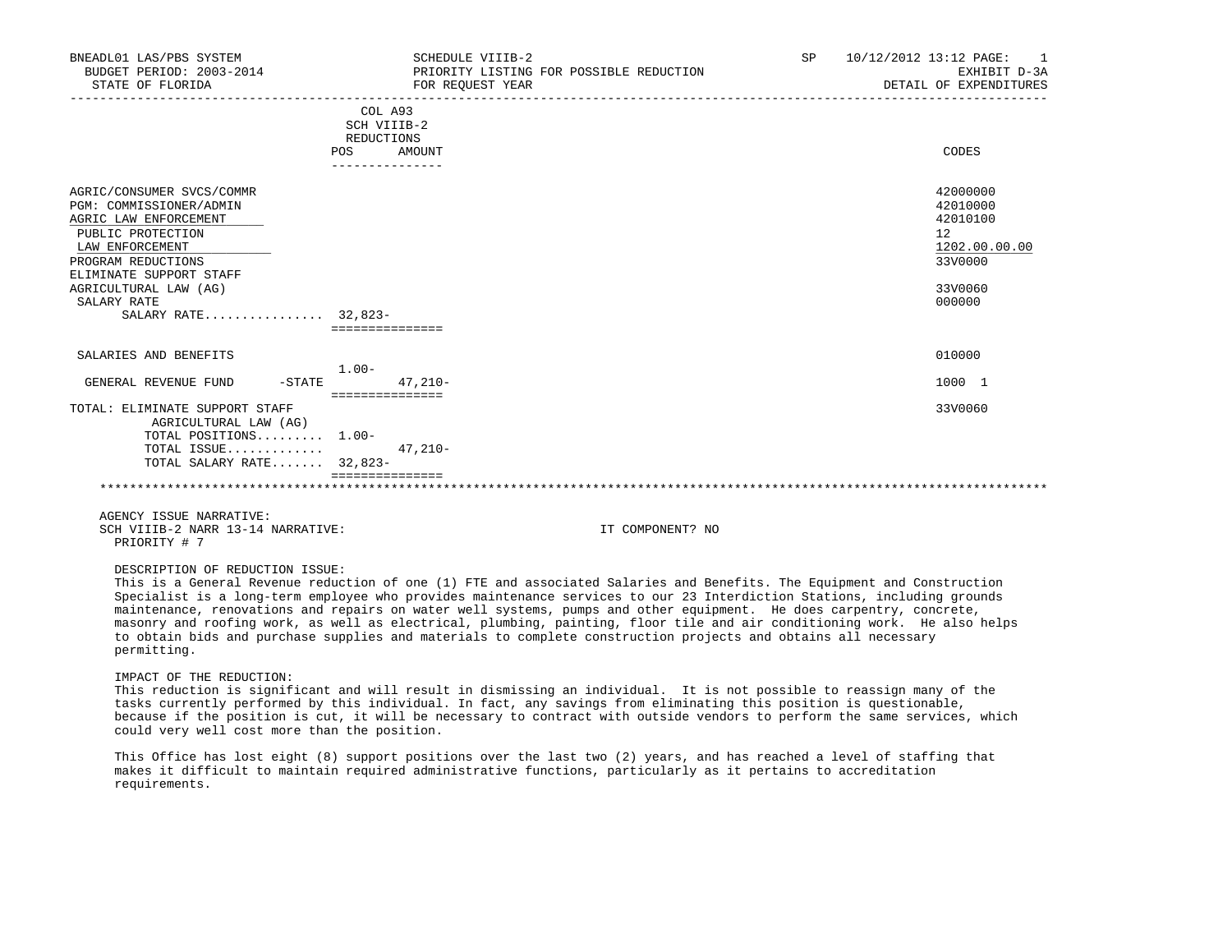| BNEADL01 LAS/PBS SYSTEM<br>BUDGET PERIOD: 2003-2014<br>STATE OF FLORIDA                                                                                                           |                          | SCHEDULE VIIIB-2<br>PRIORITY LISTING FOR POSSIBLE REDUCTION<br>FOR REOUEST YEAR |  | SP<br>______________________________                                                                 | 10/12/2012 13:12 PAGE:<br>2<br>EXHIBIT D-3A<br>DETAIL OF EXPENDITURES |
|-----------------------------------------------------------------------------------------------------------------------------------------------------------------------------------|--------------------------|---------------------------------------------------------------------------------|--|------------------------------------------------------------------------------------------------------|-----------------------------------------------------------------------|
|                                                                                                                                                                                   | COL A93                  |                                                                                 |  |                                                                                                      |                                                                       |
|                                                                                                                                                                                   | SCH VIIIB-2              |                                                                                 |  |                                                                                                      |                                                                       |
|                                                                                                                                                                                   | REDUCTIONS<br>POS AMOUNT |                                                                                 |  |                                                                                                      | CODES                                                                 |
|                                                                                                                                                                                   | ---------------          |                                                                                 |  |                                                                                                      |                                                                       |
| AGRIC/CONSUMER SVCS/COMMR<br>PGM: COMMISSIONER/ADMIN<br>AGRIC LAW ENFORCEMENT<br>PUBLIC PROTECTION                                                                                |                          |                                                                                 |  |                                                                                                      | 42000000<br>42010000<br>42010100<br>12                                |
| LAW ENFORCEMENT                                                                                                                                                                   |                          |                                                                                 |  |                                                                                                      | 1202.00.00.00                                                         |
| PROGRAM REDUCTIONS<br>ELIMINATE SUPPORT STAFF                                                                                                                                     |                          |                                                                                 |  |                                                                                                      | 33V0000                                                               |
| AGRICULTURAL LAW (AG)                                                                                                                                                             |                          |                                                                                 |  |                                                                                                      | 33V0060                                                               |
| This reduction is based on Salaries and Benefits calculated at the annual minimum.<br>STATUTORY CHANGE(S):<br>No statutory changes would be required to implement this reduction. |                          |                                                                                 |  |                                                                                                      |                                                                       |
| SALARIES AND BENEFITS:                                                                                                                                                            |                          |                                                                                 |  |                                                                                                      |                                                                       |
| ----------------------<br>CLASS<br>CODE<br>TITLE                                                                                                                                  | PAY                      |                                                                                 |  | NUMBER OF FY 2013-14 AMOUNT NEEDED FY 2013-14<br>GRADE RATE POSITIONS TOTAL RATE Salary and Benefits |                                                                       |
| 6547 Equip./Const. Specialist 20 (\$32,823) (1) (\$32,823)                                                                                                                        |                          |                                                                                 |  | _____________________<br>(\$47,210)                                                                  |                                                                       |
|                                                                                                                                                                                   |                          |                                                                                 |  | TOTAL POSITION REDUCTION BY FUND: GR (\$47,210)                                                      |                                                                       |
|                                                                                                                                                                                   |                          |                                                                                 |  |                                                                                                      |                                                                       |
|                                                                                                                                                                                   |                          |                                                                                 |  |                                                                                                      |                                                                       |
| POSITION DETAIL OF SALARIES AND BENEFITS:                                                                                                                                         |                          |                                                                                 |  |                                                                                                      |                                                                       |
|                                                                                                                                                                                   |                          |                                                                                 |  | FTE BASE RATE ADDITIVES BENEFITS SUBTOTAL $\text{\$}$ and benefits                                   | LAPSE LAPSED SALARIES                                                 |
|                                                                                                                                                                                   |                          |                                                                                 |  |                                                                                                      |                                                                       |
| A93 - SCH VIIIB-2 REDUCTIONS                                                                                                                                                      |                          |                                                                                 |  |                                                                                                      |                                                                       |
|                                                                                                                                                                                   |                          |                                                                                 |  |                                                                                                      |                                                                       |
| CHANGES TO CURRENTLY AUTHORIZED POSITIONS<br>6547 EQUIPMENT/CONSTRUCTION SPECIALIST                                                                                               |                          |                                                                                 |  |                                                                                                      |                                                                       |
| P1010 001 1.00- 32,823-                                                                                                                                                           |                          |                                                                                 |  | $14,387 47,210-$ 0.00 $47,210-$                                                                      |                                                                       |
|                                                                                                                                                                                   |                          |                                                                                 |  |                                                                                                      |                                                                       |
| TOTALS FOR ISSUE BY FUND                                                                                                                                                          |                          |                                                                                 |  |                                                                                                      |                                                                       |
| 1000 GENERAL REVENUE FUND                                                                                                                                                         |                          |                                                                                 |  |                                                                                                      | $47,210-$<br>--------------                                           |
|                                                                                                                                                                                   |                          | $1.00 - 32,823 -$                                                               |  | $14,387 47,210-$                                                                                     | 47,210-                                                               |
|                                                                                                                                                                                   |                          |                                                                                 |  |                                                                                                      | ==============                                                        |
|                                                                                                                                                                                   |                          |                                                                                 |  |                                                                                                      |                                                                       |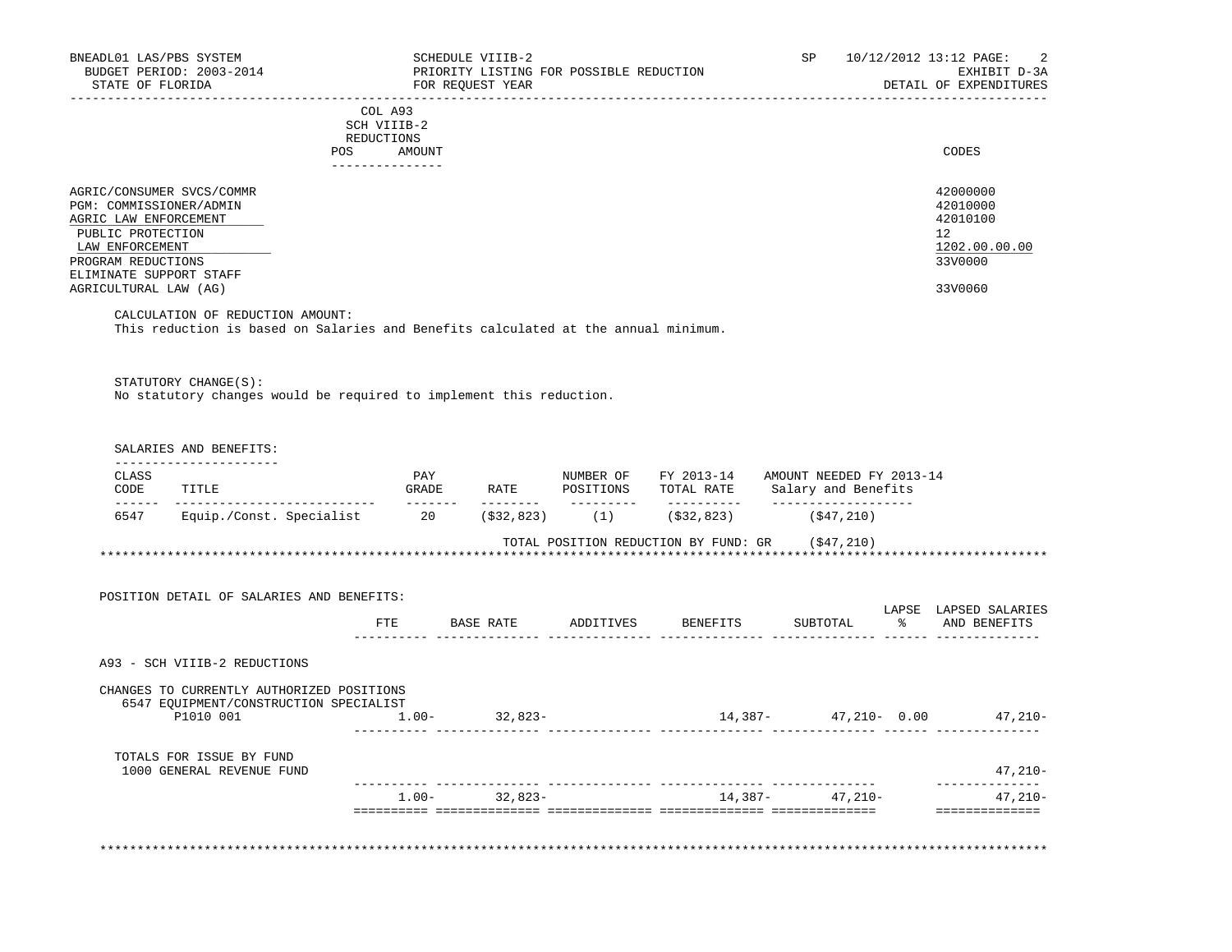| BNEADL01 LAS/PBS SYSTEM<br>BUDGET PERIOD: 2003-2014<br>STATE OF FLORIDA                                                                                                                                                                      |                                                                | FOR REQUEST YEAR | SCHEDULE VIIIB-2<br>PRIORITY LISTING FOR POSSIBLE REDUCTION                                                                                                                                                                                   | SP | 10/12/2012 13:12 PAGE: |                                                                           | 3<br>EXHIBIT D-3A<br>DETAIL OF EXPENDITURES |
|----------------------------------------------------------------------------------------------------------------------------------------------------------------------------------------------------------------------------------------------|----------------------------------------------------------------|------------------|-----------------------------------------------------------------------------------------------------------------------------------------------------------------------------------------------------------------------------------------------|----|------------------------|---------------------------------------------------------------------------|---------------------------------------------|
|                                                                                                                                                                                                                                              | COL A93<br>SCH VIIIB-2<br>REDUCTIONS<br>POS<br>--------------- | AMOUNT           |                                                                                                                                                                                                                                               |    |                        | CODES                                                                     |                                             |
| AGRIC/CONSUMER SVCS/COMMR<br>PGM: COMMISSIONER/ADMIN<br>AGRIC LAW ENFORCEMENT<br>PUBLIC PROTECTION<br>LAW ENFORCEMENT<br>STATE FUNDING REDUCTIONS<br>ELIMINATE STATE TRUST FUND BUDGET<br>AUTHORITY THAT HAS NO SUPPORTING<br><b>REVENUE</b> |                                                                |                  |                                                                                                                                                                                                                                               |    |                        | 42000000<br>42010000<br>42010100<br>12 <sup>°</sup><br>3300000<br>3300100 | 1202.00.00.00                               |
| SALARIES AND BENEFITS                                                                                                                                                                                                                        |                                                                |                  |                                                                                                                                                                                                                                               |    |                        | 010000                                                                    |                                             |
| CITRUS INSPECTION TF -STATE 56,490-                                                                                                                                                                                                          | ===============                                                |                  |                                                                                                                                                                                                                                               |    |                        | 2093 1                                                                    |                                             |
| <b>EXPENSES</b>                                                                                                                                                                                                                              |                                                                |                  |                                                                                                                                                                                                                                               |    |                        | 040000                                                                    |                                             |
| CITRUS INSPECTION TF                                                                                                                                                                                                                         |                                                                | -STATE 36,715-   |                                                                                                                                                                                                                                               |    |                        | 2093 1                                                                    |                                             |
| TOTAL: ELIMINATE STATE TRUST FUND BUDGET<br>AUTHORITY THAT HAS NO SUPPORTING<br>REVENUE<br>TOTAL ISSUE                                                                                                                                       | ===============                                                | $93,205-$        |                                                                                                                                                                                                                                               |    |                        | 3300100                                                                   |                                             |
|                                                                                                                                                                                                                                              | ________________                                               |                  |                                                                                                                                                                                                                                               |    |                        |                                                                           |                                             |
| AGENCY ISSUE NARRATIVE:<br>SCH VIIIB-2 NARR 13-14 NARRATIVE:<br>PRIORITY # 18                                                                                                                                                                |                                                                |                  | IT COMPONENT? NO                                                                                                                                                                                                                              |    |                        |                                                                           |                                             |
| DESCRIPTION OF REDUCTION ISSUE:                                                                                                                                                                                                              |                                                                |                  | This issue eliminates \$93,205 from the Citrus Inspection Trust Fund appropriation in this budget entity. A total of<br>\$56,490 is appropriated in the Salaries and Benefits Category and \$36,715 is appropriated in the Expenses Category. |    |                        |                                                                           |                                             |
| IMPACT OF THE REDUCTION:                                                                                                                                                                                                                     |                                                                |                  | This reduction will have a minimal impact on the Office of Agricultural Law Enforcement. Due to decreased revenues in<br>this trust fund for the past several years, we have been unable to use this authority.                               |    |                        |                                                                           |                                             |
| STATUTORY CHANGE(S):<br>No statutory changes would be required to implement this reduction.                                                                                                                                                  |                                                                |                  |                                                                                                                                                                                                                                               |    |                        |                                                                           |                                             |
| CATEGORY: SALARIES AND BENEFITS                                                                                                                                                                                                              |                                                                |                  |                                                                                                                                                                                                                                               |    |                        |                                                                           |                                             |

-------------------------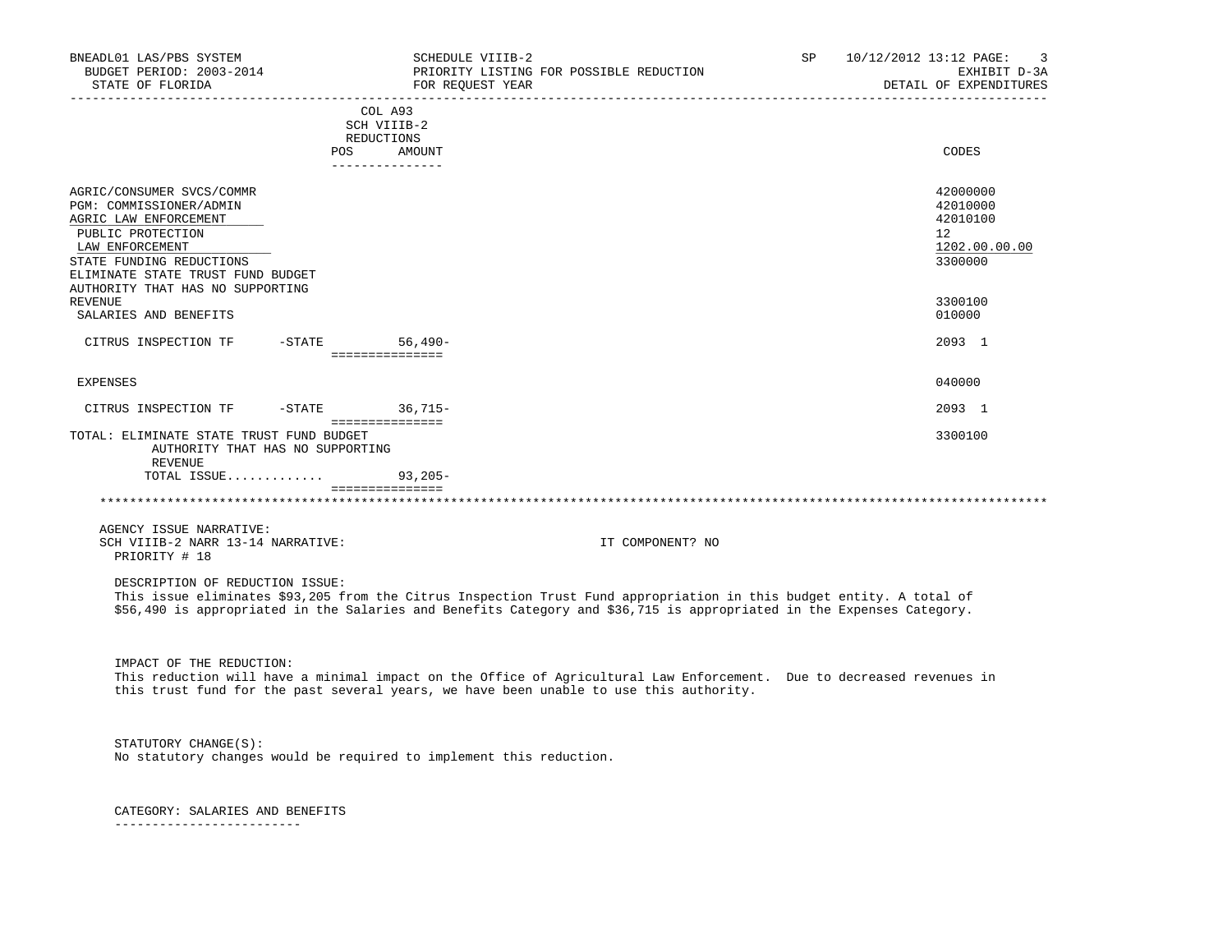| BNEADL01 LAS/PBS SYSTEM<br>BUDGET PERIOD: 2003-2014<br>STATE OF FLORIDA                                                                                                                                                    |                                                                       | SCHEDULE VIIIB-2<br>PRIORITY LISTING FOR POSSIBLE REDUCTION<br>FOR REOUEST YEAR |                                 |                 | SP                                                              | 10/12/2012 13:12 PAGE:<br>4<br>EXHIBIT D-3A<br>DETAIL OF EXPENDITURES |
|----------------------------------------------------------------------------------------------------------------------------------------------------------------------------------------------------------------------------|-----------------------------------------------------------------------|---------------------------------------------------------------------------------|---------------------------------|-----------------|-----------------------------------------------------------------|-----------------------------------------------------------------------|
|                                                                                                                                                                                                                            | COL A93<br>SCH VIIIB-2<br>REDUCTIONS<br>POS AMOUNT<br>--------------- |                                                                                 |                                 |                 |                                                                 | CODES                                                                 |
| AGRIC/CONSUMER SVCS/COMMR<br>PGM: COMMISSIONER/ADMIN<br>AGRIC LAW ENFORCEMENT<br>PUBLIC PROTECTION<br>LAW ENFORCEMENT<br>STATE FUNDING REDUCTIONS<br>ELIMINATE STATE TRUST FUND BUDGET<br>AUTHORITY THAT HAS NO SUPPORTING |                                                                       |                                                                                 |                                 |                 |                                                                 | 42000000<br>42010000<br>42010100<br>12<br>1202.00.00.00<br>3300000    |
| <b>REVENUE</b>                                                                                                                                                                                                             |                                                                       |                                                                                 |                                 | --------------- | REDUCTION AMOUNT                                                | 3300100                                                               |
| OUANTITY DESCRIPTION                                                                                                                                                                                                       |                                                                       |                                                                                 | CALCULATIONS<br>--------------- |                 | FY 2013-14<br>-------------                                     |                                                                       |
| CATEGORY: EXPENSES                                                                                                                                                                                                         |                                                                       |                                                                                 |                                 |                 | ( \$56, 490)                                                    |                                                                       |
| OUANTITY DESCRIPTION                                                                                                                                                                                                       |                                                                       |                                                                                 | CALCULATIONS<br>--------------- | --------------- | REDUCTION AMOUNT<br>FY 2013-14<br>-------------<br>( \$36, 715) |                                                                       |
|                                                                                                                                                                                                                            |                                                                       |                                                                                 |                                 |                 |                                                                 |                                                                       |
|                                                                                                                                                                                                                            |                                                                       |                                                                                 |                                 |                 | TOTAL ISSUE BY FUND: (\$93,205)                                 |                                                                       |
| POSITION DETAIL OF SALARIES AND BENEFITS:                                                                                                                                                                                  |                                                                       |                                                                                 |                                 |                 |                                                                 |                                                                       |
|                                                                                                                                                                                                                            | FTE                                                                   | BASE RATE                                                                       | ADDITIVES                       | <b>BENEFITS</b> | SUBTOTAL                                                        | LAPSE LAPSED SALARIES<br>% AND BENEFITS                               |
| A93 - SCH VIIIB-2 REDUCTIONS                                                                                                                                                                                               |                                                                       |                                                                                 |                                 |                 |                                                                 |                                                                       |
| CHANGES TO CURRENTLY AUTHORIZED POSITIONS                                                                                                                                                                                  |                                                                       |                                                                                 |                                 |                 |                                                                 |                                                                       |

OTHER SALARY AMOUNT

2093 CITRUS INSPECTION TF 56,490-

 -------------- 56,490- ==============

\*\*\*\*\*\*\*\*\*\*\*\*\*\*\*\*\*\*\*\*\*\*\*\*\*\*\*\*\*\*\*\*\*\*\*\*\*\*\*\*\*\*\*\*\*\*\*\*\*\*\*\*\*\*\*\*\*\*\*\*\*\*\*\*\*\*\*\*\*\*\*\*\*\*\*\*\*\*\*\*\*\*\*\*\*\*\*\*\*\*\*\*\*\*\*\*\*\*\*\*\*\*\*\*\*\*\*\*\*\*\*\*\*\*\*\*\*\*\*\*\*\*\*\*\*\*\*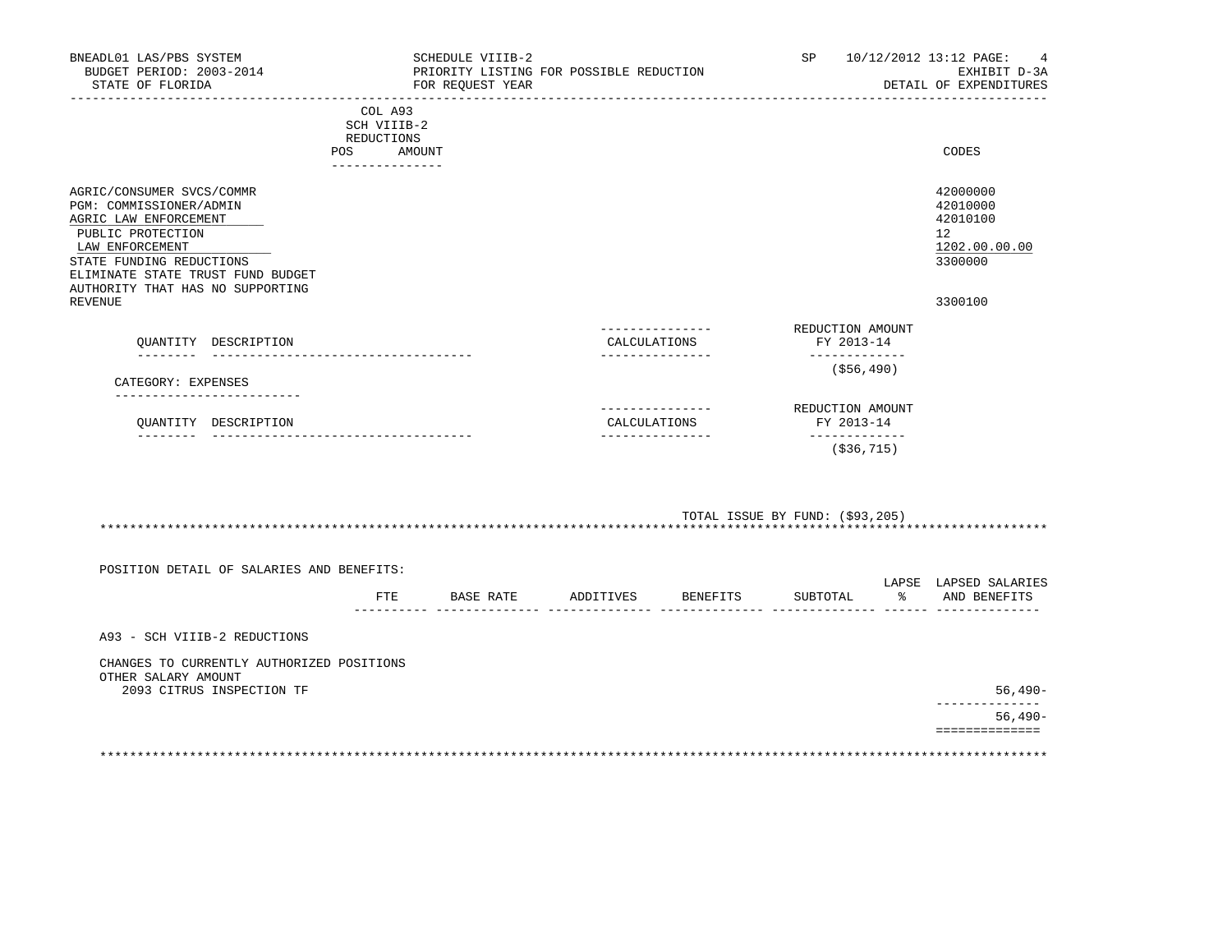| BNEADL01 LAS/PBS SYSTEM<br>BUDGET PERIOD: 2003-2014<br>STATE OF FLORIDA                                               | SCHEDULE VIIIB-2<br>PRIORITY LISTING FOR POSSIBLE REDUCTION<br>FOR REQUEST YEAR<br>------------------------------------- | SP | 10/12/2012 13:12 PAGE:<br>-5<br>EXHIBIT D-3A<br>DETAIL OF EXPENDITURES |
|-----------------------------------------------------------------------------------------------------------------------|--------------------------------------------------------------------------------------------------------------------------|----|------------------------------------------------------------------------|
|                                                                                                                       | COL A93<br>SCH VIIIB-2<br>REDUCTIONS<br>AMOUNT<br>POS<br>---------------                                                 |    | CODES                                                                  |
| AGRIC/CONSUMER SVCS/COMMR<br>PGM: COMMISSIONER/ADMIN<br>AGRIC LAW ENFORCEMENT<br>PUBLIC PROTECTION<br>LAW ENFORCEMENT |                                                                                                                          |    | 42000000<br>42010000<br>42010100<br>12<br>1202.00.00.00                |
| TOTAL: LAW ENFORCEMENT                                                                                                |                                                                                                                          |    | 1202.00.00.00                                                          |
| BY FUND TYPE<br>GENERAL REVENUE FUND<br>TRUST FUNDS                                                                   | 47,210-<br>$93,205-$                                                                                                     |    | 1000<br>2000                                                           |
| TOTAL POSITIONS 1.00-<br>TOTAL PROG COMP<br>TOTAL SALARY RATE 32,823-                                                 | 140,415-<br>===============                                                                                              |    |                                                                        |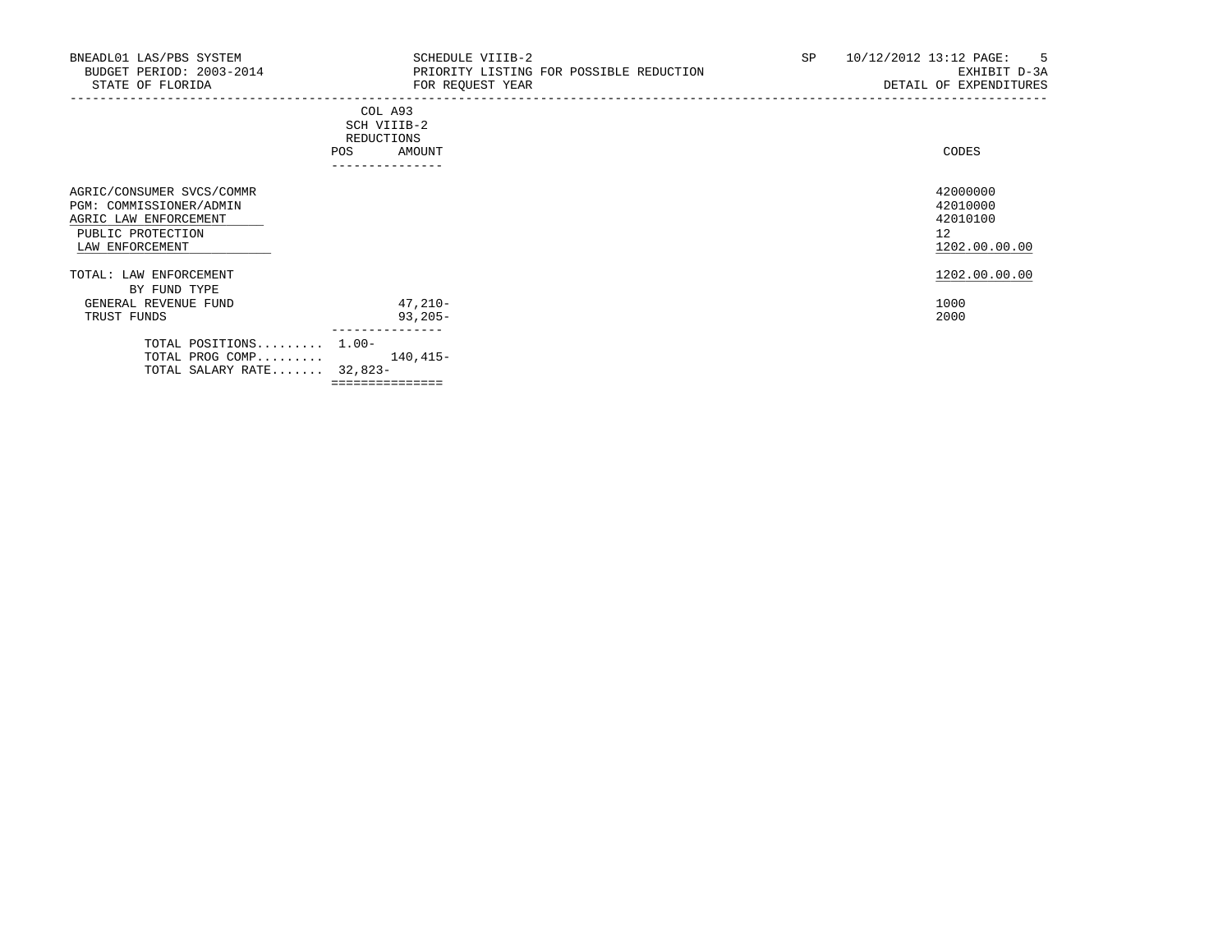| BNEADL01 LAS/PBS SYSTEM<br>BUDGET PERIOD: 2003-2014<br>STATE OF FLORIDA                                                                                                                                                     |                                                                | SCHEDULE VIIIB-2<br>PRIORITY LISTING FOR POSSIBLE REDUCTION<br>FOR REQUEST YEAR | <b>SP</b> | 10/12/2012 13:12 PAGE:<br>-6<br>EXHIBIT D-3A<br>DETAIL OF EXPENDITURES |
|-----------------------------------------------------------------------------------------------------------------------------------------------------------------------------------------------------------------------------|----------------------------------------------------------------|---------------------------------------------------------------------------------|-----------|------------------------------------------------------------------------|
|                                                                                                                                                                                                                             | COL A93<br>SCH VIIIB-2<br>REDUCTIONS<br>POS<br>--------------- | AMOUNT                                                                          |           | CODES                                                                  |
| AGRIC/CONSUMER SVCS/COMMR<br>PGM: COMMISSIONER/ADMIN<br>AGRIC WATER POLICY COORD<br>NATURAL RESOURCES/ENVIRON<br>WATER RESOURCES<br>PROGRAM REDUCTIONS<br>REDUCTION IN SOIL BASED SENSORS<br>PROJECT WITHIN THE DIVISION OF |                                                                |                                                                                 |           | 42000000<br>42010000<br>42010200<br>14<br>1403.00.00.00<br>33V0000     |
| WATER POLICY<br>SPECIAL CATEGORIES<br>AG NPS BMP IMPLEMENTATION                                                                                                                                                             |                                                                |                                                                                 |           | 33V0440<br>100000<br>104127                                            |
| GENERAL REVENUE FUND                                                                                                                                                                                                        | $355,000-$<br>-STATE                                           |                                                                                 |           | 1000 1                                                                 |

 DESCRIPTION OF REDUCTION ISSUE: This is to request a reduction of \$355,000 from the Agricultural NPS BMP Implementation Special Appropriation Category 104127, within the General Revenue Fund from the funds specifically appropriated for the Soil Sensor-Based Systems Project.

 IMPACT OF THE REDUCTION: The reduction to this appropriation will minimally reduce the level of project activities relative to the number of technology based sensors deployed and monitored. It will not affect clients, agency staffing or other program areas.

 CALCULATION OF REDUCTION AMOUNT: The amount of the reduction of the total General Revenue appropriation for this project was determined after due consideration was given to the severity of the impact on services provided and the need to avoid the elimination of other potentially affected programs.

STATUTORY CHANGE(S): A statutory change is not required to implement the requested reduction.

 SPECIAL CATEGORY: Ag NPS BMP Implementation (104127) -----------------

| CALCULATIONS | REDUCTION AMOUUNT<br>FY 2013-14 |
|--------------|---------------------------------|
|              | $($ \$355,000)                  |
|              | (S355,000)                      |
|              | TOTAL ISSUE BY FUND: GR         |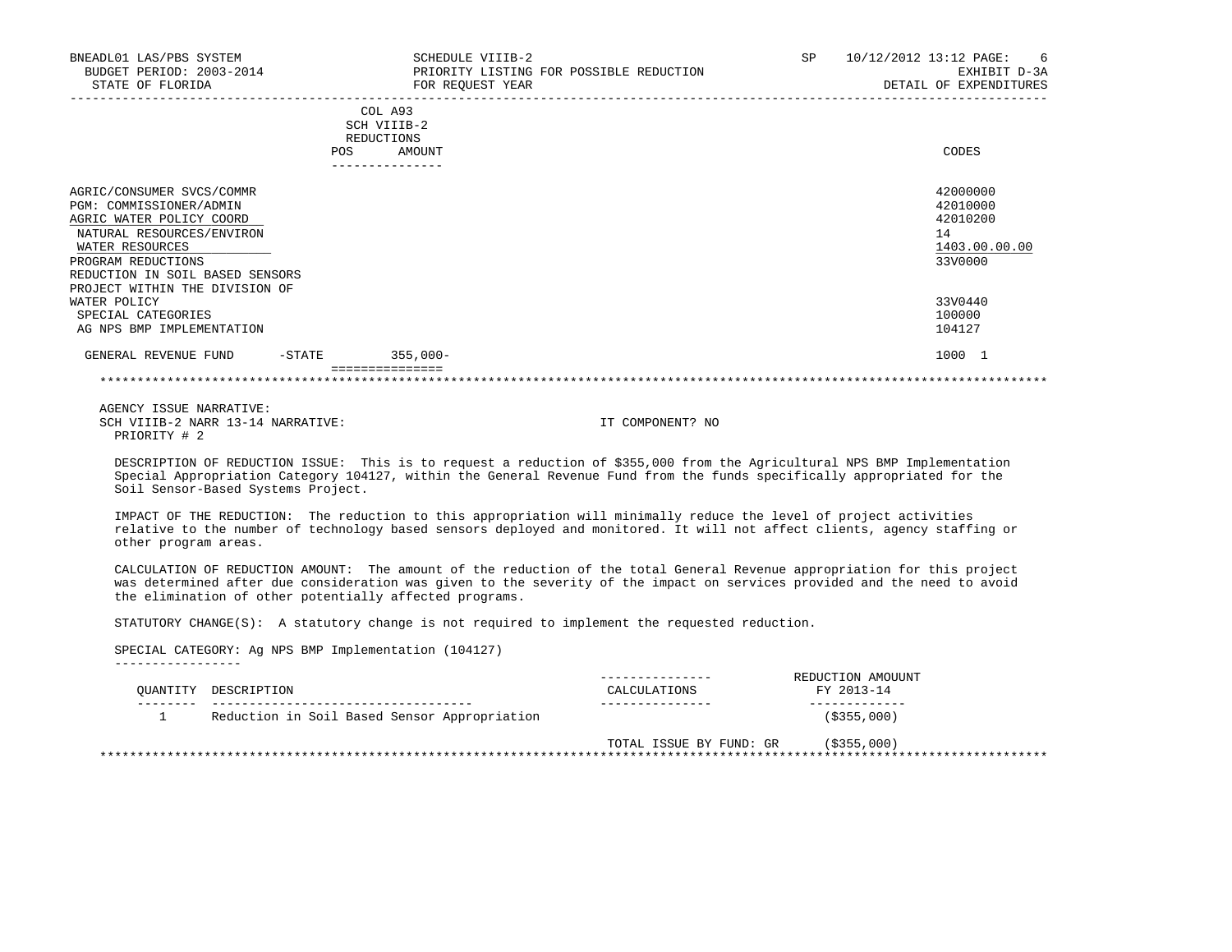| BNEADL01 LAS/PBS SYSTEM<br>BUDGET PERIOD: 2003-2014<br>STATE OF FLORIDA                                                                                                                                                   | SCHEDULE VIIIB-2<br>PRIORITY LISTING FOR POSSIBLE REDUCTION<br>FOR REQUEST YEAR | SP<br>$\overline{7}$<br>10/12/2012 13:12 PAGE:<br>EXHIBIT D-3A<br>DETAIL OF EXPENDITURES |
|---------------------------------------------------------------------------------------------------------------------------------------------------------------------------------------------------------------------------|---------------------------------------------------------------------------------|------------------------------------------------------------------------------------------|
|                                                                                                                                                                                                                           | COL A93<br>SCH VIIIB-2<br>REDUCTIONS<br>AMOUNT<br>POS<br>----------------       | CODES                                                                                    |
| AGRIC/CONSUMER SVCS/COMMR<br>PGM: COMMISSIONER/ADMIN<br>AGRIC WATER POLICY COORD<br>NATURAL RESOURCES/ENVIRON<br>WATER RESOURCES<br>PROGRAM REDUCTIONS<br>REDUCTION IN RECURRING EXPENSES<br>WITHIN THE DIVISION OF WATER |                                                                                 | 42000000<br>42010000<br>42010200<br>14<br>1403.00.00.00<br>33V0000                       |
| POLICY<br>EXPENSES                                                                                                                                                                                                        |                                                                                 | 33V0450<br>040000                                                                        |
| $-\mathtt{STATE}$<br>GENERAL INSPECTION TF                                                                                                                                                                                | $30,000 -$                                                                      | 2321 1                                                                                   |
|                                                                                                                                                                                                                           |                                                                                 |                                                                                          |
| AGENCY ISSUE NARRATIVE:<br>SCH VIIIB-2 NARR 13-14 NARRATIVE:                                                                                                                                                              | IT COMPONENT? NO                                                                |                                                                                          |

PRIORITY # 3

 DESCRIPTION OF REDUCTION ISSUE: This is to request a reduction of \$30,000 from the recurring Expenses Appropriation Category 040000, within the General Inspection Trust Fund.

 IMPACT OF THE REDUCTION: A reduction to this appropriation will moderately impact agency operations and require a reduction in travel costs, office supplies, vehicle fuel, suncom and maintenance. The reduction will not result in any changes to current staffing levels and performance measure data.

 CALCULATION OF REDUCTION AMOUNT: The reduction to this appropriation was determined based on the type and cost of the expenses involved that provided the greatest amount of flexibility for reduction with the least adverse impact on administrative operations and services.

STATUTORY CHANGE(S): A statutory change is not required to implement the requested reduction.

 EXPENSES: ---------

 --------------- REDUCTION AMOUUNT QUANTITY DESCRIPTION CALCULATIONS FY 2013-14 -------- ----------------------------------- --------------- ------------- 1 Reduction to recurring Trust Fund Expense Authority TOTAL BY FUND: GITF (\$30,000) \*\*\*\*\*\*\*\*\*\*\*\*\*\*\*\*\*\*\*\*\*\*\*\*\*\*\*\*\*\*\*\*\*\*\*\*\*\*\*\*\*\*\*\*\*\*\*\*\*\*\*\*\*\*\*\*\*\*\*\*\*\*\*\*\*\*\*\*\*\*\*\*\*\*\*\*\*\*\*\*\*\*\*\*\*\*\*\*\*\*\*\*\*\*\*\*\*\*\*\*\*\*\*\*\*\*\*\*\*\*\*\*\*\*\*\*\*\*\*\*\*\*\*\*\*\*\*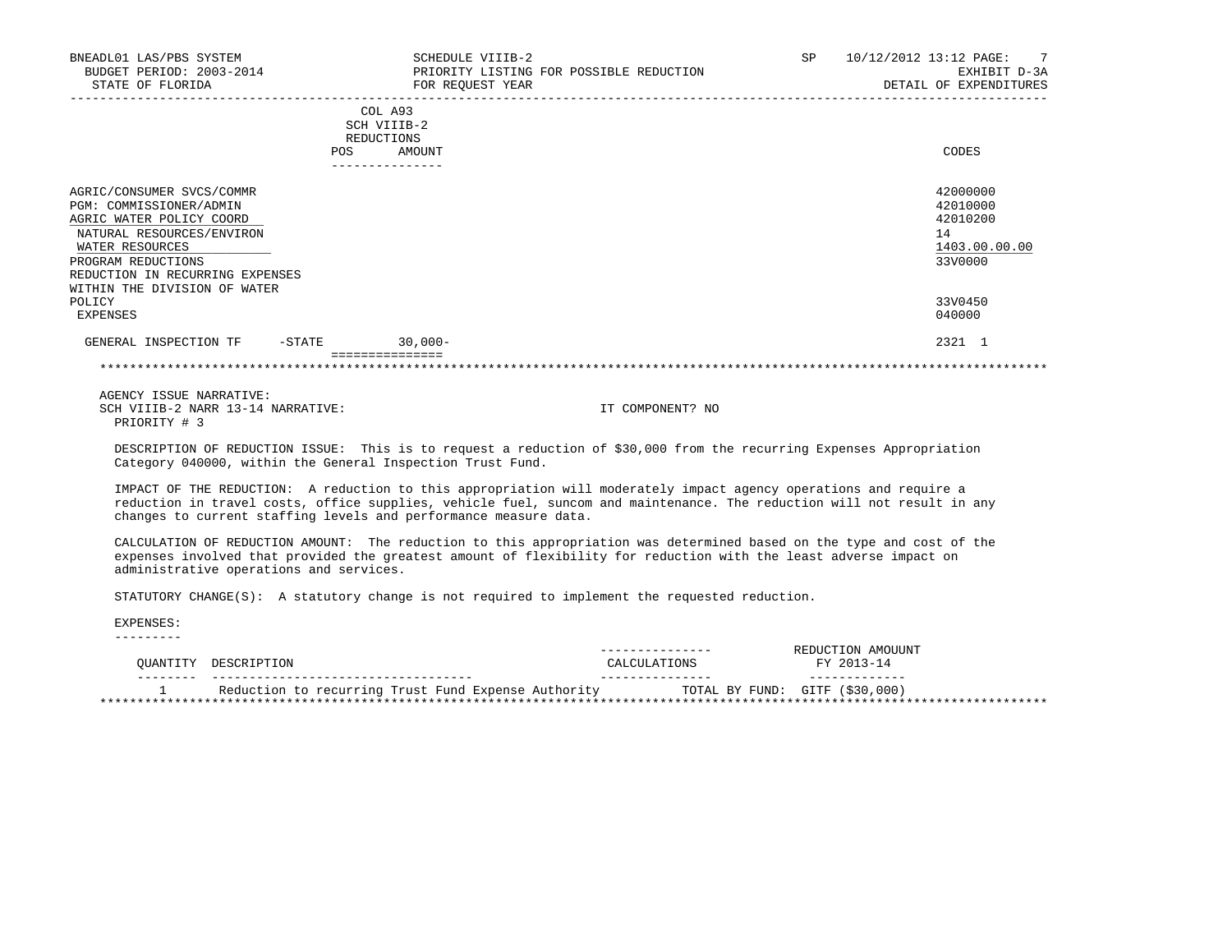| BNEADL01 LAS/PBS SYSTEM<br>BUDGET PERIOD: 2003-2014<br>STATE OF FLORIDA                                                                                                                                                            |            | SCHEDULE VIIIB-2<br>FOR REQUEST YEAR           | PRIORITY LISTING FOR POSSIBLE REDUCTION | SP. | 10/12/2012 13:12 PAGE:<br>-8<br>EXHIBIT D-3A<br>DETAIL OF EXPENDITURES                            |
|------------------------------------------------------------------------------------------------------------------------------------------------------------------------------------------------------------------------------------|------------|------------------------------------------------|-----------------------------------------|-----|---------------------------------------------------------------------------------------------------|
|                                                                                                                                                                                                                                    | <b>POS</b> | COL A93<br>SCH VIIIB-2<br>REDUCTIONS<br>AMOUNT |                                         |     | CODES                                                                                             |
| AGRIC/CONSUMER SVCS/COMMR<br>PGM: COMMISSIONER/ADMIN<br>AGRIC WATER POLICY COORD<br>NATURAL RESOURCES/ENVIRON<br>WATER RESOURCES<br>PROGRAM REDUCTIONS<br>REDUCE NITRATE RESEARCH<br>SPECIAL CATEGORIES<br>NITRATE RSH/REMEDIATION |            |                                                |                                         |     | 42000000<br>42010000<br>42010200<br>14<br>1403.00.00.00<br>33V0000<br>33V5260<br>100000<br>100863 |
| GENERAL INSPECTION TF                                                                                                                                                                                                              | $-$ STATE  | 149,829-<br>----------                         |                                         |     | 2321 1                                                                                            |
|                                                                                                                                                                                                                                    |            |                                                |                                         |     |                                                                                                   |

 DESCRIPTION OF REDUCTION ISSUE: This is to request a reduction of \$149,829 from the Nitrate Research and Remediation appropriation Category 100863, within the General Inspection Trust Fund. This authority supports the Nitrate Research and Remediation Program which seeks to improve fertilization-management practices as soon as practicable in a way that protects the state's water resources and preserves a viable agricultural industry.

 IMPACT OF THE REDUCTION: A reduction in this appropriation will moderately affect the number of Best Management Practices (BMP) implemented by landowners with the intent of improving fertilization-management practices and protecting the water resources of the state. The reduction will also limit the amount of cost share available to landowners as incentive payments for their voluntary participation in the BMP program. Currently, there is one equivalent FTE that supports this program; consequently, no reduction in FTE's will result. It is anticipated that the referenced Long Range Program Plan Measure Standard of 200,000 acres would be reduced by 25,000 acres.

 CALCULATION OF REDUCTION AMOUNT: The amount of the reduction to this appropriation was determined based on the limited number of other available appropriations, the total amount of other program appropriations and the effects of total reductions taken on all program operations and services.

 STATUTORY CHANGE(S): A statutory change will be required to implement the reduction if funds are used for any purpose other than what is provided for in s.576.045.

 SPECIAL CATEGORY: Nitrate Research and Remediation (100863) -----------------

|          |                                                    |                                 | REDUCTION AMOUNT |
|----------|----------------------------------------------------|---------------------------------|------------------|
| OUANTITY | DESCRIPTION                                        | CALCULATIONS                    | FY 2013-14       |
|          |                                                    |                                 |                  |
|          | Reduction to Recurring Trust Fund Special Category | TOTAL BY FUND: GITF (\$149,829) |                  |
|          |                                                    |                                 |                  |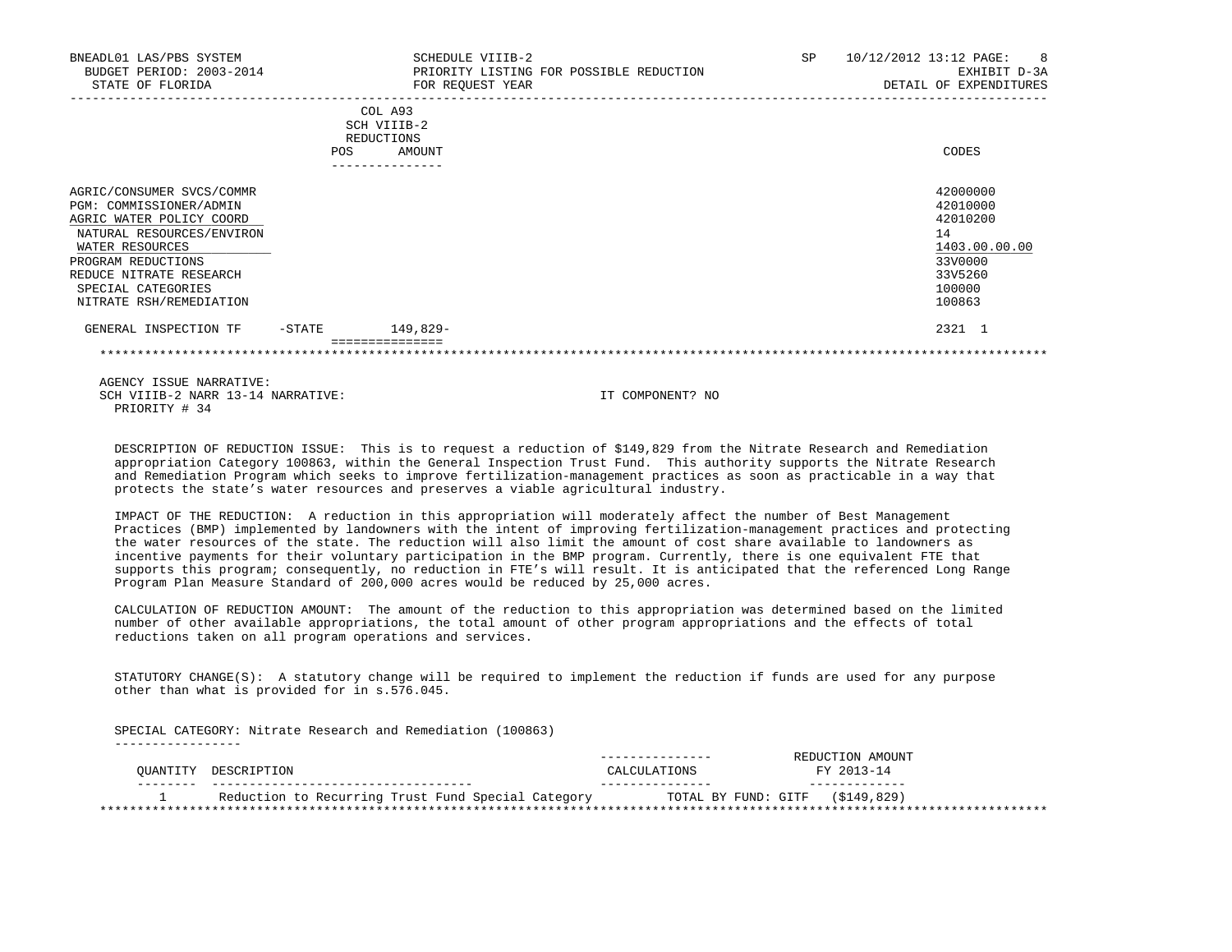| BNEADL01 LAS/PBS SYSTEM<br>BUDGET PERIOD: 2003-2014<br>STATE OF FLORIDA                                                          | SCHEDULE VIIIB-2<br>PRIORITY LISTING FOR POSSIBLE REDUCTION<br>FOR REQUEST YEAR | 10/12/2012 13:12 PAGE:<br>SP<br>-9<br>EXHIBIT D-3A<br>DETAIL OF EXPENDITURES |
|----------------------------------------------------------------------------------------------------------------------------------|---------------------------------------------------------------------------------|------------------------------------------------------------------------------|
|                                                                                                                                  | COL A93<br>SCH VIIIB-2<br>REDUCTIONS<br>AMOUNT<br>POS<br>---------------        | CODES                                                                        |
| AGRIC/CONSUMER SVCS/COMMR<br>PGM: COMMISSIONER/ADMIN<br>AGRIC WATER POLICY COORD<br>NATURAL RESOURCES/ENVIRON<br>WATER RESOURCES |                                                                                 | 42000000<br>42010000<br>42010200<br>14<br>1403.00.00.00                      |
| TOTAL: WATER RESOURCES                                                                                                           |                                                                                 | 1403.00.00.00                                                                |
| BY FUND TYPE<br>GENERAL REVENUE FUND<br>TRUST FUNDS                                                                              | 355,000-<br>179,829-                                                            | 1000<br>2000                                                                 |
| TOTAL PROG COMP                                                                                                                  | ---------------<br>534,829-<br>===============                                  |                                                                              |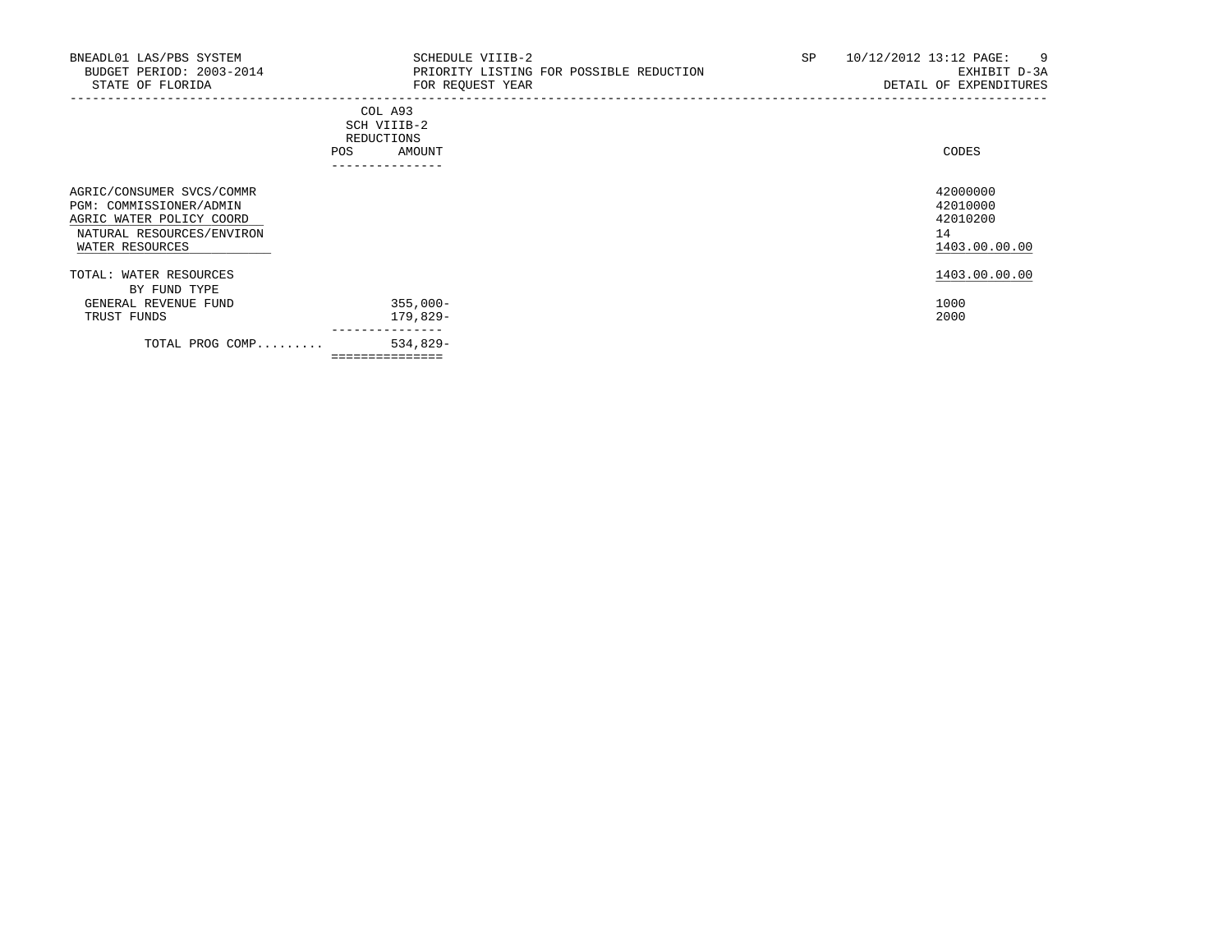| BNEADL01 LAS/PBS SYSTEM<br>BUDGET PERIOD: 2003-2014<br>STATE OF FLORIDA                                                                                                                                                                                                                                              | SCHEDULE VIIIB-2<br>PRIORITY LISTING FOR POSSIBLE REDUCTION<br>FOR REOUEST YEAR | SP 10/12/2012 13:12 PAGE: 10<br>EXHIBIT D-3A<br>DETAIL OF EXPENDITURES                  |
|----------------------------------------------------------------------------------------------------------------------------------------------------------------------------------------------------------------------------------------------------------------------------------------------------------------------|---------------------------------------------------------------------------------|-----------------------------------------------------------------------------------------|
|                                                                                                                                                                                                                                                                                                                      | COL A93<br>SCH VIIIB-2<br>REDUCTIONS<br>POS AMOUNT<br>---------------           | CODES                                                                                   |
| AGRIC/CONSUMER SVCS/COMMR<br>PGM: COMMISSIONER/ADMIN<br>EXECUTIVE DIR/SUPPORT SVCS<br>GOV OPERATIONS/SUPPORT<br>EXEC LEADERSHIP/SUPPRT SVC<br>INTRA-AGENCY REORGANIZATIONS<br>TRANSFER CIO POSITION FROM<br>ADMINISTRATION TO THE OFFICE OF<br>AGRICULTURE TECHNOLOGY - DEDUCT<br>SALARY RATE<br>SALARY RATE 93,358- | ===============                                                                 | 42000000<br>42010000<br>42010300<br>16<br>1602.00.00.00<br>1800000<br>1800180<br>000000 |
| SALARIES AND BENEFITS                                                                                                                                                                                                                                                                                                | $1.00 -$                                                                        | 010000                                                                                  |
| GENERAL REVENUE FUND                                                                                                                                                                                                                                                                                                 | $-STATE$ 102,087-                                                               | 1000 1                                                                                  |
| TOTAL: TRANSFER CIO POSITION FROM<br>ADMINISTRATION TO THE OFFICE OF<br>AGRICULTURE TECHNOLOGY - DEDUCT<br>TOTAL POSITIONS $1.00-$<br>TOTAL ISSUE $102,087-$<br>TOTAL SALARY RATE 93,358-                                                                                                                            | ===============<br>================                                             | 1800180                                                                                 |
|                                                                                                                                                                                                                                                                                                                      |                                                                                 |                                                                                         |
| AGENCY ISSUE NARRATIVE:<br>SCH VIIIB-2 NARR 13-14 NARRATIVE:                                                                                                                                                                                                                                                         | IT COMPONENT? NO                                                                |                                                                                         |

PRIORITY # 41

DESCRIPTION OF ISSUE:

 This is to request the transfer of the Chief Information Officer's position and the associated salary and benefit authority of \$102,087 from the General Revenue Fund within Executive Direction and Support Services to the General Inspection Trust Fund within the Office of Agriculture Technology Services (OATS).

ISSUE SUMMARY:

 In order to facilitate reorganization and restructuring of information technology resources within the Department of Agriculture and Consumer Services, it is requested that the Chief Information Officer's position and associated salary and benefit authority be transferred from Executive Direction and Support Services to OATS. This transfer would serve as the first step to facilitate reorganization of information technology resources within the department to best align strategic and operational support services with departmental goals and mission critical services. The accomplishment of the department's mission requires these resources to be directed by a senior IT leader providing enterprise vision and executive level support. Transfer of the CIO's position would enable this executive level IT direction.

 COST SUMMARY: This request transfers the salary and benefit authority of the Chief Information Officer's position from the General Revenue Fund within Executive Direction and Support Services to the General Inspection Trust Fund within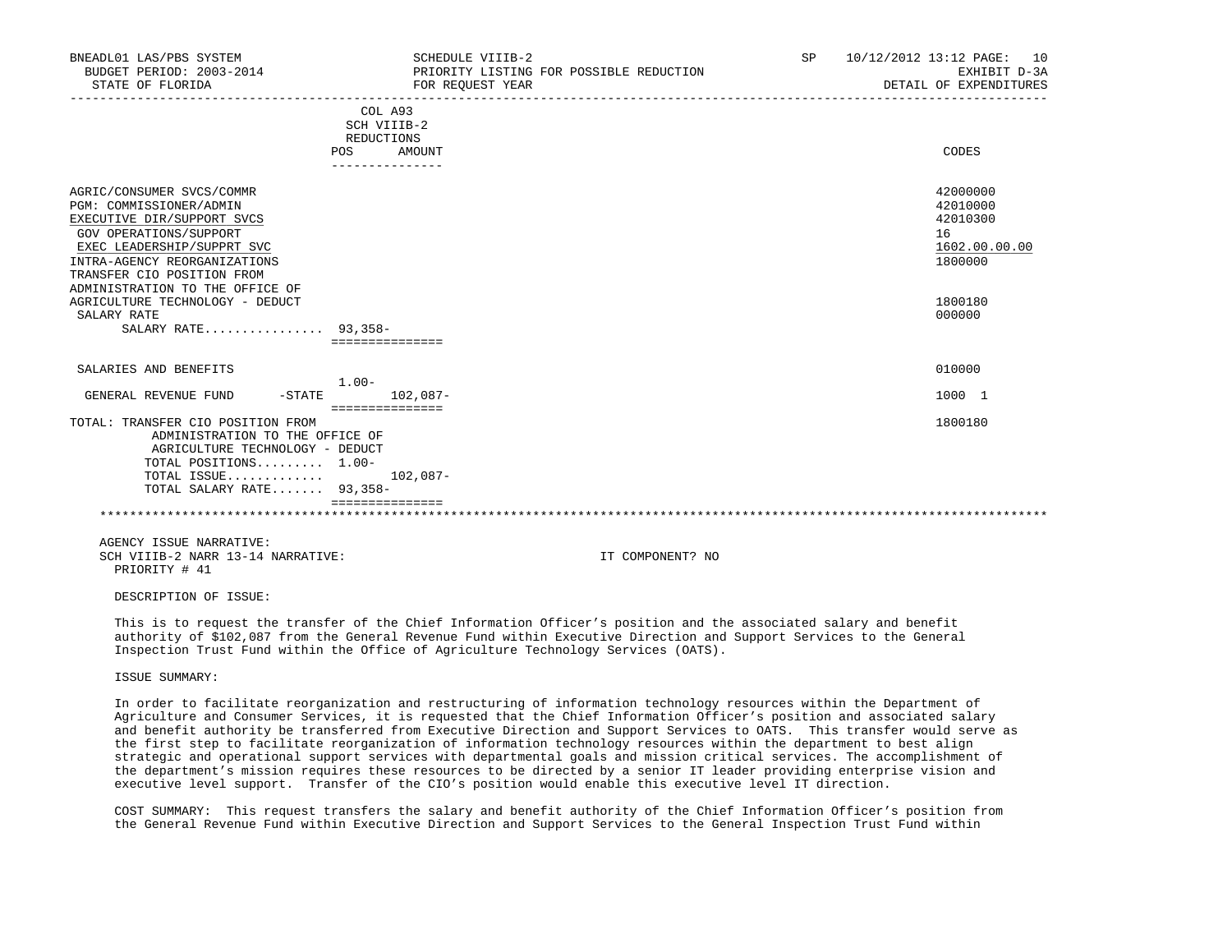| STATE OF FLORIDA                                                                                                                                                                                                                                                               | BNEADL01 LAS/PBS SYSTEM<br>BUDGET PERIOD: 2003-2014                              |                                                                          | SCHEDULE VIIIB-2<br>FOR REQUEST YEAR | PRIORITY LISTING FOR POSSIBLE REDUCTION                                                                        | ___________________                             | SP <sub>2</sub>              | 10/12/2012 13:12 PAGE: 11<br>EXHIBIT D-3A<br>DETAIL OF EXPENDITURES                        |
|--------------------------------------------------------------------------------------------------------------------------------------------------------------------------------------------------------------------------------------------------------------------------------|----------------------------------------------------------------------------------|--------------------------------------------------------------------------|--------------------------------------|----------------------------------------------------------------------------------------------------------------|-------------------------------------------------|------------------------------|--------------------------------------------------------------------------------------------|
|                                                                                                                                                                                                                                                                                |                                                                                  | COL A93<br>SCH VIIIB-2<br>REDUCTIONS<br>POS<br>AMOUNT<br>_______________ |                                      |                                                                                                                |                                                 |                              | CODES                                                                                      |
| AGRIC/CONSUMER SVCS/COMMR<br>PGM: COMMISSIONER/ADMIN<br>EXECUTIVE DIR/SUPPORT SVCS<br>GOV OPERATIONS/SUPPORT<br>EXEC LEADERSHIP/SUPPRT SVC<br>INTRA-AGENCY REORGANIZATIONS<br>TRANSFER CIO POSITION FROM<br>ADMINISTRATION TO THE OFFICE OF<br>AGRICULTURE TECHNOLOGY - DEDUCT |                                                                                  |                                                                          |                                      |                                                                                                                |                                                 |                              | 42000000<br>42010000<br>42010300<br>16<br>1602.00.00.00<br>1800000<br>1800180              |
| OATS.                                                                                                                                                                                                                                                                          |                                                                                  |                                                                          |                                      |                                                                                                                |                                                 |                              |                                                                                            |
| SALARIES AND BENEFITS:<br>---------------------                                                                                                                                                                                                                                |                                                                                  |                                                                          |                                      |                                                                                                                | ----------------                                | REDUCTION AMOUNT             |                                                                                            |
|                                                                                                                                                                                                                                                                                | OUANTITY DESCRIPTION                                                             |                                                                          |                                      |                                                                                                                | CALCULATIONS<br>----------------                | FY 2013-14<br>-------------- |                                                                                            |
|                                                                                                                                                                                                                                                                                | 1 CIO position (#005194)                                                         |                                                                          |                                      |                                                                                                                | Current Salary & Benefits<br>of Position 005194 | (\$102,087)                  |                                                                                            |
|                                                                                                                                                                                                                                                                                |                                                                                  |                                                                          |                                      |                                                                                                                | TOTAL ISSUE BY FUND: GR (\$102,087)             | ********************         |                                                                                            |
|                                                                                                                                                                                                                                                                                |                                                                                  |                                                                          |                                      |                                                                                                                |                                                 |                              |                                                                                            |
|                                                                                                                                                                                                                                                                                | POSITION DETAIL OF SALARIES AND BENEFITS:                                        |                                                                          |                                      |                                                                                                                |                                                 |                              |                                                                                            |
|                                                                                                                                                                                                                                                                                |                                                                                  |                                                                          | FTE BASE RATE                        | ADDITIVES BENEFITS                                                                                             |                                                 | SUBTOTAL                     | % AND BENEFITS                                                                             |
| A93 - SCH VIIIB-2 REDUCTIONS                                                                                                                                                                                                                                                   |                                                                                  |                                                                          |                                      |                                                                                                                |                                                 |                              | LAPSE LAPSED SALARIES                                                                      |
|                                                                                                                                                                                                                                                                                | CHANGES TO CURRENTLY AUTHORIZED POSITIONS<br>8088 CHIEF INFORMATION OFFICER-DACS |                                                                          |                                      |                                                                                                                |                                                 |                              |                                                                                            |
| 05194 001                                                                                                                                                                                                                                                                      |                                                                                  | $1.00 - 93,358 -$                                                        |                                      | , concerted and continuously according to the concerted and the continuously and the control of the control of |                                                 |                              |                                                                                            |
| TOTALS FOR ISSUE BY FUND                                                                                                                                                                                                                                                       | 1000 GENERAL REVENUE FUND                                                        |                                                                          |                                      |                                                                                                                |                                                 |                              |                                                                                            |
|                                                                                                                                                                                                                                                                                |                                                                                  |                                                                          | $1.00 - 93,358 -$                    |                                                                                                                |                                                 | $8,729 - 102,087 -$          | 8,729- 102,087- 0.00 102,087-<br>102,087-<br>--------------<br>102,087-<br>--------------- |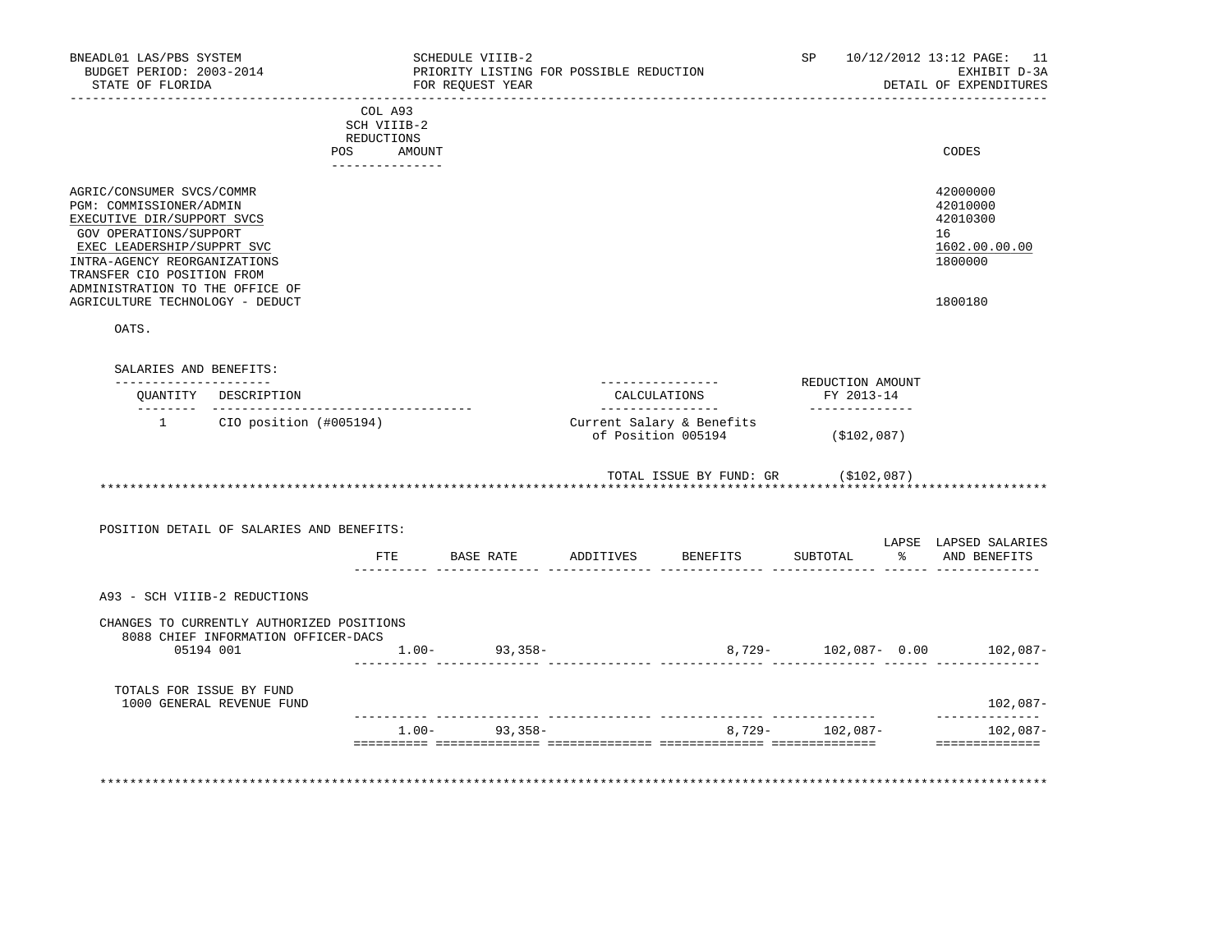| BNEADL01 LAS/PBS SYSTEM<br>BUDGET PERIOD: 2003-2014<br>STATE OF FLORIDA                                                                                                                                                                                 |                                                                | SCHEDULE VIIIB-2<br>FOR REQUEST YEAR |                  | PRIORITY LISTING FOR POSSIBLE REDUCTION |                                                         | SP                                           | 10/12/2012 13:12 PAGE: 12<br>EXHIBIT D-3A<br>DETAIL OF EXPENDITURES                     |
|---------------------------------------------------------------------------------------------------------------------------------------------------------------------------------------------------------------------------------------------------------|----------------------------------------------------------------|--------------------------------------|------------------|-----------------------------------------|---------------------------------------------------------|----------------------------------------------|-----------------------------------------------------------------------------------------|
|                                                                                                                                                                                                                                                         | COL A93<br>SCH VIIIB-2<br>REDUCTIONS<br>POS<br>_______________ | AMOUNT                               |                  |                                         | ________________________________                        |                                              | CODES                                                                                   |
| AGRIC/CONSUMER SVCS/COMMR<br>PGM: COMMISSIONER/ADMIN<br>EXECUTIVE DIR/SUPPORT SVCS<br>GOV OPERATIONS/SUPPORT<br>EXEC LEADERSHIP/SUPPRT SVC<br>PROGRAM REDUCTIONS<br>REDUCE PURCHASING POSITIONS WITHIN<br>THE DIVISION OF ADMINISTRATION<br>SALARY RATE |                                                                |                                      |                  |                                         |                                                         |                                              | 42000000<br>42010000<br>42010300<br>16<br>1602.00.00.00<br>33V0000<br>33V0420<br>000000 |
| SALARY RATE $53,031-$                                                                                                                                                                                                                                   | ===============                                                |                                      |                  |                                         |                                                         |                                              |                                                                                         |
| SALARIES AND BENEFITS                                                                                                                                                                                                                                   |                                                                |                                      |                  |                                         |                                                         |                                              | 010000                                                                                  |
| GENERAL REVENUE FUND                                                                                                                                                                                                                                    | $2.00-$<br>$-$ STATE                                           | $80,186-$                            |                  |                                         |                                                         |                                              | 1000 1                                                                                  |
| TOTAL: REDUCE PURCHASING POSITIONS WITHIN<br>THE DIVISION OF ADMINISTRATION<br>TOTAL POSITIONS 2.00-<br>TOTAL ISSUE<br>TOTAL SALARY RATE 53,031-                                                                                                        | <b>BEBBBBBBBBBBBBB</b>                                         | $80,186 -$                           |                  |                                         |                                                         |                                              | 33V0420                                                                                 |
|                                                                                                                                                                                                                                                         | ===============                                                |                                      |                  |                                         |                                                         |                                              |                                                                                         |
| AGENCY ISSUE NARRATIVE:<br>SCH VIIIB-2 NARR 13-14 NARRATIVE:<br>PRIORITY # 22                                                                                                                                                                           |                                                                |                                      |                  |                                         | IT COMPONENT? NO                                        |                                              |                                                                                         |
| DESCRIPTION OF ISSUE: This is to reduce \$80,186 in Salaries and Benefits authority and two (2) FTE from General Revenue<br>in the Bureau of General Services as part of the 5% budget reduction plan as follows:                                       |                                                                |                                      |                  |                                         |                                                         |                                              |                                                                                         |
| (1)<br>Purchasing Agent I - currently filled                                                                                                                                                                                                            |                                                                |                                      |                  |                                         |                                                         |                                              |                                                                                         |
| (1)<br>Purchasing Agent III - currently filled                                                                                                                                                                                                          |                                                                |                                      |                  |                                         |                                                         |                                              |                                                                                         |
| ISSUE SUMMARY:<br>This reduction would have a moderate impact on the Department by limiting the Bureau's ability to issue purchase orders<br>and competitive solicitations in a timely manner.<br>COST SUMMARY:                                         |                                                                |                                      |                  |                                         |                                                         |                                              |                                                                                         |
| SALARIES AND BENEFITS: (POSITIONS TO BE ELIMINATED)                                                                                                                                                                                                     |                                                                |                                      |                  |                                         |                                                         |                                              |                                                                                         |
| ----------------------<br>CLASS<br>CODE<br>TITLE<br>_____________________________                                                                                                                                                                       |                                                                | PAY<br>GRADE<br>$- - - - - - -$      | RATE<br>-------- | NUMBER OF<br>POSITIONS<br>----------    | FY2013-14 REDUCTION AMOUNT<br>TOTAL RATE<br>----------- | Salary and Benefits<br>_____________________ |                                                                                         |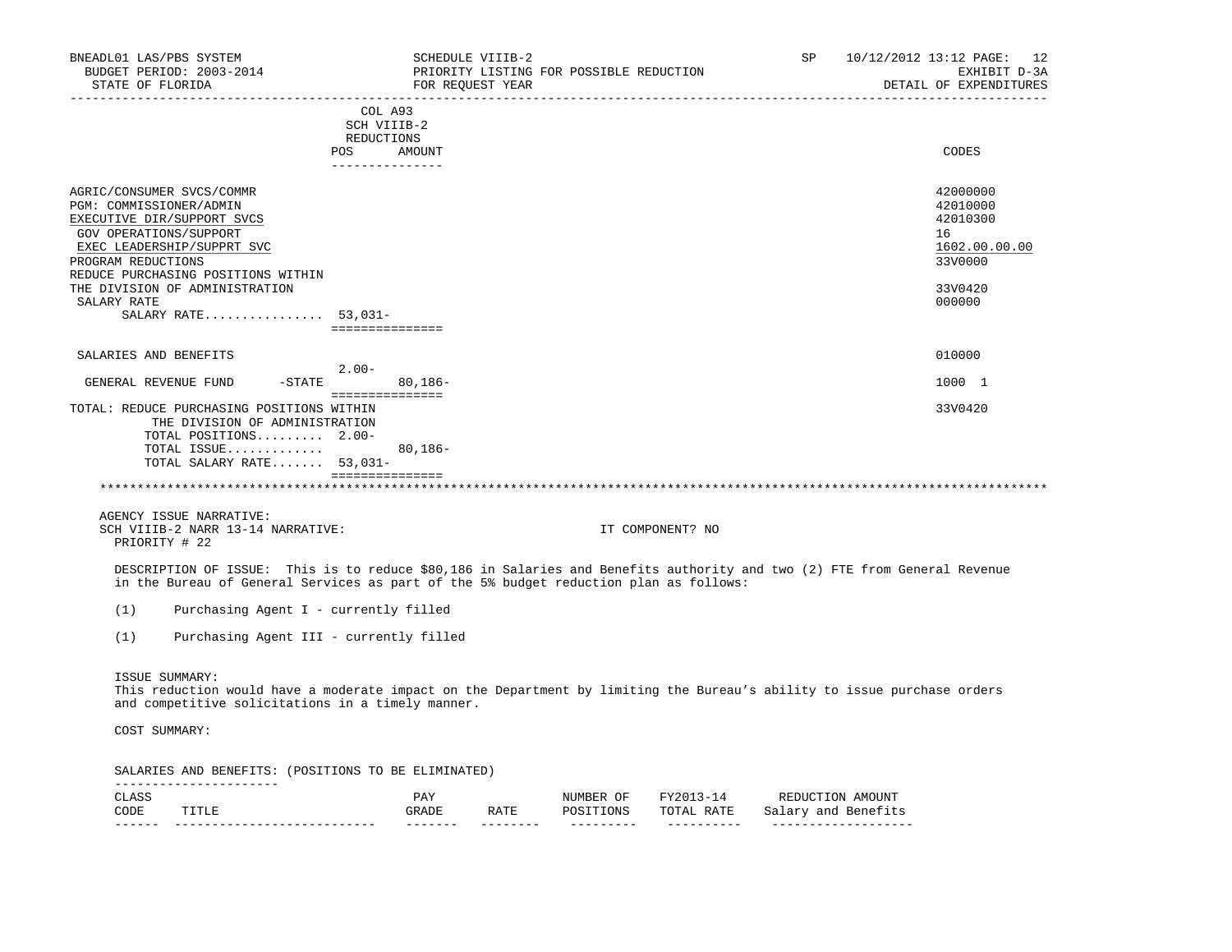| BNEADL01 LAS/PBS SYSTEM<br>BUDGET PERIOD: 2003-2014<br>STATE OF FLORIDA                                                                                                                                                                  | SCHEDULE VIIIB-2<br>PRIORITY LISTING FOR POSSIBLE REDUCTION<br>FOR REOUEST YEAR |                                   |                   |                                         |                              | SP 10/12/2012 13:12 PAGE: 13<br>EXHIBIT D-3A<br>DETAIL OF EXPENDITURES        |
|------------------------------------------------------------------------------------------------------------------------------------------------------------------------------------------------------------------------------------------|---------------------------------------------------------------------------------|-----------------------------------|-------------------|-----------------------------------------|------------------------------|-------------------------------------------------------------------------------|
|                                                                                                                                                                                                                                          | COL A93<br>SCH VIIIB-2<br>REDUCTIONS<br>POS AMOUNT                              | . _ _ _ _ _ _ _ _ _ _ _ _ _ _ _ _ |                   |                                         |                              | CODES                                                                         |
| AGRIC/CONSUMER SVCS/COMMR<br>PGM: COMMISSIONER/ADMIN<br>EXECUTIVE DIR/SUPPORT SVCS<br>GOV OPERATIONS/SUPPORT<br>EXEC LEADERSHIP/SUPPRT SVC<br>PROGRAM REDUCTIONS<br>REDUCE PURCHASING POSITIONS WITHIN<br>THE DIVISION OF ADMINISTRATION |                                                                                 |                                   |                   |                                         |                              | 42000000<br>42010000<br>42010300<br>16<br>1602.00.00.00<br>33V0000<br>33V0420 |
|                                                                                                                                                                                                                                          |                                                                                 |                                   |                   |                                         | ( \$36, 774)<br>( \$43, 412) |                                                                               |
|                                                                                                                                                                                                                                          |                                                                                 |                                   |                   | Total Salaries and Benefits: (\$80,186) |                              |                                                                               |
|                                                                                                                                                                                                                                          |                                                                                 |                                   |                   | TOTAL ISSUE BY FUND: GR (\$80,186)      |                              |                                                                               |
| POSITION DETAIL OF SALARIES AND BENEFITS:                                                                                                                                                                                                |                                                                                 |                                   |                   |                                         |                              |                                                                               |
|                                                                                                                                                                                                                                          | FTE                                                                             |                                   |                   | BASE RATE ADDITIVES BENEFITS            |                              | LAPSE LAPSED SALARIES<br>SUBTOTAL % AND BENEFITS                              |
| A93 - SCH VIIIB-2 REDUCTIONS                                                                                                                                                                                                             |                                                                                 |                                   |                   |                                         |                              |                                                                               |
| CHANGES TO CURRENTLY AUTHORIZED POSITIONS<br>0809 PURCHASING AGENT I                                                                                                                                                                     |                                                                                 |                                   |                   |                                         |                              |                                                                               |
| P0101 001<br>0815 PURCHASING AGENT III                                                                                                                                                                                                   |                                                                                 | $1.00 - 23,574 -$                 |                   | $13,200-36,774-0.00$ 36,774             |                              |                                                                               |
| P0102 001                                                                                                                                                                                                                                |                                                                                 | $1.00 - 29,457 -$                 |                   | $13,955-$                               |                              | $43,412 - 0.00$ $43,412 -$                                                    |
| TOTALS FOR ISSUE BY FUND<br>1000 GENERAL REVENUE FUND                                                                                                                                                                                    |                                                                                 |                                   |                   |                                         |                              | $80,186 -$                                                                    |
|                                                                                                                                                                                                                                          |                                                                                 |                                   | $2.00 - 53,031 -$ |                                         | 27, 155 - 80, 186 -          | --------------<br>80,186-                                                     |
|                                                                                                                                                                                                                                          |                                                                                 |                                   |                   |                                         |                              | ==============                                                                |

\*\*\*\*\*\*\*\*\*\*\*\*\*\*\*\*\*\*\*\*\*\*\*\*\*\*\*\*\*\*\*\*\*\*\*\*\*\*\*\*\*\*\*\*\*\*\*\*\*\*\*\*\*\*\*\*\*\*\*\*\*\*\*\*\*\*\*\*\*\*\*\*\*\*\*\*\*\*\*\*\*\*\*\*\*\*\*\*\*\*\*\*\*\*\*\*\*\*\*\*\*\*\*\*\*\*\*\*\*\*\*\*\*\*\*\*\*\*\*\*\*\*\*\*\*\*\*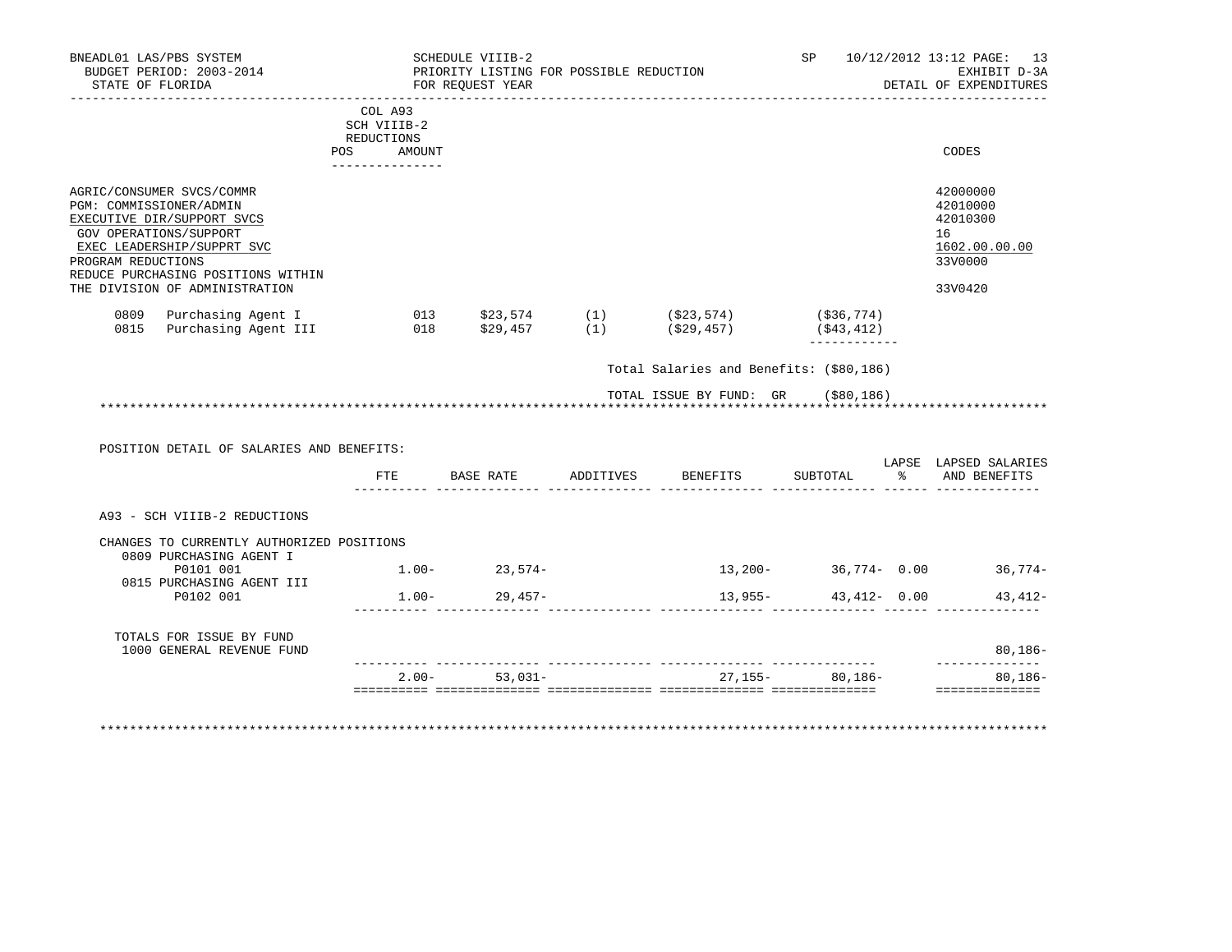| BNEADL01 LAS/PBS SYSTEM<br>BUDGET PERIOD: 2003-2014<br>STATE OF FLORIDA                                                                                                                                                                            | SCHEDULE VIIIB-2<br>PRIORITY LISTING FOR POSSIBLE REDUCTION<br>FOR REQUEST YEAR | SP. | 10/12/2012 13:12 PAGE:<br>14<br>EXHIBIT D-3A<br>DETAIL OF EXPENDITURES                  |
|----------------------------------------------------------------------------------------------------------------------------------------------------------------------------------------------------------------------------------------------------|---------------------------------------------------------------------------------|-----|-----------------------------------------------------------------------------------------|
|                                                                                                                                                                                                                                                    | COL A93<br>SCH VIIIB-2<br>REDUCTIONS<br>AMOUNT<br><b>POS</b>                    |     | CODES                                                                                   |
| AGRIC/CONSUMER SVCS/COMMR<br>PGM: COMMISSIONER/ADMIN<br>EXECUTIVE DIR/SUPPORT SVCS<br>GOV OPERATIONS/SUPPORT<br>EXEC LEADERSHIP/SUPPRT SVC<br>PROGRAM REDUCTIONS<br>ELIMINATE MAYO BUILDING AND CONNER<br>COMPLEX MAINTENANCE CONTRACT<br>EXPENSES |                                                                                 |     | 42000000<br>42010000<br>42010300<br>16<br>1602.00.00.00<br>33V0000<br>33V0430<br>040000 |
| ADMINISTRATIVE TRUST FUND -STATE                                                                                                                                                                                                                   | 136,796-                                                                        |     | 2021 1                                                                                  |
|                                                                                                                                                                                                                                                    |                                                                                 |     |                                                                                         |

DESCRIPTION OF ISSUE:

 This reduction issue reduces Administrative Trust Fund expense authority by \$136,796 within the Division of Administration and eliminates the maintenance contract that the Department currently has with an outside vendor to provide facility maintenance on the Mayo building and the Conner Complex.

# ISSUE SUMMARY:

 This reduction would have a significant impact on the Department. Print shop functions within the Bureau of General Services would need to be eliminated and print shop staff reassigned to perform facility maintenance functions for the Mayo building and Conner Complex that are now being performed by the outside vendor.

COST SUMMARY:

 The reduction issue was calculated by taking the amount of the current maintenance contract for the Mayo building and Conner Complex and reducing it by anticipated supply costs that the Department would incur if required to assume maintenance duties for these facilities.

 CATEGORY: Contracted Services -------------------------

| CALCULATIONS |                          |                                |
|--------------|--------------------------|--------------------------------|
| (S136, 796)  | (S136, 796)              |                                |
|              | (S136,796)               |                                |
|              | TOTAL ISSUE BY FUND: ATF | REDUCTION AMOUNT<br>FY 2013-14 |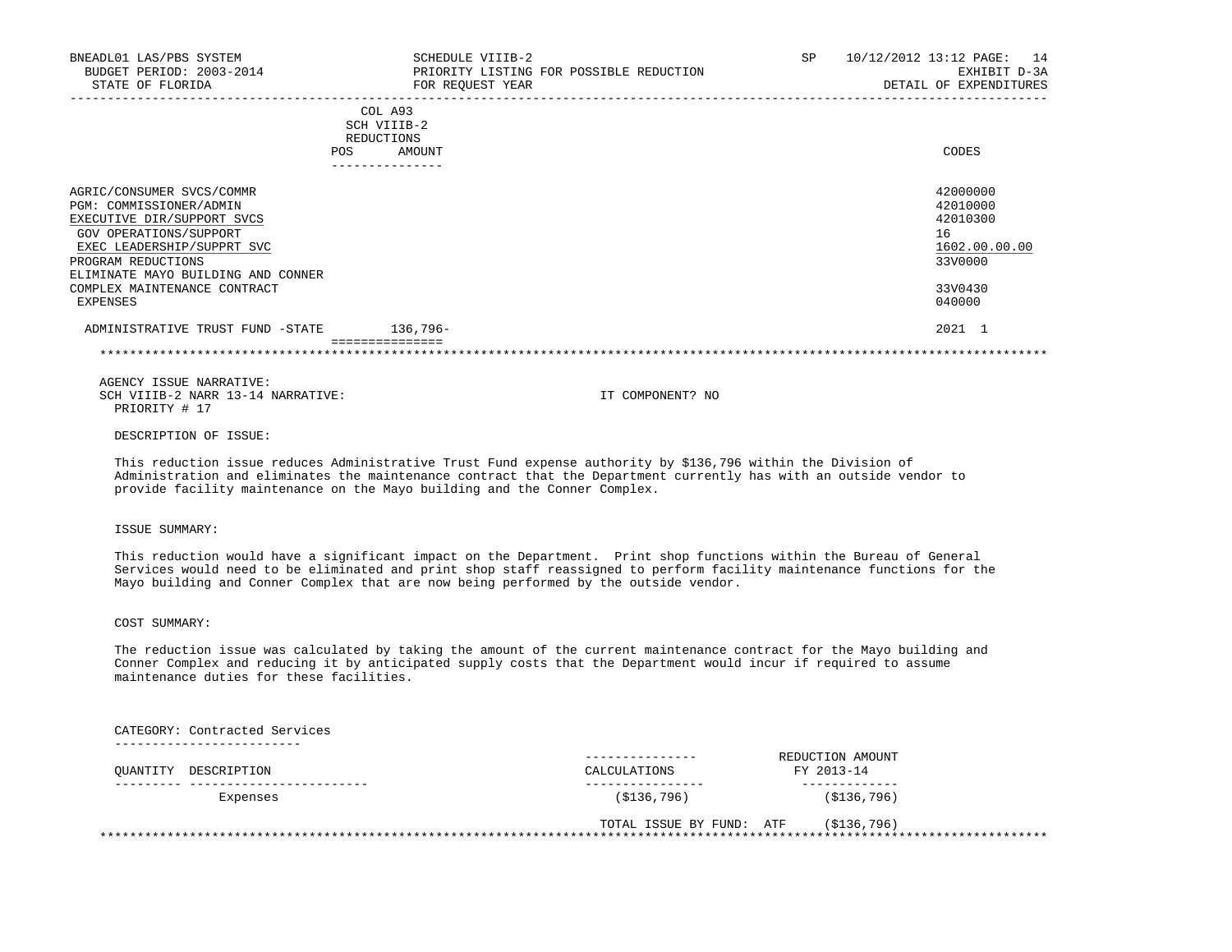| BNEADL01 LAS/PBS SYSTEM<br>BUDGET PERIOD: 2003-2014<br>STATE OF FLORIDA                                                                                                                                                          | SCHEDULE VIIIB-2<br>FOR REQUEST YEAR                                     | PRIORITY LISTING FOR POSSIBLE REDUCTION                                                                                                                                                                                                         | SP | 10/12/2012 13:12 PAGE: 15<br>EXHIBIT D-3A<br>DETAIL OF EXPENDITURES |
|----------------------------------------------------------------------------------------------------------------------------------------------------------------------------------------------------------------------------------|--------------------------------------------------------------------------|-------------------------------------------------------------------------------------------------------------------------------------------------------------------------------------------------------------------------------------------------|----|---------------------------------------------------------------------|
|                                                                                                                                                                                                                                  | COL A93<br>SCH VIIIB-2<br>REDUCTIONS<br>POS<br>AMOUNT<br>--------------- |                                                                                                                                                                                                                                                 |    | CODES                                                               |
| AGRIC/CONSUMER SVCS/COMMR<br>PGM: COMMISSIONER/ADMIN<br>EXECUTIVE DIR/SUPPORT SVCS<br>GOV OPERATIONS/SUPPORT<br>EXEC LEADERSHIP/SUPPRT SVC<br>FUND SHIFTS FROM GENERAL REVENUE<br>TO AVAILABLE TRUST FUNDS<br>GENERAL REVENUE TO |                                                                          |                                                                                                                                                                                                                                                 |    | 42000000<br>42010000<br>42010300<br>16<br>1602.00.00.00<br>34N0000  |
| ADMINISTRATIVE TRUST FUND - DEDUCT<br>SALARIES AND BENEFITS                                                                                                                                                                      |                                                                          |                                                                                                                                                                                                                                                 |    | 34N0790<br>010000                                                   |
| GENERAL REVENUE FUND -STATE 179,693-                                                                                                                                                                                             | ===============                                                          |                                                                                                                                                                                                                                                 |    | 1000 1                                                              |
|                                                                                                                                                                                                                                  |                                                                          |                                                                                                                                                                                                                                                 |    |                                                                     |
| AGENCY ISSUE NARRATIVE:<br>SCH VIIIB-2 NARR 13-14 NARRATIVE:<br>PRIORITY # 16                                                                                                                                                    |                                                                          | IT COMPONENT? NO                                                                                                                                                                                                                                |    |                                                                     |
| DESCRIPTION OF ISSUE:                                                                                                                                                                                                            |                                                                          |                                                                                                                                                                                                                                                 |    |                                                                     |
| Administration.                                                                                                                                                                                                                  |                                                                          | Fund shift of Salary and Benefit authority from General Revenue to the Administrative Trust Fund within the Division of                                                                                                                         |    |                                                                     |
| ISSUE SUMMARY:                                                                                                                                                                                                                   |                                                                          |                                                                                                                                                                                                                                                 |    |                                                                     |
| Trust Funds.                                                                                                                                                                                                                     |                                                                          | The impact of this reduction is anticipated to be significant. By approving this fund shift, each of the Trust Funds<br>within the Department will be assessed a higher Administrative Overhead Charge, resulting in less available cash in the |    |                                                                     |
| COST SUMMARY:                                                                                                                                                                                                                    |                                                                          |                                                                                                                                                                                                                                                 |    |                                                                     |
|                                                                                                                                                                                                                                  |                                                                          | The amount of the fund shift is \$179,693 and this is the amount necessary to meet the targeted reduction amount.                                                                                                                               |    |                                                                     |
| SALARIES AND BENEFITS:                                                                                                                                                                                                           |                                                                          |                                                                                                                                                                                                                                                 |    |                                                                     |

| $\overline{\phantom{0}}$ | ----------------<br>--- |
|--------------------------|-------------------------|
|                          |                         |
|                          |                         |

| OUANTITY DESCRIPTION                                     | CALCULATIONS | REDUCTION AMOUNT<br>FY 2013-14 |
|----------------------------------------------------------|--------------|--------------------------------|
|                                                          |              |                                |
| Fund Shift Salaries and Benefits<br>from General Revenue | GR           | (\$179,693)                    |

| TOTAL ISSUE BY FUND: GR | (\$179,693) |
|-------------------------|-------------|
|                         |             |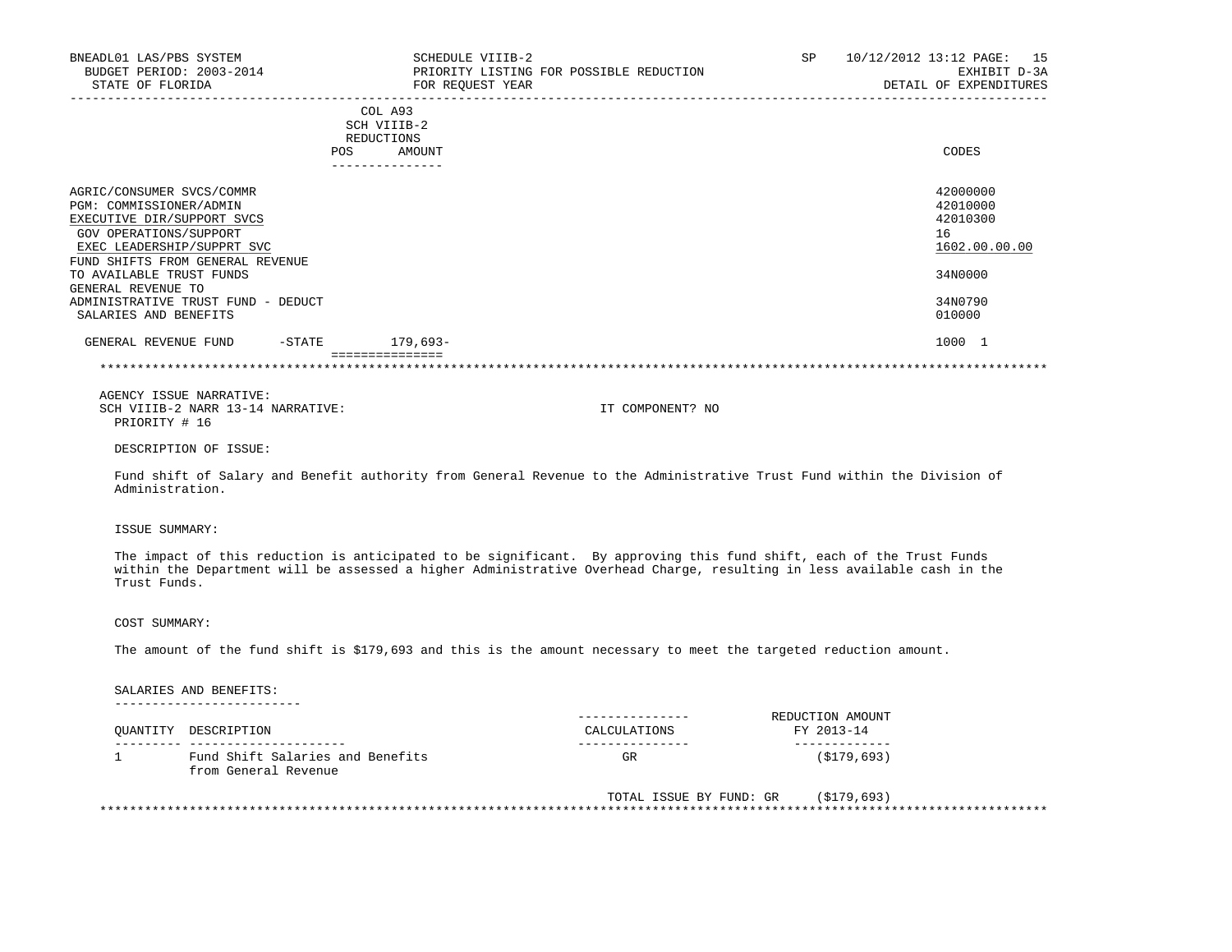| BNEADL01 LAS/PBS SYSTEM<br>BUDGET PERIOD: 2003-2014<br>STATE OF FLORIDA                                                                                                                                                                                                |                                                       | SCHEDULE VIIIB-2<br>PRIORITY LISTING FOR POSSIBLE REDUCTION<br>FOR REOUEST YEAR |                  |          |          |   | SP 10/12/2012 13:12 PAGE: 16<br>EXHIBIT D-3A<br>DETAIL OF EXPENDITURES        |
|------------------------------------------------------------------------------------------------------------------------------------------------------------------------------------------------------------------------------------------------------------------------|-------------------------------------------------------|---------------------------------------------------------------------------------|------------------|----------|----------|---|-------------------------------------------------------------------------------|
|                                                                                                                                                                                                                                                                        | COL A93<br>SCH VIIIB-2<br>REDUCTIONS<br>POS<br>AMOUNT |                                                                                 |                  |          |          |   | CODES                                                                         |
|                                                                                                                                                                                                                                                                        | ---------------                                       |                                                                                 |                  |          |          |   |                                                                               |
| AGRIC/CONSUMER SVCS/COMMR<br>PGM: COMMISSIONER/ADMIN<br>EXECUTIVE DIR/SUPPORT SVCS<br>GOV OPERATIONS/SUPPORT<br>EXEC LEADERSHIP/SUPPRT SVC<br>FUND SHIFTS FROM GENERAL REVENUE<br>TO AVAILABLE TRUST FUNDS<br>GENERAL REVENUE TO<br>ADMINISTRATIVE TRUST FUND - DEDUCT |                                                       |                                                                                 |                  |          |          |   | 42000000<br>42010000<br>42010300<br>16<br>1602.00.00.00<br>34N0000<br>34N0790 |
| POSITION DETAIL OF SALARIES AND BENEFITS:                                                                                                                                                                                                                              |                                                       |                                                                                 |                  |          |          |   |                                                                               |
|                                                                                                                                                                                                                                                                        |                                                       | FTE BASE RATE                                                                   | ADDITIVES        | BENEFITS | SUBTOTAL | ႜ | LAPSE LAPSED SALARIES<br>AND BENEFITS                                         |
| A93 - SCH VIIIB-2 REDUCTIONS<br>CHANGES TO CURRENTLY AUTHORIZED POSITIONS                                                                                                                                                                                              |                                                       |                                                                                 |                  |          |          |   |                                                                               |
| OTHER SALARY AMOUNT<br>1000 GENERAL REVENUE FUND                                                                                                                                                                                                                       |                                                       |                                                                                 |                  |          |          |   | 179,693–<br>______________<br>179,693-<br>==============                      |
|                                                                                                                                                                                                                                                                        |                                                       |                                                                                 |                  |          |          |   |                                                                               |
| GENERAL REVENUE TO<br>ADMINISTRATIVE TRUST FUND - ADD<br>SALARIES AND BENEFITS                                                                                                                                                                                         |                                                       |                                                                                 |                  |          |          |   | 34N0800<br>010000                                                             |
| ADMINISTRATIVE TRUST FUND -STATE 179,693                                                                                                                                                                                                                               |                                                       |                                                                                 |                  |          |          |   | 2021 1                                                                        |
|                                                                                                                                                                                                                                                                        | ===============                                       |                                                                                 |                  |          |          |   |                                                                               |
| AGENCY ISSUE NARRATIVE:<br>SCH VIIIB-2 NARR 13-14 NARRATIVE:<br>PRIORITY # 16                                                                                                                                                                                          |                                                       |                                                                                 | IT COMPONENT? NO |          |          |   |                                                                               |
| DESCRIPTION OF ISSUE:                                                                                                                                                                                                                                                  |                                                       |                                                                                 |                  |          |          |   |                                                                               |
| Fund shift of Salary and Benefit authority from General Revenue to the Administrative Trust Fund within the Division of<br>Administration.                                                                                                                             |                                                       |                                                                                 |                  |          |          |   |                                                                               |

ISSUE SUMMARY:

 The impact of this reduction is anticipated to be significant. By approving this fund shift, each of the Trust Funds within the Department will be assessed a higher Administrative Overhead Charge, resulting in less available cash in the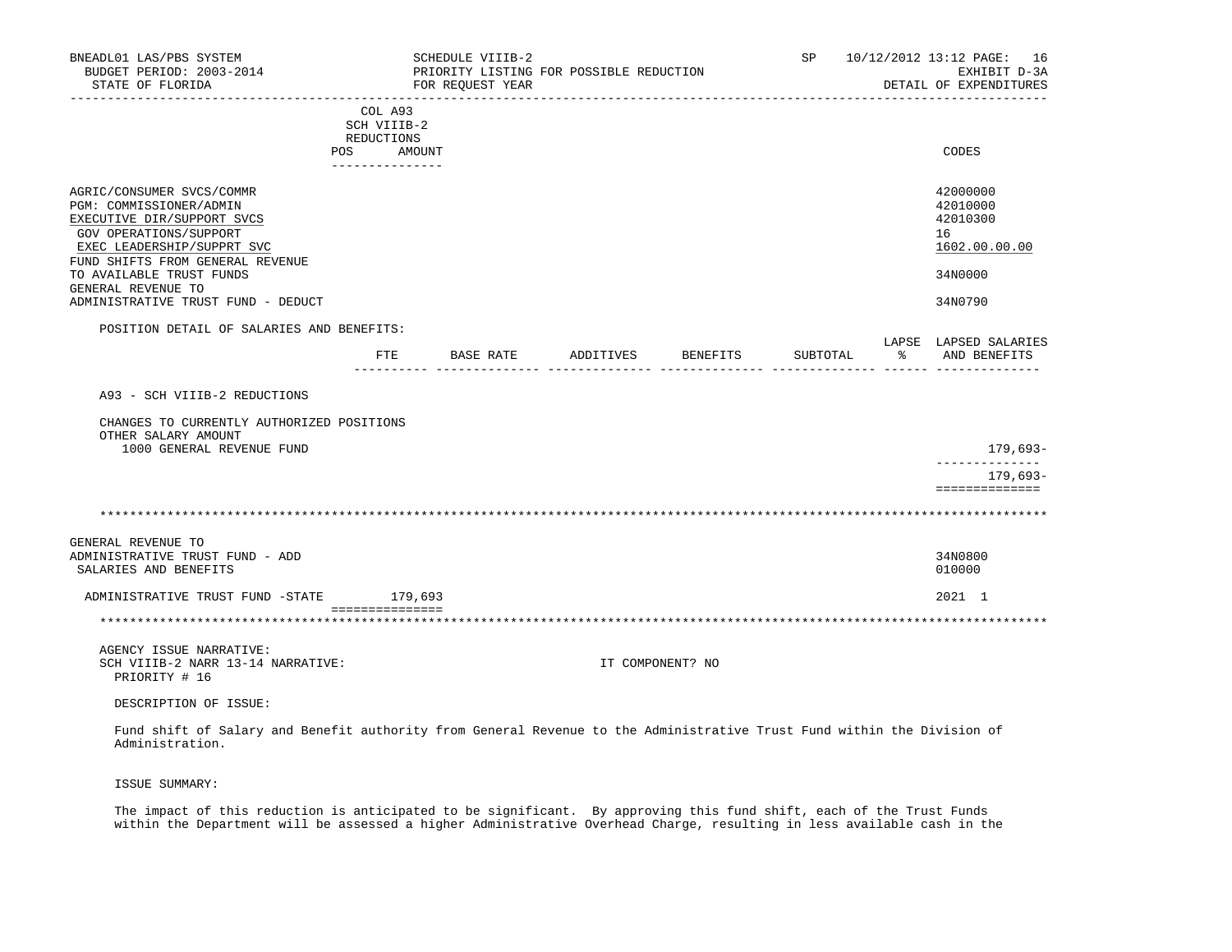| BNEADL01 LAS/PBS SYSTEM<br>BUDGET PERIOD: 2003-2014<br>STATE OF FLORIDA                                                                    | SCHEDULE VIIIB-2<br>PRIORITY LISTING FOR POSSIBLE REDUCTION<br>FOR REQUEST YEAR | SP | 10/12/2012 13:12 PAGE: 17<br>EXHIBIT D-3A<br>DETAIL OF EXPENDITURES |
|--------------------------------------------------------------------------------------------------------------------------------------------|---------------------------------------------------------------------------------|----|---------------------------------------------------------------------|
|                                                                                                                                            | COL A93<br>SCH VIIIB-2<br>REDUCTIONS<br>AMOUNT<br>POS                           |    | CODES                                                               |
| AGRIC/CONSUMER SVCS/COMMR<br>PGM: COMMISSIONER/ADMIN<br>EXECUTIVE DIR/SUPPORT SVCS<br>GOV OPERATIONS/SUPPORT<br>EXEC LEADERSHIP/SUPPRT SVC |                                                                                 |    | 42000000<br>42010000<br>42010300<br>16<br>1602.00.00.00             |
| FUND SHIFTS FROM GENERAL REVENUE<br>TO AVAILABLE TRUST FUNDS<br>GENERAL REVENUE TO<br>ADMINISTRATIVE TRUST FUND - ADD                      |                                                                                 |    | 34N0000<br>34N0800                                                  |

Trust Funds.

# COST SUMMARY:

The amount of the fund shift is \$179,693 and this is the amount necessary to meet the targeted reduction amount.

# SALARIES AND BENEFITS:

|                     | OUANTITY DESCRIPTION                                                        |     |                  | CALCULATIONS |                    | REDUCTION AMOUNT<br>FY 2012-13     |               |                        |
|---------------------|-----------------------------------------------------------------------------|-----|------------------|--------------|--------------------|------------------------------------|---------------|------------------------|
| $\mathbf{1}$        | Fund Shift Salaries and Benefits<br>from General Revenue                    |     |                  | ATF          |                    | \$179,693                          |               |                        |
|                     |                                                                             |     |                  |              |                    | TOTAL ISSUE BY FUND: ATF \$179,693 |               |                        |
|                     | POSITION DETAIL OF SALARIES AND BENEFITS:                                   |     |                  |              |                    |                                    |               | LAPSE LAPSED SALARIES  |
|                     |                                                                             | FTE | <b>BASE RATE</b> |              | ADDITIVES BENEFITS | SUBTOTAL                           | $\frac{1}{6}$ | AND BENEFITS           |
|                     | A93 - SCH VIIIB-2 REDUCTIONS                                                |     |                  |              |                    |                                    |               |                        |
| OTHER SALARY AMOUNT | CHANGES TO CURRENTLY AUTHORIZED POSITIONS<br>2021 ADMINISTRATIVE TRUST FUND |     |                  |              |                    |                                    |               | 179,693                |
|                     |                                                                             |     |                  |              |                    |                                    |               | -----------<br>179,693 |

 ============== \*\*\*\*\*\*\*\*\*\*\*\*\*\*\*\*\*\*\*\*\*\*\*\*\*\*\*\*\*\*\*\*\*\*\*\*\*\*\*\*\*\*\*\*\*\*\*\*\*\*\*\*\*\*\*\*\*\*\*\*\*\*\*\*\*\*\*\*\*\*\*\*\*\*\*\*\*\*\*\*\*\*\*\*\*\*\*\*\*\*\*\*\*\*\*\*\*\*\*\*\*\*\*\*\*\*\*\*\*\*\*\*\*\*\*\*\*\*\*\*\*\*\*\*\*\*\*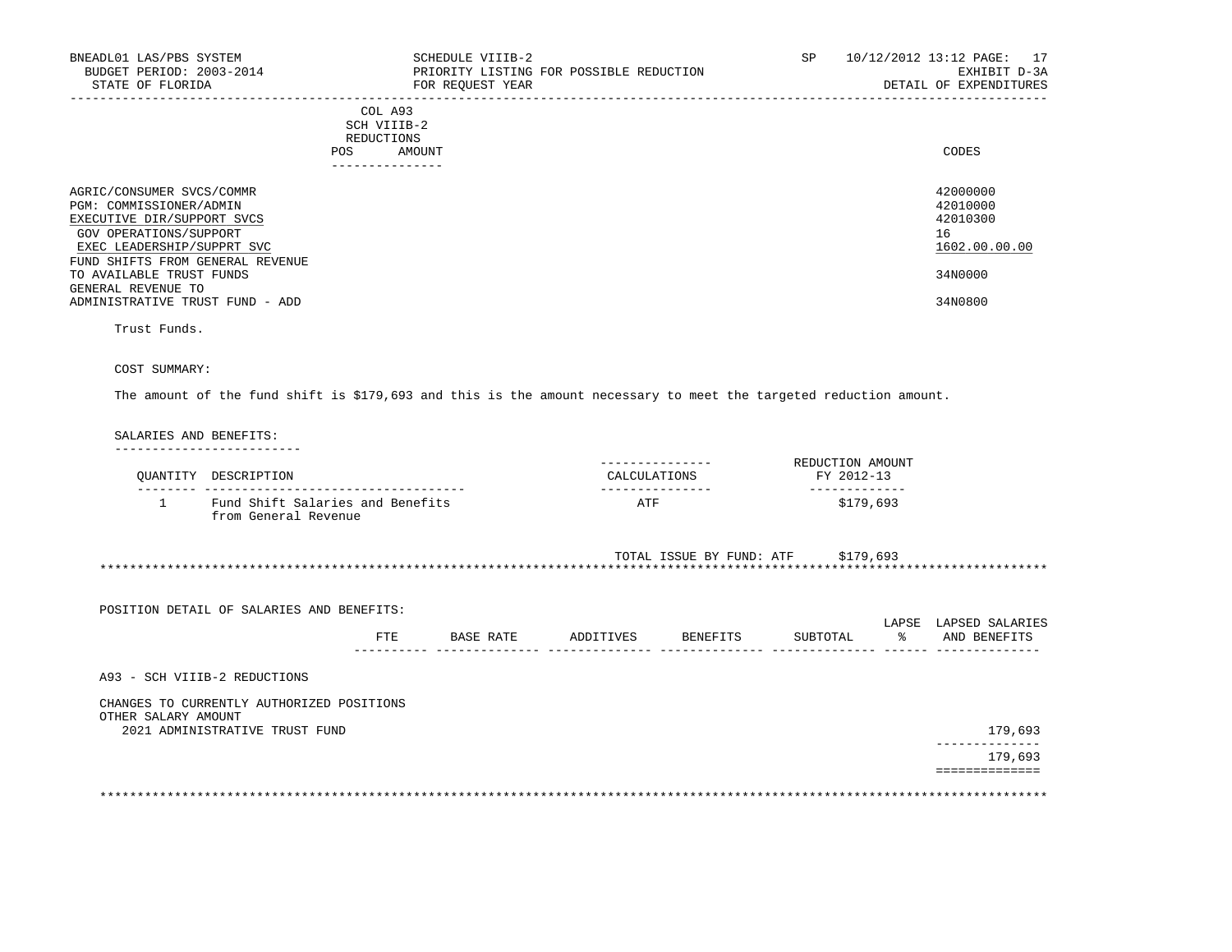| BNEADL01 LAS/PBS SYSTEM<br>BUDGET PERIOD: 2003-2014<br>STATE OF FLORIDA                                                                    | SCHEDULE VIIIB-2<br>PRIORITY LISTING FOR POSSIBLE REDUCTION<br>FOR REQUEST YEAR | SP | 18<br>10/12/2012 13:12 PAGE:<br>EXHIBIT D-3A<br>DETAIL OF EXPENDITURES |
|--------------------------------------------------------------------------------------------------------------------------------------------|---------------------------------------------------------------------------------|----|------------------------------------------------------------------------|
|                                                                                                                                            | COL A93<br>SCH VIIIB-2<br>REDUCTIONS<br><b>POS</b><br>AMOUNT<br>--------------  |    | CODES                                                                  |
| AGRIC/CONSUMER SVCS/COMMR<br>PGM: COMMISSIONER/ADMIN<br>EXECUTIVE DIR/SUPPORT SVCS<br>GOV OPERATIONS/SUPPORT<br>EXEC LEADERSHIP/SUPPRT SVC |                                                                                 |    | 42000000<br>42010000<br>42010300<br>16<br>1602.00.00.00                |
| TOTAL: EXEC LEADERSHIP/SUPPRT SVC                                                                                                          |                                                                                 |    | 1602.00.00.00                                                          |
| BY FUND TYPE<br>GENERAL REVENUE FUND<br>TRUST FUNDS                                                                                        | 361,966-<br>42,897                                                              |    | 1000<br>2000                                                           |
| TOTAL POSITIONS $3.00-$<br>TOTAL PROG COMP<br>TOTAL SALARY RATE $146,389-$                                                                 | ---------------<br>$319,069-$                                                   |    |                                                                        |

===============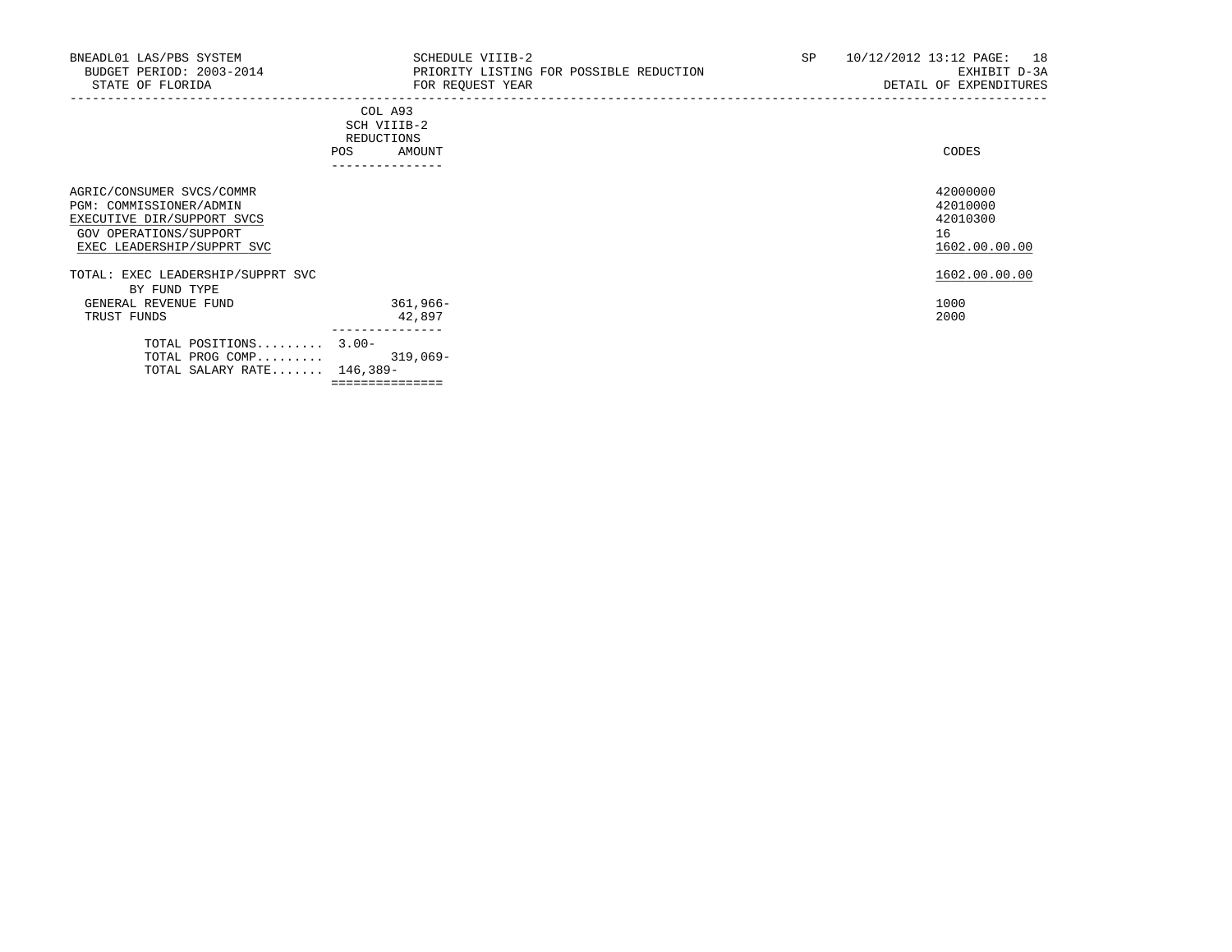| BNEADL01 LAS/PBS SYSTEM<br>BUDGET PERIOD: 2003-2014<br>STATE OF FLORIDA                                                                                                                                                                          | ____________________________________                                  | SCHEDULE VIIIB-2<br>PRIORITY LISTING FOR POSSIBLE REDUCTION<br>FOR REOUEST YEAR | SP | 10/12/2012 13:12 PAGE: 19<br>EXHIBIT D-3A<br>DETAIL OF EXPENDITURES                     |
|--------------------------------------------------------------------------------------------------------------------------------------------------------------------------------------------------------------------------------------------------|-----------------------------------------------------------------------|---------------------------------------------------------------------------------|----|-----------------------------------------------------------------------------------------|
|                                                                                                                                                                                                                                                  | COL A93<br>SCH VIIIB-2<br>REDUCTIONS<br>POS AMOUNT<br>_______________ |                                                                                 |    | CODES                                                                                   |
| AGRIC/CONSUMER SVCS/COMMR<br>PGM: COMMISSIONER/ADMIN<br>DIVISION OF LICENSING<br>PUBLIC PROTECTION<br>REGULATION AND LICENSING<br>PROGRAM REDUCTIONS<br>CLOSE REGIONAL OFFICES - DIVISION<br>OF LICENSING<br>SALARY RATE<br>SALARY RATE 541,494- | ===============                                                       |                                                                                 |    | 42000000<br>42010000<br>42010400<br>12<br>1204.00.00.00<br>33V0000<br>33V0740<br>000000 |
| SALARIES AND BENEFITS                                                                                                                                                                                                                            | 20.00-                                                                |                                                                                 |    | 010000                                                                                  |
| DIV OF LICENSING TF                                                                                                                                                                                                                              | $-$ STATE 816,821-<br>================                                |                                                                                 |    | 2163 1                                                                                  |
| EXPENSES                                                                                                                                                                                                                                         |                                                                       |                                                                                 |    | 040000                                                                                  |
| DIV OF LICENSING TF                                                                                                                                                                                                                              | -STATE 196,625-<br>_____________________                              |                                                                                 |    | 2163 1                                                                                  |
| SPECIAL CATEGORIES<br>CONTRACTED SERVICES                                                                                                                                                                                                        |                                                                       |                                                                                 |    | 100000<br>100777                                                                        |
| DIV OF LICENSING TF                                                                                                                                                                                                                              | -STATE 11,582-<br>===============                                     |                                                                                 |    | 2163 1                                                                                  |
| RISK MANAGEMENT INSURANCE                                                                                                                                                                                                                        |                                                                       |                                                                                 |    | 103241                                                                                  |
| DIV OF LICENSING TF                                                                                                                                                                                                                              | $-$ STATE 8, 262-<br>______________________                           |                                                                                 |    | 2163 1                                                                                  |
| TR/DMS/HR SVCS/STW CONTRCT                                                                                                                                                                                                                       |                                                                       |                                                                                 |    | 107040                                                                                  |
| DIV OF LICENSING TF                                                                                                                                                                                                                              | $-$ STATE 7,080 -                                                     |                                                                                 |    | 2163 1                                                                                  |
| TOTAL: CLOSE REGIONAL OFFICES - DIVISION<br>OF LICENSING<br>TOTAL POSITIONS 20.00-<br>TOTAL ISSUE 1,040,370-<br>TOTAL SALARY RATE 541,494-                                                                                                       | -----------------                                                     |                                                                                 |    | 33V0740                                                                                 |
| AGENCY ISSUE NARRATIVE:<br>SCH VIIIB-2 NARR 13-14 NARRATIVE:<br>PRIORITY # 37                                                                                                                                                                    |                                                                       | IT COMPONENT? NO                                                                |    |                                                                                         |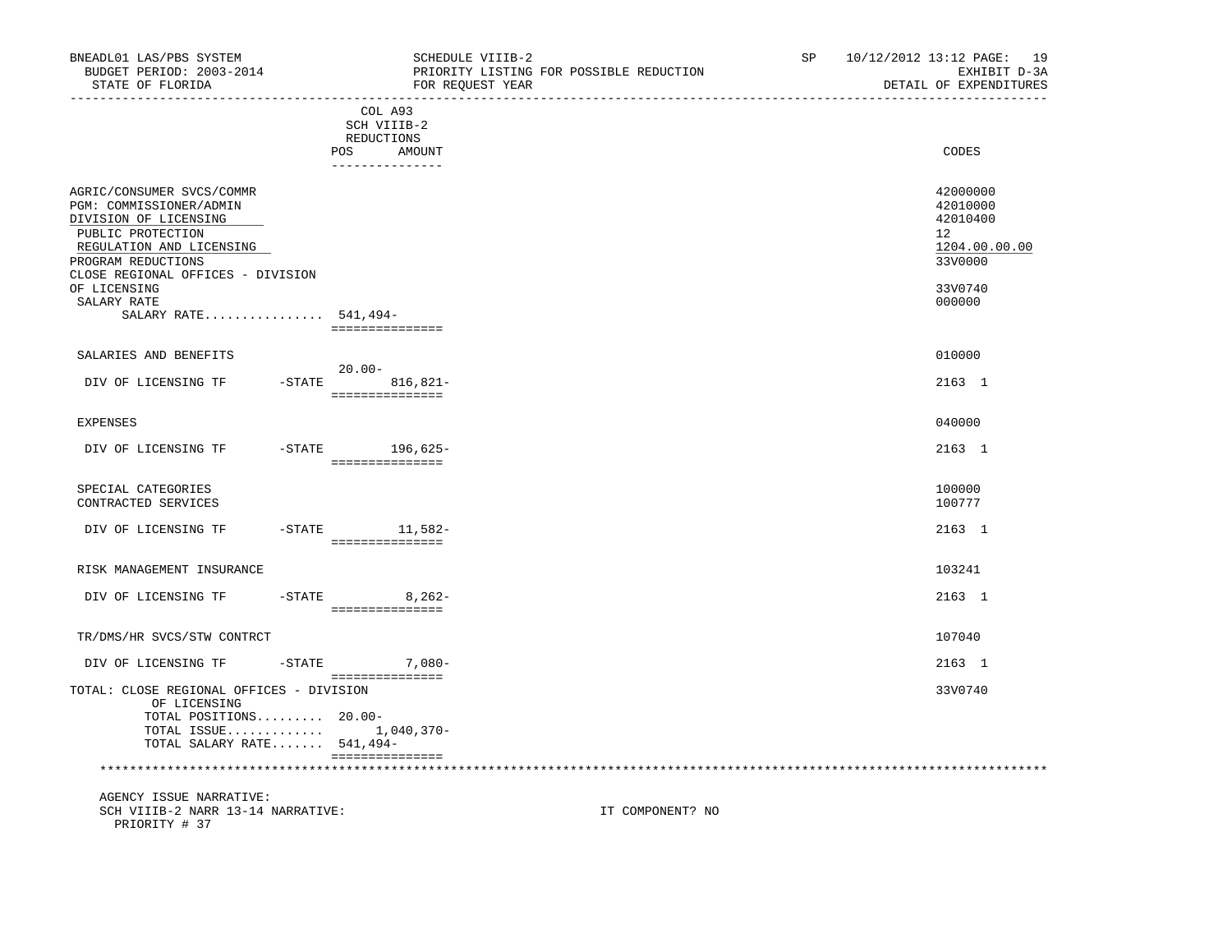| BNEADL01 LAS/PBS SYSTEM<br>BUDGET PERIOD: 2003-2014<br>STATE OF FLORIDA                                                                                                                   | SCHEDULE VIIIB-2<br>PRIORITY LISTING FOR POSSIBLE REDUCTION<br>FOR REOUEST YEAR | SP | 10/12/2012 13:12 PAGE:<br>20<br>EXHIBIT D-3A<br>DETAIL OF EXPENDITURES |
|-------------------------------------------------------------------------------------------------------------------------------------------------------------------------------------------|---------------------------------------------------------------------------------|----|------------------------------------------------------------------------|
|                                                                                                                                                                                           | COL A93<br>SCH VIIIB-2<br>REDUCTIONS<br>AMOUNT<br>POS.                          |    | CODES                                                                  |
| AGRIC/CONSUMER SVCS/COMMR<br>PGM: COMMISSIONER/ADMIN<br>DIVISION OF LICENSING<br>PUBLIC PROTECTION<br>REGULATION AND LICENSING<br>PROGRAM REDUCTIONS<br>CLOSE REGIONAL OFFICES - DIVISION |                                                                                 |    | 42000000<br>42010000<br>42010400<br>12<br>1204.00.00.00<br>33V0000     |
| OF LICENSING                                                                                                                                                                              |                                                                                 |    | 33V0740                                                                |

## DESCRIPTION OF REDUCTION ISSUE:

 The closure of two (2) of the Division's eight (8) regional offices would be necessary to achieve a 5% reduction of the Division's FY 2012-13 recurring operating budget of almost \$1,040,370. This significant reduction is the least harmful option available and would eliminate twenty (20) positions (7 investigative / 13 non-investigative), of which seventeen (17) are filled. The remaining six (6) regional offices would allow continued operations in North Florida (Ft. Walton Beach, Tallahassee and Jacksonville), Central Florida (Tampa) and South Florida (West Palm Beach and Miami).

## IMPACT OF THE REDUCTION:

 The closure of these offices would have a substantial negative impact on our regulation and enforcement responsibilities, as seven (7) of the Division's thirty (30) investigator positions would be eliminated, resulting in a re-distribution of the Bureau's over 6,200 inspections and investigations to only 23 investigators covering 67 counties. Annual inspections and investigations per investigator would have to increase by over 30%, from an average of 176 per investigator, to 230, to maintain the FY 2011-12 level of monitoring. In addition, the twenty-three (23) remaining inspectors' geographic territories would increase significantly and the thirteen (13) non-investigative positions which provide administrative support as well as issue Concealed Weapon (CW) licenses would also be eliminated. Negative impacts include the real potential for a significant increase in unlicensed activity as individuals posing as security guards, private investigators and recovery agents are much more likely to engage in these regulated activities without a license, in addition to those licensees simply not renewing an existing license, if not being monitored for compliance.

 The "fast track" issuance of concealed weapon (CW) licenses processed through the regional offices would be significantly curtailed; 21% of the 66,625 CW license applications processed in the regional offices in FY 2011-12 were processed in these two (2) offices-a substantial reduction of a very popular program. This 5% reduction plan would also impair the Division's ability to issue CW license renewals in the regional offices, as recently implemented and very favorably received by the public.

### CALCULATION OF REDUCTION AMOUNT:

 Actual/estimated expenditures for FY 2011-12 for these two offices are \$551,668 for Orlando and \$488,702 for Punta Gorda (Sarasota) to total \$1,040,370.

| Salaries                       | ( \$816, 821) |
|--------------------------------|---------------|
| Expenses                       | (196, 625)    |
| Risk Management                | (8, 262)      |
| Contracted Services            | (S11, 582)    |
| Personnel Assessments ( 7,080) |               |
|                                |               |

Total (\$1,040,370)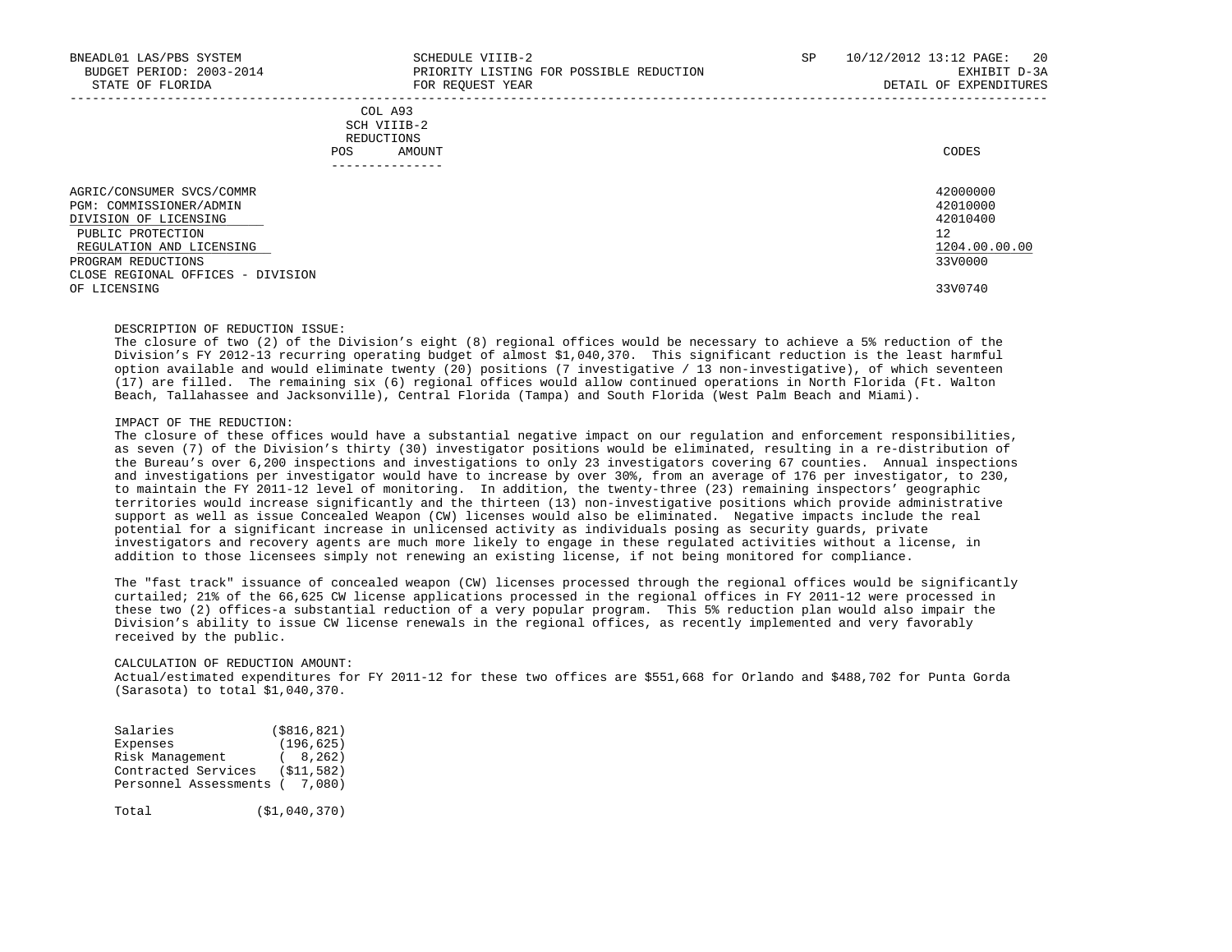|     | COL A93     |
|-----|-------------|
|     | SCH VIIIB-2 |
|     | REDUCTIONS  |
| POS | AMOUNT      |
|     |             |

|                                   | POS | AMOUNT        | CODES         |
|-----------------------------------|-----|---------------|---------------|
|                                   |     | ------------- |               |
| AGRIC/CONSUMER SVCS/COMMR         |     |               | 42000000      |
| PGM: COMMISSIONER/ADMIN           |     |               | 42010000      |
| DIVISION OF LICENSING             |     |               | 42010400      |
| PUBLIC PROTECTION                 |     |               | 12            |
| REGULATION AND LICENSING          |     |               | 1204.00.00.00 |
| PROGRAM REDUCTIONS                |     |               | 33V0000       |
| CLOSE REGIONAL OFFICES - DIVISION |     |               |               |
| OF LICENSING                      |     |               | 33V0740       |

STATUTORY CHANGE(S):

No statutory changes required.

### SALARIES AND BENEFITS: ----------------------

| CLASS<br>CODE | TITLE                                           | PAY<br>GRADE | RATE     | NUMBER OF<br>POSITIONS | FY2013-14<br>TOTAL RATE | REDUCTION AMOUNT<br>FY 2013-14 |
|---------------|-------------------------------------------------|--------------|----------|------------------------|-------------------------|--------------------------------|
| 8354          | Investigator Supervisor                         | 424          | \$41,106 | (2)                    | (\$82,212)              | (\$115,445)                    |
| 8318          | Investigation Specialist II                     | 020          | \$32,823 | (5)                    | (\$164,115)             | ( \$236, 051)                  |
| 0422          | Compliance Officer                              | 014          | \$24,675 | (1)                    | (\$24,675)              | (\$38,017)                     |
| 0421          | Corporate Document/Election<br>Records Examiner | 012          | \$22.541 | (11)                   | (\$247,951)             | (\$391,699)                    |
| 0108          | Administrative Secretary                        | 012          | \$22.541 | (1)                    | (\$22,541)              | (S <sub>35,609</sub> )         |
|               |                                                 |              |          | ---                    |                         |                                |
|               | Total                                           |              |          | 20 <sup>2</sup>        |                         | (\$816,821)                    |

#### EXPENSES ---------

| OUANTITY DESCRIPTION                                                                                 | CALCULATIONS | REDUCTION AMOUNT<br>FY 2013-14 |
|------------------------------------------------------------------------------------------------------|--------------|--------------------------------|
| Actual/estimated budget authority for 2 regional offices<br>Based on actual FLAIR costs for FY 11/12 |              | (S196, 625)                    |

### CONTRACTED SERVICES

|                                                         |              | REDUCTION AMOUNT |
|---------------------------------------------------------|--------------|------------------|
| OUANTITY DESCRIPTION                                    | CALCULATIONS | FY 2013-14       |
|                                                         |              |                  |
| Actual/estimated Contracted Services-2 Regional offices |              | $(S$ 11,582)     |

RISK MANAGEMENT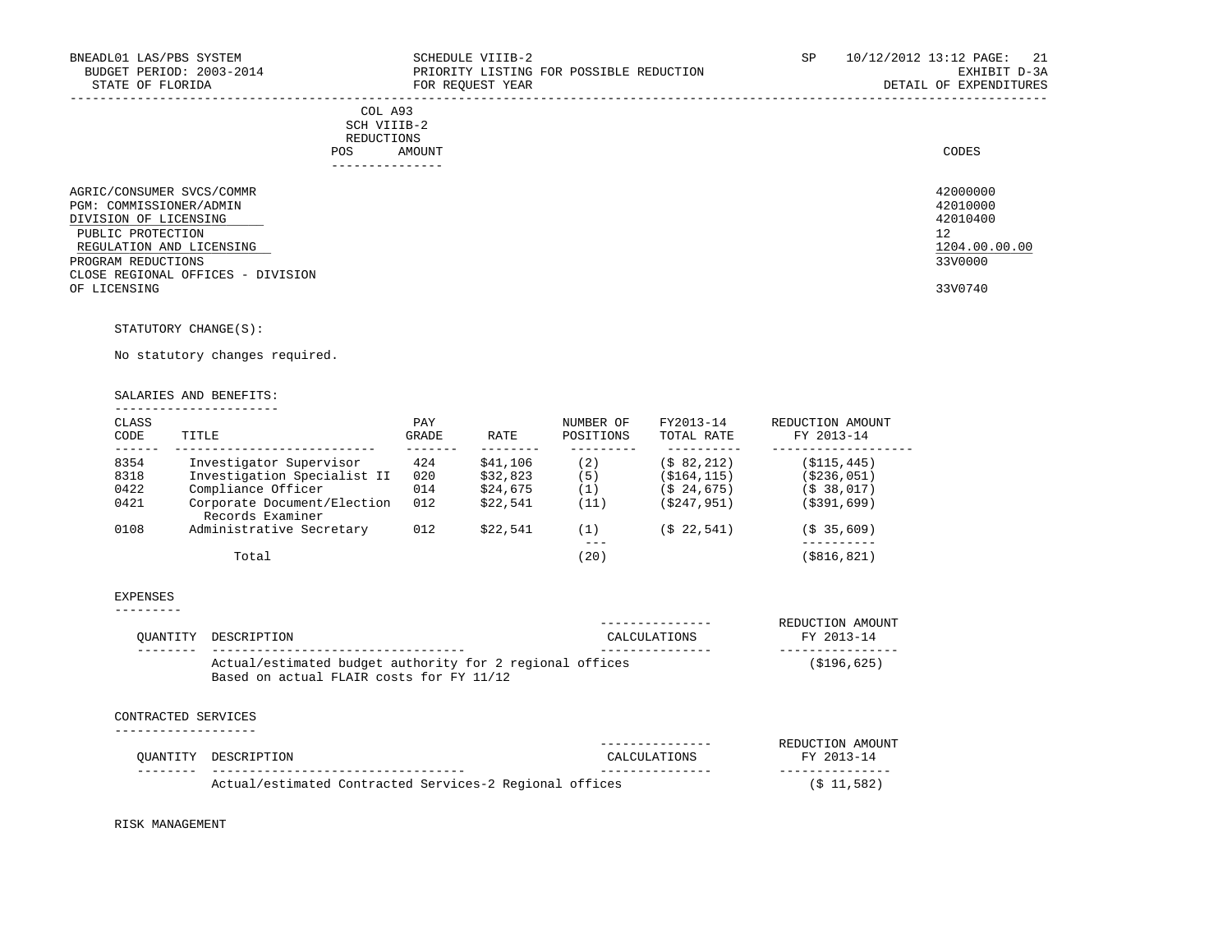| BNEADL01 LAS/PBS SYSTEM<br>BUDGET PERIOD: 2003-2014<br>STATE OF FLORIDA                                                                                                                   |                                                                            |                                                | SCHEDULE VIIIB-2<br>PRIORITY LISTING FOR POSSIBLE REDUCTION<br>FOR REQUEST YEAR |                      |                                                                                             | SP                               | 10/12/2012 13:12 PAGE:<br>22<br>EXHIBIT D-3A<br>DETAIL OF EXPENDITURES          |
|-------------------------------------------------------------------------------------------------------------------------------------------------------------------------------------------|----------------------------------------------------------------------------|------------------------------------------------|---------------------------------------------------------------------------------|----------------------|---------------------------------------------------------------------------------------------|----------------------------------|---------------------------------------------------------------------------------|
|                                                                                                                                                                                           | POS                                                                        | COL A93<br>SCH VIIIB-2<br>REDUCTIONS<br>AMOUNT |                                                                                 |                      |                                                                                             |                                  | CODES                                                                           |
| AGRIC/CONSUMER SVCS/COMMR<br>PGM: COMMISSIONER/ADMIN<br>DIVISION OF LICENSING<br>PUBLIC PROTECTION<br>REGULATION AND LICENSING<br>PROGRAM REDUCTIONS<br>CLOSE REGIONAL OFFICES - DIVISION |                                                                            | ----------------                               |                                                                                 |                      |                                                                                             |                                  | 42000000<br>42010000<br>42010400<br>12 <sup>°</sup><br>1204.00.00.00<br>33V0000 |
| OF LICENSING                                                                                                                                                                              | QUANTITY DESCRIPTION                                                       |                                                |                                                                                 |                      | --------------<br>CALCULATIONS                                                              | REDUCTION AMOUNT<br>FY 2013-14   | 33V0740                                                                         |
|                                                                                                                                                                                           | Actual/estimated insurance costs-2 Regional offices                        |                                                |                                                                                 |                      | _______________                                                                             | ---------------<br>$($ \$ 8,262) |                                                                                 |
| TRANSFER DMS HR SERVICES                                                                                                                                                                  |                                                                            |                                                |                                                                                 |                      |                                                                                             |                                  |                                                                                 |
|                                                                                                                                                                                           | ---------------------<br>OUANTITY DESCRIPTION                              |                                                |                                                                                 |                      | ---------------<br>CALCULATIONS                                                             | REDUCTION AMOUNT<br>FY 2013-14   |                                                                                 |
|                                                                                                                                                                                           | Estimated personnel assessment costs                                       |                                                |                                                                                 |                      | ---------------<br>20 @ \$354                                                               | ---------------<br>(\$7,080)     |                                                                                 |
|                                                                                                                                                                                           |                                                                            |                                                |                                                                                 | TOTAL ISSUE BY FUND: | Division of Licensing Trust Fund (\$1,040,370)<br>(Including estimated Salaries & Benefits) |                                  |                                                                                 |
|                                                                                                                                                                                           | POSITION DETAIL OF SALARIES AND BENEFITS:                                  | ETE                                            |                                                                                 |                      | BASE RATE ADDITIVES BENEFITS                                                                |                                  | LAPSE LAPSED SALARIES<br>SUBTOTAL % AND BENEFITS                                |
| A93 - SCH VIIIB-2 REDUCTIONS                                                                                                                                                              |                                                                            |                                                |                                                                                 |                      |                                                                                             |                                  |                                                                                 |
|                                                                                                                                                                                           | CHANGES TO CURRENTLY AUTHORIZED POSITIONS<br>0108 ADMINISTRATIVE SECRETARY |                                                |                                                                                 |                      |                                                                                             |                                  |                                                                                 |
|                                                                                                                                                                                           | P0105 001                                                                  | $1.00 -$                                       | 22,541-                                                                         |                      |                                                                                             |                                  | $13,068-$ 35,609- 0.00 35,609-                                                  |
|                                                                                                                                                                                           | 0421 CORPORATE DOCUMENT/ELECTION RECORDS EXAM<br>P0104 001                 | $11.00 -$                                      | 247,951-                                                                        |                      | 143,748-                                                                                    | 391,699-0.00                     | 391,699-                                                                        |
|                                                                                                                                                                                           | 0422 COMPLIANCE OFFICER<br>P0103 001                                       |                                                | $1.00 - 24,675 -$                                                               |                      | 13,342-                                                                                     | 38,017- 0.00                     | 38,017-                                                                         |
|                                                                                                                                                                                           | 8318 INVESTIGATION SPECIALIST II                                           |                                                |                                                                                 |                      |                                                                                             |                                  |                                                                                 |
|                                                                                                                                                                                           | P0102 001<br>8354 INVESTIGATOR SUPERVISOR - SES                            |                                                | $5.00 - 164, 115 -$                                                             |                      | 71,936-                                                                                     | $236,051 - 0.00$                 | $236,051-$                                                                      |
|                                                                                                                                                                                           | P0101 001                                                                  | $2.00 -$                                       | 82,212-                                                                         |                      | 33, 233 –                                                                                   | $115,445 - 0.00$                 | $115,445-$                                                                      |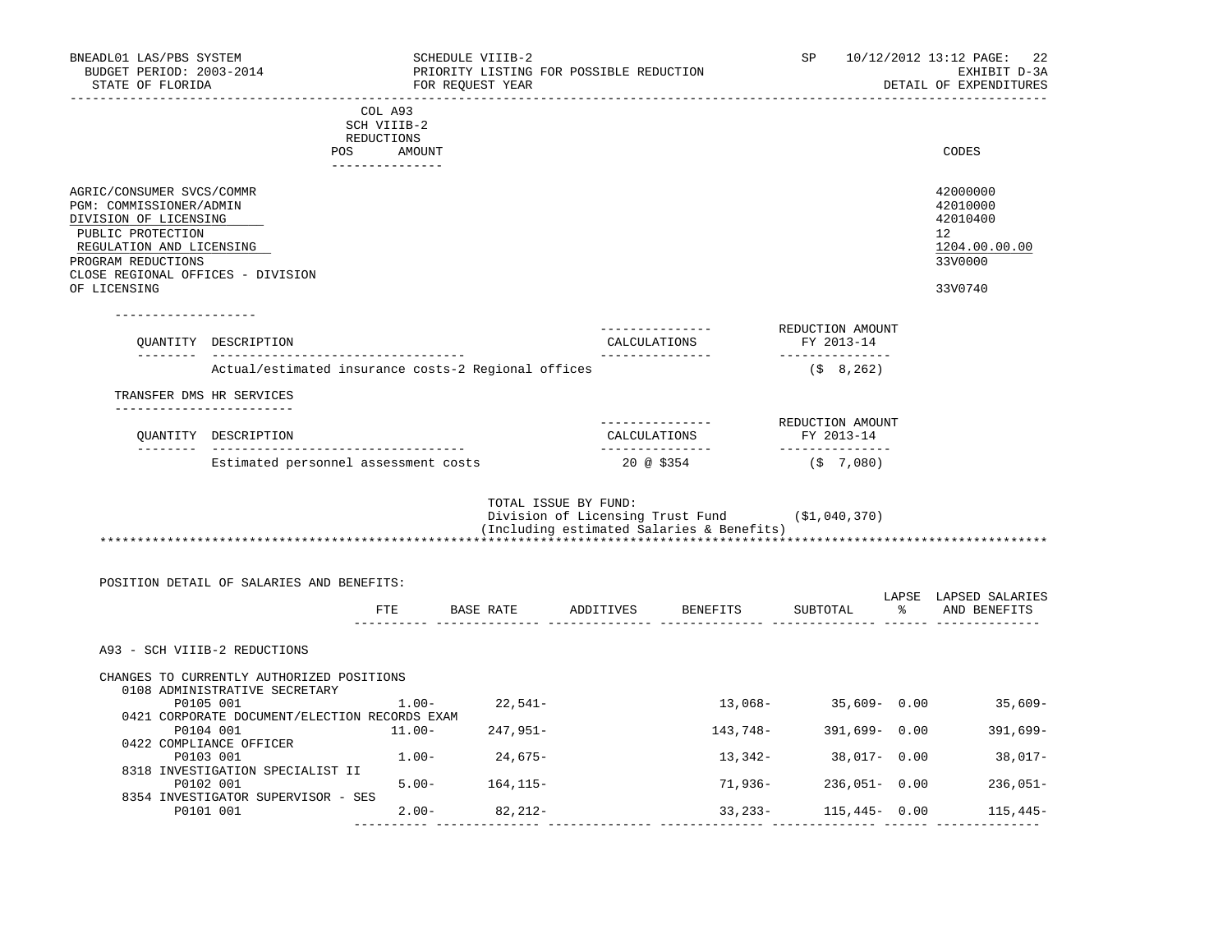| BNEADL01 LAS/PBS SYSTEM<br>BUDGET PERIOD: 2003-2014<br>STATE OF FLORIDA                                                                                                                                   |           | -----------------------                                               | SCHEDULE VIIIB-2<br>PRIORITY LISTING FOR POSSIBLE REDUCTION<br>FOR REOUEST YEAR |           |          | SP.                   | 10/12/2012 13:12 PAGE:<br>23<br>EXHIBIT D-3A<br>DETAIL OF EXPENDITURES        |
|-----------------------------------------------------------------------------------------------------------------------------------------------------------------------------------------------------------|-----------|-----------------------------------------------------------------------|---------------------------------------------------------------------------------|-----------|----------|-----------------------|-------------------------------------------------------------------------------|
|                                                                                                                                                                                                           |           | COL A93<br>SCH VIIIB-2<br>REDUCTIONS<br>POS AMOUNT<br>--------------- |                                                                                 |           |          |                       | CODES                                                                         |
| AGRIC/CONSUMER SVCS/COMMR<br>PGM: COMMISSIONER/ADMIN<br>DIVISION OF LICENSING<br>PUBLIC PROTECTION<br>REGULATION AND LICENSING<br>PROGRAM REDUCTIONS<br>CLOSE REGIONAL OFFICES - DIVISION<br>OF LICENSING |           |                                                                       |                                                                                 |           |          |                       | 42000000<br>42010000<br>42010400<br>12<br>1204.00.00.00<br>33V0000<br>33V0740 |
| POSITION DETAIL OF SALARIES AND BENEFITS:                                                                                                                                                                 |           |                                                                       |                                                                                 |           |          |                       | LAPSE LAPSED SALARIES                                                         |
|                                                                                                                                                                                                           |           | FTE                                                                   | BASE RATE                                                                       | ADDITIVES | BENEFITS | SUBTOTAL              | % AND BENEFITS                                                                |
| A93 - SCH VIIIB-2 REDUCTIONS                                                                                                                                                                              |           |                                                                       |                                                                                 |           |          |                       |                                                                               |
| CHANGES TO CURRENTLY AUTHORIZED POSITIONS                                                                                                                                                                 |           |                                                                       |                                                                                 |           |          |                       |                                                                               |
| TOTALS FOR ISSUE BY FUND<br>2163 DIV OF LICENSING TF                                                                                                                                                      |           |                                                                       |                                                                                 |           |          |                       | $816, 821 -$                                                                  |
|                                                                                                                                                                                                           |           | $20.00 -$                                                             | $541.494-$                                                                      |           |          | $275.327 - 816.821 -$ | --------------<br>816,821-<br>==============                                  |
|                                                                                                                                                                                                           |           |                                                                       |                                                                                 |           |          |                       |                                                                               |
| TOTAL: REGULATION AND LICENSING<br>BY FUND TYPE                                                                                                                                                           |           |                                                                       |                                                                                 |           |          |                       | 1204.00.00.00                                                                 |
| TRUST FUNDS<br>SALARY RATE 541,494-                                                                                                                                                                       | $20.00 -$ | $1,040,370-$<br>===============                                       |                                                                                 |           |          |                       | 2000                                                                          |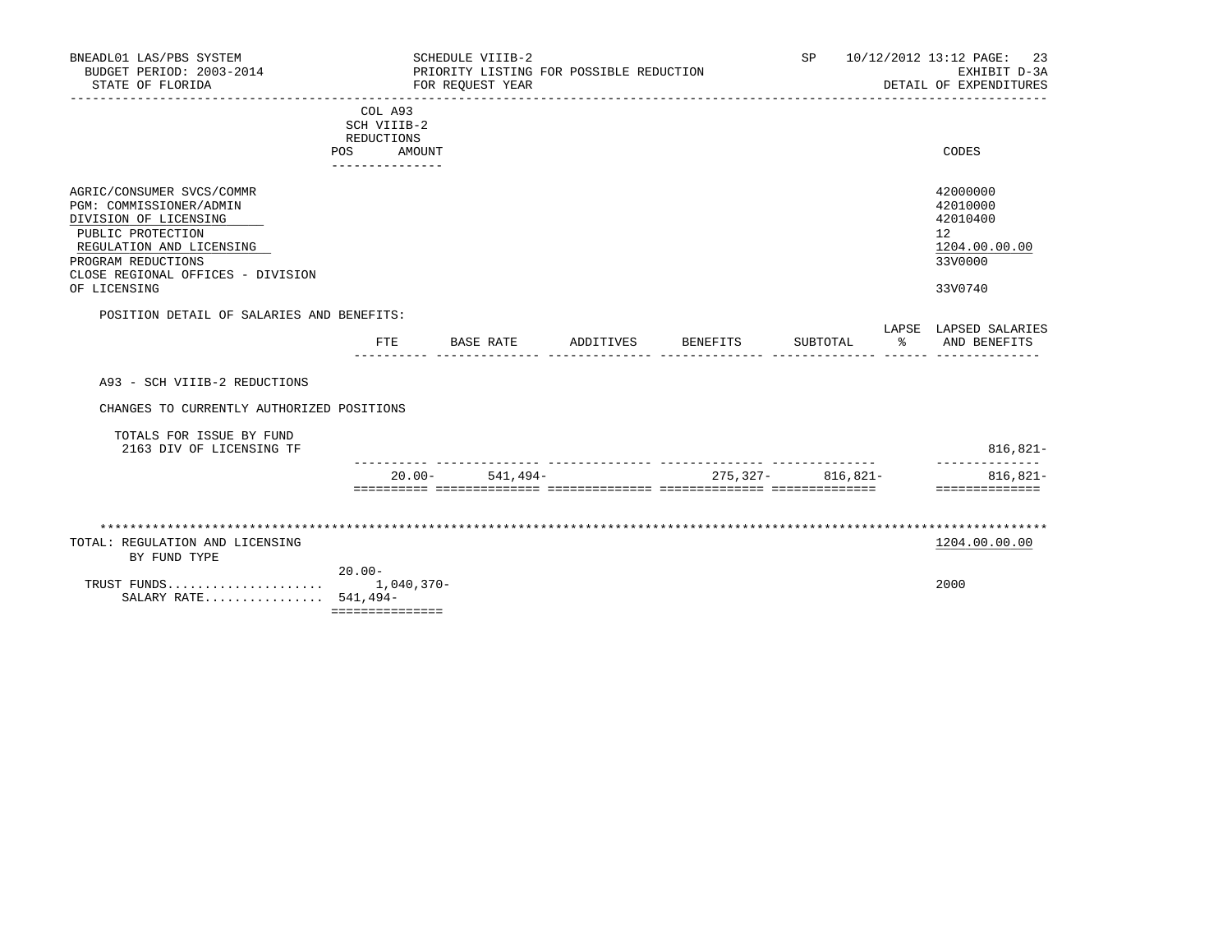| BNEADL01 LAS/PBS SYSTEM<br>BUDGET PERIOD: 2003-2014<br>STATE OF FLORIDA                                                                                                                                                                   |            | SCHEDULE VIIIB-2<br>FOR REQUEST YEAR                             | PRIORITY LISTING FOR POSSIBLE REDUCTION | SP | 10/12/2012 13:12 PAGE:<br>2.4<br>EXHIBIT D-3A<br>DETAIL OF EXPENDITURES                           |
|-------------------------------------------------------------------------------------------------------------------------------------------------------------------------------------------------------------------------------------------|------------|------------------------------------------------------------------|-----------------------------------------|----|---------------------------------------------------------------------------------------------------|
|                                                                                                                                                                                                                                           | <b>POS</b> | COL A93<br>SCH VIIIB-2<br>REDUCTIONS<br>AMOUNT<br>-------------- |                                         |    | CODES                                                                                             |
| AGRIC/CONSUMER SVCS/COMMR<br>PGM: FOREST/RES PROTECTION<br>LAND MANAGEMENT<br>NATURAL RESOURCES/ENVIRON<br>LAND RESOURCES<br>PROGRAM REDUCTIONS<br>ELIMINATE STATE FOREST RECEIPTS<br>AID TO LOCAL GOVERNMENTS<br>ST FOREST RECEIPT DISTR |            |                                                                  |                                         |    | 42000000<br>42110000<br>42110100<br>14<br>1402.00.00.00<br>33V0000<br>33V0610<br>050000<br>051204 |
| INCIDENTAL TRUST FUND                                                                                                                                                                                                                     | $-$ STATE  | $595,000-$                                                       |                                         |    | 2381 1                                                                                            |
|                                                                                                                                                                                                                                           |            |                                                                  |                                         |    |                                                                                                   |

 DESCRIPTION OF REDUCTION ISSUE: This is a reduction of \$595,000 in Incidental Trust Fund Special Category, Aid to Local Governments/State Forest Receipts Distribution, which will eliminate the forest receipts payments to fiscally-constrained counties.

 IMPACT OF THE REDUCTION: This reduction will have a significant impact. Fiscally-constrained counties will no longer receive a percentage of revenues collected from sales of timber from state lands located within their counties. These funds currently go to county education boards; therefore, the elimination of the payments will further reduce local education funds.

 CALCULATION OF REDUCTION AMOUNT: This amount was calculated based on total budget for this category, as part of the cut exercise for FY 13-14.

STATUTORY CHANGE(S): Will require statutory changes to Ch. 289.08(2),F.S., and Ch. 289.081,F.S.

 SPECIAL CATEGORY: Aid to Local Gov/St Forest Receipt Dist -----------------

| OUANTITY | DESCRIPTION                                      | CALCULATIONS                               | REDUCTION AMOUNT<br>FY 2013-14 |  |
|----------|--------------------------------------------------|--------------------------------------------|--------------------------------|--|
|          | Eliminate Forest Receipts Payment to<br>Counties |                                            | $($ \$595,000)                 |  |
|          |                                                  | TOTAL ISSUE BY FUND: Incidental Trust Fund | $($ \$595,000)                 |  |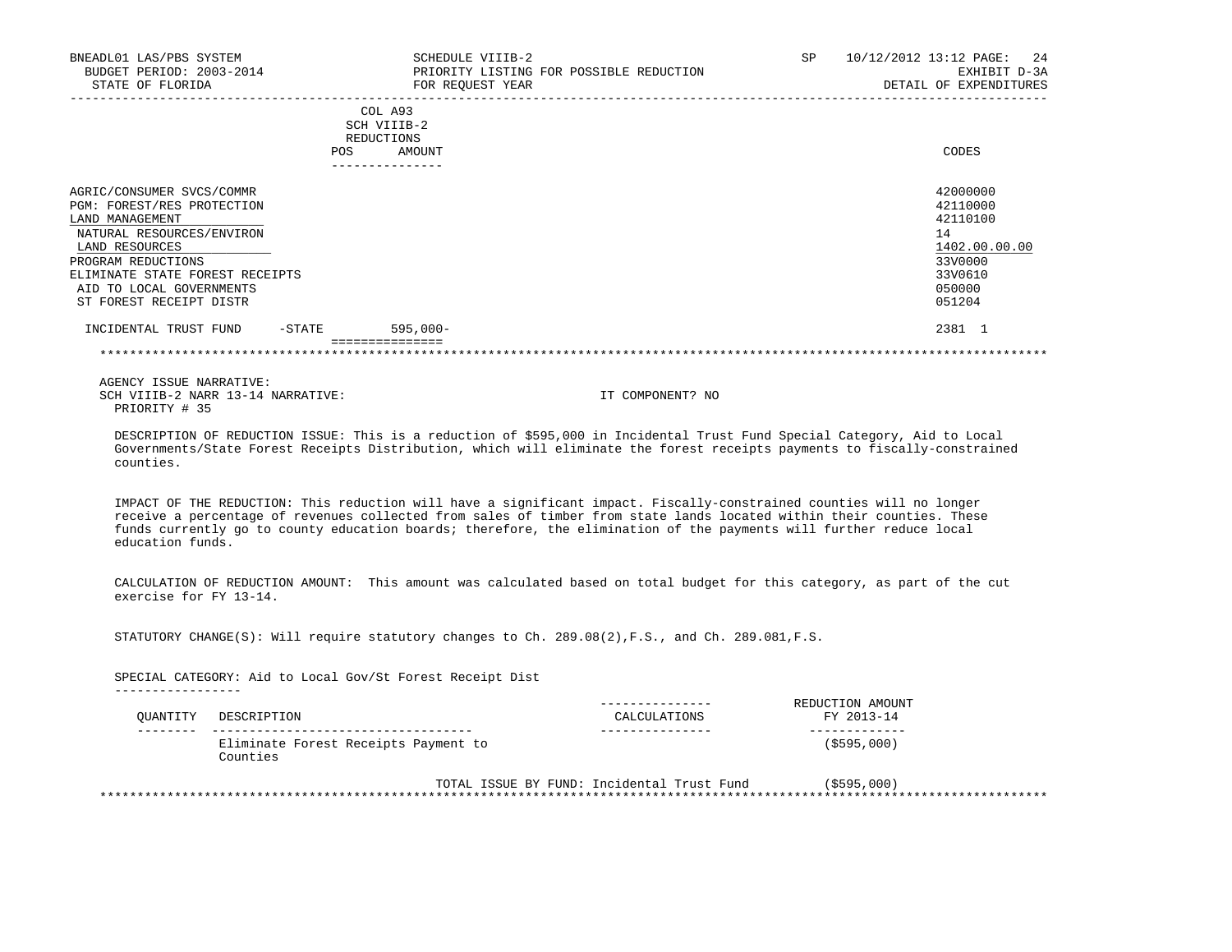| BNEADL01 LAS/PBS SYSTEM<br>BUDGET PERIOD: 2003-2014<br>STATE OF FLORIDA                                                                                                                                                       | SCHEDULE VIIIB-2<br>FOR REQUEST YEAR                      | PRIORITY LISTING FOR POSSIBLE REDUCTION                                                                             | SP | 10/12/2012 13:12 PAGE:<br>25<br>EXHIBIT D-3A<br>DETAIL OF EXPENDITURES                  |
|-------------------------------------------------------------------------------------------------------------------------------------------------------------------------------------------------------------------------------|-----------------------------------------------------------|---------------------------------------------------------------------------------------------------------------------|----|-----------------------------------------------------------------------------------------|
|                                                                                                                                                                                                                               | COL A93<br>SCH VIIIB-2<br>REDUCTIONS<br>POS FOR<br>AMOUNT |                                                                                                                     |    | CODES                                                                                   |
|                                                                                                                                                                                                                               | ---------------                                           |                                                                                                                     |    |                                                                                         |
| AGRIC/CONSUMER SVCS/COMMR<br>PGM: FOREST/RES PROTECTION<br>LAND MANAGEMENT<br>NATURAL RESOURCES/ENVIRON<br>LAND RESOURCES<br>PROGRAM REDUCTIONS<br>REDUCTION LAND MANAGEMENT POSITIONS<br>SALARY RATE<br>SALARY RATE 594,760- | ===============                                           |                                                                                                                     |    | 42000000<br>42110000<br>42110100<br>14<br>1402.00.00.00<br>33V0000<br>33V0650<br>000000 |
| SALARIES AND BENEFITS                                                                                                                                                                                                         |                                                           |                                                                                                                     |    | 010000                                                                                  |
| GENERAL REVENUE FUND -STATE 265,855-<br>INCIDENTAL TRUST FUND -STATE                                                                                                                                                          | $609,087-$                                                |                                                                                                                     |    | 1000 1<br>2381 1                                                                        |
| TOTAL POSITIONS $19.00-$<br>TOTAL APPRO                                                                                                                                                                                       | 874,942-<br>===============                               |                                                                                                                     |    |                                                                                         |
| TOTAL: REDUCTION LAND MANAGEMENT POSITIONS<br>TOTAL POSITIONS 19.00-<br>TOTAL ISSUE<br>TOTAL SALARY RATE 594,760-                                                                                                             | 874,942-                                                  |                                                                                                                     |    | 33V0650                                                                                 |
|                                                                                                                                                                                                                               |                                                           |                                                                                                                     |    |                                                                                         |
| AGENCY ISSUE NARRATIVE:<br>SCH VIIIB-2 NARR 13-14 NARRATIVE:<br>PRIORITY # 42                                                                                                                                                 |                                                           | IT COMPONENT? NO                                                                                                    |    |                                                                                         |
| DESCRIPTION OF REDUCTION ISSUE:                                                                                                                                                                                               |                                                           | This is a recurring reduction in Land Management of six (6) FTE positions in General Revenue Fund for \$265,855 and |    |                                                                                         |

IMPACT OF THE REDUCTION:

thirteen (13.0) FTE in Incidental Trust Fund for \$609,087.

 This reduction is being offered in attempt to meet stated reductions and will have a significant impact. It includes a cut of \$874,942 in Salaries and Benefits and nineteen (19) filled positions. It will reduce Florida Forest Service's (FFS) capability to generate revenue on state forest lands, reduce resources impacting many programs such as road maintenance and public access to Florida's state forest lands, and prescribed fire application on these lands, thus increasing the wildfire threat. In addition, these cuts will reduce the FFS ability to provide technical assistance to rural private forest landowners, including timber revenue, assistance to individuals, local governments and community leaders. Technical information and education workshops, offered in schools and local communities across the state will be reduced. Reduction of this technical assistance further impacts the ability to keep our forest economy strong in many of our rural communities in Florida. The Cooperative Forestry Assistance Program, which administrates federal grants to landowners, municipalities and non-profit groups, will be affected. Also reduction on reforestation efforts, seed collection and Florida Forest Services revenues from sales of seedlings and seeds will be anticipated. Further reduction in reforestation in Florida will impact the forest economics in Florida into the future. The loss of these positions will also impact the FFS wildfire program, as all of these positions are used as emergency response support and wildfires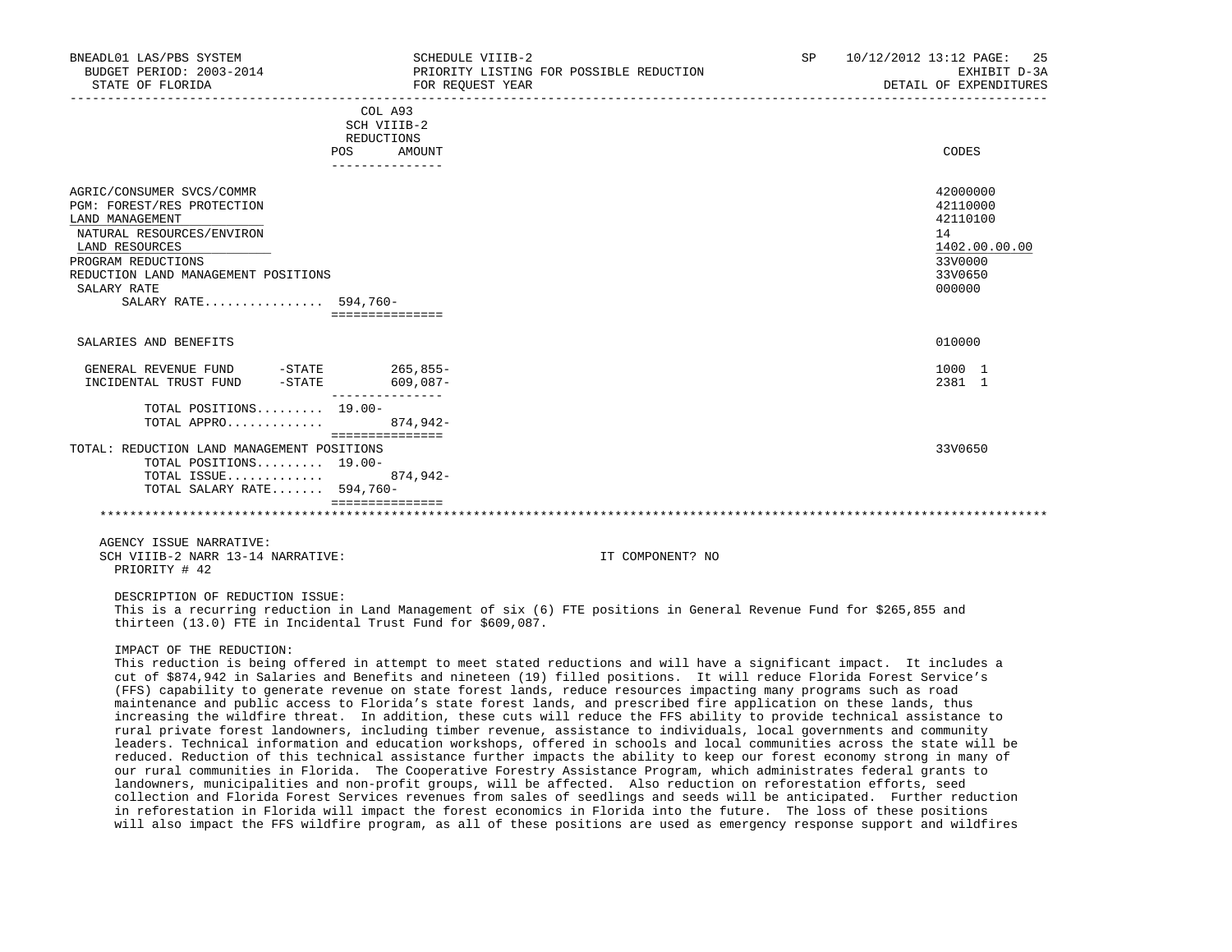| BNEADL01 LAS/PBS SYSTEM<br>BUDGET PERIOD: 2003-2014<br>STATE OF FLORIDA                                                                         | SCHEDULE VIIIB-2<br>PRIORITY LISTING FOR POSSIBLE REDUCTION<br>FOR REOUEST YEAR | SP | 10/12/2012 13:12 PAGE: 26<br>EXHIBIT D-3A<br>DETAIL OF EXPENDITURES |
|-------------------------------------------------------------------------------------------------------------------------------------------------|---------------------------------------------------------------------------------|----|---------------------------------------------------------------------|
|                                                                                                                                                 | COL A93<br>SCH VIIIB-2<br>REDUCTIONS<br>AMOUNT<br>POS                           |    | CODES                                                               |
| AGRIC/CONSUMER SVCS/COMMR<br>PGM: FOREST/RES PROTECTION<br>LAND MANAGEMENT<br>NATURAL RESOURCES/ENVIRON<br>LAND RESOURCES<br>PROGRAM REDUCTIONS |                                                                                 |    | 42000000<br>42110000<br>42110100<br>14<br>1402.00.00.00<br>33V0000  |
| REDUCTION LAND MANAGEMENT POSITIONS                                                                                                             |                                                                                 |    | 33V0650                                                             |

when fire conditions escalate.

CALCULATION OF REDUCTION AMOUNT: The calculation is based on a Salaries and Benefits average of nineteen (19) positions.

STATUTORY CHANGE(S): No statutory change is required to implement this reduction.

SALARIES AND BENEFITS (POSITIONS REDUCTIONS):

| CLASS<br><b>CODE</b> | TITLE                             | PAY<br>GRADE | RATE          | NUMBER OF<br>POSITIONS | FY2013-14<br>TOTAL RATE | AMOUNT NEEDED<br>Salary and Benefits |
|----------------------|-----------------------------------|--------------|---------------|------------------------|-------------------------|--------------------------------------|
| 7615                 | Forester                          | 19           | (S31, 109)    | (2)                    | (562, 218)              | $($ \$90,552)                        |
| 8411                 | Duty Officer Supervisor           | 415          | (S25, 577)    | (2)                    | (S51, 154)              | ( \$80, 390)                         |
| 7634                 | Forestry Operations Administrator | 2.2          | ( \$36, 609)  | (1)                    | ( \$36, 609)            | $($ \$55,041)                        |
| 7618                 | Forestry Supervisor               | 420          | (S32, 823)    | (3)                    | (598, 469)              | ( \$145, 121)                        |
| 6612                 | Park Ranger                       | 13           | (S23, 574)    | (2)                    | (S47, 148)              | (S73, 548)                           |
| 7616                 | Senior Forester                   | 21           | $($ \$34,634) | (6)                    | (S207, 804)             | ( \$295, 521)                        |
| 2239                 | Operations Review Specialist      | 424          | (S41, 106)    | (1)                    | (S41, 106)              | $($ \$56,556)                        |
| 6375                 | Maintenance Supervisor            | 415          | (S25, 577)    | (1)                    | (S25, 577)              | ( \$40, 196)                         |
| 8410                 | Duty Officer                      | 14           | ( \$24, 675)  |                        | (S24, 675)              | $($ \$38,017)                        |
|                      |                                   |              |               |                        |                         |                                      |

TOTAL POSITION REDUCTION BY FUND:

| RATE        | SALARIES AND BENEFITS             | POSITIONS |  |
|-------------|-----------------------------------|-----------|--|
| (S175, 269) | (\$265,855) General Revenue Fund  | 6)        |  |
| RATE        | SALARIES AND BENEFITS             | POSITIONS |  |
| (\$420,393) | (\$609,087) Incidental Trust Fund | (13)      |  |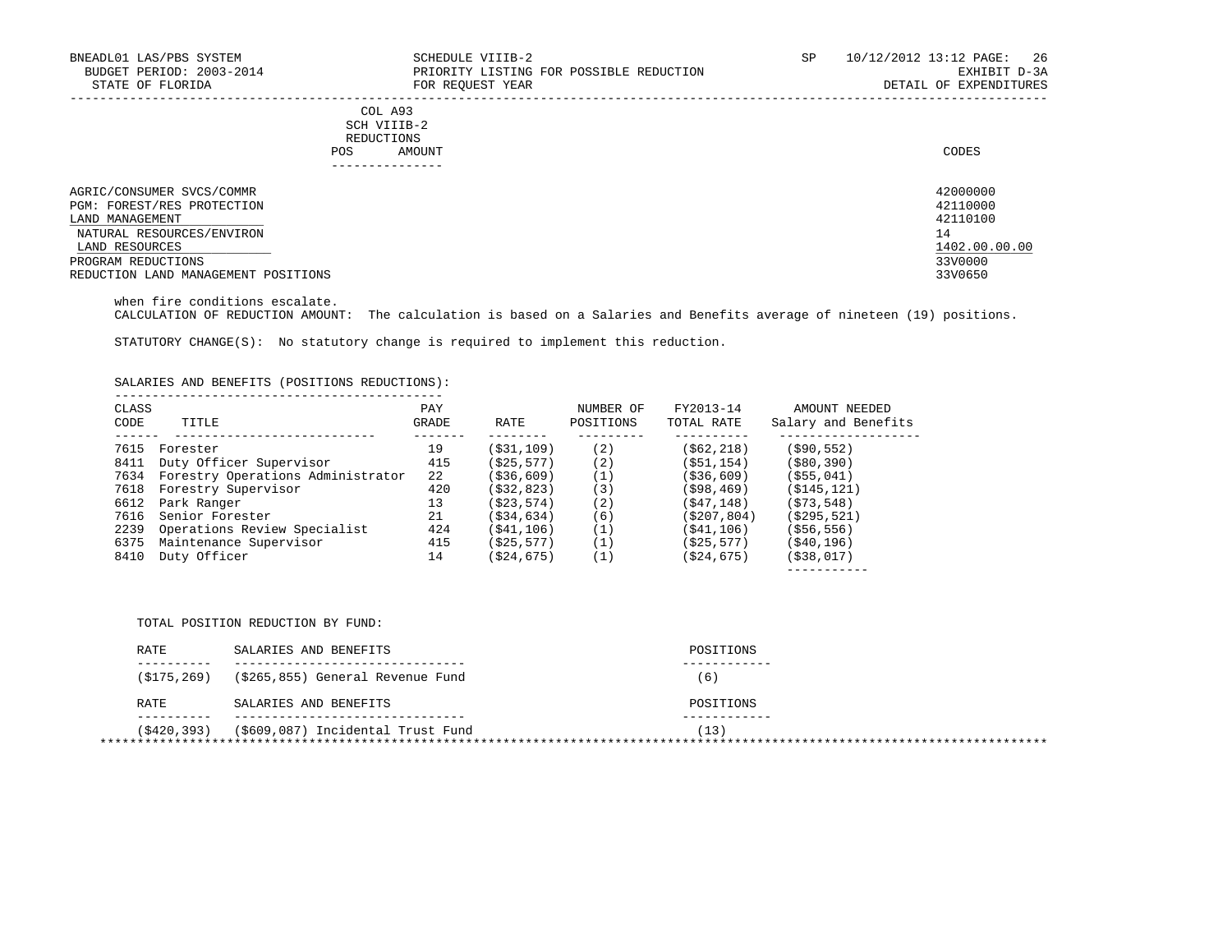| BNEADL01 LAS/PBS SYSTEM<br>BUDGET PERIOD: 2003-2014<br>STATE OF FLORIDA | SCHEDULE VIIIB-2<br>PRIORITY LISTING FOR POSSIBLE REDUCTION<br>FOR REQUEST YEAR | SP | 10/12/2012 13:12 PAGE: 27<br>EXHIBIT D-3A<br>DETAIL OF EXPENDITURES |
|-------------------------------------------------------------------------|---------------------------------------------------------------------------------|----|---------------------------------------------------------------------|
|                                                                         | COL A93<br>SCH VIIIB-2<br>REDUCTIONS                                            |    |                                                                     |
|                                                                         | AMOUNT<br>POS.                                                                  |    | CODES                                                               |
| AGRIC/CONSUMER SVCS/COMMR                                               |                                                                                 |    | 42000000                                                            |

| PGM: FOREST/RES PROTECTION          | 42110000      |
|-------------------------------------|---------------|
| LAND MANAGEMENT                     | 42110100      |
| NATURAL RESOURCES/ENVIRON           |               |
| LAND RESOURCES                      | 1402.00.00.00 |
| PROGRAM REDUCTIONS                  | 33V0000       |
| REDUCTION LAND MANAGEMENT POSITIONS | 33V0650       |

## POSITION DETAIL OF SALARIES AND BENEFITS:

|                                           | FTE      | <b>BASE RATE</b>  | ADDITIVES | BENEFITS  | SUBTOTAL         | LAPSE<br>ዱ | LAPSED SALARIES<br>AND BENEFITS |
|-------------------------------------------|----------|-------------------|-----------|-----------|------------------|------------|---------------------------------|
|                                           |          |                   |           |           |                  |            |                                 |
| A93 - SCH VIIIB-2 REDUCTIONS              |          |                   |           |           |                  |            |                                 |
| CHANGES TO CURRENTLY AUTHORIZED POSITIONS |          |                   |           |           |                  |            |                                 |
| 2239 OPERATIONS REVIEW SPECIALIST         |          |                   |           |           |                  |            |                                 |
| P1110 001                                 | $1.00-$  | 41,106-           |           | 15,450-   | $56,556 - 0.00$  |            | 56,556-                         |
| 6612 PARK RANGER                          |          |                   |           |           |                  |            |                                 |
| P1107 001                                 | $1.00-$  | $23.574-$         |           | $13,200-$ | $36.774 - 0.00$  |            | $36.774-$                       |
| P1108 001                                 | $1.00-$  | 23,574-           |           | 13,200-   | $36,774 - 0.00$  |            | $36,774-$                       |
| 7615 FORESTER                             |          |                   |           |           |                  |            |                                 |
| P1102 001                                 |          | $1.00 - 31.109 -$ |           | 14,167-   | $45,276 - 0.00$  |            | $45,276-$                       |
| P1120 001                                 | $1.00-$  | $31,109-$         |           | 14,167-   | 45,276- 0.00     |            | $45,276-$                       |
| 7616 SENIOR FORESTER                      |          |                   |           |           |                  |            |                                 |
| P1109 001                                 | 6.00-    | $207.804-$        |           | 87.717-   | $295.521 - 0.00$ |            | $295,521-$                      |
| 7634 FORESTRY OPERATIONS ADMINISTRATOR    |          |                   |           |           |                  |            |                                 |
| P1105 001                                 | $1.00 -$ | $36,609-$         |           | 18,432-   | $55,041 - 0.00$  |            | $55,041-$                       |
| 8410 DUTY OFFICER                         |          |                   |           |           |                  |            |                                 |
| P1121 001                                 | $1.00 -$ | $24.675-$         |           | 13,342-   | $38,017 - 0.00$  |            | 38,017-                         |
| 6375 MAINTENANCE SUPERVISOR I - SES       |          |                   |           |           |                  |            |                                 |
| P1111 001                                 | $1.00 -$ | $25.577-$         |           | 14,619–   | $40.196 - 0.00$  |            | $40, 196 -$                     |
| 7618 FORESTRY SUPERVISOR I - SES          |          |                   |           |           |                  |            |                                 |
| P1106 001                                 | $1.00-$  | $32.823-$         |           | 15,551-   | 48,374-0.00      |            | $48.374-$                       |
| P1112 001                                 | $2.00-$  | 65,646-           |           | $31,101-$ | 96,747- 0.00     |            | 96,747–                         |
| 8411 DUTY OFFICER SUPERVISOR - SES        |          |                   |           |           |                  |            |                                 |
| P1103 001                                 | $2.00 -$ | $51,154-$         |           | 29, 236-  | $80,390 - 0.00$  |            | 80,390-                         |

| TOTALS FOR ISSUE BY FUND<br>2381 INCIDENTAL TRUST FUND |           |          |          |          | 609,087-   |
|--------------------------------------------------------|-----------|----------|----------|----------|------------|
| 1000 GENERAL REVENUE FUND                              |           |          |          |          | $265,855-$ |
|                                                        | $19.00 -$ | 594,760- | 280,182- | 874.942- | 874,942-   |

\*\*\*\*\*\*\*\*\*\*\*\*\*\*\*\*\*\*\*\*\*\*\*\*\*\*\*\*\*\*\*\*\*\*\*\*\*\*\*\*\*\*\*\*\*\*\*\*\*\*\*\*\*\*\*\*\*\*\*\*\*\*\*\*\*\*\*\*\*\*\*\*\*\*\*\*\*\*\*\*\*\*\*\*\*\*\*\*\*\*\*\*\*\*\*\*\*\*\*\*\*\*\*\*\*\*\*\*\*\*\*\*\*\*\*\*\*\*\*\*\*\*\*\*\*\*\*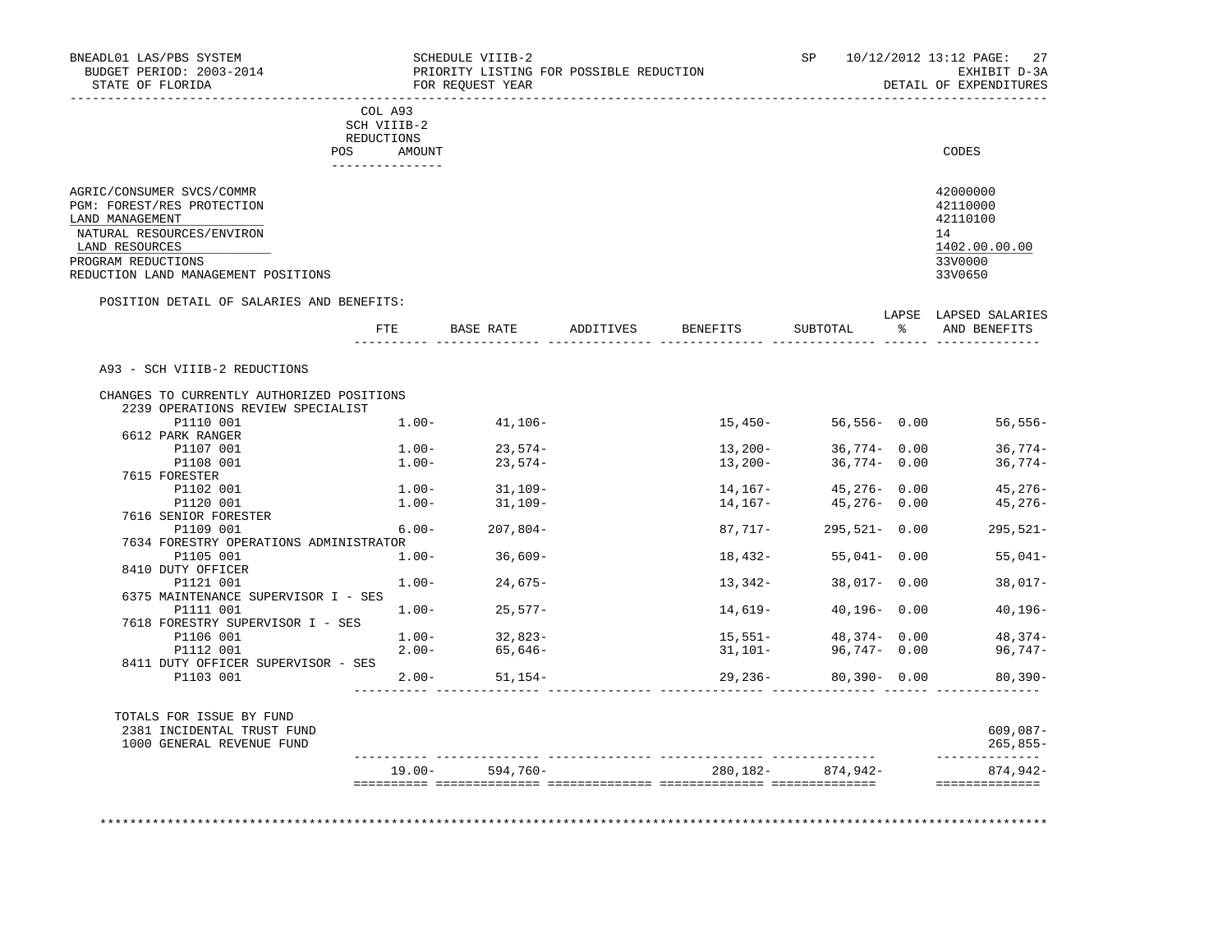| BNEADL01 LAS/PBS SYSTEM<br>BUDGET PERIOD: 2003-2014<br>STATE OF FLORIDA                                                   | SCHEDULE VIIIB-2<br>PRIORITY LISTING FOR POSSIBLE REDUCTION<br>FOR REQUEST YEAR<br>----------------------------------- | SP | 10/12/2012 13:12 PAGE:<br>- 28<br>EXHIBIT D-3A<br>DETAIL OF EXPENDITURES |
|---------------------------------------------------------------------------------------------------------------------------|------------------------------------------------------------------------------------------------------------------------|----|--------------------------------------------------------------------------|
|                                                                                                                           | COL A93<br>SCH VIIIB-2<br>REDUCTIONS<br>AMOUNT<br>POS<br>----------------                                              |    | CODES                                                                    |
| AGRIC/CONSUMER SVCS/COMMR<br>PGM: FOREST/RES PROTECTION<br>LAND MANAGEMENT<br>NATURAL RESOURCES/ENVIRON<br>LAND RESOURCES |                                                                                                                        |    | 42000000<br>42110000<br>42110100<br>14<br>1402.00.00.00                  |
| TOTAL: LAND RESOURCES                                                                                                     |                                                                                                                        |    | 1402.00.00.00                                                            |
| BY FUND TYPE<br>GENERAL REVENUE FUND<br>TRUST FUNDS                                                                       | $265,855-$<br>1,204,087-                                                                                               |    | 1000<br>2000                                                             |
| TOTAL POSITIONS 19.00-<br>TOTAL PROG COMP $1,469,942-$<br>TOTAL SALARY RATE 594,760-                                      | ===============                                                                                                        |    |                                                                          |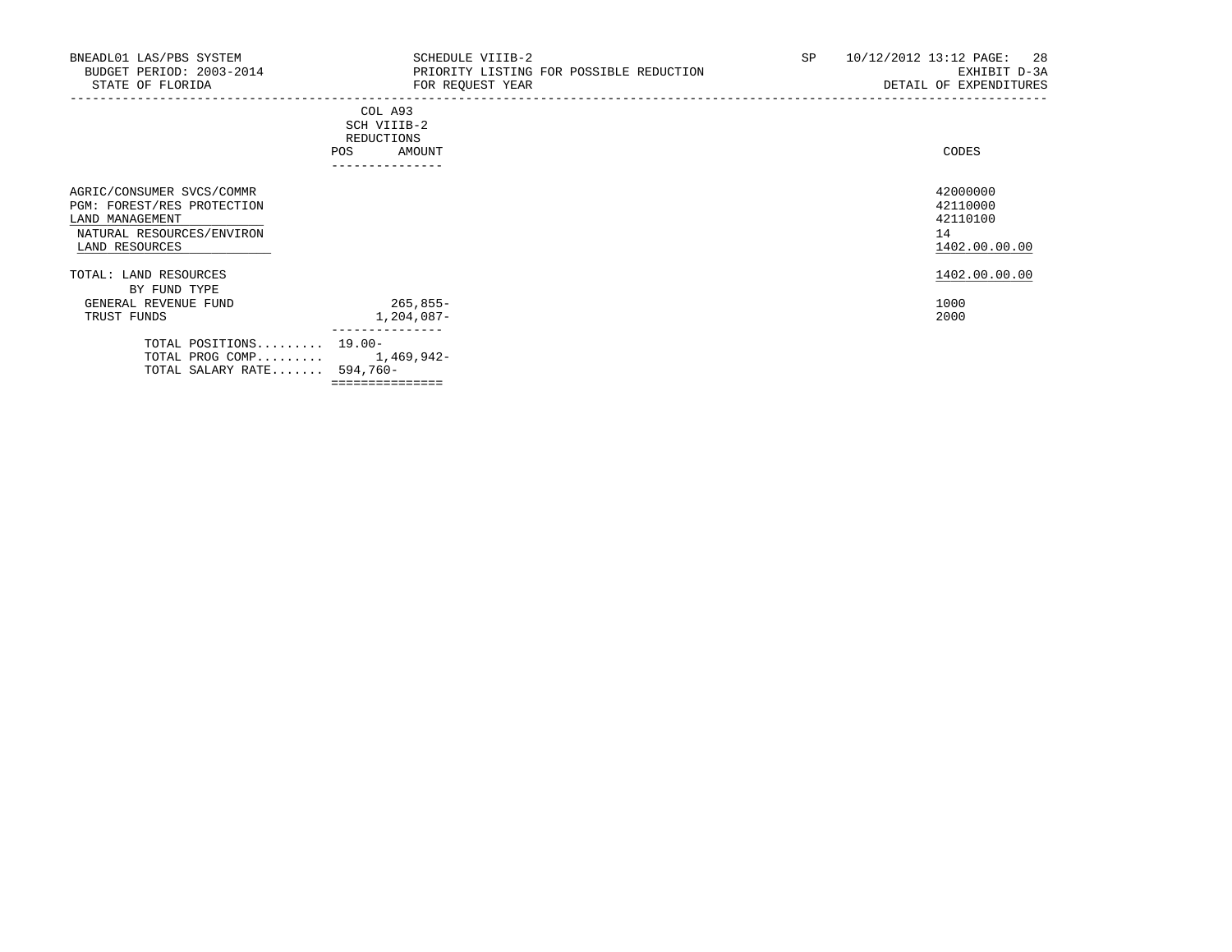| BNEADL01 LAS/PBS SYSTEM<br>BUDGET PERIOD: 2003-2014<br>STATE OF FLORIDA                                                                                                                                                       | SCHEDULE VIIIB-2<br>FOR REOUEST YEAR                                            | PRIORITY LISTING FOR POSSIBLE REDUCTION                                                                                                                                                                                                           | SP | 10/12/2012 13:12 PAGE: 29<br>EXHIBIT D-3A<br>DETAIL OF EXPENDITURES                     |
|-------------------------------------------------------------------------------------------------------------------------------------------------------------------------------------------------------------------------------|---------------------------------------------------------------------------------|---------------------------------------------------------------------------------------------------------------------------------------------------------------------------------------------------------------------------------------------------|----|-----------------------------------------------------------------------------------------|
|                                                                                                                                                                                                                               | COL A93<br>SCH VIIIB-2<br>REDUCTIONS<br><b>POS</b><br>AMOUNT<br>--------------- |                                                                                                                                                                                                                                                   |    | CODES                                                                                   |
| AGRIC/CONSUMER SVCS/COMMR<br>PGM: FOREST/RES PROTECTION<br>WILDFIRE PREVENTION/MGT<br>NATURAL RESOURCES/ENVIRON<br>LAND RESOURCES<br>PROGRAM REDUCTIONS<br>REDUCE WILDFIRE POSITIONS<br>SALARY RATE<br>SALARY RATE 1,148,700- | ===============                                                                 |                                                                                                                                                                                                                                                   |    | 42000000<br>42110000<br>42110200<br>14<br>1402.00.00.00<br>33V0000<br>33V0700<br>000000 |
| SALARIES AND BENEFITS                                                                                                                                                                                                         |                                                                                 |                                                                                                                                                                                                                                                   |    | 010000                                                                                  |
| GENERAL REVENUE FUND -STATE 1,681,858-<br>$-STATE$<br>INCIDENTAL TRUST FUND                                                                                                                                                   | 149,222-<br>---------------                                                     |                                                                                                                                                                                                                                                   |    | 1000 1<br>2381 1                                                                        |
| TOTAL POSITIONS 43.00-<br>TOTAL APPRO $1,831,080-$                                                                                                                                                                            | ===============                                                                 |                                                                                                                                                                                                                                                   |    |                                                                                         |
| TOTAL: REDUCE WILDFIRE POSITIONS<br>TOTAL POSITIONS 43.00-<br>TOTAL ISSUE<br>TOTAL SALARY RATE 1,148,700-                                                                                                                     | 1,831,080-                                                                      |                                                                                                                                                                                                                                                   |    | 33V0700                                                                                 |
|                                                                                                                                                                                                                               | ===============                                                                 |                                                                                                                                                                                                                                                   |    |                                                                                         |
| AGENCY ISSUE NARRATIVE:<br>SCH VIIIB-2 NARR 13-14 NARRATIVE:<br>PRIORITY # 43                                                                                                                                                 |                                                                                 | IT COMPONENT? NO                                                                                                                                                                                                                                  |    |                                                                                         |
| DESCRIPTION OF REDUCTION ISSUE:<br>\$1,681,858 and three (3) FTE in Incidental Trust Fund for \$149,222.                                                                                                                      |                                                                                 | This is a reduction in Wildfire Prevention & Management of forty (40) FTE positions in General Revenue Fund for                                                                                                                                   |    |                                                                                         |
| IMPACT OF THE REDUCTION:                                                                                                                                                                                                      |                                                                                 | This additional cut of 5% to the Florida Forest Service's fire program is offered in an attempt to make stated reduction<br>targets and will have significant impacts to the statewide fire program. Over the years the amount of revenues in the |    |                                                                                         |

 targets and will have significant impacts to the statewide fire program. Over the years the amount of revenues in the Trust Funds has declined leaving insufficient revenue to pay for these positions out of Trust Funds. These cuts will reduce the Service's ability to quickly respond to wildfires and its ability to respond with enough resources to keep the wildfires from growing into significant threats to Florida's citizens, their homes and our natural resources. The amount of prescribed burning completed in the urban interface will be reduced, which will further increase the chances for destructive wildfires across Florida. Wildfires will become larger and more destructive because of the agency's inability to promote fire mitigation efforts and subsequently an inability to respond adequately to a wildfire with a less effective fire suppression force. These cuts will generate additional one-person firefighting crews which will create a safety issue for the Florida Forest Service's firefighters. They will have fewer firefighters, communications, overhead aircraft and fire supervisors that provide critical safety measurers while suppressing wildfires in Florida's environment.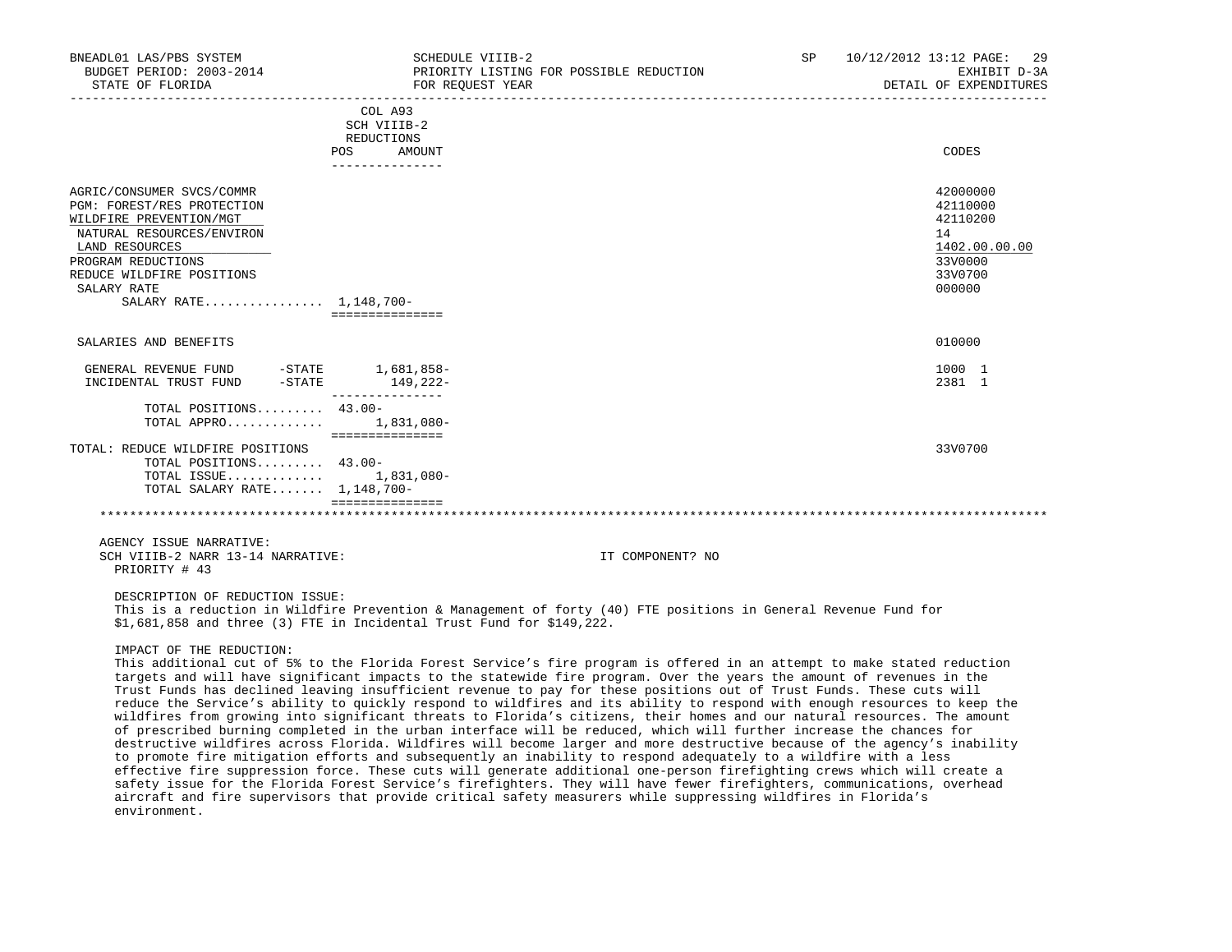| . _ _ _ _ _ _ _ _ _ _ _                                                                                                        |       |
|--------------------------------------------------------------------------------------------------------------------------------|-------|
| AMOUNT                                                                                                                         | CODES |
| <b>REDUCTIONS</b>                                                                                                              |       |
| SCH VIIIB-2<br>the contract of the contract of the contract of the contract of the contract of the contract of the contract of |       |
| COL A93                                                                                                                        |       |
|                                                                                                                                |       |

| ------------               |     |        |  |               |  |
|----------------------------|-----|--------|--|---------------|--|
|                            | POS | AMOUNT |  | CODES         |  |
|                            |     |        |  |               |  |
| AGRIC/CONSUMER SVCS/COMMR  |     |        |  | 42000000      |  |
| PGM: FOREST/RES PROTECTION |     |        |  | 42110000      |  |
| WILDFIRE PREVENTION/MGT    |     |        |  | 42110200      |  |
| NATURAL RESOURCES/ENVIRON  |     |        |  | 14            |  |
| LAND RESOURCES             |     |        |  | 1402.00.00.00 |  |
|                            |     |        |  |               |  |

PROGRAM REDUCTIONS 33V0000 33V0000 33V0000 33V0000 33V0000 33V0000 33V0000 33V0000 33V0000 33V0000 33V0000 33V0000 33V0000 33V0700 33V0700 33V0700 33V0700 33V0700 33V0700 33V0700 33V0700 33V0700 33V0700 33V0700 33V0700 33V REDUCE WILDFIRE POSITIONS

> CALCULATION OF REDUCTION AMOUNT: Based on 5% of the current budget.

 STATUTORY CHANGE(S): No statutory change is required to implement this reduction.

SALARIES AND BENEFITS (POSITIONS REDUCTIONS):

| CLASS<br>CODE | TITLE                                   | PAY<br>GRADE | RATE         | NUMBER OF<br>POSITIONS | FY2013-14<br>TOTAL RATE | AMOUNT NEEDED<br>Salary and Benefits |
|---------------|-----------------------------------------|--------------|--------------|------------------------|-------------------------|--------------------------------------|
| 7636          | Forestry Program Administrator          | 24           | ( \$41, 106) | (1)                    | (\$41,106)              | $($ \$56,556)                        |
| 7609          | Forest Ranger                           | 14           | ( \$24, 675) | (31)                   | (5764, 925)             | ( \$1, 252, 872)                     |
| 7610          | Senior Forest Ranger                    | 17           | (S28, 034)   | (6)                    | ( \$168, 204)           | ( \$267, 190)                        |
|               | 7622 Forest Area Supervisor             | 21           | (534, 634)   | (2)                    | ( \$69, 268)            | ( \$105, 240)                        |
| 7616          | Senior Forester                         | 21           | (534, 634)   | (1)                    | (\$34,634)              | (549, 254)                           |
| 2239          | Operations Review Specialist            | 24           | (541, 106)   | (1)                    | (\$41,106)              | ( \$56, 556)                         |
| 6570          | Single Eng Reciprocal Aircraft<br>Pilot | 18           | (\$29,457)   | (1)                    | (\$29,457)              | ( \$43, 412)                         |

|                                                      | NUMBER OF             |           |
|------------------------------------------------------|-----------------------|-----------|
|                                                      |                       |           |
| (\$1,681,858) General Revenue Fund<br>(S1, 043, 503) | (40)                  |           |
|                                                      | NUMBER OF             |           |
| SALARIES AND BENEFITS                                | POSITIONS             |           |
| (\$149,222) Incidental Trust Fund                    | 3)                    |           |
|                                                      | SALARIES AND BENEFITS | POSITIONS |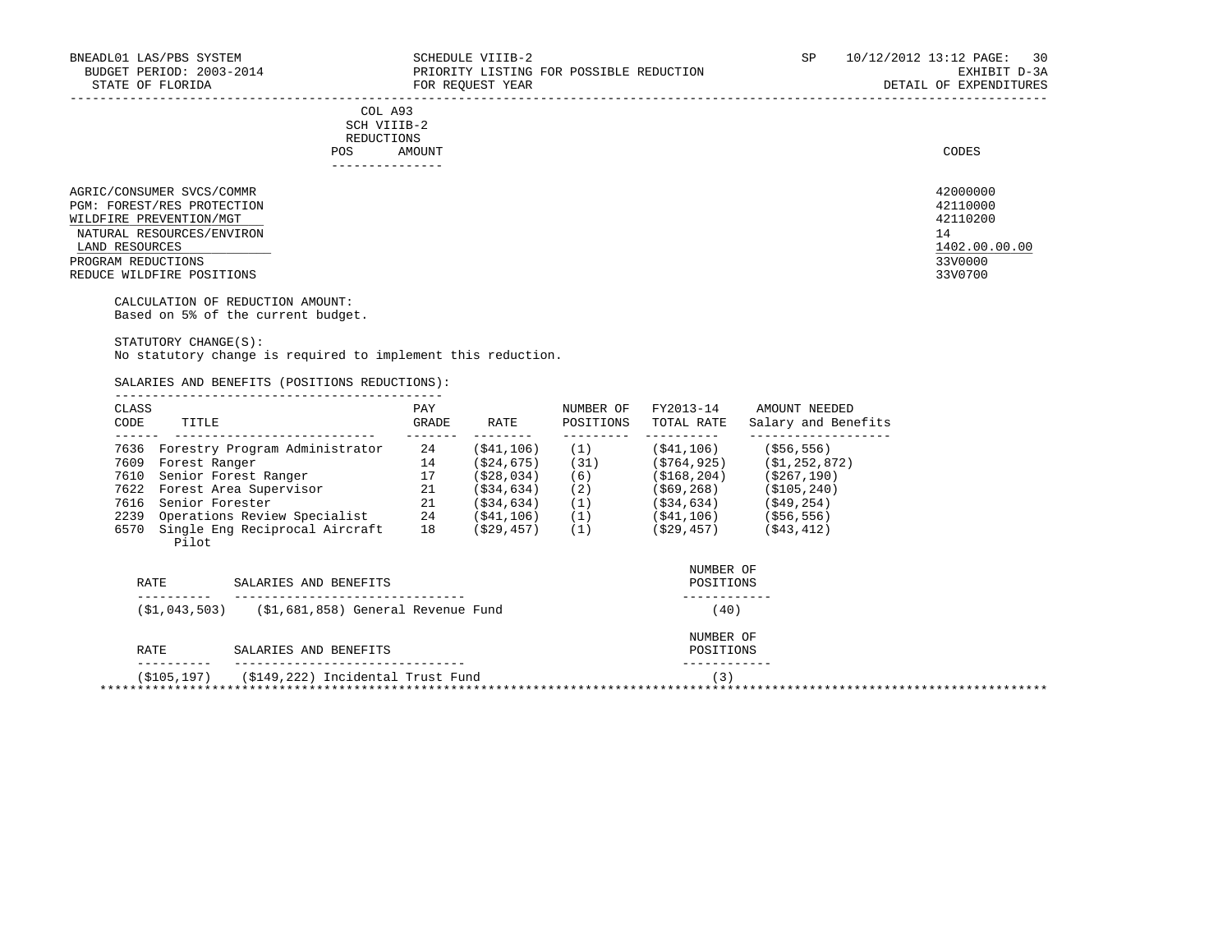|                                                                                                                                                                                      | <u>___________________</u> __                                     | SCHEDULE VIIIB-2<br>PRIORITY LISTING FOR POSSIBLE REDUCTION<br>FOR REQUEST YEAR |                    |         |                       | SP 10/12/2012 13:12 PAGE:<br>-31<br>EXHIBIT D-3A<br>DETAIL OF EXPENDITURES         |
|--------------------------------------------------------------------------------------------------------------------------------------------------------------------------------------|-------------------------------------------------------------------|---------------------------------------------------------------------------------|--------------------|---------|-----------------------|------------------------------------------------------------------------------------|
| POS                                                                                                                                                                                  | COL A93<br>SCH VIIIB-2<br>REDUCTIONS<br>AMOUNT<br>--------------- |                                                                                 |                    |         |                       | CODES                                                                              |
| AGRIC/CONSUMER SVCS/COMMR<br>PGM: FOREST/RES PROTECTION<br>WILDFIRE PREVENTION/MGT<br>NATURAL RESOURCES/ENVIRON<br>LAND RESOURCES<br>PROGRAM REDUCTIONS<br>REDUCE WILDFIRE POSITIONS |                                                                   |                                                                                 |                    |         |                       | 42000000<br>42110000<br>42110200<br>14<br>1402.00.00.00<br>33V0000<br>33V0700      |
| POSITION DETAIL OF SALARIES AND BENEFITS:                                                                                                                                            | FTE                                                               | BASE RATE                                                                       | ADDITIVES BENEFITS |         | SUBTOTAL              | LAPSE LAPSED SALARIES<br>% AND BENEFITS                                            |
| 2239 OPERATIONS REVIEW SPECIALIST<br>P1107 001<br>6570 SINGLE ENG RECIPROCAL AIRCRFT PILOT-FIRE<br>P1108 001<br>7609 FOREST RANGER<br>P1103 001<br>7610 SENIOR FOREST RANGER         | $1.00 -$<br>$1.00 -$                                              | $41,106-$<br>$29,457-$<br>$31.00 - 764,925 -$                                   |                    |         | $13,955 43,412-$ 0.00 | 15,450- 56,556- 0.00 56,556-<br>$43, 412 -$<br>487,947- 1,252,872- 0.00 1,252,872- |
| P1104 001<br>7616 SENIOR FORESTER<br>P1106 001                                                                                                                                       | $6.00 -$                                                          | $168,204-$<br>$1.00 - 34.634 -$                                                 |                    | 14,620- | 49,254-0.00           | 98,986- 267,190- 0.00 267,190-<br>49,254-                                          |
| 7622 FOREST AREA SUPERVISOR<br>P1105 001<br>7636 FORESTRY PROGRAM ADMINISTRATOR                                                                                                      | $2.00 -$                                                          | $69,268-$                                                                       |                    | 35,972- | $105, 240 - 0.00$     | 105,240-                                                                           |
| P1102 001                                                                                                                                                                            | $1.00 -$                                                          | 41,106–                                                                         |                    |         | $15,450-56,556-0.00$  | 56,556-                                                                            |
|                                                                                                                                                                                      |                                                                   |                                                                                 |                    |         |                       |                                                                                    |
| TOTALS FOR ISSUE BY FUND<br>2381 INCIDENTAL TRUST FUND<br>1000 GENERAL REVENUE FUND                                                                                                  |                                                                   |                                                                                 |                    |         |                       | 149,222-<br>1,681,858-<br>______________                                           |

| BY FUND TYPE                 |            |
|------------------------------|------------|
| GENERAL REVENUE FUND         | 1,681,858- |
| TRUST FUNDS                  | 149,222-   |
|                              |            |
| TOTAL POSITIONS 43.00-       |            |
| TOTAL PROG COMP $1,831,080-$ |            |
| TOTAL SALARY RATE 1,148,700- |            |

===============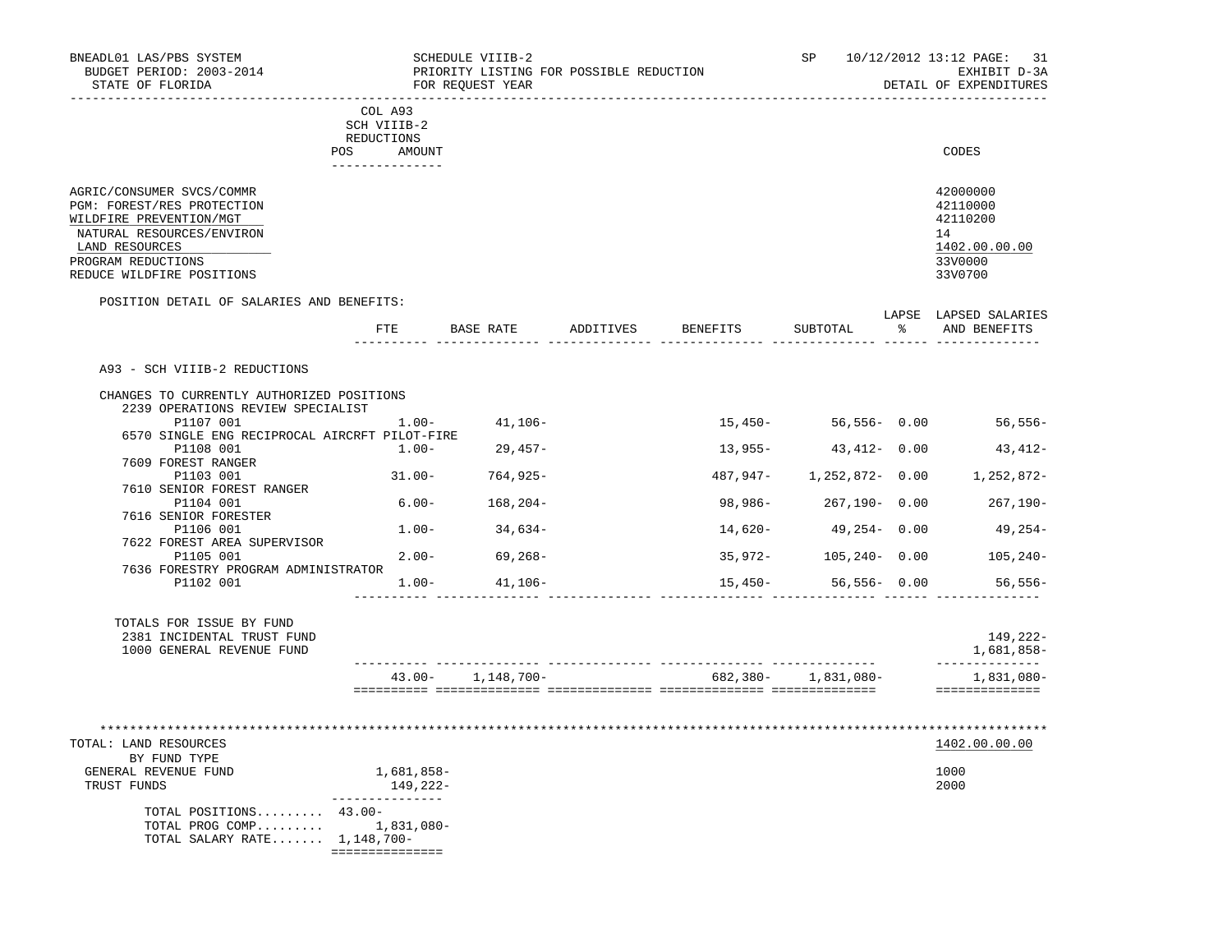| BNEADL01 LAS/PBS SYSTEM<br>BUDGET PERIOD: 2003-2014<br>STATE OF FLORIDA                                                                                                                                                                                                                            |                                                                       | SCHEDULE VIIIB-2<br>PRIORITY LISTING FOR POSSIBLE REDUCTION<br>FOR REQUEST YEAR |  | SP 10/12/2012 13:12 PAGE: 32<br>EXHIBIT D-3A<br>DETAIL OF EXPENDITURES                  |
|----------------------------------------------------------------------------------------------------------------------------------------------------------------------------------------------------------------------------------------------------------------------------------------------------|-----------------------------------------------------------------------|---------------------------------------------------------------------------------|--|-----------------------------------------------------------------------------------------|
|                                                                                                                                                                                                                                                                                                    | COL A93<br>SCH VIIIB-2<br>REDUCTIONS<br>POS AMOUNT<br>--------------- |                                                                                 |  | CODES                                                                                   |
| AGRIC/CONSUMER SVCS/COMMR<br>PGM: AGRICULTURE MIC<br>TECHNOLOGY SERVICES<br>GOV OPERATIONS/SUPPORT<br>INFORMATION TECHNOLOGY<br>INTRA-AGENCY REORGANIZATIONS<br>TRANSFER CIO POSITION FROM<br>ADMINISTRATION TO THE OFFICE OF<br>AGRICULTURE TECHNOLOGY - ADD<br>SALARY RATE<br>SALARY RATE 93,358 |                                                                       |                                                                                 |  | 42000000<br>42120000<br>42120100<br>16<br>1603.00.00.00<br>1800000<br>1800170<br>000000 |
|                                                                                                                                                                                                                                                                                                    | ===============                                                       |                                                                                 |  |                                                                                         |
| SALARIES AND BENEFITS                                                                                                                                                                                                                                                                              | 1.00                                                                  |                                                                                 |  | 010000                                                                                  |
| GENERAL INSPECTION TF                                                                                                                                                                                                                                                                              | $-STATE$ 102,087<br>===============                                   |                                                                                 |  | 2321 1                                                                                  |
| TOTAL: TRANSFER CIO POSITION FROM<br>ADMINISTRATION TO THE OFFICE OF<br>AGRICULTURE TECHNOLOGY - ADD<br>TOTAL POSITIONS 1.00<br>TOTAL ISSUE $102,087$<br>TOTAL SALARY RATE 93,358                                                                                                                  |                                                                       |                                                                                 |  | 1800170                                                                                 |
|                                                                                                                                                                                                                                                                                                    | ===============                                                       |                                                                                 |  |                                                                                         |
| AGENCY ISSUE NARRATIVE:<br>SCH VIIIB-2 NARR 13-14 NARRATIVE:                                                                                                                                                                                                                                       |                                                                       | IT COMPONENT? NO                                                                |  |                                                                                         |

PRIORITY # 41

DESCRIPTION OF ISSUE:

 This is to request the transfer of the Chief Information Officer's position and the associated salary and benefit authority of \$102,087 from the General Revenue Fund within Executive Direction and Support Services to the General Inspection Trust Fund within the Office of Agriculture Technology Services (OATS).

ISSUE SUMMARY:

 In order to facilitate reorganization and restructuring of information technology resources within the Department of Agriculture and Consumer Services, it is requested that the Chief Information Officer's position and associated salary and benefit authority be transferred from Executive Direction and Support Services to OATS. This transfer would serve as the first step to facilitate reorganization of information technology resources within the department to best align strategic and operational support services with departmental goals and mission critical services. The accomplishment of the department's mission requires these resources to be directed by a senior IT leader providing enterprise vision and executive level support. Transfer of the CIO's position would enable this executive level IT direction.

 COST SUMMARY: This request transfers the salary and benefit authority of the Chief Information Officer's position from the General Revenue Fund within Executive Direction and Support Services to the General Inspection Trust Fund within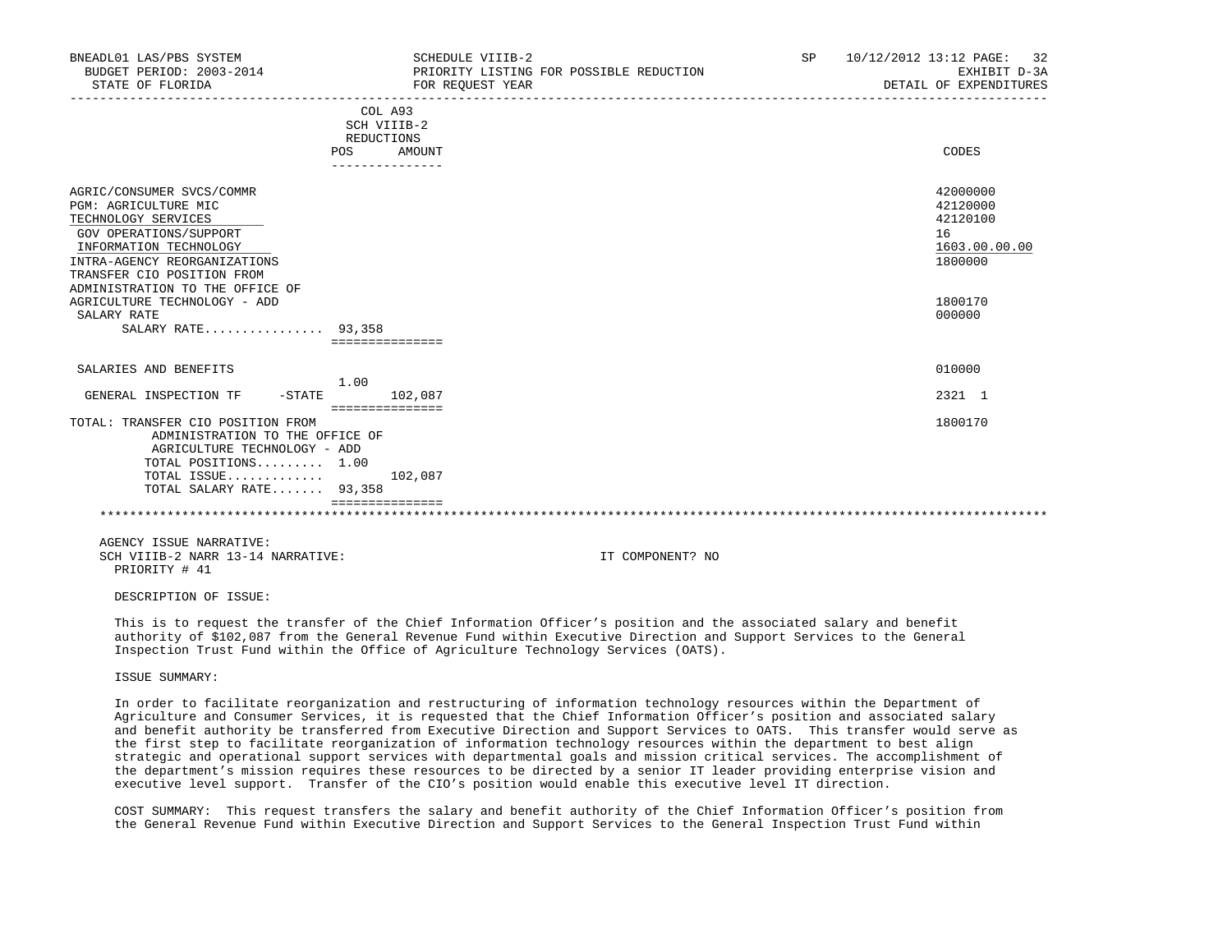| BNEADL01 LAS/PBS SYSTEM<br>BUDGET PERIOD: 2003-2014<br>STATE OF FLORIDA                                                                                                                                                       |                                           |                                                                   | SCHEDULE VIIIB-2<br>FOR REOUEST YEAR | PRIORITY LISTING FOR POSSIBLE REDUCTION |                                                 | SP                            | 10/12/2012 13:12 PAGE: 33<br>EXHIBIT D-3A<br>DETAIL OF EXPENDITURES |
|-------------------------------------------------------------------------------------------------------------------------------------------------------------------------------------------------------------------------------|-------------------------------------------|-------------------------------------------------------------------|--------------------------------------|-----------------------------------------|-------------------------------------------------|-------------------------------|---------------------------------------------------------------------|
|                                                                                                                                                                                                                               | POS                                       | COL A93<br>SCH VIIIB-2<br>REDUCTIONS<br>AMOUNT<br>_______________ |                                      |                                         |                                                 |                               | CODES                                                               |
| AGRIC/CONSUMER SVCS/COMMR<br>PGM: AGRICULTURE MIC<br>TECHNOLOGY SERVICES<br>GOV OPERATIONS/SUPPORT<br>INFORMATION TECHNOLOGY<br>INTRA-AGENCY REORGANIZATIONS<br>TRANSFER CIO POSITION FROM<br>ADMINISTRATION TO THE OFFICE OF |                                           |                                                                   |                                      |                                         |                                                 |                               | 42000000<br>42120000<br>42120100<br>16<br>1603.00.00.00<br>1800000  |
| AGRICULTURE TECHNOLOGY - ADD<br>OATS.                                                                                                                                                                                         |                                           |                                                                   |                                      |                                         |                                                 |                               | 1800170                                                             |
|                                                                                                                                                                                                                               |                                           |                                                                   |                                      |                                         |                                                 |                               |                                                                     |
| SALARIES AND BENEFITS:<br>______________________                                                                                                                                                                              |                                           |                                                                   |                                      |                                         | _________________                               | AMOUNT                        |                                                                     |
|                                                                                                                                                                                                                               | OUANTITY DESCRIPTION                      |                                                                   |                                      |                                         | CALCULATIONS<br>----------------                | FY 2013-14<br>--------------- |                                                                     |
|                                                                                                                                                                                                                               | 1 CIO position (#005194)                  |                                                                   |                                      |                                         | Current Salary & Benefits<br>of Position 005194 | \$102,087                     |                                                                     |
|                                                                                                                                                                                                                               |                                           |                                                                   |                                      |                                         | TOTAL ISSUE BY FUND: GITF \$102,087             |                               |                                                                     |
|                                                                                                                                                                                                                               | POSITION DETAIL OF SALARIES AND BENEFITS: |                                                                   |                                      |                                         |                                                 |                               |                                                                     |
|                                                                                                                                                                                                                               |                                           |                                                                   |                                      |                                         | FTE BASE RATE ADDITIVES BENEFITS                | SUBTOTAL                      | LAPSE LAPSED SALARIES<br>% AND BENEFITS                             |
| A93 - SCH VIIIB-2 REDUCTIONS                                                                                                                                                                                                  |                                           |                                                                   |                                      |                                         |                                                 |                               |                                                                     |
|                                                                                                                                                                                                                               | CHANGES TO CURRENTLY AUTHORIZED POSITIONS |                                                                   |                                      |                                         |                                                 |                               |                                                                     |
| 05194 001                                                                                                                                                                                                                     | 8088 CHIEF INFORMATION OFFICER-DACS       |                                                                   | 1.00 93,358                          |                                         |                                                 |                               |                                                                     |
| TOTALS FOR ISSUE BY FUND                                                                                                                                                                                                      | 2321 GENERAL INSPECTION TF                |                                                                   |                                      |                                         |                                                 |                               | 102,087                                                             |
|                                                                                                                                                                                                                               |                                           |                                                                   | 1.00 93,358                          |                                         |                                                 | 8,729 102,087                 | ______________<br>102,087                                           |
|                                                                                                                                                                                                                               |                                           |                                                                   |                                      |                                         |                                                 |                               | ==============                                                      |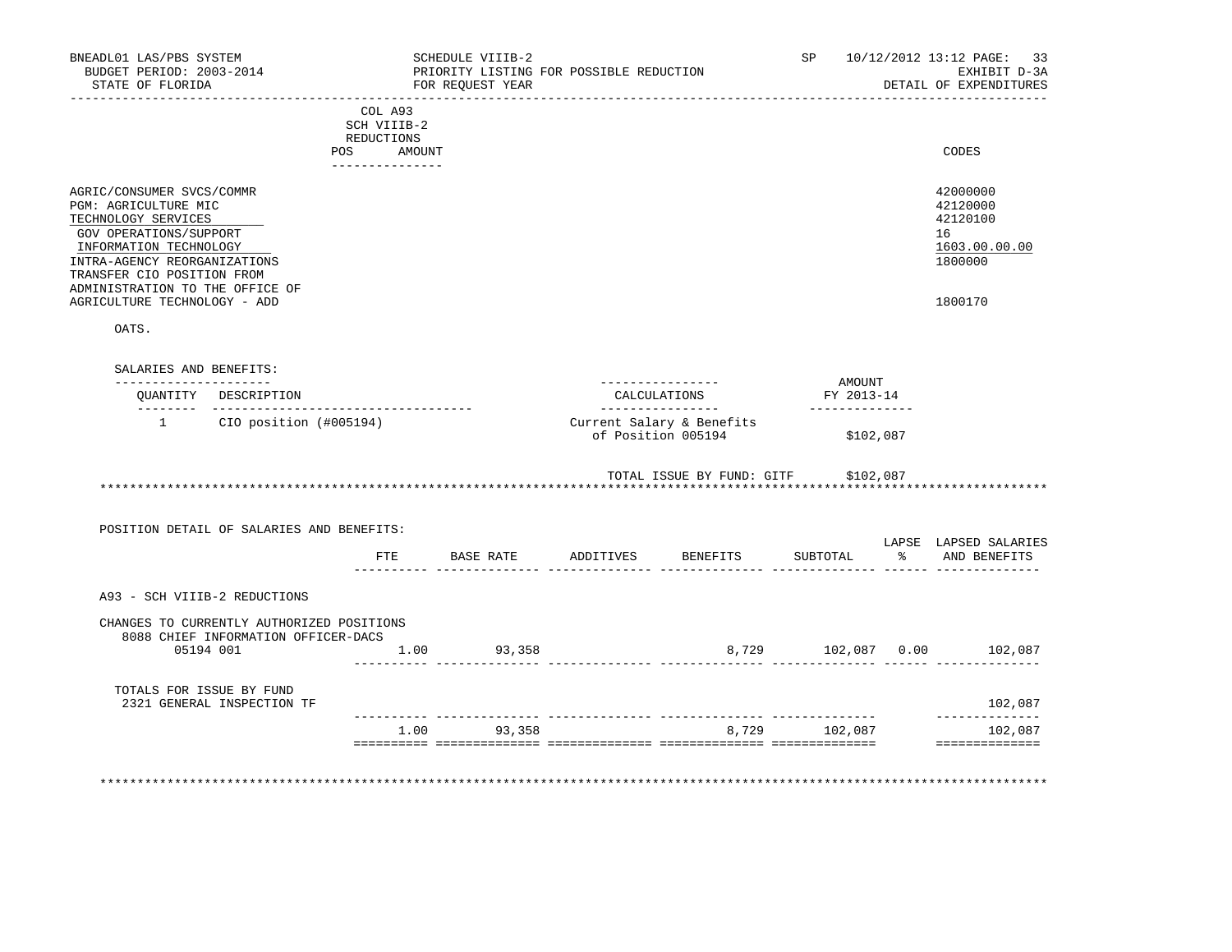| BNEADL01 LAS/PBS SYSTEM<br>BUDGET PERIOD: 2003-2014<br>STATE OF FLORIDA                                                                                                                                                                                      |     | SCHEDULE VIIIB-2<br>FOR REOUEST YEAR           | PRIORITY LISTING FOR POSSIBLE REDUCTION | SP <sub>2</sub> | 10/12/2012 13:12 PAGE: 34<br>EXHIBIT D-3A<br>DETAIL OF EXPENDITURES                     |
|--------------------------------------------------------------------------------------------------------------------------------------------------------------------------------------------------------------------------------------------------------------|-----|------------------------------------------------|-----------------------------------------|-----------------|-----------------------------------------------------------------------------------------|
|                                                                                                                                                                                                                                                              | POS | COL A93<br>SCH VIIIB-2<br>REDUCTIONS<br>AMOUNT |                                         |                 | CODES                                                                                   |
| AGRIC/CONSUMER SVCS/COMMR<br>PGM: AGRICULTURE MIC<br>TECHNOLOGY SERVICES<br>GOV OPERATIONS/SUPPORT<br>INFORMATION TECHNOLOGY<br>PROGRAM REDUCTIONS<br>REDUCTION IN DATA COMMUNICATION<br>CIRCUIT COSTS - GENERAL INSPECTION<br>TRUST FUND (GITF)<br>EXPENSES |     |                                                |                                         |                 | 42000000<br>42120000<br>42120100<br>16<br>1603.00.00.00<br>33V0000<br>33V0920<br>040000 |
| GENERAL INSPECTION TF - STATE 312,895-                                                                                                                                                                                                                       |     |                                                |                                         |                 | 2321 1                                                                                  |
| AGENCY ISSUE NARRATIVE:<br>SCH VIIIB-2 NARR 13-14 NARRATIVE:<br>PRIORITY # 20                                                                                                                                                                                |     |                                                | IT COMPONENT? NO                        |                 |                                                                                         |

DESCRIPTION OF REDUCTION ISSUE:

 The budget reduction consists of decreased funding within the Office of Agriculture Technology Services General Inspection Trust Fund for the costs of data communication circuits obtained through the Department of Management Services. These circuits are critical to operations and their costs are necessary for access to the internet, electronic mail, department applications, and most other data communications needs.

IMPACT OF THE REDUCTION:

 Significant Impact - The reduction in funding does not mean the data communication circuit costs will be eliminated, rather they will have to be shifted to and absorbed by the division operating budgets, directly. The annual cost impact on the divisions is estimated below.

CALCULATION OF REDUCTION AMOUNT:

| Division                                                                | Amount                                                   | Division                                                           | Amount                                                                       |
|-------------------------------------------------------------------------|----------------------------------------------------------|--------------------------------------------------------------------|------------------------------------------------------------------------------|
| Ag Environ. Services<br>Animal Industry<br>Ag Water Policy<br>Marketing | (\$10,529)<br>( \$23, 507)<br>( \$10, 948)<br>(\$46,325) | Aquaculture<br>Food Safety<br>Fruit & Vegetables<br>Plant Industry | (S 21, 661)<br>3,910)<br>∈Ŝ.<br>$(S$ 19,466)<br>(\$187,497)<br>( \$312, 895) |

STATUTORY CHANGE(S):

No Statutory Change required.

 CATEGORY: (i.e. EXPENSES) -------------------------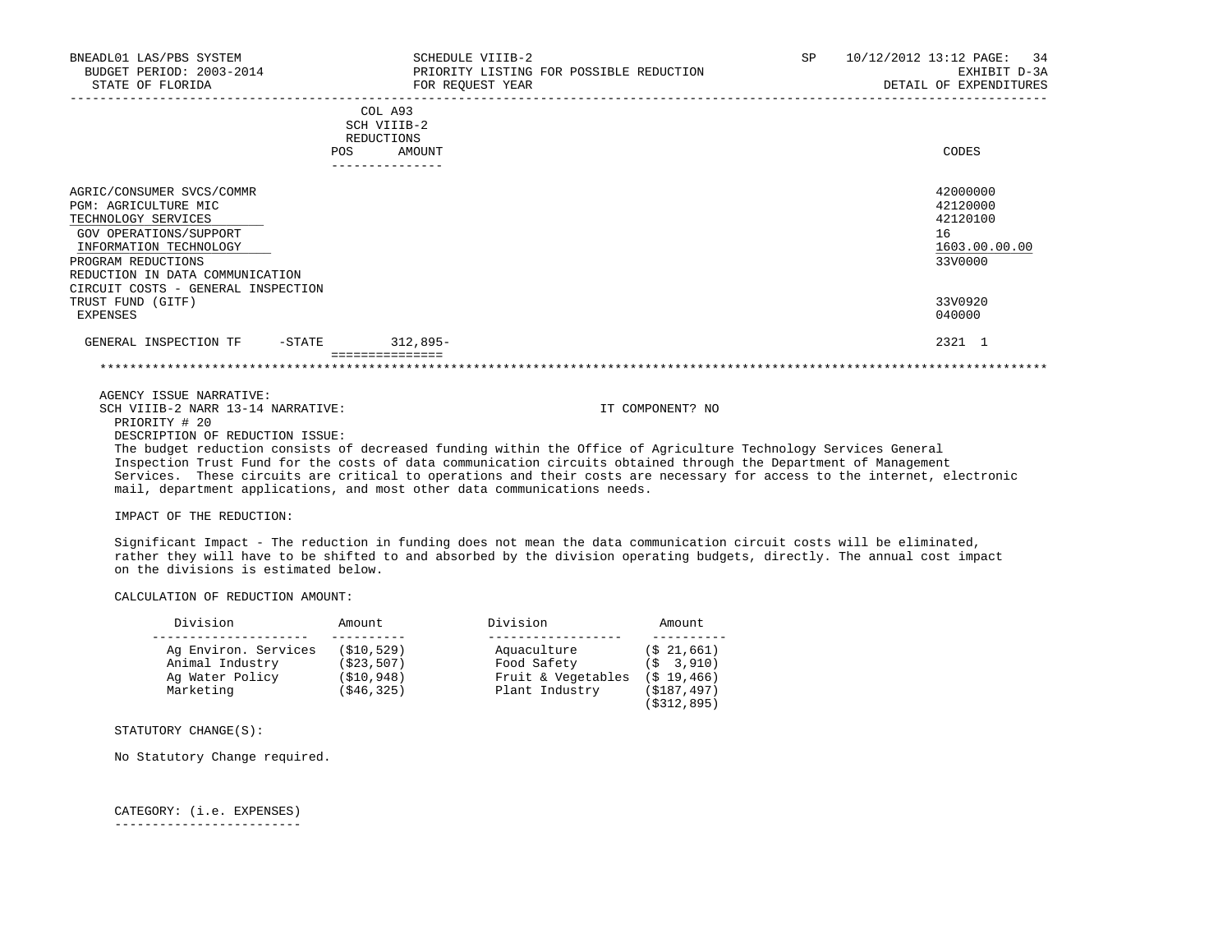| BNEADL01 LAS/PBS SYSTEM<br>BUDGET PERIOD: 2003-2014<br>STATE OF FLORIDA                                                                                                                                                     |                                                                                                                    |                                                       | SCHEDULE VIIIB-2<br>FOR REQUEST YEAR | PRIORITY LISTING FOR POSSIBLE REDUCTION                                                                                                                                                                                                             | SP <sub>2</sub> |                                | 10/12/2012 13:12 PAGE: 35<br>EXHIBIT D-3A<br>DETAIL OF EXPENDITURES |
|-----------------------------------------------------------------------------------------------------------------------------------------------------------------------------------------------------------------------------|--------------------------------------------------------------------------------------------------------------------|-------------------------------------------------------|--------------------------------------|-----------------------------------------------------------------------------------------------------------------------------------------------------------------------------------------------------------------------------------------------------|-----------------|--------------------------------|---------------------------------------------------------------------|
|                                                                                                                                                                                                                             |                                                                                                                    | COL A93<br>SCH VIIIB-2<br>REDUCTIONS<br>POS<br>AMOUNT |                                      |                                                                                                                                                                                                                                                     |                 |                                | CODES                                                               |
| AGRIC/CONSUMER SVCS/COMMR<br>PGM: AGRICULTURE MIC<br>TECHNOLOGY SERVICES<br>GOV OPERATIONS/SUPPORT<br>INFORMATION TECHNOLOGY<br>PROGRAM REDUCTIONS<br>REDUCTION IN DATA COMMUNICATION<br>CIRCUIT COSTS - GENERAL INSPECTION |                                                                                                                    |                                                       |                                      |                                                                                                                                                                                                                                                     |                 |                                | 42000000<br>42120000<br>42120100<br>16<br>1603.00.00.00<br>33V0000  |
| TRUST FUND (GITF)                                                                                                                                                                                                           |                                                                                                                    |                                                       |                                      |                                                                                                                                                                                                                                                     |                 |                                | 33V0920                                                             |
|                                                                                                                                                                                                                             | OUANTITY DESCRIPTION                                                                                               |                                                       |                                      | ----------------<br>CALCULATIONS                                                                                                                                                                                                                    |                 | REDUCTION AMOUNT<br>FY 2013-14 |                                                                     |
| $\mathbf{1}$                                                                                                                                                                                                                |                                                                                                                    | Data Communication Circuit costs GITF :               |                                      |                                                                                                                                                                                                                                                     |                 | -------------<br>(S312, 895)   |                                                                     |
|                                                                                                                                                                                                                             |                                                                                                                    |                                                       |                                      | TOTAL ISSUE BY FUND: (\$312,895)                                                                                                                                                                                                                    |                 |                                |                                                                     |
| REDUCTION IN DATA COMMUNICATION<br>CIRCUIT COSTS - DIVISION OF<br>LICENSING TRUST FUND (DLTF)<br>EXPENSES                                                                                                                   |                                                                                                                    |                                                       |                                      |                                                                                                                                                                                                                                                     |                 |                                | 33V0930<br>040000                                                   |
| DIV OF LICENSING TF                                                                                                                                                                                                         |                                                                                                                    | $5,806-$<br>$-STATE$                                  |                                      |                                                                                                                                                                                                                                                     |                 |                                | 2163 1                                                              |
|                                                                                                                                                                                                                             |                                                                                                                    | ===============                                       |                                      | ********************************                                                                                                                                                                                                                    |                 |                                |                                                                     |
| AGENCY ISSUE NARRATIVE:<br>PRIORITY #19                                                                                                                                                                                     | SCH VIIIB-2 NARR 13-14 NARRATIVE:<br>DESCRIPTION OF REDUCTION ISSUE:<br>associated with the Division of Licensing. |                                                       |                                      | IT COMPONENT? NO<br>This is decreasing funding within the Office of Agriculture Technology Services for data communication circuit costs                                                                                                            |                 |                                |                                                                     |
| IMPACT OF THE REDUCTION:                                                                                                                                                                                                    |                                                                                                                    |                                                       |                                      |                                                                                                                                                                                                                                                     |                 |                                |                                                                     |
|                                                                                                                                                                                                                             |                                                                                                                    |                                                       |                                      | Minimal Impact - The reduction in funding does not mean the Licensing share of data communication circuit costs will be<br>eliminated, rather they will have to be shifted to and absorbed by the Division of Licensing operating budget, directly. |                 |                                |                                                                     |
|                                                                                                                                                                                                                             | CALCULATION OF REDUCTION AMOUNT:                                                                                   |                                                       |                                      |                                                                                                                                                                                                                                                     |                 |                                |                                                                     |

Division **Amount** ------------ ---------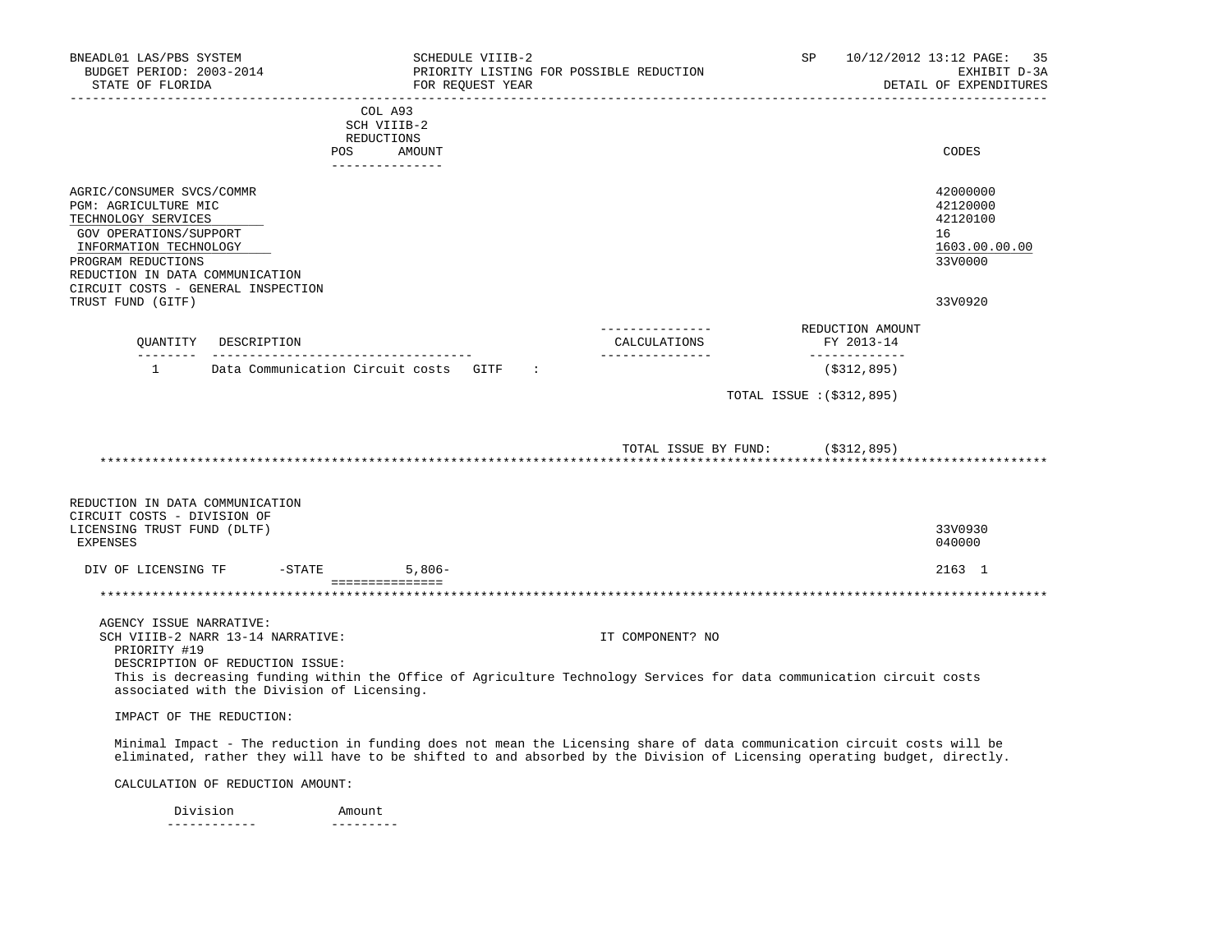| BNEADL01 LAS/PBS SYSTEM<br>BUDGET PERIOD: 2003-2014<br>STATE OF FLORIDA<br>____________________                                                                                                                                                     |                                                                       | SCHEDULE VIIIB-2<br>PRIORITY LISTING FOR POSSIBLE REDUCTION<br>FOR REOUEST YEAR |                                  | SP               |               | 10/12/2012 13:12 PAGE: 36<br>EXHIBIT D-3A<br>DETAIL OF EXPENDITURES           |
|-----------------------------------------------------------------------------------------------------------------------------------------------------------------------------------------------------------------------------------------------------|-----------------------------------------------------------------------|---------------------------------------------------------------------------------|----------------------------------|------------------|---------------|-------------------------------------------------------------------------------|
|                                                                                                                                                                                                                                                     | COL A93<br>SCH VIIIB-2<br>REDUCTIONS<br>POS AMOUNT<br>--------------- |                                                                                 |                                  |                  |               | CODES                                                                         |
| AGRIC/CONSUMER SVCS/COMMR<br>PGM: AGRICULTURE MIC<br>TECHNOLOGY SERVICES<br>GOV OPERATIONS/SUPPORT<br>INFORMATION TECHNOLOGY<br>PROGRAM REDUCTIONS<br>REDUCTION IN DATA COMMUNICATION<br>CIRCUIT COSTS - DIVISION OF<br>LICENSING TRUST FUND (DLTF) |                                                                       |                                                                                 |                                  |                  |               | 42000000<br>42120000<br>42120100<br>16<br>1603.00.00.00<br>33V0000<br>33V0930 |
| Licensing                                                                                                                                                                                                                                           | $($ \$5,806)                                                          |                                                                                 |                                  |                  |               |                                                                               |
| STATUTORY CHANGE(S):                                                                                                                                                                                                                                |                                                                       |                                                                                 |                                  |                  |               |                                                                               |
| No Statutory Change required.                                                                                                                                                                                                                       |                                                                       |                                                                                 |                                  |                  |               |                                                                               |
| CATEGORY: (i.e. EXPENSES)<br>____________________                                                                                                                                                                                                   |                                                                       |                                                                                 | ---------------                  | REDUCTION AMOUNT |               |                                                                               |
| OUANTITY DESCRIPTION                                                                                                                                                                                                                                |                                                                       |                                                                                 | CALCULATIONS<br>________________ | FY 2013-14       | _____________ |                                                                               |
| $\mathbf{1}$<br>Data Communication Circuit costs DLTF                                                                                                                                                                                               |                                                                       | $\sim$ 1.100 $\pm$                                                              |                                  |                  | ( \$5, 806)   |                                                                               |
| FUND SHIFT<br>FUND SHIFT GENERAL REVENUE TO<br>GENERAL INSPECTION TRUST FUND                                                                                                                                                                        |                                                                       |                                                                                 |                                  |                  |               | 3400000                                                                       |
| SALARIES AND BENEFITS - ADD<br>SALARIES AND BENEFITS                                                                                                                                                                                                |                                                                       |                                                                                 |                                  |                  |               | 3401650<br>010000                                                             |
| GENERAL INSPECTION TF                                                                                                                                                                                                                               | $-STATE$<br>30,666                                                    |                                                                                 |                                  |                  |               | 2321 1                                                                        |
|                                                                                                                                                                                                                                                     | ===============                                                       |                                                                                 |                                  |                  |               |                                                                               |
| AGENCY ISSUE NARRATIVE:<br>SCH VIIIB-2 NARR 13-14 NARRATIVE:<br>PRIORITY # 6<br>DESCRIPTION OF REDUCTION ISSUE:                                                                                                                                     |                                                                       |                                                                                 | IT COMPONENT? NO                 |                  |               |                                                                               |

 Fund shift of Salary and Benefit authority from General Revenue to the General Inspection Trust Fund within the Office of Agriculture Technology Services.

IMPACT OF THE REDUCTION: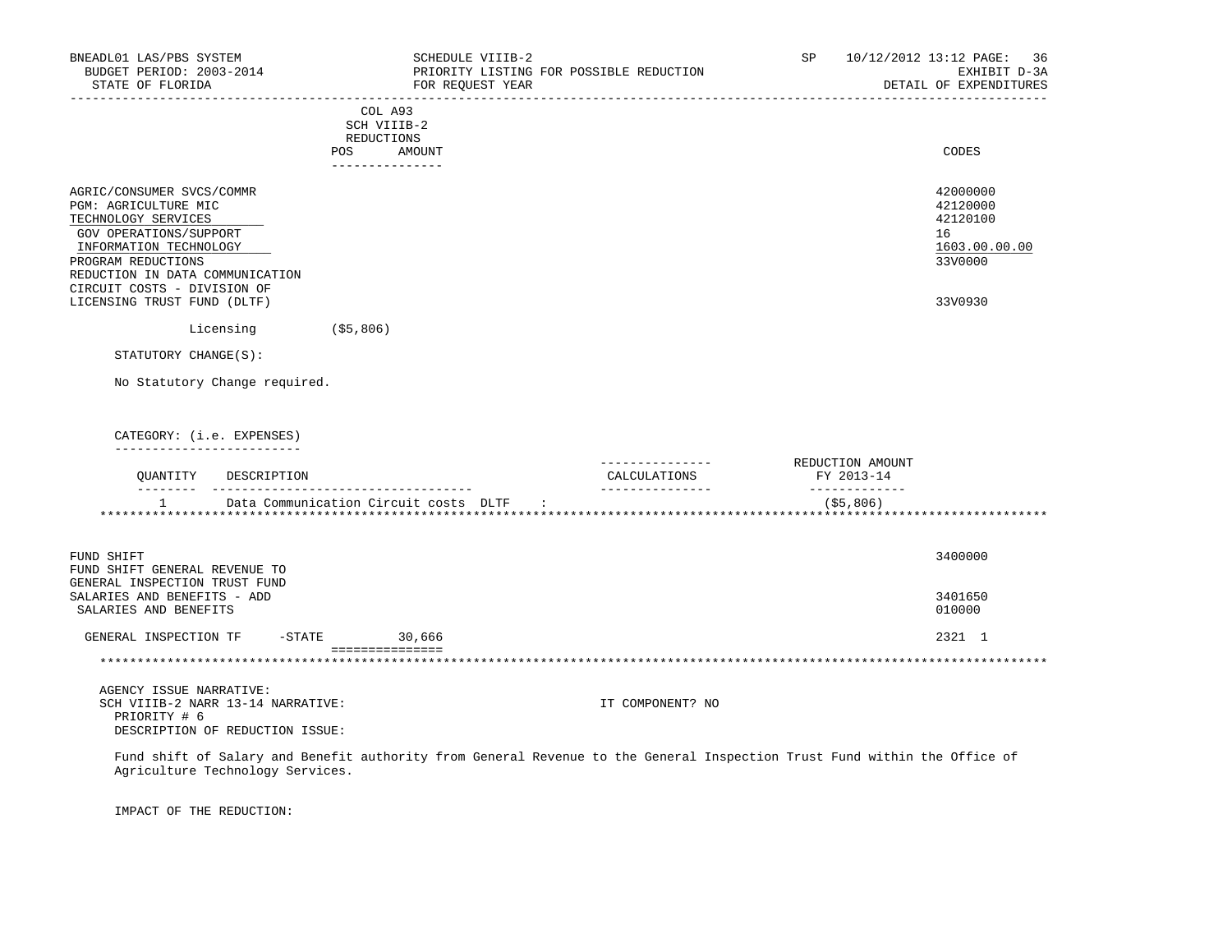| BNEADL01 LAS/PBS SYSTEM<br>BUDGET PERIOD: 2003-2014<br>STATE OF FLORIDA                                                      | SCHEDULE VIIIB-2<br>PRIORITY LISTING FOR POSSIBLE REDUCTION<br>FOR REQUEST YEAR      | SP | 10/12/2012 13:12 PAGE: 37<br>EXHIBIT D-3A<br>DETAIL OF EXPENDITURES |
|------------------------------------------------------------------------------------------------------------------------------|--------------------------------------------------------------------------------------|----|---------------------------------------------------------------------|
|                                                                                                                              | COL A93<br>SCH VIIIB-2<br>REDUCTIONS<br>AMOUNT<br>POS<br>. _ _ _ _ _ _ _ _ _ _ _ _ _ |    | CODES                                                               |
| AGRIC/CONSUMER SVCS/COMMR<br>PGM: AGRICULTURE MIC<br>TECHNOLOGY SERVICES<br>GOV OPERATIONS/SUPPORT<br>INFORMATION TECHNOLOGY |                                                                                      |    | 42000000<br>42120000<br>42120100<br>16<br>1603.00.00.00             |
| FUND SHIFT<br>FUND SHIFT GENERAL REVENUE TO<br>GENERAL INSPECTION TRUST FUND<br>SALARIES AND BENEFITS - ADD                  |                                                                                      |    | 3400000<br>3401650                                                  |

 The impact of this reduction is anticipated to be Minimal. As Salaries and Benefits is the only category with General Revenue funding and the reduction of funding cannot be achieved through elimination of any specific position without exceeding the reduction target by approximately 50%. It is proposed that the reduction target be achieved via a shift of funds from General Revenue to General Inspection Trust Fund.

### CALCULATION OF REDUCTION AMOUNT:

The fund shift amount of \$30,666 is necessary to meet the targeted reduction amount.

STATUTORY CHANGE(S):

No statutory change is needed.

CATEGORY: (i.e. General Revenue)

-------------------------

| OUANTITY DESCRIPTION                                                                      | CALCULATIONS | REDUCTION AMOUNT<br>FY 2013-14 |
|-------------------------------------------------------------------------------------------|--------------|--------------------------------|
| Fund Shift Salaries and Benefits<br>from General Revenue to General Inspection Trust Fund |              | ( \$30, 666)<br>\$30,666       |

| . ISSUE BY FUND: GR<br>TOTAL | ( \$30, 666) |
|------------------------------|--------------|
| GITF                         | \$30,666     |
|                              |              |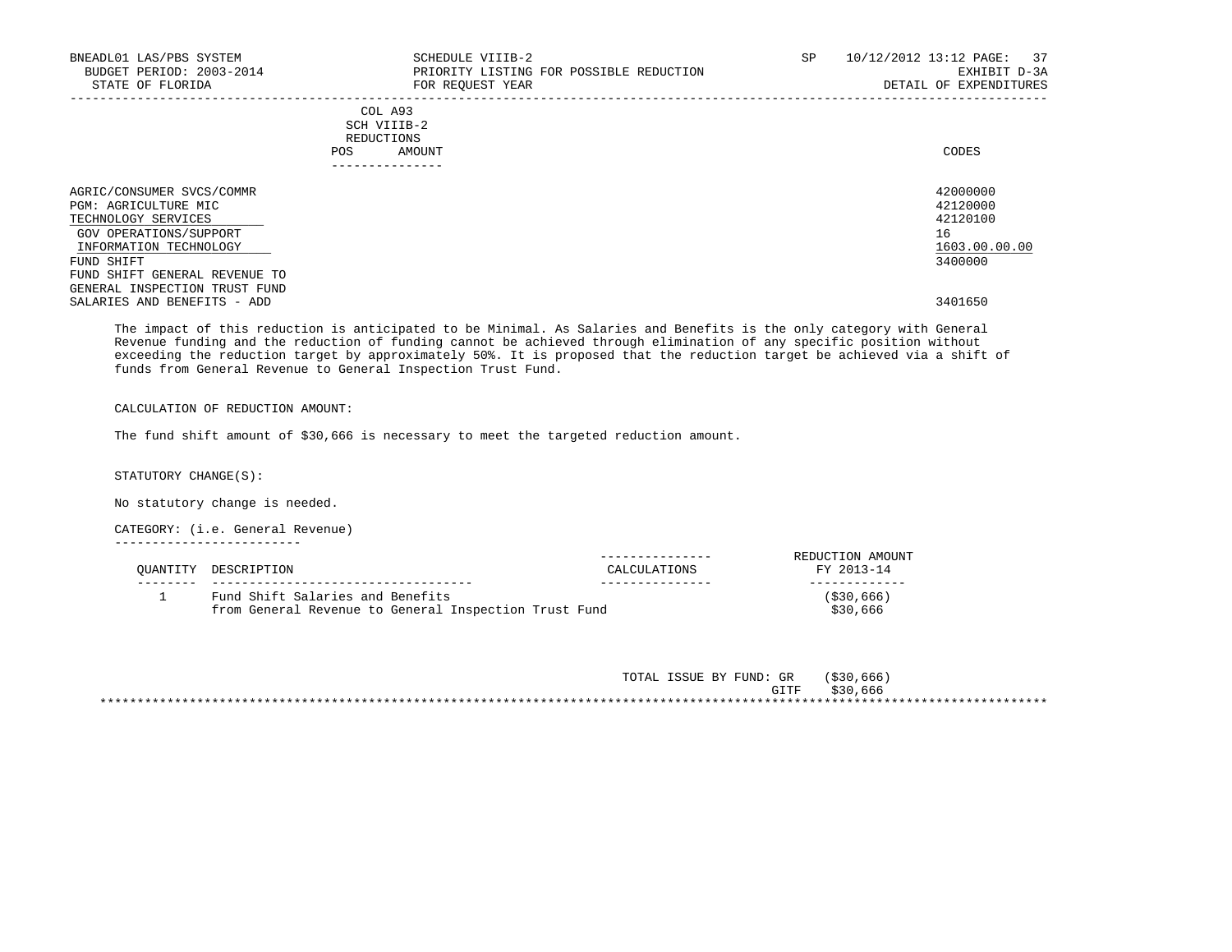| BNEADL01 LAS/PBS SYSTEM<br>BUDGET PERIOD: 2003-2014<br>STATE OF FLORIDA                                                   |                        | SCHEDULE VIIIB-2<br>PRIORITY LISTING FOR POSSIBLE REDUCTION<br>FOR REQUEST YEAR |                  |          |          |   | SP 10/12/2012 13:12 PAGE:<br>38<br>EXHIBIT D-3A<br>DETAIL OF EXPENDITURES |
|---------------------------------------------------------------------------------------------------------------------------|------------------------|---------------------------------------------------------------------------------|------------------|----------|----------|---|---------------------------------------------------------------------------|
|                                                                                                                           | COL A93<br>SCH VIIIB-2 |                                                                                 |                  |          |          |   |                                                                           |
|                                                                                                                           | REDUCTIONS             |                                                                                 |                  |          |          |   |                                                                           |
|                                                                                                                           | POS<br>AMOUNT          |                                                                                 |                  |          |          |   | CODES                                                                     |
|                                                                                                                           | _______________        |                                                                                 |                  |          |          |   |                                                                           |
| AGRIC/CONSUMER SVCS/COMMR<br>PGM: AGRICULTURE MIC<br>TECHNOLOGY SERVICES<br>GOV OPERATIONS/SUPPORT                        |                        |                                                                                 |                  |          |          |   | 42000000<br>42120000<br>42120100<br>16                                    |
| INFORMATION TECHNOLOGY                                                                                                    |                        |                                                                                 |                  |          |          |   | 1603.00.00.00                                                             |
| FUND SHIFT                                                                                                                |                        |                                                                                 |                  |          |          |   | 3400000                                                                   |
| FUND SHIFT GENERAL REVENUE TO                                                                                             |                        |                                                                                 |                  |          |          |   |                                                                           |
| GENERAL INSPECTION TRUST FUND<br>SALARIES AND BENEFITS - ADD                                                              |                        |                                                                                 |                  |          |          |   | 3401650                                                                   |
|                                                                                                                           |                        |                                                                                 |                  |          |          |   |                                                                           |
| POSITION DETAIL OF SALARIES AND BENEFITS:                                                                                 |                        |                                                                                 |                  |          |          |   | LAPSE LAPSED SALARIES                                                     |
|                                                                                                                           | FTE                    | BASE RATE                                                                       | ADDITIVES        | BENEFITS | SUBTOTAL | ႜ | AND BENEFITS                                                              |
|                                                                                                                           |                        |                                                                                 |                  |          |          |   |                                                                           |
| A93 - SCH VIIIB-2 REDUCTIONS                                                                                              |                        |                                                                                 |                  |          |          |   |                                                                           |
|                                                                                                                           |                        |                                                                                 |                  |          |          |   |                                                                           |
| CHANGES TO CURRENTLY AUTHORIZED POSITIONS<br>OTHER SALARY AMOUNT<br>2321 GENERAL INSPECTION TF                            |                        |                                                                                 |                  |          |          |   | 30,666                                                                    |
|                                                                                                                           |                        |                                                                                 |                  |          |          |   |                                                                           |
|                                                                                                                           |                        |                                                                                 |                  |          |          |   | 30,666                                                                    |
|                                                                                                                           |                        |                                                                                 |                  |          |          |   | ==============                                                            |
|                                                                                                                           |                        |                                                                                 |                  |          |          |   |                                                                           |
|                                                                                                                           |                        |                                                                                 |                  |          |          |   |                                                                           |
| FUND SHIFT GENERAL REVENUE TO                                                                                             |                        |                                                                                 |                  |          |          |   |                                                                           |
| GENERAL INSPECTION TRUST FUND                                                                                             |                        |                                                                                 |                  |          |          |   |                                                                           |
| SALARIES AND BENEFITS - DEDUCT                                                                                            |                        |                                                                                 |                  |          |          |   | 3401700                                                                   |
| SALARIES AND BENEFITS                                                                                                     |                        |                                                                                 |                  |          |          |   | 010000                                                                    |
| GENERAL REVENUE FUND<br>$-$ STATE                                                                                         |                        | $30,666-$                                                                       |                  |          |          |   | 1000 1                                                                    |
|                                                                                                                           | ================       |                                                                                 |                  |          |          |   |                                                                           |
|                                                                                                                           |                        |                                                                                 |                  |          |          |   |                                                                           |
| AGENCY ISSUE NARRATIVE:                                                                                                   |                        |                                                                                 |                  |          |          |   |                                                                           |
| SCH VIIIB-2 NARR 13-14 NARRATIVE:                                                                                         |                        |                                                                                 | IT COMPONENT? NO |          |          |   |                                                                           |
| PRIORITY # 6                                                                                                              |                        |                                                                                 |                  |          |          |   |                                                                           |
| DESCRIPTION OF REDUCTION ISSUE:                                                                                           |                        |                                                                                 |                  |          |          |   |                                                                           |
| Fund shift of Salary and Benefit authority from General Revenue to the General Inspection Trust Fund within the Office of |                        |                                                                                 |                  |          |          |   |                                                                           |

IMPACT OF THE REDUCTION:

 The impact of this reduction is anticipated to be minimal. As Salaries and Benefits is the only category with General Revenue funding and the reduction of funding cannot be achieved through elimination of any specific position without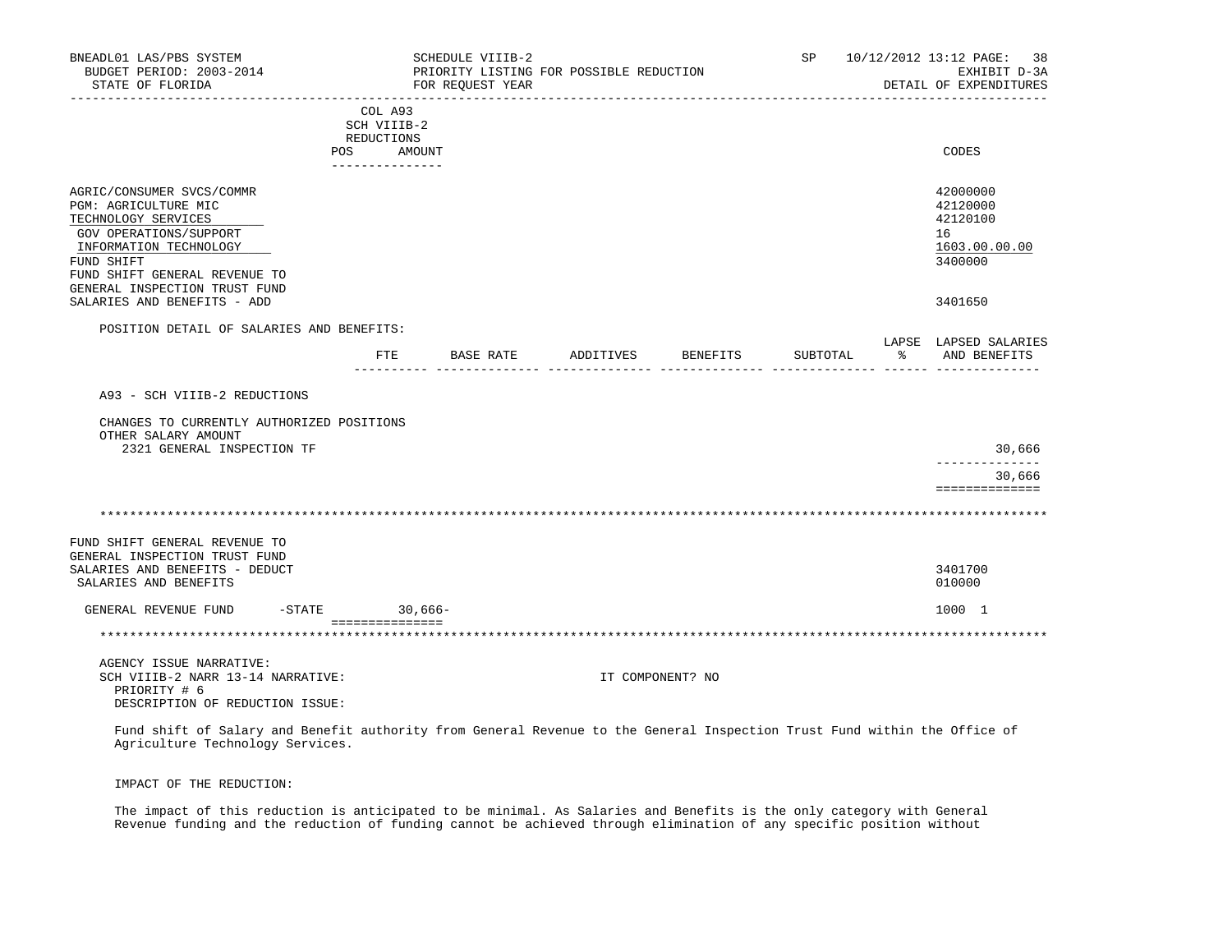| BNEADL01 LAS/PBS SYSTEM<br>BUDGET PERIOD: 2003-2014<br>STATE OF FLORIDA                                                      | SCHEDULE VIIIB-2<br>PRIORITY LISTING FOR POSSIBLE REDUCTION<br>FOR REQUEST YEAR | SP | 10/12/2012 13:12 PAGE: 39<br>EXHIBIT D-3A<br>DETAIL OF EXPENDITURES |
|------------------------------------------------------------------------------------------------------------------------------|---------------------------------------------------------------------------------|----|---------------------------------------------------------------------|
|                                                                                                                              | COL A93<br>SCH VIIIB-2<br>REDUCTIONS<br><b>POS</b><br>AMOUNT<br>_____________   |    | CODES                                                               |
| AGRIC/CONSUMER SVCS/COMMR<br>PGM: AGRICULTURE MIC<br>TECHNOLOGY SERVICES<br>GOV OPERATIONS/SUPPORT<br>INFORMATION TECHNOLOGY |                                                                                 |    | 42000000<br>42120000<br>42120100<br>16<br>1603.00.00.00             |
| FUND SHIFT<br>FUND SHIFT GENERAL REVENUE TO<br>GENERAL INSPECTION TRUST FUND<br>SALARIES AND BENEFITS - DEDUCT               |                                                                                 |    | 3400000<br>3401700                                                  |

 exceeding the reduction target by approximately 50%. It is proposed that the reduction target be achieved via a shift of funds from General Revenue to General Inspection Trust Fund.

CALCULATION OF REDUCTION AMOUNT:

The fund shift amount of \$30,666 is necessary to meet the targeted reduction amount.

STATUTORY CHANGE(S):

No statutory change is needed.

CATEGORY: (i.e. General Revenue)

-------------------------

| OUANTITY | DESCRIPTION                                                | CALCULATIONS                       | REDUCTION AMOUNT<br>FY 2013-14 |
|----------|------------------------------------------------------------|------------------------------------|--------------------------------|
|          | Fund Shift Salaries and Benefits                           | GR                                 | ( \$30, 666)                   |
|          | from General Revenue to General Inspection Trust Fund GITF |                                    | \$30,666                       |
|          |                                                            | TOTAL ISSUE BY FUND: GR (\$30,666) |                                |
|          |                                                            |                                    | GITF \$30,666                  |
|          |                                                            |                                    |                                |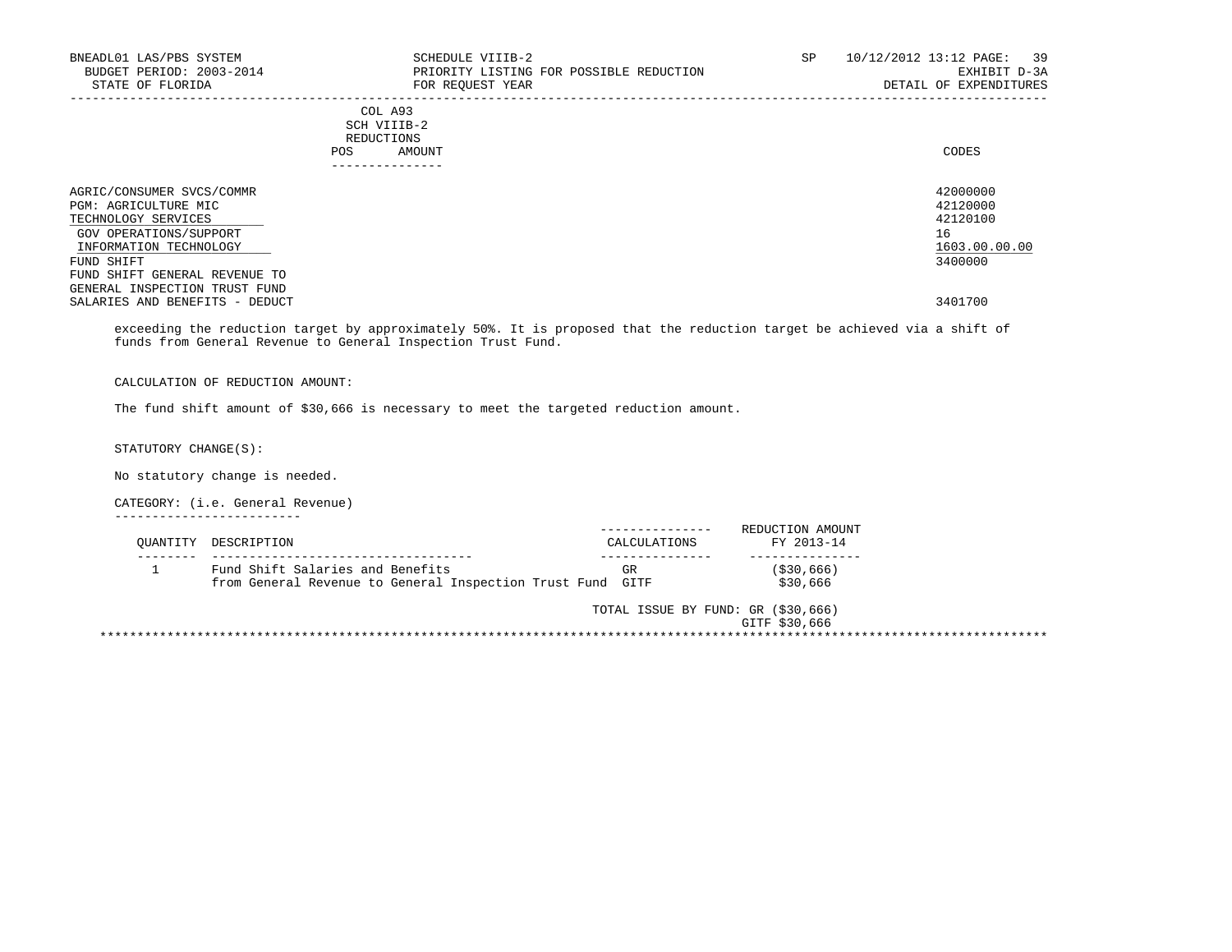| BNEADL01 LAS/PBS SYSTEM<br>BUDGET PERIOD: 2003-2014<br>STATE OF FLORIDA                                                                                                                                                                        |                                                                         | SCHEDULE VIIIB-2<br>FOR REQUEST YEAR |           | PRIORITY LISTING FOR POSSIBLE REDUCTION |          | SP       |    | 10/12/2012 13:12 PAGE:<br>40<br>EXHIBIT D-3A<br>DETAIL OF EXPENDITURES        |
|------------------------------------------------------------------------------------------------------------------------------------------------------------------------------------------------------------------------------------------------|-------------------------------------------------------------------------|--------------------------------------|-----------|-----------------------------------------|----------|----------|----|-------------------------------------------------------------------------------|
|                                                                                                                                                                                                                                                | COL A93<br>SCH VIIIB-2<br>REDUCTIONS<br>AMOUNT<br>POS<br>-------------- |                                      |           |                                         |          |          |    | CODES                                                                         |
| AGRIC/CONSUMER SVCS/COMMR<br>PGM: AGRICULTURE MIC<br>TECHNOLOGY SERVICES<br>GOV OPERATIONS/SUPPORT<br>INFORMATION TECHNOLOGY<br>FUND SHIFT<br>FUND SHIFT GENERAL REVENUE TO<br>GENERAL INSPECTION TRUST FUND<br>SALARIES AND BENEFITS - DEDUCT |                                                                         |                                      |           |                                         |          |          |    | 42000000<br>42120000<br>42120100<br>16<br>1603.00.00.00<br>3400000<br>3401700 |
| POSITION DETAIL OF SALARIES AND BENEFITS:                                                                                                                                                                                                      |                                                                         |                                      |           |                                         |          |          |    |                                                                               |
|                                                                                                                                                                                                                                                | FTE                                                                     |                                      | BASE RATE | ADDITIVES                               | BENEFITS | SUBTOTAL | ፝ዼ | LAPSE LAPSED SALARIES<br>AND BENEFITS                                         |
| A93 - SCH VIIIB-2 REDUCTIONS                                                                                                                                                                                                                   |                                                                         |                                      |           |                                         |          |          |    |                                                                               |
| CHANGES TO CURRENTLY AUTHORIZED POSITIONS<br>OTHER SALARY AMOUNT<br>1000 GENERAL REVENUE FUND                                                                                                                                                  |                                                                         |                                      |           |                                         |          |          |    | $30,666-$<br>-------------                                                    |
|                                                                                                                                                                                                                                                |                                                                         |                                      |           |                                         |          |          |    | $30,666-$<br>==============                                                   |
| TOTAL: INFORMATION TECHNOLOGY                                                                                                                                                                                                                  |                                                                         |                                      |           |                                         |          |          |    | 1603.00.00.00                                                                 |
| BY FUND TYPE<br>GENERAL REVENUE FUND<br>TRUST FUNDS                                                                                                                                                                                            | _______________                                                         | $30,666-$<br>185,948-                |           |                                         |          |          |    | 1000<br>2000                                                                  |
| TOTAL POSITIONS 1.00<br>TOTAL PROG COMP<br>TOTAL SALARY RATE 93,358                                                                                                                                                                            | ===============                                                         | 216,614-                             |           |                                         |          |          |    |                                                                               |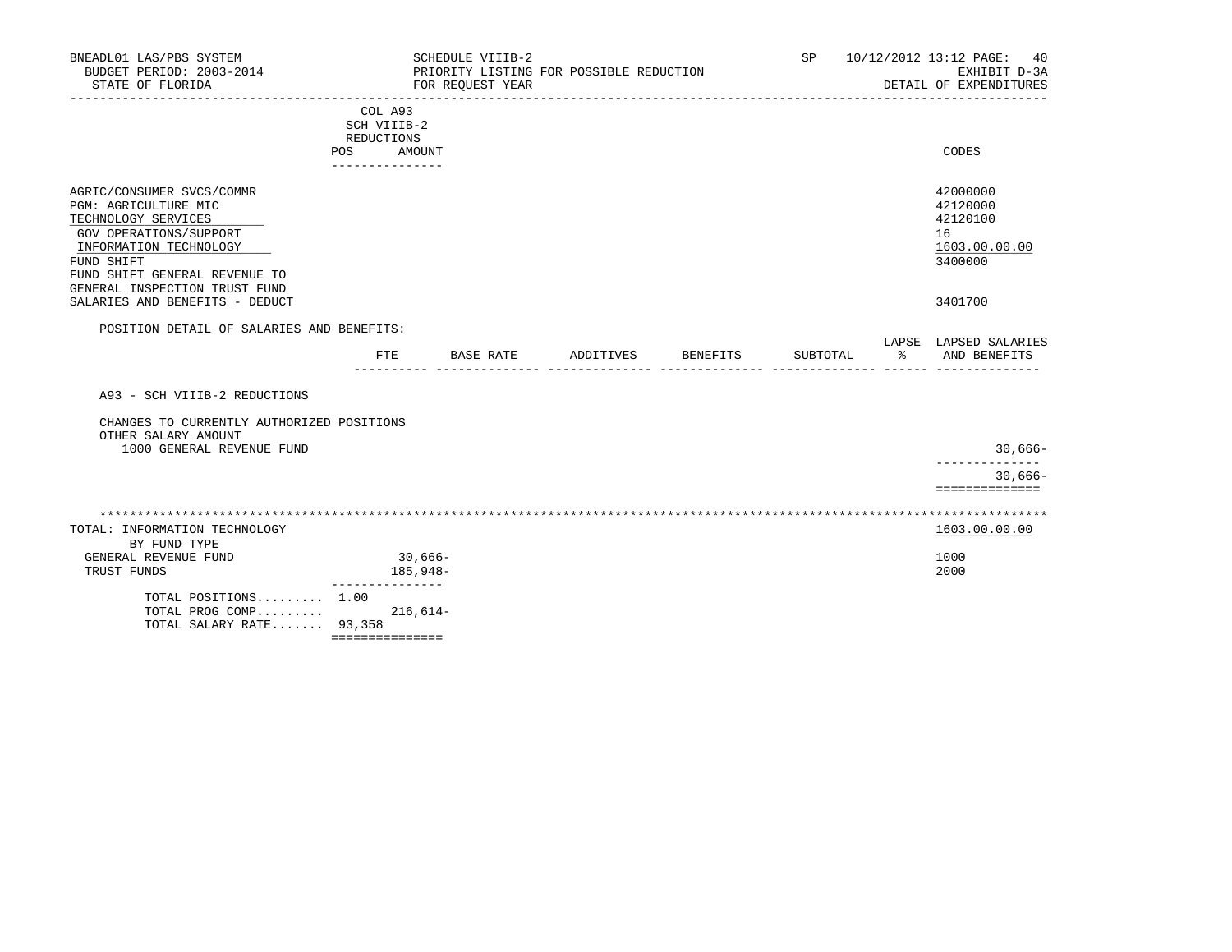| BNEADL01 LAS/PBS SYSTEM<br>BUDGET PERIOD: 2003-2014<br>STATE OF FLORIDA                                                                                                                                                                                         | SCHEDULE VIIIB-2<br>PRIORITY LISTING FOR POSSIBLE REDUCTION<br>FOR REOUEST YEAR | SP | 10/12/2012 13:12 PAGE: 41<br>EXHIBIT D-3A<br>DETAIL OF EXPENDITURES                     |
|-----------------------------------------------------------------------------------------------------------------------------------------------------------------------------------------------------------------------------------------------------------------|---------------------------------------------------------------------------------|----|-----------------------------------------------------------------------------------------|
|                                                                                                                                                                                                                                                                 | COL A93<br>SCH VIIIB-2<br>REDUCTIONS                                            |    |                                                                                         |
|                                                                                                                                                                                                                                                                 | AMOUNT<br><b>POS</b>                                                            |    | CODES                                                                                   |
| AGRIC/CONSUMER SVCS/COMMR<br>PGM: FOOD SAFETY & OUALITY<br>FOOD SAFETY INSPECT/ENFORC<br>PUBLIC PROTECTION<br>CONSUMER SAFETY/PROTECTION<br>PROGRAM REDUCTIONS<br>REDUCTION IN FOOD SAFETY INSPECTION<br>AND ENFORCEMENT<br>SALARY RATE<br>SALARY RATE 596,759- | ===============                                                                 |    | 42000000<br>42150000<br>42150200<br>12<br>1205.00.00.00<br>33V0000<br>33V5150<br>000000 |
| SALARIES AND BENEFITS                                                                                                                                                                                                                                           | $18.00 -$                                                                       |    | 010000                                                                                  |
| GENERAL INSPECTION TF<br>$-$ STATE                                                                                                                                                                                                                              | $858.827 -$<br>===============                                                  |    | 2321 1                                                                                  |
| TOTAL: REDUCTION IN FOOD SAFETY INSPECTION<br>AND ENFORCEMENT                                                                                                                                                                                                   |                                                                                 |    | 33V5150                                                                                 |
| TOTAL POSITIONS 18.00-<br>TOTAL ISSUE<br>TOTAL SALARY RATE 596,759-                                                                                                                                                                                             | 858,827-                                                                        |    |                                                                                         |
|                                                                                                                                                                                                                                                                 |                                                                                 |    |                                                                                         |
| AGENCY ISSUE NARRATIVE:                                                                                                                                                                                                                                         |                                                                                 |    |                                                                                         |

SCH VIIIB-2 NARR 13-14 NARRATIVE: IT COMPONENT? NO PRIORITY # 36

DESCRIPTION OF REDUCTION ISSUE:

 The Fiscal Year 2013-14 reductions consist of the elimination of a total of eighteen (18) positions within the Division of Food Safety reducing \$858,827 in Salaries and Benefits from the General Inspection Trust Fund.

### IMPACT OF THE REDUCTION:

 Bureau of Food and Meat Inspection: This reduction would be a significant impact to the Division and to the Florida Department of Agriculture and Consumer Services (FDACS). Elimination of seven (7) Sanitation and Safety Specialist and one (1) inspector position in the Bureau of Poultry and Egg Grading will reduce the FDACS' ability to protect the Florida consumer from potential food borne illness and economic fraud. Additional impacts will be loss of total food store inspections completed and corresponding increase of additional firms for remaining inspectors; high risk firms and firms with poor sanitation records will receive fewer inspections and increased delay in inspection time; emergency response capabilities diminished; and, potential loss of federal grants awarded based on current staffing and inspection abilities. Loss of inspection personnel will also have a negative impact on meeting performance measures. Seven of these positions are currently filled and one (1) position is vacant. It is important to note that for the Fiscal Year 2012-13, the Bureau of Food and Meat Inspection lost fourteen (14) vacant inspector positions as the result of budget cuts, resulting in increased workloads per inspector. Losing additional inspector positions will again significantly increase inspector workloads.

 Bureau of Food Laboratories: This reduction would be a significant impact to the Division and to the FDACS. The Food Laboratories are mission critical and have a significant food safety function in the FDACS. The loss of five (5)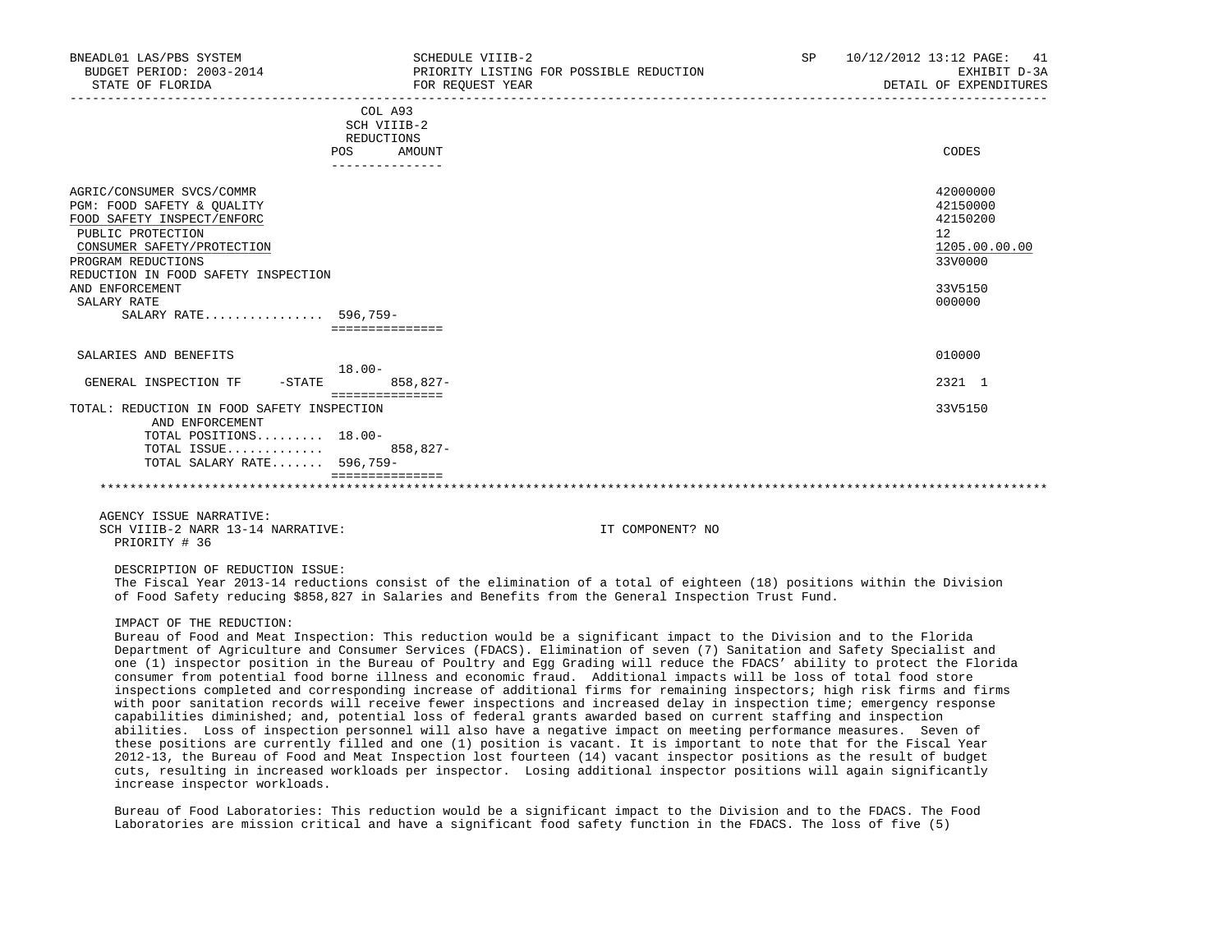| BNEADL01 LAS/PBS SYSTEM<br>BUDGET PERIOD: 2003-2014<br>STATE OF FLORIDA               | SCHEDULE VIIIB-2<br>PRIORITY LISTING FOR POSSIBLE REDUCTION<br>FOR REOUEST YEAR | SP | 10/12/2012 13:12 PAGE:<br>42<br>EXHIBIT D-3A<br>DETAIL OF EXPENDITURES |
|---------------------------------------------------------------------------------------|---------------------------------------------------------------------------------|----|------------------------------------------------------------------------|
|                                                                                       | COL A93<br>SCH VIIIB-2<br>REDUCTIONS<br>AMOUNT<br>POS                           |    | CODES                                                                  |
|                                                                                       |                                                                                 |    |                                                                        |
| AGRIC/CONSUMER SVCS/COMMR<br>PGM: FOOD SAFETY & OUALITY<br>FOOD SAFETY INSPECT/ENFORC |                                                                                 |    | 42000000<br>42150000<br>42150200                                       |
| PUBLIC PROTECTION<br>CONSUMER SAFETY/PROTECTION                                       |                                                                                 |    | 12<br>1205.00.00.00                                                    |
| PROGRAM REDUCTIONS<br>REDUCTION IN FOOD SAFETY INSPECTION                             |                                                                                 |    | 33V0000                                                                |
| AND ENFORCEMENT                                                                       |                                                                                 |    | 33V5150                                                                |

 positions in this Bureau will result in the following: A reduction in state samples and analytical tests; loss of ability to analyze nutrient claims (e.g. fat content, sodium); loss of ability to analyze for certain hazardous substances (e.g. mercury content in fish and heavy metals); loss of ability to prevent fraudulently identified fish, honey, vanilla, syrup; overall reduction in consumer based laboratory services. These labs (Food and Chemical Residue Labs) are also national leaders in the development of methods for detecting toxins in food and are on the forefront of bioterrorism security and emergency response relative to potential food hazards. Loss of scientific staff will have a negative impact on meeting performance measures. A total of one (1) position is filled and four (4) positions are vacant.

 Bureau of Chemical Residue Laboratories: This reduction would be a significant impact to the Division and to the FDACS. A loss of four (4) positions in this Bureau will result in the following: A significant impact on FDACS' ability to protect Florida consumers resulting in reduced monitoring of fruits, vegetables, seafood, honey and other Florida produced foods in the distribution chain to analyze for the presence of potential chemical contaminants. These labs (Food and Chemical Residue Labs) are also national leaders in development of methods for detecting toxins in food and are on the forefront of bioterrorism security and emergency response relative to potential food hazards. It is the only state laboratory in Florida dedicated to chemical residue analysis in foods. All four (4) positions are currently filled.

 Bureau of Dairy Industry: This reduction would be a significant impact to the Division and to the FDACS. A loss of one (1) position in this Bureau will result in the following: Loss of Dairy laboratory position will impact the programs ability to complete analyses of milk and frozen dessert samples in a timely manner. Total staff in Dairy laboratory is five (5) Full-Time Equivalent positions and the loss of even one position will result in approximately 20% loss in overall productivity. These positions are currently filled.

### CALCULATION OF REDUCTION AMOUNT:

 The reductions are based on the annual salary rate and approximate amount of Salaries and Benefits of eighteen (18) positions in the Division of Food Safety.

STATUTORY CHANGE(S): None

SALARIES AND BENEFITS (POSITIONS REDUCTIONS):

--------------------------------------------

| CLASS CODE | RATE      | SALARIES and BENEFITS | NUMBER OF<br>POSITIONS |
|------------|-----------|-----------------------|------------------------|
| 5027       | (53, 188) | (\$80,364)            | (2)                    |
| 5033       | (28, 038) | (\$41,811)            | (1)                    |
| 5043       | (58, 911) | (\$86,822)            | (2)                    |
| 5044       | (65, 640) | (\$94,413)            | (2)                    |
| 5046       | (87,996)  | (\$121,974)           | (2)                    |
|            |           |                       |                        |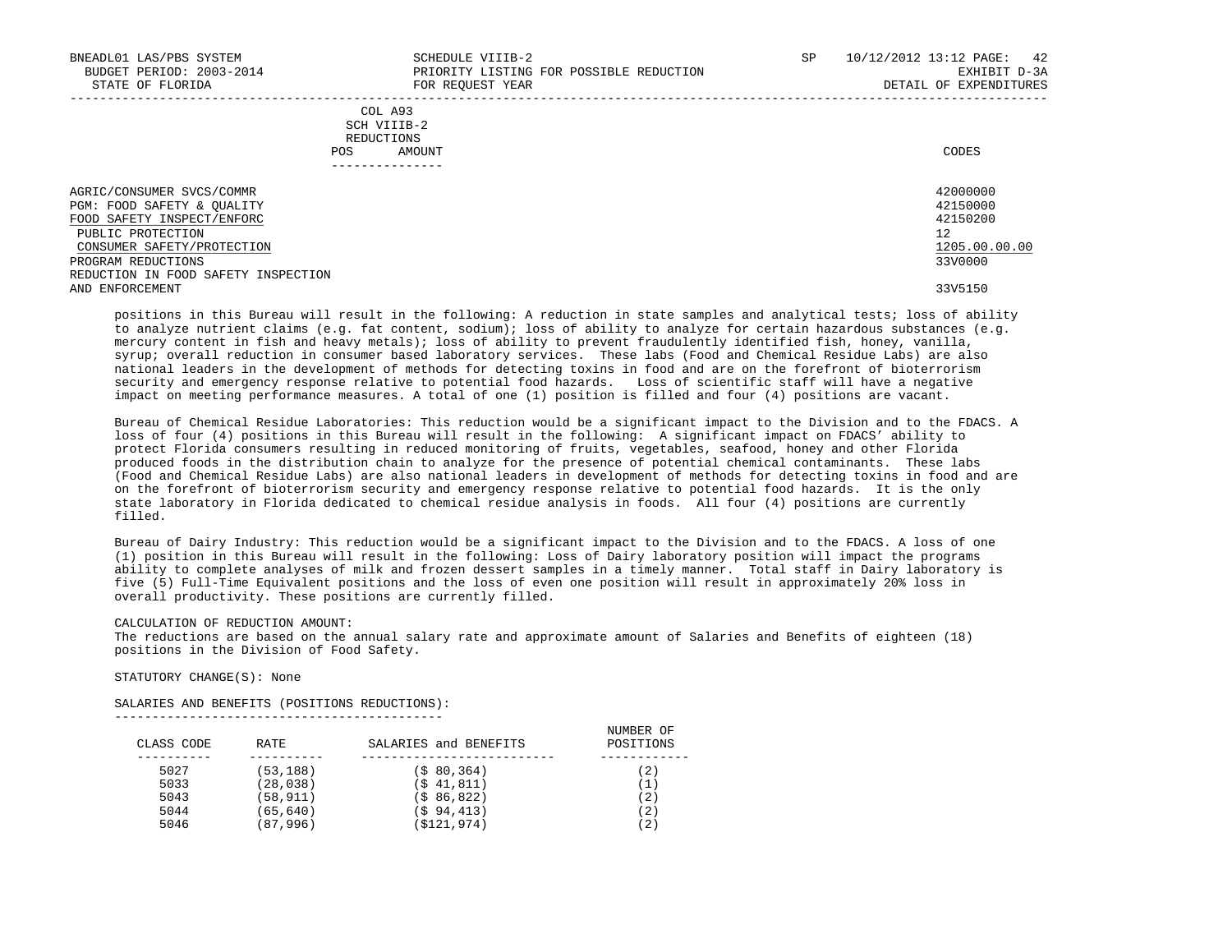| BNEADL01 LAS/PBS SYSTEM<br>BUDGET PERIOD: 2003-2014<br>STATE OF FLORIDA                                                                                                                               | -------------                                         | SCHEDULE VIIIB-2<br>PRIORITY LISTING FOR POSSIBLE REDUCTION<br>FOR REQUEST YEAR | SP<br>10/12/2012 13:12 PAGE:<br>43<br>EXHIBIT D-3A<br>DETAIL OF EXPENDITURES |
|-------------------------------------------------------------------------------------------------------------------------------------------------------------------------------------------------------|-------------------------------------------------------|---------------------------------------------------------------------------------|------------------------------------------------------------------------------|
|                                                                                                                                                                                                       | COL A93<br>SCH VIIIB-2<br>REDUCTIONS<br>AMOUNT<br>POS |                                                                                 | CODES                                                                        |
| AGRIC/CONSUMER SVCS/COMMR<br>PGM: FOOD SAFETY & OUALITY<br>FOOD SAFETY INSPECT/ENFORC<br>PUBLIC PROTECTION<br>CONSUMER SAFETY/PROTECTION<br>PROGRAM REDUCTIONS<br>REDUCTION IN FOOD SAFETY INSPECTION |                                                       |                                                                                 | 42000000<br>42150000<br>42150200<br>12<br>1205.00.00.00<br>33V0000           |
| AND ENFORCEMENT                                                                                                                                                                                       |                                                       |                                                                                 | 33V5150                                                                      |
| 5045<br>(38, 809)<br>7533<br>(28, 034)<br>8888<br>(236, 143)                                                                                                                                          | $(\$ 53, 964)$<br>$($ \$41,807)<br>( \$337, 672)      | (1)<br>(1)<br>(7)                                                               |                                                                              |
| (596, 759)<br>TOTAL:                                                                                                                                                                                  | $($ \$858,827)                                        | (18)                                                                            |                                                                              |

 POSITION DETAIL OF SALARIES AND BENEFITS: LAPSE LAPSED SALARIES FTE BASE RATE ADDITIVES BENEFITS SUBTOTAL % AND BENEFITS ---------- -------------- -------------- -------------- -------------- ------ -------------- A93 - SCH VIIIB-2 REDUCTIONS CHANGES TO CURRENTLY AUTHORIZED POSITIONS 5027 LABORATORY TECHNICIAN IV C2152 001 2.00- 53,188- 27,176- 80,364- 0.00 80,364- 5033 BIOLOGICAL SCIENTIST I C2155 001 1.00- 28,038- 13,773- 41,811- 0.00 41,811- 5043 CHEMIST I  $C2151$  001  $C2151$  001  $C2151$   $C2151$  000  $C2151$  000  $C2151$  000  $C2151$  0.00  $C2151$  0.00  $C2151$  0.00  $C2151$  0.00  $C2151$  0.00  $C2151$  0.00  $C2151$  0.00  $C2151$  0.00  $C2151$  0.00  $C2151$  0.00  $C2151$  0.00  $C2151$  0. 5044 CHEMIST II  $C2150\hspace{0.09cm}001$  2.00- 65,640- 28,773- 94,413- 0.00 94,413- 5045 CHEMIST III C2153 001 1.00- 38,809- 15,155- 53,964- 0.00 53,964- 7533 AGRICULTURE AND CONSUMER PROTECT SPEC C2154 001 1.00- 28,034- 13,773- 41,807- 0.00 41,807- 8888 SANITATION AND SAFETY SPECIALIST C2156 001 7.00- 236,143- 101,529- 337,672- 0.00 337,672- 5046 CHEMIST ADMINISTRATOR - SES C2157 001 2.00- 87,996- 33,978- 121,974- 0.00 121,974- ---------- -------------- -------------- -------------- -------------- ------ --------------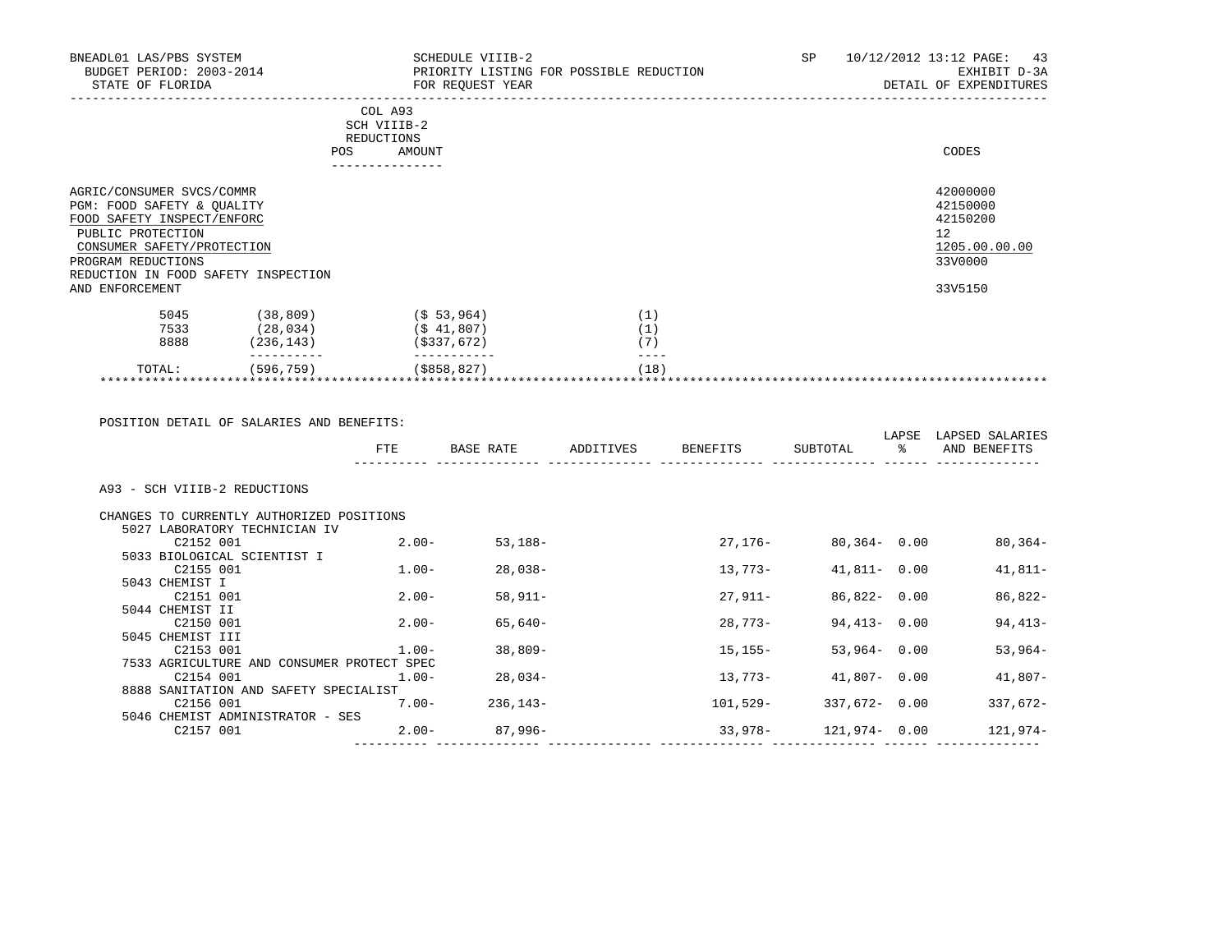| BNEADL01 LAS/PBS SYSTEM<br>BUDGET PERIOD: 2003-2014<br>STATE OF FLORIDA                                                                                                                                                  |                                                                       |             | SCHEDULE VIIIB-2<br>FOR REOUEST YEAR | PRIORITY LISTING FOR POSSIBLE REDUCTION |          | <b>SP</b>           |                  | 10/12/2012 13:12 PAGE:<br>44<br>EXHIBIT D-3A<br>DETAIL OF EXPENDITURES        |
|--------------------------------------------------------------------------------------------------------------------------------------------------------------------------------------------------------------------------|-----------------------------------------------------------------------|-------------|--------------------------------------|-----------------------------------------|----------|---------------------|------------------|-------------------------------------------------------------------------------|
|                                                                                                                                                                                                                          | COL A93<br>SCH VIIIB-2<br>REDUCTIONS<br>POS AMOUNT<br>_______________ |             |                                      |                                         |          |                     |                  | CODES                                                                         |
| AGRIC/CONSUMER SVCS/COMMR<br>PGM: FOOD SAFETY & OUALITY<br>FOOD SAFETY INSPECT/ENFORC<br>PUBLIC PROTECTION<br>CONSUMER SAFETY/PROTECTION<br>PROGRAM REDUCTIONS<br>REDUCTION IN FOOD SAFETY INSPECTION<br>AND ENFORCEMENT |                                                                       |             |                                      |                                         |          |                     |                  | 42000000<br>42150000<br>42150200<br>12<br>1205.00.00.00<br>33V0000<br>33V5150 |
| POSITION DETAIL OF SALARIES AND BENEFITS:                                                                                                                                                                                |                                                                       |             |                                      |                                         |          |                     |                  | LAPSE LAPSED SALARIES                                                         |
|                                                                                                                                                                                                                          | ETE                                                                   |             | BASE RATE                            | ADDITIVES                               | BENEFITS | SUBTOTAL            | $\sim$ $\approx$ | AND BENEFITS                                                                  |
| A93 - SCH VIIIB-2 REDUCTIONS                                                                                                                                                                                             |                                                                       |             |                                      |                                         |          |                     |                  |                                                                               |
| CHANGES TO CURRENTLY AUTHORIZED POSITIONS                                                                                                                                                                                |                                                                       |             |                                      |                                         |          |                     |                  |                                                                               |
| TOTALS FOR ISSUE BY FUND<br>2321 GENERAL INSPECTION TF                                                                                                                                                                   |                                                                       |             |                                      |                                         |          |                     |                  | 858,827-                                                                      |
|                                                                                                                                                                                                                          |                                                                       |             | $18.00 - 596,759 -$                  |                                         |          | $262,068-$ 858,827- |                  | 858,827-<br>==============                                                    |
|                                                                                                                                                                                                                          |                                                                       |             |                                      |                                         |          |                     |                  |                                                                               |
| TOTAL: CONSUMER SAFETY/PROTECTION<br>BY FUND TYPE                                                                                                                                                                        |                                                                       |             |                                      |                                         |          |                     |                  | 1205.00.00.00                                                                 |
| TRUST FUNDS<br>SALARY RATE 596,759-                                                                                                                                                                                      | $18.00 -$<br>===============                                          | $858.827 -$ |                                      |                                         |          |                     |                  | 2000                                                                          |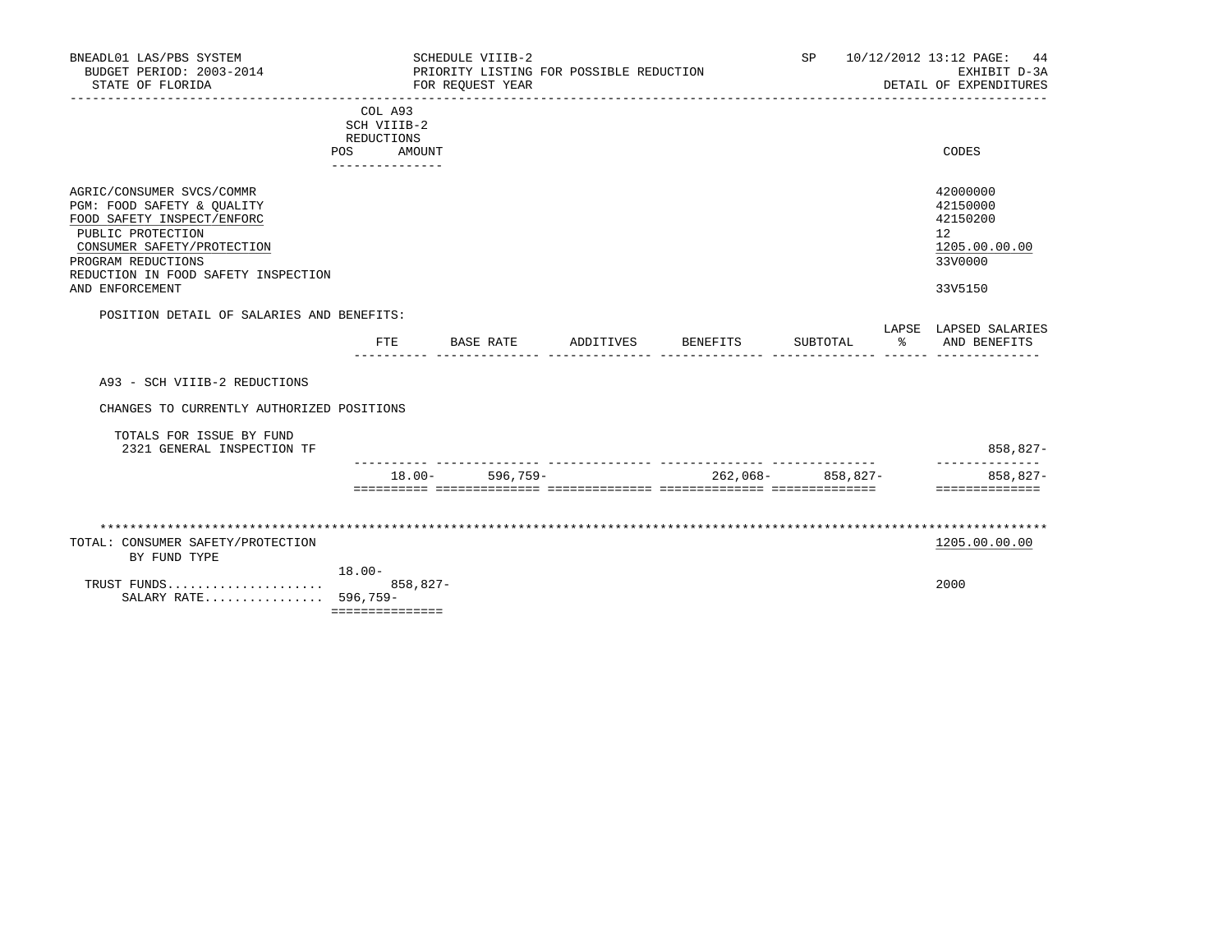| BNEADL01 LAS/PBS SYSTEM<br>BUDGET PERIOD: 2003-2014<br>STATE OF FLORIDA<br>______________________________________                                                                      | SCHEDULE VIIIB-2<br>FOR REQUEST YEAR                      | PRIORITY LISTING FOR POSSIBLE REDUCTION<br>__________________________                                                                                                                                                                             | SP 10/12/2012 13:12 PAGE: 45 | EXHIBIT D-3A<br>DETAIL OF EXPENDITURES                       |
|----------------------------------------------------------------------------------------------------------------------------------------------------------------------------------------|-----------------------------------------------------------|---------------------------------------------------------------------------------------------------------------------------------------------------------------------------------------------------------------------------------------------------|------------------------------|--------------------------------------------------------------|
|                                                                                                                                                                                        | ----------------------<br>COL A93<br>SCH VIIIB-2          |                                                                                                                                                                                                                                                   | --------------------         |                                                              |
|                                                                                                                                                                                        | REDUCTIONS<br>POS AMOUNT<br>---------------               |                                                                                                                                                                                                                                                   |                              | CODES                                                        |
| AGRIC/CONSUMER SVCS/COMMR<br>PGM: CONSUMER PROTECTION<br>AGRICULTURAL ENVIRON SVCS<br>PUBLIC PROTECTION<br>REGULATION AND LICENSING<br>PROGRAM REDUCTIONS<br>REDUCTION IN AID TO LOCAL |                                                           |                                                                                                                                                                                                                                                   | $12^{\circ}$                 | 42000000<br>42160000<br>42160100<br>1204.00.00.00<br>33V0000 |
| GOVERNMENTS - MOSQUITO CONTROL<br>AID TO LOCAL GOVERNMENTS<br>MOSQUITO CONTROL PROGRAM                                                                                                 |                                                           |                                                                                                                                                                                                                                                   |                              | 33V0400<br>050000<br>050896                                  |
| GENERAL INSPECTION TF -STATE 650,521-                                                                                                                                                  | ===============                                           |                                                                                                                                                                                                                                                   |                              | 2321 1                                                       |
| AGENCY ISSUE NARRATIVE:<br>SCH VIIIB-2 NARR 13-14 NARRATIVE:<br>PRIORITY # 23                                                                                                          |                                                           | IT COMPONENT? NO                                                                                                                                                                                                                                  |                              |                                                              |
| DESCRIPTION OF REDUCTION ISSUE:<br>Trust Fund for this program.                                                                                                                        |                                                           | As a result of the elimination of pass-through funding for Aid to Local Governments - Mosquito Control Program from the<br>Florida Department of Environmental Protection (FDEP), this effectively eliminates \$650,521 of the General Inspection |                              |                                                              |
| IMPACT OF THE REDUCTION:                                                                                                                                                               | control districts to support mosquito control activities. | The impact is anticipated to be significant. The funds provided by FDEP were used to support research, provide<br>approximately \$52,168 in administrative costs to the Division, and provide approximately \$18,400 each to 57 mosquito          |                              |                                                              |
| CALCULATION OF REDUCTION AMOUNT:                                                                                                                                                       |                                                           | The amount of the reduction is \$650,521. This is 5% of the total appropriation for Fiscal Year 2012-13                                                                                                                                           |                              |                                                              |
|                                                                                                                                                                                        | STATUTORY CHANGE(S): No statutory change is needed.       |                                                                                                                                                                                                                                                   |                              |                                                              |
| SPECIAL CATEGORY: MOSOUITO CONTROL<br>______________________________________                                                                                                           |                                                           |                                                                                                                                                                                                                                                   |                              |                                                              |
| OUANTITY DESCRIPTION                                                                                                                                                                   |                                                           | REDUCTION AMOUNT<br>FY 2013-14<br>__________________                                                                                                                                                                                              |                              |                                                              |
|                                                                                                                                                                                        | 1 Reduction in aid to local governments                   | (\$650,521)                                                                                                                                                                                                                                       |                              |                                                              |
|                                                                                                                                                                                        |                                                           | TOTAL ISSUE BY FUND: General Inspection Trust Fund (\$650,521)                                                                                                                                                                                    |                              |                                                              |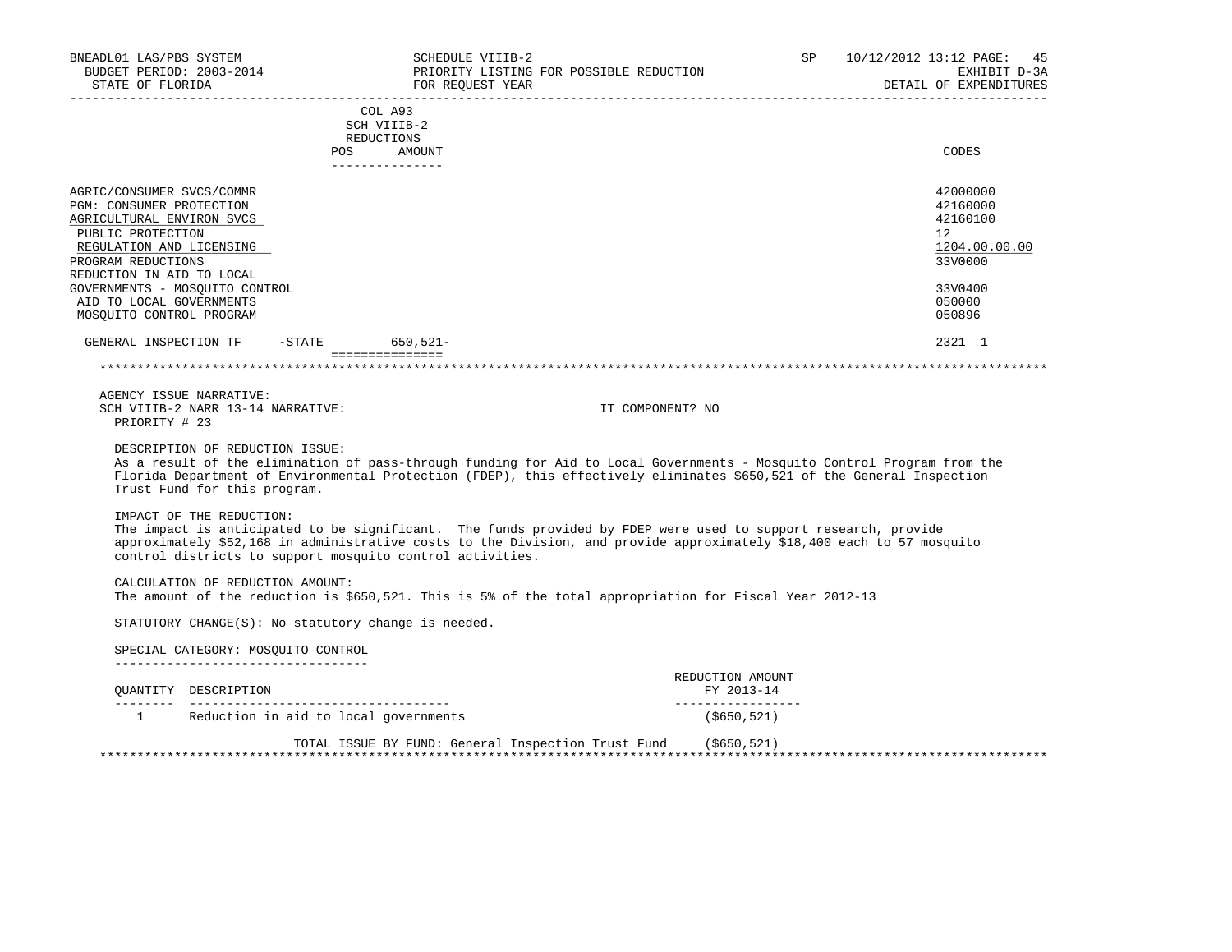| BNEADL01 LAS/PBS SYSTEM<br>BUDGET PERIOD: 2003-2014<br>STATE OF FLORIDA                                                                                                                   | SCHEDULE VIIIB-2<br>PRIORITY LISTING FOR POSSIBLE REDUCTION<br>FOR REQUEST YEAR                                      | SP 10/12/2012 13:12 PAGE: 46<br>EXHIBIT D-3A<br>DETAIL OF EXPENDITURES          |
|-------------------------------------------------------------------------------------------------------------------------------------------------------------------------------------------|----------------------------------------------------------------------------------------------------------------------|---------------------------------------------------------------------------------|
|                                                                                                                                                                                           | COL A93<br>SCH VIIIB-2<br>REDUCTIONS<br>POS<br>AMOUNT                                                                | CODES                                                                           |
|                                                                                                                                                                                           | ---------------                                                                                                      |                                                                                 |
| AGRIC/CONSUMER SVCS/COMMR<br>PGM: CONSUMER PROTECTION<br>CONSUMER PROTECTION<br>PUBLIC PROTECTION<br>REGULATION AND LICENSING<br>PROGRAM REDUCTIONS<br>ELIMINATE SUPPORT INSPECTION STAFF |                                                                                                                      | 42000000<br>42160000<br>42160200<br>12 <sup>°</sup><br>1204.00.00.00<br>33V0000 |
| CONSUMER SERVICES<br>SALARY RATE                                                                                                                                                          |                                                                                                                      | 33V0040<br>000000                                                               |
| SALARY RATE 56,068-                                                                                                                                                                       | ===============                                                                                                      |                                                                                 |
| SALARIES AND BENEFITS                                                                                                                                                                     | $2.00 -$                                                                                                             | 010000                                                                          |
| GENERAL INSPECTION TF -STATE 83,613-                                                                                                                                                      | ===============                                                                                                      | 2321 1                                                                          |
| <b>EXPENSES</b>                                                                                                                                                                           |                                                                                                                      | 040000                                                                          |
| GENERAL INSPECTION TF -STATE 29,400-                                                                                                                                                      | ===============                                                                                                      | 2321 1                                                                          |
| TOTAL: ELIMINATE SUPPORT INSPECTION STAFF<br>CONSUMER SERVICES<br>TOTAL POSITIONS 2.00-<br>TOTAL ISSUE<br>TOTAL SALARY RATE 56,068-                                                       | 113,013-                                                                                                             | 33V0040                                                                         |
|                                                                                                                                                                                           | ===============                                                                                                      |                                                                                 |
| AGENCY ISSUE NARRATIVE:<br>SCH VIIIB-2 NARR 13-14 NARRATIVE:<br>PRIORITY # 21                                                                                                             | IT COMPONENT? NO                                                                                                     |                                                                                 |
| LONG RANGE PROGRAM PLAN MEASURE:<br>---------------------------------                                                                                                                     | Number of regulated devices, entities and products that are inspected or tested for compliance.                      |                                                                                 |
| DESCRIPTION OF REDUCTION ISSUE:                                                                                                                                                           |                                                                                                                      |                                                                                 |
| budget reduction goal.                                                                                                                                                                    | Reduce General Inspection Trust Fund Salaries and Benefits and Expenses cost with additional cutbacks to meet the 5% |                                                                                 |
| IMPACT OF THE REDUCTION:                                                                                                                                                                  |                                                                                                                      |                                                                                 |
|                                                                                                                                                                                           |                                                                                                                      |                                                                                 |

 The reduction in inspection staff would have a moderate impact on the Florida Department of Agriculture and Consumer Services' Bureau of Standards. The Bureau of Standards performed 217,515 petroleum inspections in FY 11-12. The reduction of two (2) petroleum inspectors will cause an estimated yearly decrease of approximately 8,600 petroleum inspections. This reduction would expand the recurring inspection of gasoline pumps, which are now inspected every 18-24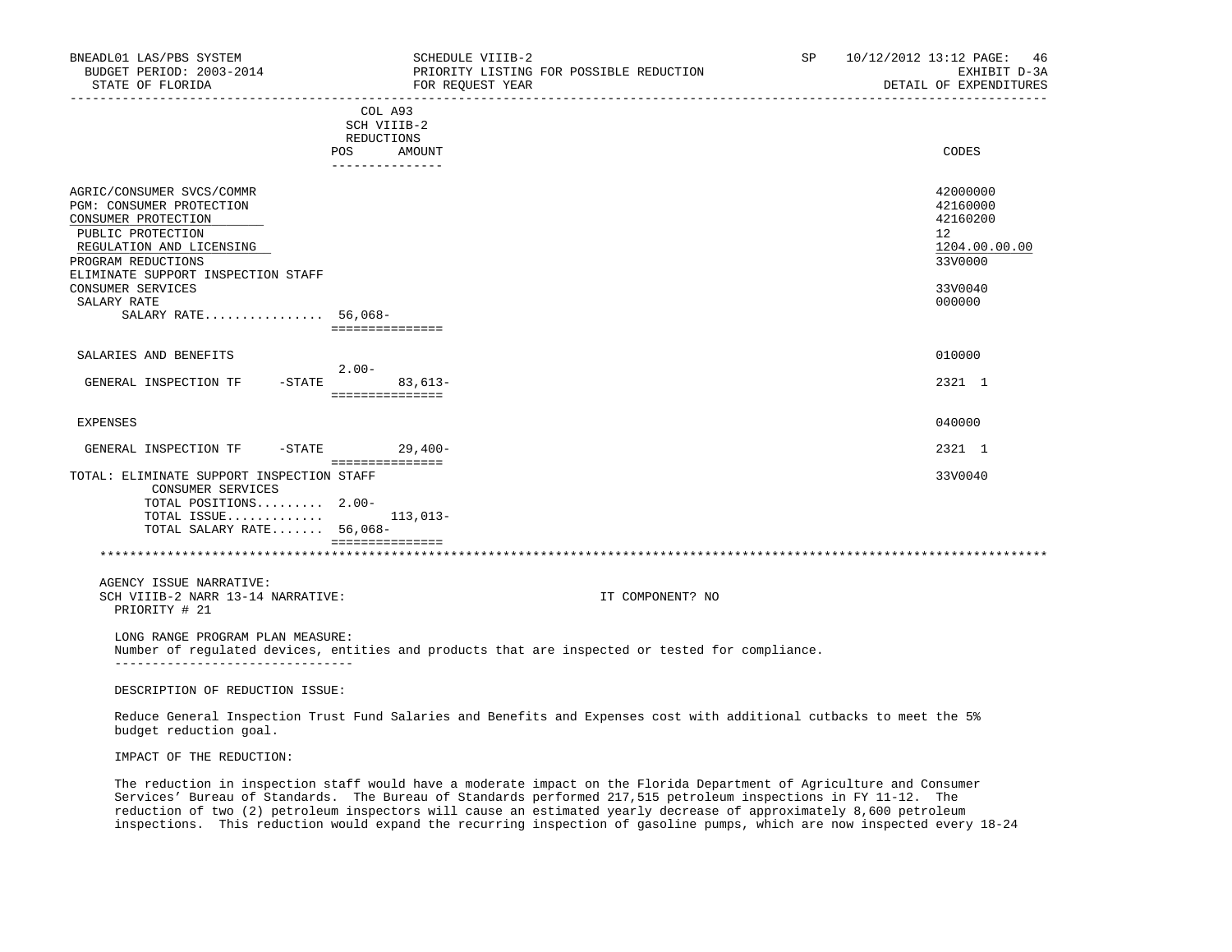| BNEADL01 LAS/PBS SYSTEM<br>BUDGET PERIOD: 2003-2014<br>STATE OF FLORIDA                                                                                                                   | SCHEDULE VIIIB-2<br>PRIORITY LISTING FOR POSSIBLE REDUCTION<br>FOR REOUEST YEAR | SP | 10/12/2012 13:12 PAGE: 47<br>EXHIBIT D-3A<br>DETAIL OF EXPENDITURES |
|-------------------------------------------------------------------------------------------------------------------------------------------------------------------------------------------|---------------------------------------------------------------------------------|----|---------------------------------------------------------------------|
|                                                                                                                                                                                           | COL A93<br>SCH VIIIB-2<br>REDUCTIONS<br>AMOUNT<br>POS.                          |    | CODES                                                               |
| AGRIC/CONSUMER SVCS/COMMR<br>PGM: CONSUMER PROTECTION<br>CONSUMER PROTECTION<br>PUBLIC PROTECTION<br>REGULATION AND LICENSING<br>PROGRAM REDUCTIONS<br>ELIMINATE SUPPORT INSPECTION STAFF |                                                                                 |    | 42000000<br>42160000<br>42160200<br>12<br>1204.00.00.00<br>33V0000  |
| CONSUMER SERVICES                                                                                                                                                                         |                                                                                 |    | 33V0040                                                             |

 months, to 26 months. Consumer complaints would be investigated, but targeted response time (currently 2 days) would increase to 3-4 days.

## CALCULATION OF REDUCTION AMOUNT:

 Reduction of salary and benefit authority is based on position rates shown below and the recurring expense is based on a yearly average of costs incurred by inspectors which include travel fuel, vehicle repair/maintenance, equipment repair/maintenance, communications, computer equipment and office supplies.

STATUTORY CHANGE(S): NA

| CLASS<br>CODE | TITLE                                                                                                                                                                                                                 | PAY<br>GRADE | RATE | POSITIONS                     | TOTAL RATE          | NUMBER OF FY 2013-14 AMOUNT NEEDED FY 2013-14<br>Salary and Benefits |  |
|---------------|-----------------------------------------------------------------------------------------------------------------------------------------------------------------------------------------------------------------------|--------------|------|-------------------------------|---------------------|----------------------------------------------------------------------|--|
| 7533          | Agriculture and Consumer 17 (\$28,034) (2) (\$56,068)                                                                                                                                                                 |              |      |                               |                     | -------------------<br>(\$83,613)                                    |  |
|               | Protection Specialist                                                                                                                                                                                                 |              |      | TOTAL REDUCTION BY FUND: GITF |                     | (\$83,613)                                                           |  |
| EXPENSES:     | REDUCTION AMOUNT                                                                                                                                                                                                      |              |      |                               |                     |                                                                      |  |
|               | QUANTITY DESCRIPTION<br>---------------------                                                                                                                                                                         |              |      |                               | CALCULATIONS        | FY 2013-14                                                           |  |
|               | Based on a yearly average of costs<br>incurred by inspectors which include<br>travel, fuel vehicle repair/maintenance,<br>equipment repair/maintenance,<br>communications, computer equipment<br>and office supplies. |              |      |                               | $2 \times \$14,700$ | ( \$29, 400)                                                         |  |
|               |                                                                                                                                                                                                                       |              |      |                               | TOTAL BY FUND: GITF | ( \$29, 400)                                                         |  |
|               |                                                                                                                                                                                                                       |              |      |                               |                     |                                                                      |  |

(EXCLUDING SALARIES & BENEFITS)

\*\*\*\*\*\*\*\*\*\*\*\*\*\*\*\*\*\*\*\*\*\*\*\*\*\*\*\*\*\*\*\*\*\*\*\*\*\*\*\*\*\*\*\*\*\*\*\*\*\*\*\*\*\*\*\*\*\*\*\*\*\*\*\*\*\*\*\*\*\*\*\*\*\*\*\*\*\*\*\*\*\*\*\*\*\*\*\*\*\*\*\*\*\*\*\*\*\*\*\*\*\*\*\*\*\*\*\*\*\*\*\*\*\*\*\*\*\*\*\*\*\*\*\*\*\*\*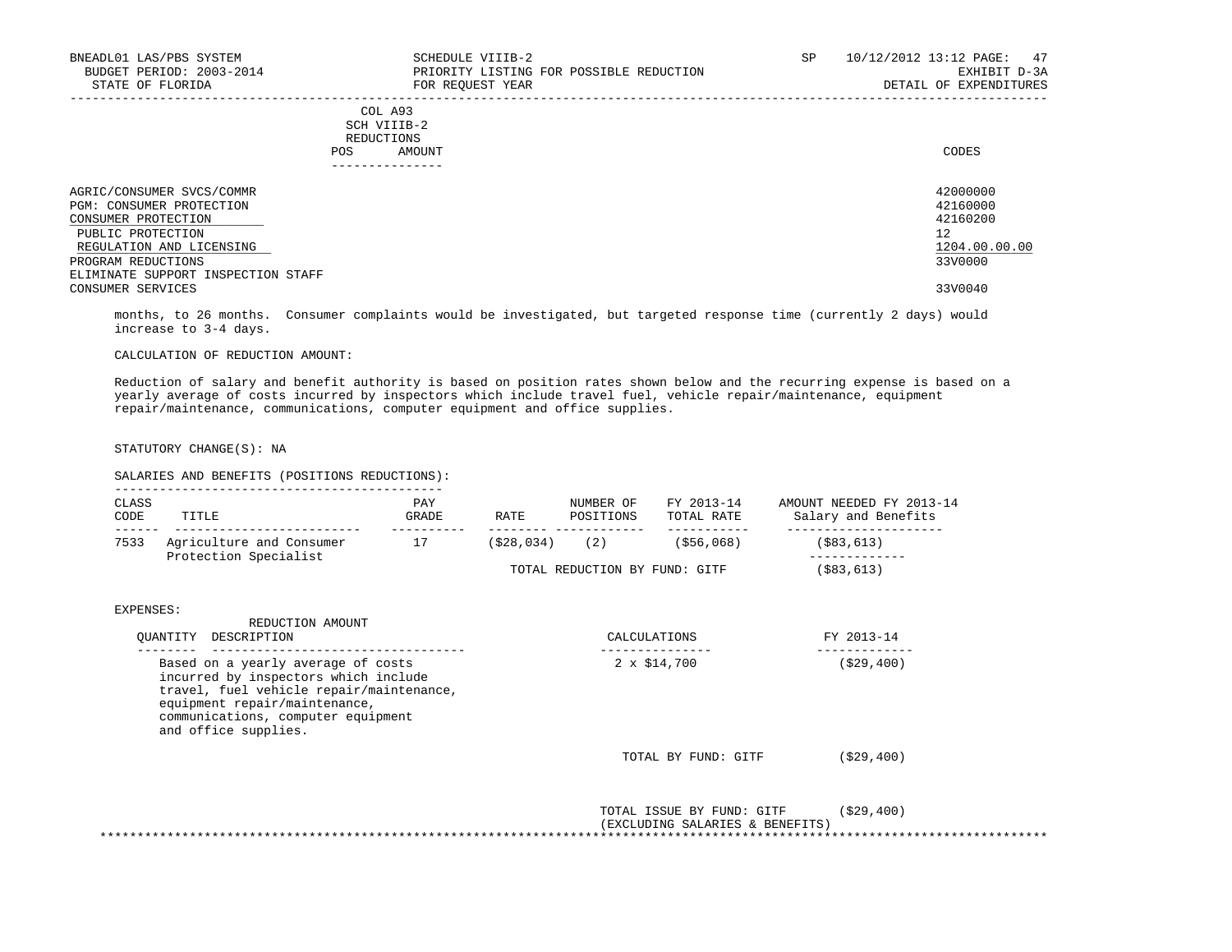| BNEADL01 LAS/PBS SYSTEM<br>BUDGET PERIOD: 2003-2014<br>STATE OF FLORIDA                                                                                                                   |                                                                       | SCHEDULE VIIIB-2<br>PRIORITY LISTING FOR POSSIBLE REDUCTION<br>FOR REQUEST YEAR |           |          |                                                  |   | SP 10/12/2012 13:12 PAGE: 48<br>EXHIBIT D-3A<br>DETAIL OF EXPENDITURES |
|-------------------------------------------------------------------------------------------------------------------------------------------------------------------------------------------|-----------------------------------------------------------------------|---------------------------------------------------------------------------------|-----------|----------|--------------------------------------------------|---|------------------------------------------------------------------------|
|                                                                                                                                                                                           | COL A93<br>SCH VIIIB-2<br>REDUCTIONS<br>POS AMOUNT<br>--------------- |                                                                                 |           |          |                                                  |   | CODES                                                                  |
| AGRIC/CONSUMER SVCS/COMMR<br>PGM: CONSUMER PROTECTION<br>CONSUMER PROTECTION<br>PUBLIC PROTECTION<br>REGULATION AND LICENSING<br>PROGRAM REDUCTIONS<br>ELIMINATE SUPPORT INSPECTION STAFF |                                                                       |                                                                                 |           |          |                                                  |   | 42000000<br>42160000<br>42160200<br>12<br>1204.00.00.00<br>33V0000     |
| CONSUMER SERVICES                                                                                                                                                                         |                                                                       |                                                                                 |           |          |                                                  |   | 33V0040                                                                |
| POSITION DETAIL OF SALARIES AND BENEFITS:                                                                                                                                                 |                                                                       | FTE BASE RATE                                                                   | ADDITIVES | BENEFITS | SUBTOTAL                                         | ႜ | LAPSE LAPSED SALARIES<br>AND BENEFITS                                  |
| A93 - SCH VIIIB-2 REDUCTIONS                                                                                                                                                              |                                                                       |                                                                                 |           |          |                                                  |   |                                                                        |
| CHANGES TO CURRENTLY AUTHORIZED POSITIONS<br>7533 AGRICULTURE AND CONSUMER PROTECT SPEC<br>P1101 001                                                                                      | $2.00 -$                                                              | $56,068-$                                                                       |           |          |                                                  |   | $27,545-$ 83,613- 0.00 83,613-                                         |
| TOTALS FOR ISSUE BY FUND<br>2321 GENERAL INSPECTION TF                                                                                                                                    |                                                                       |                                                                                 |           |          |                                                  |   | $83,613-$                                                              |
|                                                                                                                                                                                           |                                                                       | $2.00 - 56,068 -$                                                               |           |          | ___________________________<br>$27,545-$ 83,613- |   | --------------<br>83,613-<br>==============                            |
|                                                                                                                                                                                           |                                                                       |                                                                                 |           |          |                                                  |   |                                                                        |
| REPEAL PROPANE CONSUMER SERVICES<br>EXPENSES                                                                                                                                              |                                                                       |                                                                                 |           |          |                                                  |   | 33V0410<br>040000                                                      |
| GENERAL INSPECTION TF                                                                                                                                                                     | $-$ STATE $114,000-$<br>===============                               |                                                                                 |           |          |                                                  |   | 2321 1                                                                 |
| SPECIAL CATEGORIES<br>CONTRACTED SERVICES                                                                                                                                                 |                                                                       |                                                                                 |           |          |                                                  |   | 100000<br>100777                                                       |
| GENERAL INSPECTION TF                                                                                                                                                                     | -STATE 338,500-                                                       |                                                                                 |           |          |                                                  |   | 2321 1                                                                 |
| TOTAL: REPEAL PROPANE CONSUMER SERVICES<br>TOTAL ISSUE                                                                                                                                    | 452,500-<br>===============                                           |                                                                                 |           |          |                                                  |   | 33V0410                                                                |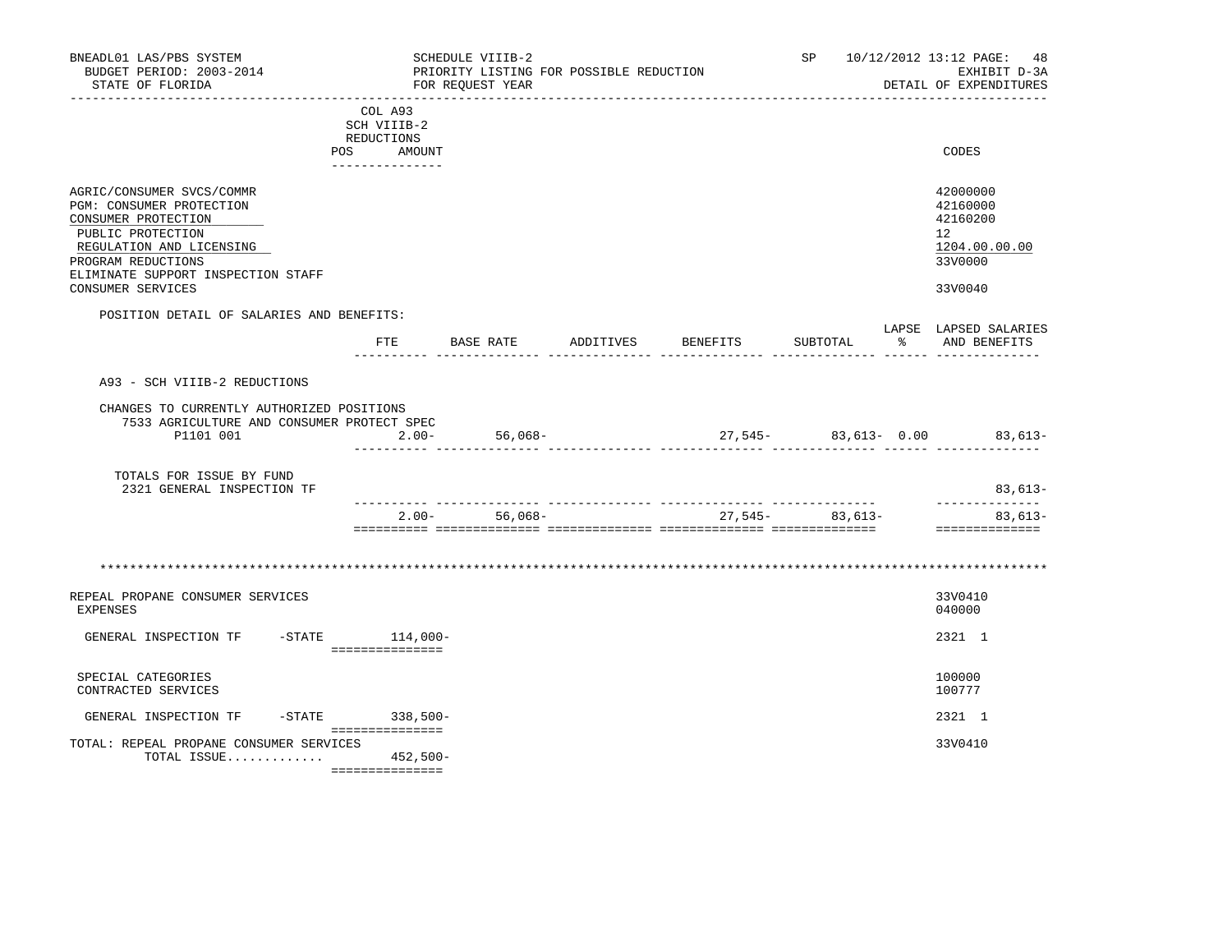| BNEADL01 LAS/PBS SYSTEM<br>BUDGET PERIOD: 2003-2014<br>STATE OF FLORIDA                                                                                                                 | SCHEDULE VIIIB-2<br>PRIORITY LISTING FOR POSSIBLE REDUCTION<br>FOR REOUEST YEAR | SP | 10/12/2012 13:12 PAGE:<br>-49<br>EXHIBIT D-3A<br>DETAIL OF EXPENDITURES       |
|-----------------------------------------------------------------------------------------------------------------------------------------------------------------------------------------|---------------------------------------------------------------------------------|----|-------------------------------------------------------------------------------|
|                                                                                                                                                                                         | COL A93<br>SCH VIIIB-2<br>REDUCTIONS<br>AMOUNT<br><b>POS</b>                    |    | CODES                                                                         |
| AGRIC/CONSUMER SVCS/COMMR<br>PGM: CONSUMER PROTECTION<br>CONSUMER PROTECTION<br>PUBLIC PROTECTION<br>REGULATION AND LICENSING<br>PROGRAM REDUCTIONS<br>REPEAL PROPANE CONSUMER SERVICES |                                                                                 |    | 42000000<br>42160000<br>42160200<br>12<br>1204.00.00.00<br>33V0000<br>33V0410 |

 AGENCY ISSUE NARRATIVE: SCH VIIIB-2 NARR 13-14 NARRATIVE: IT COMPONENT? NO PRIORITY # 15

### DESCRIPTION OF REDUCTION ISSUE:

 Repeal of 527.20-.23 F.S. through legislative change would end the Florida Propane Gas Education, Safety, and Research Act, the Florida Propane Gas Education, Safety, and Research Council and the Florida Propane Gas Education, Safety, and Research Marketing Order which will result in an appropriation reduction in the General Inspection Trust Fund in the amount of \$452,500. This would also result in a reduction of General Inspection Trust Fund revenues as assessments would no longer be collected by the Department. The 1997 Florida legislature passed the Florida Propane Gas Education, Safety, and Research Act for the purpose of providing the industry with a mechanism for development of projects to benefit Florida's consumers and the propane gas industry. The Florida Propane Gas Education, Safety, and Research Council (FPGSER) develop and implement projects in the areas of research and development, safety, education and marketing. There are a wide variety of projects, including magazine ads, billboards, radio and television spots, publications and special projects.

### IMPACT OF THE REDUCTION:

 Repeal of the Florida Propane Gas Education, Safety, and Research Act would result in cancellation of the Florida Propane Gas Education, Safety, and Research Council and the mandatory Marketing Order assessments collected under the Act. This would likely have a significant impact on the liquefied petroleum gas industry which relies on the Florida Propane Gas Education, Safety, and Research Council to approve marketing and other programs and on the department to collect the statutorily-mandated Marketing Order assessments. It is not known whether the propane industry could continue to fund these programs through a voluntary Marketing Order initiative although the industry has been able to effectively market propane and achieve other goals of the Act through other means. In response to a desire for greater independence in spending control, the Florida Propane Gas Education, Safety, and Research Council, with input from the Florida Propane Gas Association, established in 2009 the Propane Education Foundation of Florida, a non-profit whose board is comprised solely of industry members. This Foundation independently secures funding sources that were previously obtained by the Florida Propane Gas Education, Safety, and Research Council, but were subject to spending authority. The Foundation has been very successful in obtaining national Marketing Order funding for conducting rebate programs and for entering into contracts with providers for safety and education training - programs that were previously undertaken by the Florida Propane Gas Education, Safety, and Research Council.

### CALCULATION OF REDUCTION AMOUNT:

 Repeal of the Florida Propane Gas Education, Safety and Research Act would reduce the Florida Department of Agriculture and Consumer Services' General Inspection Trust Fund appropriation by a total of \$452,500 (\$114,000 expense category and \$338,500 contracted services category).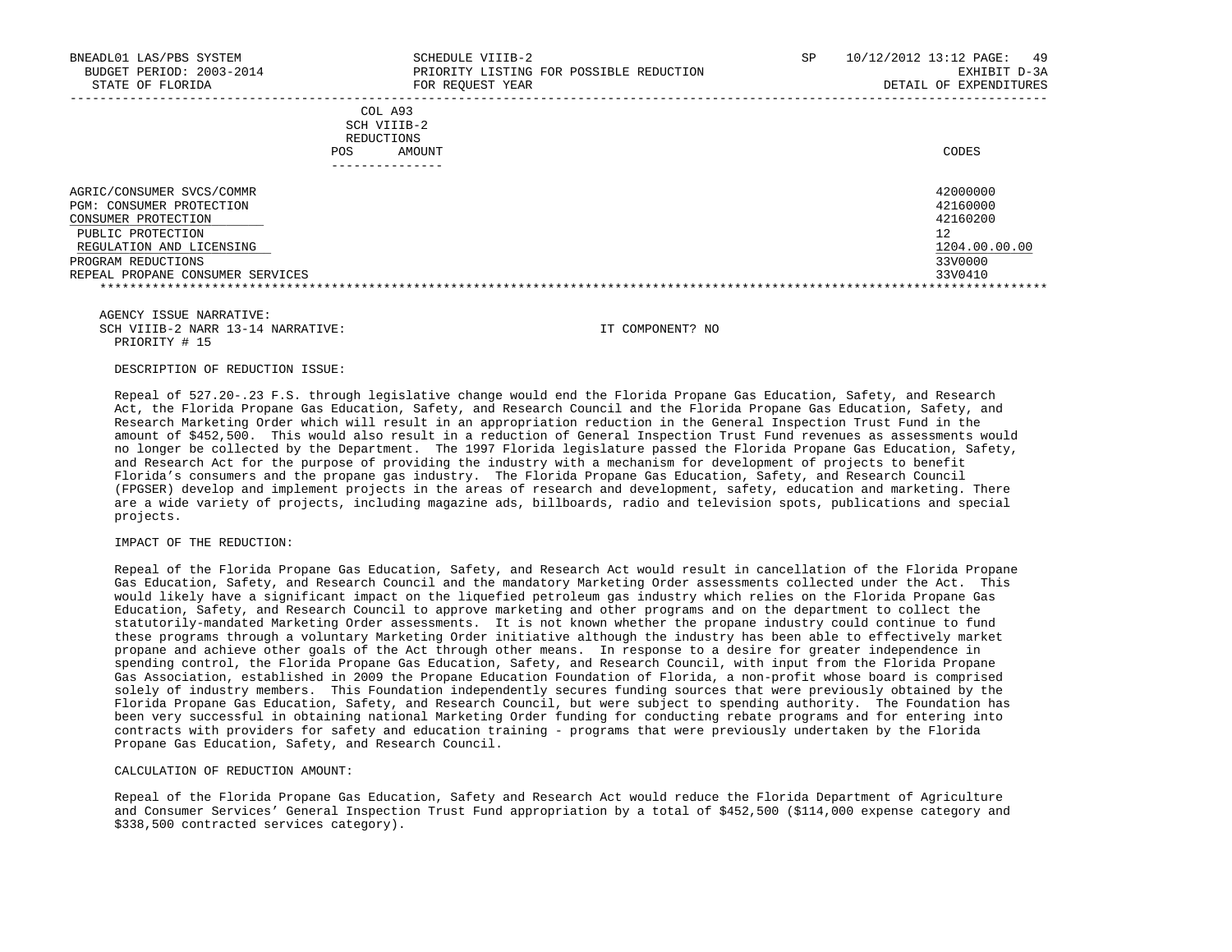| BNEADL01 LAS/PBS SYSTEM<br>BUDGET PERIOD: 2003-2014<br>STATE OF FLORIDA      | SCHEDULE VIIIB-2<br>PRIORITY LISTING FOR POSSIBLE REDUCTION<br>FOR REQUEST YEAR | SP. | 50<br>10/12/2012 13:12 PAGE:<br>EXHIBIT D-3A<br>DETAIL OF EXPENDITURES |
|------------------------------------------------------------------------------|---------------------------------------------------------------------------------|-----|------------------------------------------------------------------------|
|                                                                              | COL A93<br>SCH VIIIB-2<br>REDUCTIONS<br>AMOUNT<br>POS                           |     | CODES                                                                  |
| AGRIC/CONSUMER SVCS/COMMR<br>PGM: CONSUMER PROTECTION<br>CONSUMER PROTECTION |                                                                                 |     | 42000000<br>42160000<br>42160200                                       |
| PUBLIC PROTECTION                                                            |                                                                                 |     | $12^{\circ}$                                                           |
| REGULATION AND LICENSING                                                     |                                                                                 |     | 1204.00.00.00                                                          |
| PROGRAM REDUCTIONS                                                           |                                                                                 |     | 33V0000                                                                |
| REPEAL PROPANE CONSUMER SERVICES                                             |                                                                                 |     | 33V0410                                                                |

# STATUTORY CHANGE(S): Repeal 527.20-.23 F.S.

 EXPENSES: ---------

|                  | QUANTITY DESCRIPTION                                                             | CALCULATIONS<br>--------------- | REDUCTION AMOUNT<br>FY 2013-14 |
|------------------|----------------------------------------------------------------------------------|---------------------------------|--------------------------------|
|                  | Repeal the Florida Propane Gas<br>Education, Safety and Research Marketing Order |                                 | ( \$114,000)                   |
|                  |                                                                                  | TOTAL BY FUND: GITF             | ( \$114,000)                   |
| ---------------- | SPECIAL CATEGORY: Contracted Services                                            |                                 |                                |
|                  |                                                                                  |                                 | REDUCTION AMOUNT               |
|                  | OUANTITY DESCRIPTION                                                             | CALCULATIONS                    | FY 2013-14                     |
|                  | Repeal the Florida Propane Gas Safety<br>Education and Research Marketing Order  |                                 | ( \$338, 500)                  |

| (S452, 500)<br>TOTAL ISSUE BY FUND: GITF |
|------------------------------------------|
| (EXCLUDING SALARIES & BENEFITS)          |
|                                          |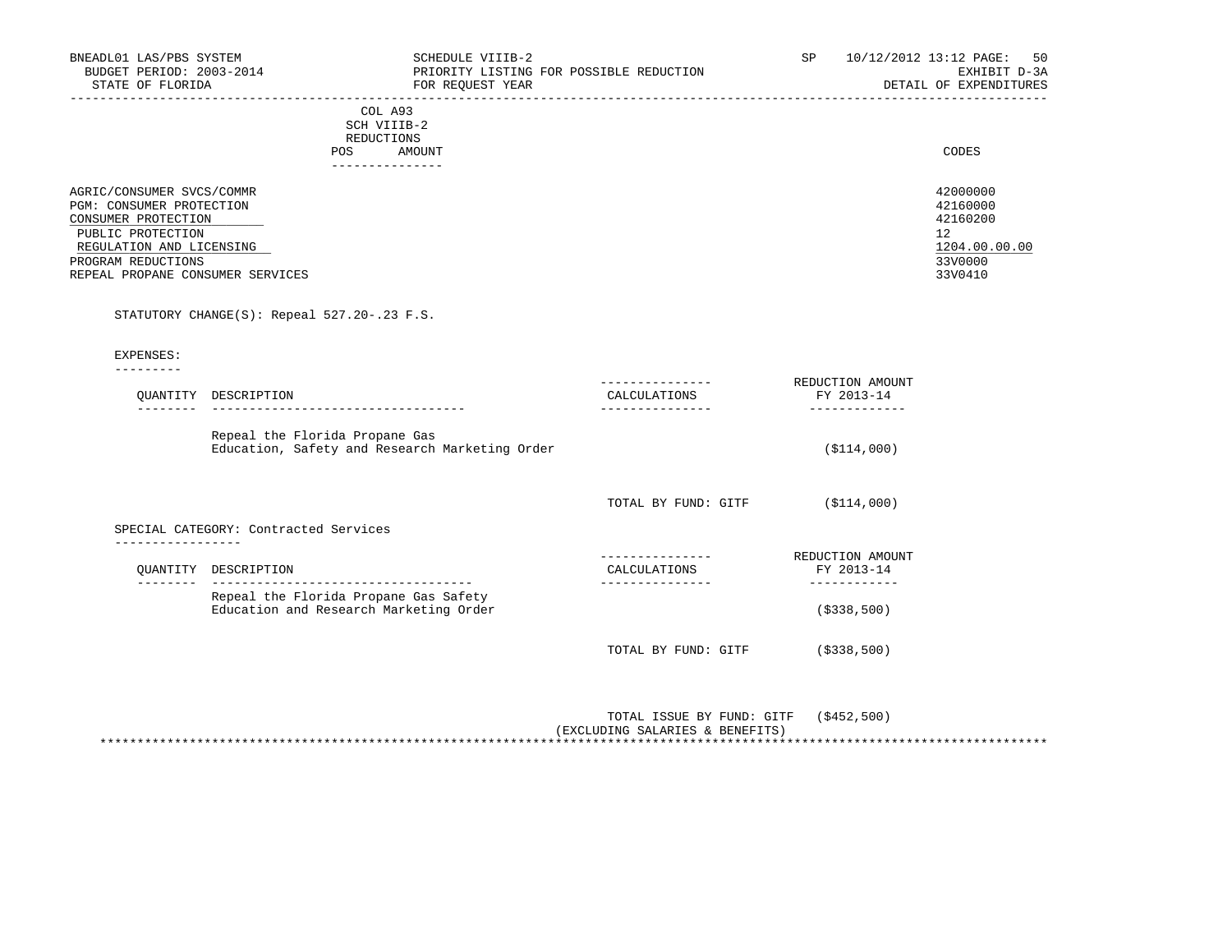| BNEADL01 LAS/PBS SYSTEM<br>BUDGET PERIOD: 2003-2014<br>STATE OF FLORIDA                                                       | SCHEDULE VIIIB-2<br>PRIORITY LISTING FOR POSSIBLE REDUCTION<br>FOR REQUEST YEAR | SP | 10/12/2012 13:12 PAGE: 51<br>EXHIBIT D-3A<br>DETAIL OF EXPENDITURES |
|-------------------------------------------------------------------------------------------------------------------------------|---------------------------------------------------------------------------------|----|---------------------------------------------------------------------|
|                                                                                                                               | COL A93<br>SCH VIIIB-2<br>REDUCTIONS<br><b>POS</b><br>AMOUNT                    |    | CODES                                                               |
| AGRIC/CONSUMER SVCS/COMMR<br>PGM: CONSUMER PROTECTION<br>CONSUMER PROTECTION<br>PUBLIC PROTECTION<br>REGULATION AND LICENSING |                                                                                 |    | 42000000<br>42160000<br>42160200<br>12<br>1204.00.00.00             |
| TOTAL: REGULATION AND LICENSING<br>BY FUND TYPE                                                                               |                                                                                 |    | 1204.00.00.00                                                       |
| TRUST FUNDS<br>SALARY RATE 56,068-                                                                                            | $2.00 -$<br>$565, 513 -$<br>===============                                     |    | 2000                                                                |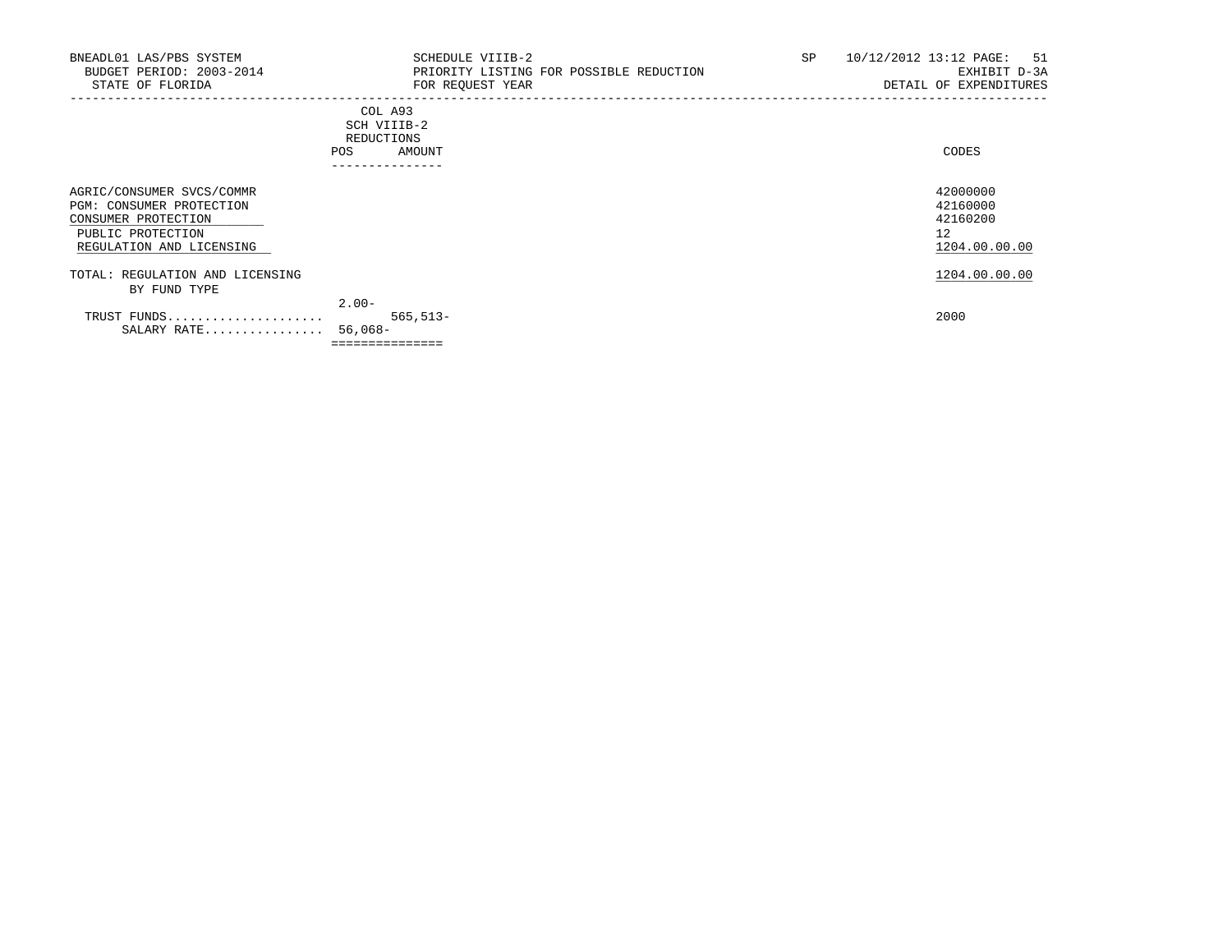| BNEADL01 LAS/PBS SYSTEM<br>BUDGET PERIOD: 2003-2014<br>STATE OF FLORIDA                                                                                                                                             | SCHEDULE VIIIB-2<br>PRIORITY LISTING FOR POSSIBLE REDUCTION<br>FOR REQUEST YEAR                                                                                                                                                                                                                                                                                                                                                                                                                                                                                                                                    | <b>SP</b> | 10/12/2012 13:12 PAGE:<br>52<br>EXHIBIT D-3A<br>DETAIL OF EXPENDITURES                  |
|---------------------------------------------------------------------------------------------------------------------------------------------------------------------------------------------------------------------|--------------------------------------------------------------------------------------------------------------------------------------------------------------------------------------------------------------------------------------------------------------------------------------------------------------------------------------------------------------------------------------------------------------------------------------------------------------------------------------------------------------------------------------------------------------------------------------------------------------------|-----------|-----------------------------------------------------------------------------------------|
| POS                                                                                                                                                                                                                 | COL A93<br>SCH VIIIB-2<br>REDUCTIONS<br>AMOUNT                                                                                                                                                                                                                                                                                                                                                                                                                                                                                                                                                                     |           | CODES                                                                                   |
|                                                                                                                                                                                                                     | _______________                                                                                                                                                                                                                                                                                                                                                                                                                                                                                                                                                                                                    |           |                                                                                         |
| AGRIC/CONSUMER SVCS/COMMR<br>PGM: AGRICULTURAL ECON DEV<br>AGRIC PRODUCTS MARKETING<br>ECONOMIC OPPORTUNITIES<br>BUSINESS DEVELOPMENT<br>PROGRAM REDUCTIONS<br>REDUCE CITRUS MARKETING ORDERS<br>SPECIAL CATEGORIES |                                                                                                                                                                                                                                                                                                                                                                                                                                                                                                                                                                                                                    |           | 42000000<br>42170000<br>42170200<br>11<br>1101.00.00.00<br>33V0000<br>33V0280<br>100000 |
| G/A-MARKETING ORDERS                                                                                                                                                                                                |                                                                                                                                                                                                                                                                                                                                                                                                                                                                                                                                                                                                                    |           | 100838                                                                                  |
| CITRUS INSPECTION TF<br>-STATE 357,461-                                                                                                                                                                             |                                                                                                                                                                                                                                                                                                                                                                                                                                                                                                                                                                                                                    |           | 2093 1                                                                                  |
|                                                                                                                                                                                                                     | essessessessess                                                                                                                                                                                                                                                                                                                                                                                                                                                                                                                                                                                                    |           |                                                                                         |
|                                                                                                                                                                                                                     |                                                                                                                                                                                                                                                                                                                                                                                                                                                                                                                                                                                                                    |           |                                                                                         |
| AGENCY ISSUE NARRATIVE:<br>SCH VIIIB-2 NARR 13-14 NARRATIVE:<br>PRIORITY # 11                                                                                                                                       | IT COMPONENT? NO                                                                                                                                                                                                                                                                                                                                                                                                                                                                                                                                                                                                   |           |                                                                                         |
| DESCRIPTION OF REDUCTION ISSUE:                                                                                                                                                                                     | This issue is to reduce spending authority for the Citrus Marketing Order. Funds for the marketing order are paid by<br>farmers via a per-box voluntary assessment the industry approved to pay for citrus research. The funds are not used<br>directly by the Department of Agriculture and Consumer Services. Rather, the industry advisory council, known as the<br>Citrus Research and Development Foundation, Inc., recommends to the Commissioner of Agriculture which research projects<br>they wish to fund. This reduction represents a 5% reduction of the spending authority provided for this purpose. |           |                                                                                         |
| IMPACT OF THE REDUCTION:<br>The impact of this issue will be viewed by industry as Significant.                                                                                                                     |                                                                                                                                                                                                                                                                                                                                                                                                                                                                                                                                                                                                                    |           |                                                                                         |
| the amount and scope of research conducted on its behalf.                                                                                                                                                           | The citrus industry will be unable to fully utilize funds they voluntarily pay into the marketing order, thereby reducing                                                                                                                                                                                                                                                                                                                                                                                                                                                                                          |           |                                                                                         |
| CALCULATION OF REDUCTION AMOUNT:<br>Reduction of Special Category $100838 - (5357, 461)$                                                                                                                            |                                                                                                                                                                                                                                                                                                                                                                                                                                                                                                                                                                                                                    |           |                                                                                         |
| STATUTORY CHANGE(S):<br>None                                                                                                                                                                                        |                                                                                                                                                                                                                                                                                                                                                                                                                                                                                                                                                                                                                    |           |                                                                                         |
| SPECIAL CATEGORY:                                                                                                                                                                                                   |                                                                                                                                                                                                                                                                                                                                                                                                                                                                                                                                                                                                                    |           |                                                                                         |
|                                                                                                                                                                                                                     | ---------------                                                                                                                                                                                                                                                                                                                                                                                                                                                                                                                                                                                                    |           | REDUCTION AMOUNT                                                                        |
| OUANTITY DESCRIPTION                                                                                                                                                                                                | CALCULATIONS<br>_______________                                                                                                                                                                                                                                                                                                                                                                                                                                                                                                                                                                                    |           | FY 2013-14                                                                              |
|                                                                                                                                                                                                                     | Citrus Marketing Order Special Category Reduction                                                                                                                                                                                                                                                                                                                                                                                                                                                                                                                                                                  |           | -------------<br>$($ \$357,461)<br>**************                                       |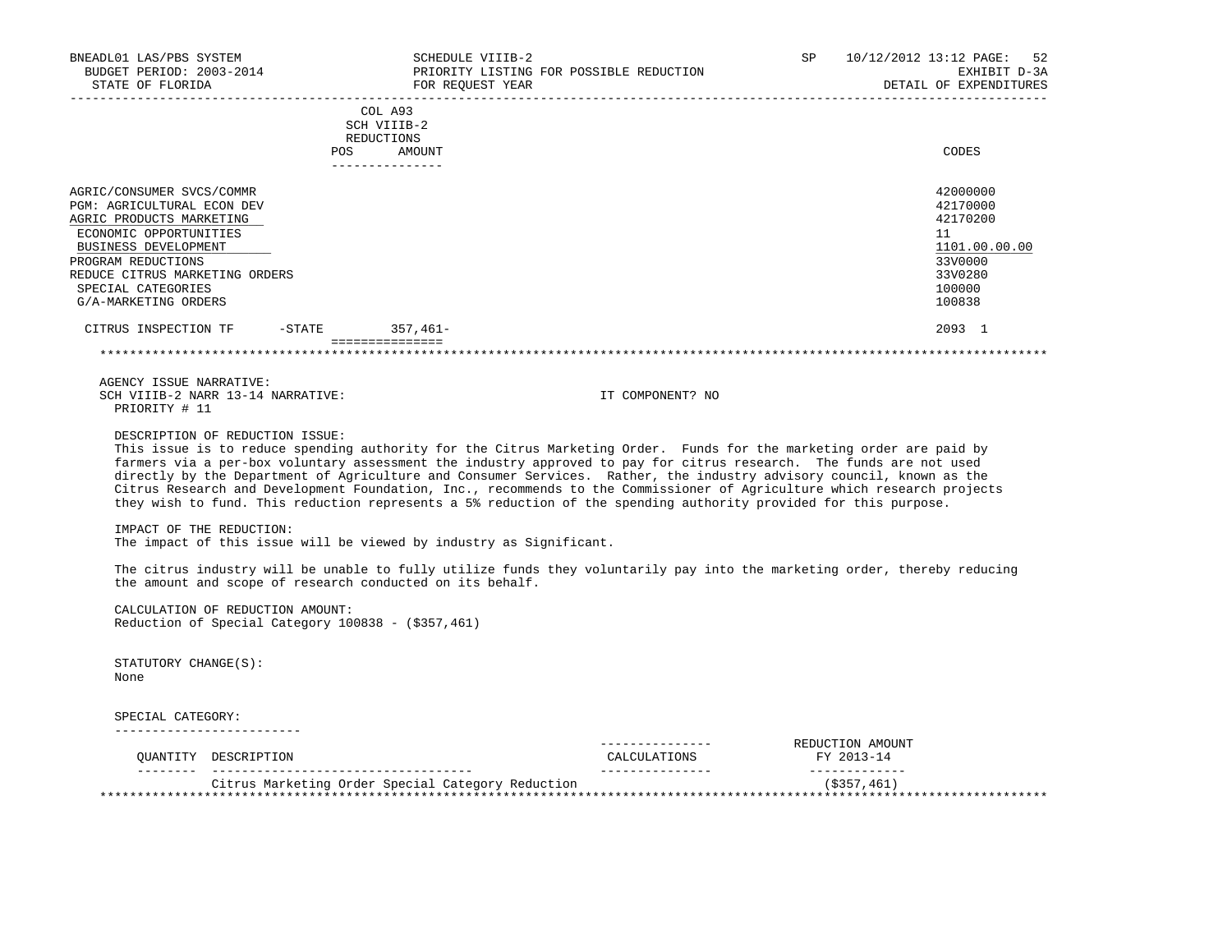| BNEADL01 LAS/PBS SYSTEM<br>BUDGET PERIOD: 2003-2014<br>STATE OF FLORIDA                                                                                                                                                                                    |                                                                                       |                                                                       | SCHEDULE VIIIB-2<br>PRIORITY LISTING FOR POSSIBLE REDUCTION<br>FOR REQUEST YEAR                                                                        |                                                                                                                                                                                                                                                                                                                                                                                                                                                                                                                                                                                                                                                                                                                                                                      | SP | 10/12/2012 13:12 PAGE:<br>53<br>EXHIBIT D-3A<br>DETAIL OF EXPENDITURES                                                                                                                                                                                 |
|------------------------------------------------------------------------------------------------------------------------------------------------------------------------------------------------------------------------------------------------------------|---------------------------------------------------------------------------------------|-----------------------------------------------------------------------|--------------------------------------------------------------------------------------------------------------------------------------------------------|----------------------------------------------------------------------------------------------------------------------------------------------------------------------------------------------------------------------------------------------------------------------------------------------------------------------------------------------------------------------------------------------------------------------------------------------------------------------------------------------------------------------------------------------------------------------------------------------------------------------------------------------------------------------------------------------------------------------------------------------------------------------|----|--------------------------------------------------------------------------------------------------------------------------------------------------------------------------------------------------------------------------------------------------------|
|                                                                                                                                                                                                                                                            |                                                                                       | COL A93<br>SCH VIIIB-2<br>REDUCTIONS<br>POS AMOUNT<br>--------------- |                                                                                                                                                        |                                                                                                                                                                                                                                                                                                                                                                                                                                                                                                                                                                                                                                                                                                                                                                      |    | CODES                                                                                                                                                                                                                                                  |
| AGRIC/CONSUMER SVCS/COMMR<br>PGM: AGRICULTURAL ECON DEV<br>AGRIC PRODUCTS MARKETING<br>ECONOMIC OPPORTUNITIES<br>BUSINESS DEVELOPMENT<br>PROGRAM REDUCTIONS<br>REDUCE PEANUT AND TOBACCO<br>MARKETING ORDERS<br>SPECIAL CATEGORIES<br>G/A-MARKETING ORDERS |                                                                                       |                                                                       |                                                                                                                                                        |                                                                                                                                                                                                                                                                                                                                                                                                                                                                                                                                                                                                                                                                                                                                                                      |    | 42000000<br>42170000<br>42170200<br>11<br>1101.00.00.00<br>33V0000<br>33V0290<br>100000<br>100838                                                                                                                                                      |
| GENERAL INSPECTION TF -STATE 28,254-                                                                                                                                                                                                                       |                                                                                       |                                                                       |                                                                                                                                                        |                                                                                                                                                                                                                                                                                                                                                                                                                                                                                                                                                                                                                                                                                                                                                                      |    | 2321 1                                                                                                                                                                                                                                                 |
|                                                                                                                                                                                                                                                            |                                                                                       | ===============                                                       |                                                                                                                                                        |                                                                                                                                                                                                                                                                                                                                                                                                                                                                                                                                                                                                                                                                                                                                                                      |    |                                                                                                                                                                                                                                                        |
| AGENCY ISSUE NARRATIVE:<br>SCH VIIIB-2 NARR 13-14 NARRATIVE:<br>PRIORITY # 14<br>IMPACT OF THE REDUCTION:                                                                                                                                                  | DESCRIPTION OF REDUCTION ISSUE:                                                       |                                                                       | The impact of this issue will be viewed by industry as significant.<br>marketing order is conducted by entities associated directly with the industry. | IT COMPONENT? NO<br>This issue reduces spending authority for the Peanut and Tobacco Marketing Orders. Funds for the marketing orders are<br>for their commodities. None of the funds are used directly by the Department of Agriculture and Consumer Services.<br>marketing projects they wish to fund. The Department writes contracts directly to the selected entities and passes the<br>industry funds along. This reduction represents a 5% reduction of the spending authority provided for this purpose.<br>The peanut and tobacco industries will be unable to fully utilize funds they voluntarily pay into the marketing order,<br>thereby reducing the amount and scope of research and marketing conducted on its behalf. All marketing funded with the |    | paid by farmers via a per-ton voluntary assessment the industries approved to pay for research and marketing specifically<br>Rather, each marketing order's industry advisory council recommends to the Commissioner of Agriculture which research and |
|                                                                                                                                                                                                                                                            | CALCULATION OF REDUCTION AMOUNT:<br>Reduction of Special Category $100838 - (28,254)$ |                                                                       |                                                                                                                                                        |                                                                                                                                                                                                                                                                                                                                                                                                                                                                                                                                                                                                                                                                                                                                                                      |    |                                                                                                                                                                                                                                                        |
| STATUTORY CHANGE(S):<br>None                                                                                                                                                                                                                               |                                                                                       |                                                                       |                                                                                                                                                        |                                                                                                                                                                                                                                                                                                                                                                                                                                                                                                                                                                                                                                                                                                                                                                      |    |                                                                                                                                                                                                                                                        |
| SPECIAL CATEGORY:<br>__________________________                                                                                                                                                                                                            |                                                                                       |                                                                       |                                                                                                                                                        |                                                                                                                                                                                                                                                                                                                                                                                                                                                                                                                                                                                                                                                                                                                                                                      |    |                                                                                                                                                                                                                                                        |
| QUANTITY DESCRIPTION                                                                                                                                                                                                                                       |                                                                                       |                                                                       |                                                                                                                                                        | --------------<br>CALCULATIONS<br>---------------                                                                                                                                                                                                                                                                                                                                                                                                                                                                                                                                                                                                                                                                                                                    |    | REDUCTION AMOUNT<br>FY 2013-14<br>-------------                                                                                                                                                                                                        |
|                                                                                                                                                                                                                                                            |                                                                                       |                                                                       | Ag Marketing Order Special Category Reduction                                                                                                          |                                                                                                                                                                                                                                                                                                                                                                                                                                                                                                                                                                                                                                                                                                                                                                      |    | ( \$28, 254)                                                                                                                                                                                                                                           |
|                                                                                                                                                                                                                                                            |                                                                                       |                                                                       |                                                                                                                                                        |                                                                                                                                                                                                                                                                                                                                                                                                                                                                                                                                                                                                                                                                                                                                                                      |    |                                                                                                                                                                                                                                                        |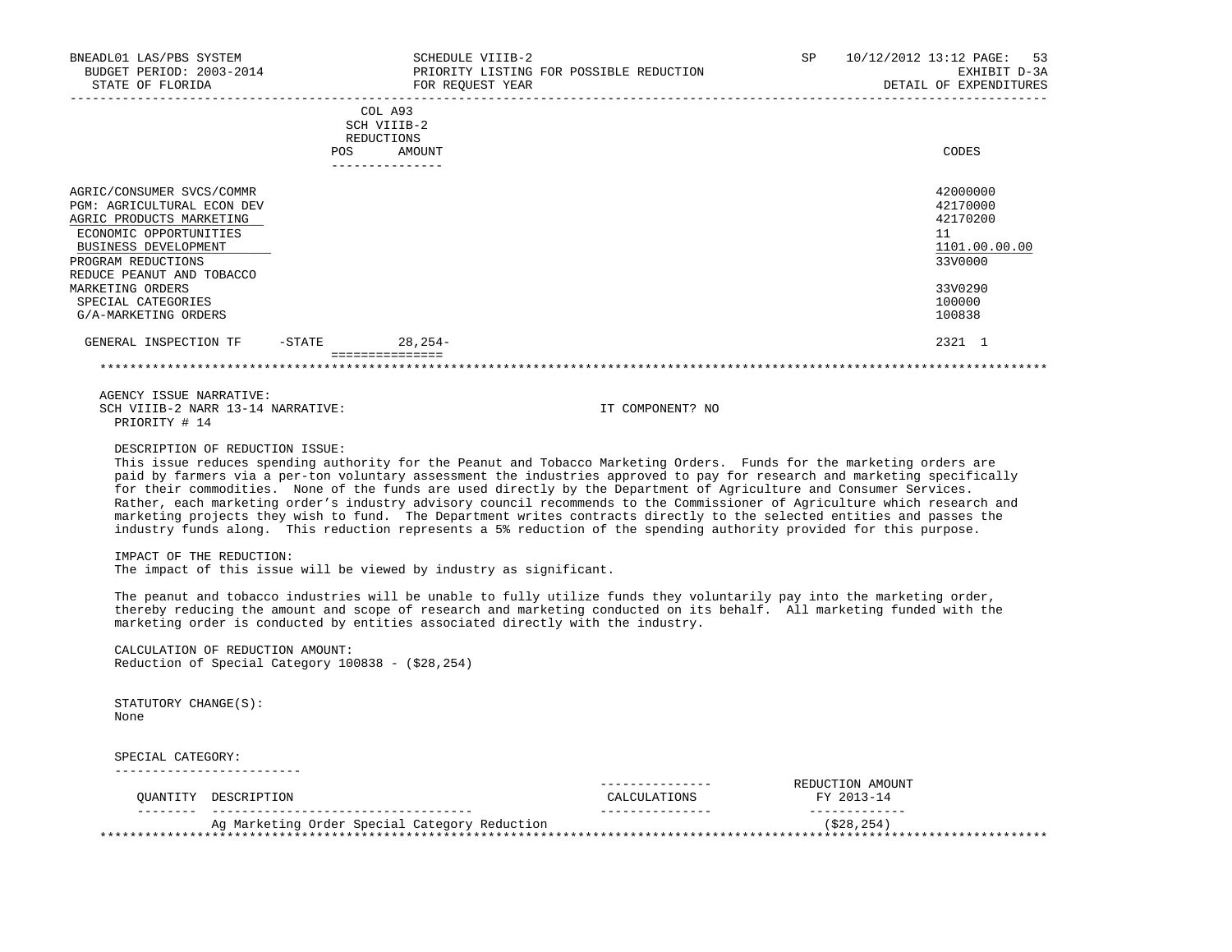| BNEADL01 LAS/PBS SYSTEM<br>BUDGET PERIOD: 2003-2014<br>STATE OF FLORIDA                                                                                                                                                                                                 |                                     | SCHEDULE VIIIB-2<br>PRIORITY LISTING FOR POSSIBLE REDUCTION<br>FOR REQUEST YEAR                                                                                                                                                                                                                                                                                                                                                                                                                | SP | 10/12/2012 13:12 PAGE: 54<br>EXHIBIT D-3A<br>DETAIL OF EXPENDITURES<br>---------------------- |
|-------------------------------------------------------------------------------------------------------------------------------------------------------------------------------------------------------------------------------------------------------------------------|-------------------------------------|------------------------------------------------------------------------------------------------------------------------------------------------------------------------------------------------------------------------------------------------------------------------------------------------------------------------------------------------------------------------------------------------------------------------------------------------------------------------------------------------|----|-----------------------------------------------------------------------------------------------|
|                                                                                                                                                                                                                                                                         | REDUCTIONS<br>POS AMOUNT            | COL A93<br>SCH VIIIB-2                                                                                                                                                                                                                                                                                                                                                                                                                                                                         |    | CODES                                                                                         |
| AGRIC/CONSUMER SVCS/COMMR<br>PGM: AGRICULTURAL ECON DEV<br>AGRIC PRODUCTS MARKETING<br>ECONOMIC OPPORTUNITIES<br>BUSINESS DEVELOPMENT<br>PROGRAM REDUCTIONS<br>REDUCE POSITION(S) IN FLORIDA<br>AGRICULTURAL STATISTICAL SERVICES<br>SALARY RATE<br>SALARY RATE 38,809- | ================                    | _______________                                                                                                                                                                                                                                                                                                                                                                                                                                                                                |    | 42000000<br>42170000<br>42170200<br>11<br>1101.00.00.00<br>33V0000<br>33V0300<br>000000       |
| SALARIES AND BENEFITS                                                                                                                                                                                                                                                   |                                     |                                                                                                                                                                                                                                                                                                                                                                                                                                                                                                |    | 010000                                                                                        |
| CITRUS INSPECTION TF<br>$-STATE$                                                                                                                                                                                                                                        | $1.00-$                             | $53,964-$                                                                                                                                                                                                                                                                                                                                                                                                                                                                                      |    | 2093 1                                                                                        |
| TOTAL: REDUCE POSITION(S) IN FLORIDA<br>AGRICULTURAL STATISTICAL SERVICES<br>TOTAL POSITIONS 1.00-<br>TOTAL ISSUE<br>TOTAL SALARY RATE 38,809-                                                                                                                          | ===============<br>---------------- | $53,964-$                                                                                                                                                                                                                                                                                                                                                                                                                                                                                      |    | 33V0300                                                                                       |
|                                                                                                                                                                                                                                                                         |                                     |                                                                                                                                                                                                                                                                                                                                                                                                                                                                                                |    |                                                                                               |
| AGENCY ISSUE NARRATIVE:<br>SCH VIIIB-2 NARR 13-14 NARRATIVE:<br>PRIORITY # 13                                                                                                                                                                                           |                                     | IT COMPONENT? NO                                                                                                                                                                                                                                                                                                                                                                                                                                                                               |    |                                                                                               |
| DESCRIPTION OF REDUCTION ISSUE:<br>joint state-federal program that is federally mandated.                                                                                                                                                                              |                                     | This issue eliminates one (1) Citrus Inspection Trust Fund FTE within the Florida Agricultural Statistics Service, a                                                                                                                                                                                                                                                                                                                                                                           |    |                                                                                               |
| IMPACT OF THE REDUCTION:<br>The impact of this issue is Significant.                                                                                                                                                                                                    |                                     |                                                                                                                                                                                                                                                                                                                                                                                                                                                                                                |    |                                                                                               |
| program.                                                                                                                                                                                                                                                                |                                     | This position is filled. This program is 100% funded by the state's citrus industry via a box tax the industry<br>requested. The program conducts surveys used to estimate the amount of production the industry will have each year. Loss<br>of the position could affect the accuracy of the forecast. Duties would fall to others increasing their workload. The<br>industry's advisory council meets annually to approve funding for this program based on the estimated cost of doing the |    |                                                                                               |
| CALCULATION OF REDUCTION AMOUNT:<br>$(1)$ Filled FTE - $( $59, 131)$                                                                                                                                                                                                    |                                     |                                                                                                                                                                                                                                                                                                                                                                                                                                                                                                |    |                                                                                               |
| STATUTORY CHANGE(S):<br>None                                                                                                                                                                                                                                            |                                     |                                                                                                                                                                                                                                                                                                                                                                                                                                                                                                |    |                                                                                               |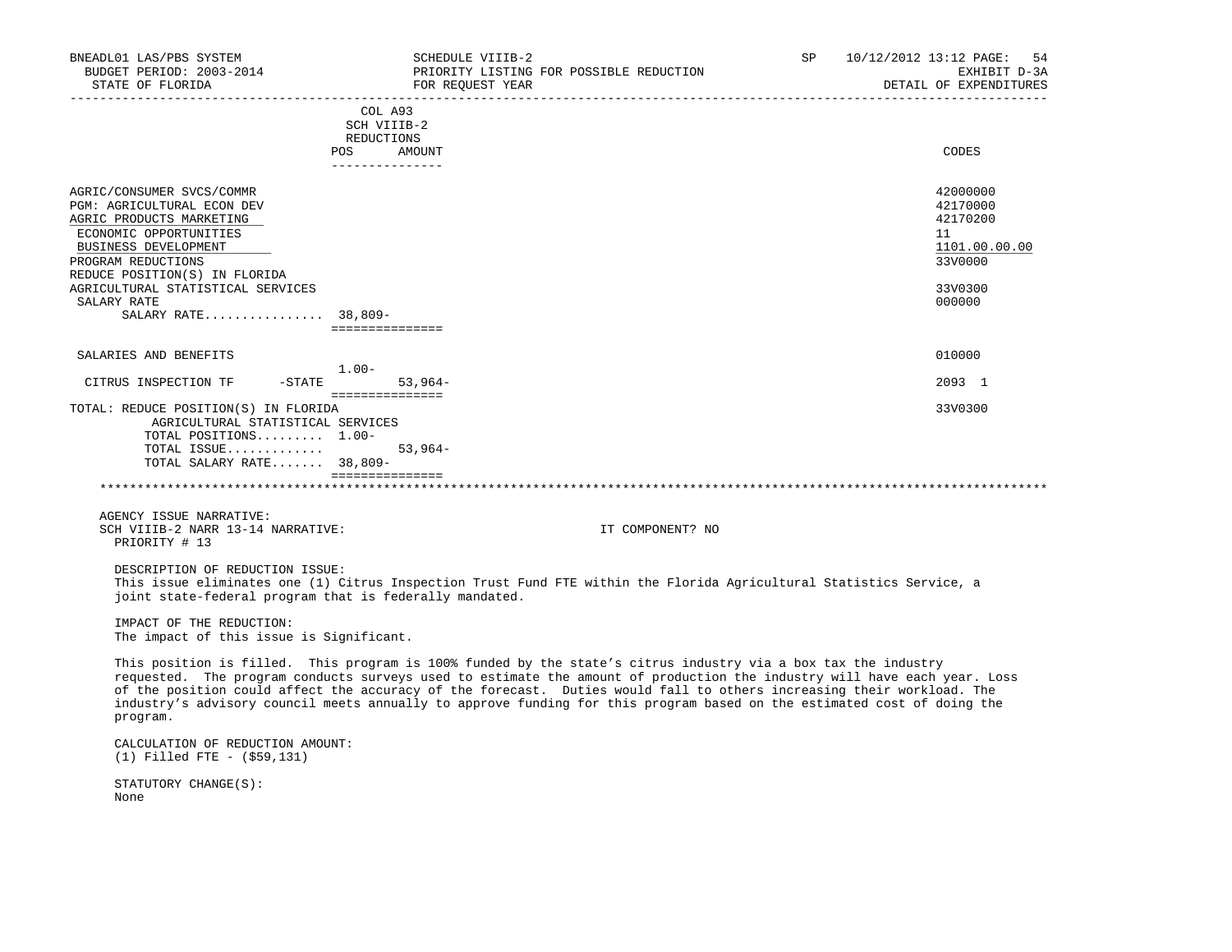|                                                                                                                                                                                                                                   | COL A93<br>SCH VIIIB-2<br>REDUCTIONS<br>POS AMOUNT | _______________   |            |                                            |                                      |                                                                               |
|-----------------------------------------------------------------------------------------------------------------------------------------------------------------------------------------------------------------------------------|----------------------------------------------------|-------------------|------------|--------------------------------------------|--------------------------------------|-------------------------------------------------------------------------------|
|                                                                                                                                                                                                                                   |                                                    |                   |            |                                            |                                      | CODES                                                                         |
|                                                                                                                                                                                                                                   |                                                    |                   |            |                                            |                                      |                                                                               |
| AGRIC/CONSUMER SVCS/COMMR<br>PGM: AGRICULTURAL ECON DEV<br>AGRIC PRODUCTS MARKETING<br>ECONOMIC OPPORTUNITIES<br>BUSINESS DEVELOPMENT<br>PROGRAM REDUCTIONS<br>REDUCE POSITION(S) IN FLORIDA<br>AGRICULTURAL STATISTICAL SERVICES |                                                    |                   |            |                                            |                                      | 42000000<br>42170000<br>42170200<br>11<br>1101.00.00.00<br>33V0000<br>33V0300 |
| SALARIES AND BENEFITS:                                                                                                                                                                                                            |                                                    |                   |            |                                            |                                      |                                                                               |
| CLASS<br>CODE<br>TITLE                                                                                                                                                                                                            | PAY                                                |                   |            | GRADE RATE POSITIONS TOTAL RATE FY 2013-14 | NUMBER OF FY2013-14 REDUCTION AMOUNT |                                                                               |
| _______________________________<br>$- - - - - - -$<br>Geographic Information 023 \$38,809 (1) (\$38,809)<br>2350<br>Systems Technician                                                                                            | $- - - - - - -$                                    |                   | __________ |                                            | -------------------<br>(\$53,964)    |                                                                               |
| POSITION DETAIL OF SALARIES AND BENEFITS:                                                                                                                                                                                         | FTE                                                |                   |            | BASE RATE ADDITIVES BENEFITS               | TOTAL ISSUE BY FUND: CITF (\$53,964) | LAPSE LAPSED SALARIES<br>SUBTOTAL % AND BENEFITS                              |
| A93 - SCH VIIIB-2 REDUCTIONS                                                                                                                                                                                                      |                                                    |                   |            |                                            |                                      |                                                                               |
| CHANGES TO CURRENTLY AUTHORIZED POSITIONS<br>2350 GEOGRAPHIC INFORMATION SYSTEM TECHNICIAN<br>P0601 001                                                                                                                           |                                                    | $1.00 - 38,809 -$ |            |                                            | $15, 155 - 53, 964 - 0.00$ 53,964    |                                                                               |
|                                                                                                                                                                                                                                   |                                                    |                   |            |                                            |                                      |                                                                               |
| TOTALS FOR ISSUE BY FUND<br>2093 CITRUS INSPECTION TF                                                                                                                                                                             |                                                    |                   |            |                                            |                                      | $53,964-$                                                                     |
|                                                                                                                                                                                                                                   |                                                    | $1.00 - 38.809 -$ |            |                                            | $15.155 - 53.964 -$                  | $53,964-$<br>==============                                                   |
|                                                                                                                                                                                                                                   |                                                    |                   |            |                                            |                                      |                                                                               |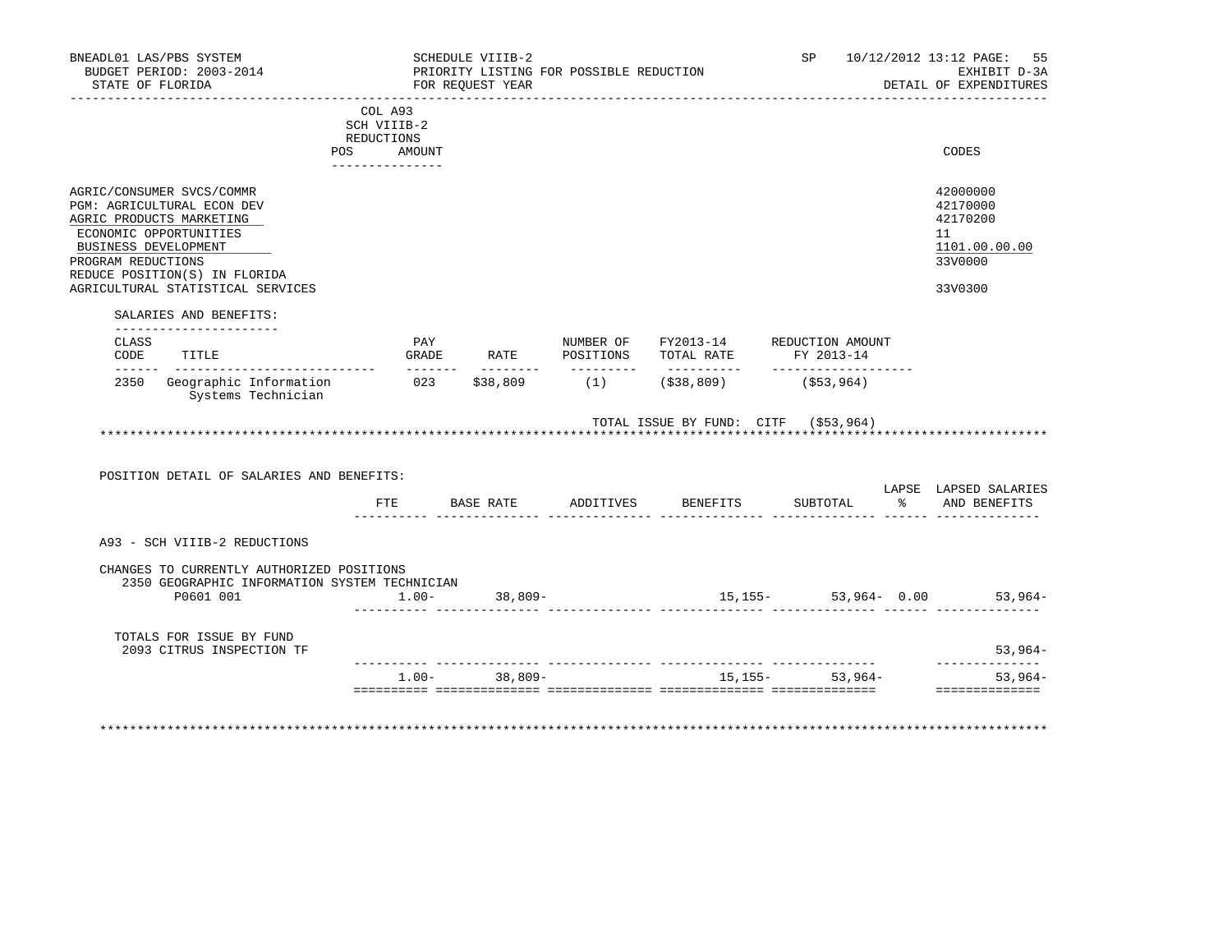| BNEADL01 LAS/PBS SYSTEM<br>BUDGET PERIOD: 2003-2014<br>STATE OF FLORIDA                                                                                                                    |                        | SCHEDULE VIIIB-2<br>PRIORITY LISTING FOR POSSIBLE REDUCTION<br>FOR REOUEST YEAR   |                                                                                                                                                                                                                                                                                                                                                                                                                                                                                                                                                                                                          | SP | 10/12/2012 13:12 PAGE:<br>56<br>EXHIBIT D-3A<br>DETAIL OF EXPENDITURES                  |
|--------------------------------------------------------------------------------------------------------------------------------------------------------------------------------------------|------------------------|-----------------------------------------------------------------------------------|----------------------------------------------------------------------------------------------------------------------------------------------------------------------------------------------------------------------------------------------------------------------------------------------------------------------------------------------------------------------------------------------------------------------------------------------------------------------------------------------------------------------------------------------------------------------------------------------------------|----|-----------------------------------------------------------------------------------------|
|                                                                                                                                                                                            | REDUCTIONS<br>POS      | COL A93<br>SCH VIIIB-2<br>AMOUNT                                                  |                                                                                                                                                                                                                                                                                                                                                                                                                                                                                                                                                                                                          |    | CODES                                                                                   |
|                                                                                                                                                                                            |                        | _______________                                                                   |                                                                                                                                                                                                                                                                                                                                                                                                                                                                                                                                                                                                          |    |                                                                                         |
| AGRIC/CONSUMER SVCS/COMMR<br>PGM: AGRICULTURAL ECON DEV<br>AGRIC PRODUCTS MARKETING<br>ECONOMIC OPPORTUNITIES<br>BUSINESS DEVELOPMENT<br>PROGRAM REDUCTIONS<br>REDUCE EXPENSES<br>EXPENSES |                        |                                                                                   |                                                                                                                                                                                                                                                                                                                                                                                                                                                                                                                                                                                                          |    | 42000000<br>42170000<br>42170200<br>11<br>1101.00.00.00<br>33V0000<br>33V0490<br>040000 |
| CITRUS INSPECTION TF - STATE                                                                                                                                                               |                        | 32,198-                                                                           |                                                                                                                                                                                                                                                                                                                                                                                                                                                                                                                                                                                                          |    | 2093 1                                                                                  |
|                                                                                                                                                                                            | ______________________ |                                                                                   |                                                                                                                                                                                                                                                                                                                                                                                                                                                                                                                                                                                                          |    |                                                                                         |
| AGENCY ISSUE NARRATIVE:                                                                                                                                                                    |                        |                                                                                   |                                                                                                                                                                                                                                                                                                                                                                                                                                                                                                                                                                                                          |    |                                                                                         |
| SCH VIIIB-2 NARR 13-14 NARRATIVE:<br>PRIORITY # 12                                                                                                                                         |                        |                                                                                   | IT COMPONENT? NO                                                                                                                                                                                                                                                                                                                                                                                                                                                                                                                                                                                         |    |                                                                                         |
| DESCRIPTION OF REDUCTION ISSUE:                                                                                                                                                            |                        | Service. The program is a joint state-federal program that is federally mandated. | This issue reduces the Division's Citrus Inspection Trust Fund Expenses within the Florida Agricultural Statistics                                                                                                                                                                                                                                                                                                                                                                                                                                                                                       |    |                                                                                         |
| IMPACT OF THE REDUCTION:                                                                                                                                                                   |                        | The impact of this issue is significant for the citrus industry.                  |                                                                                                                                                                                                                                                                                                                                                                                                                                                                                                                                                                                                          |    |                                                                                         |
|                                                                                                                                                                                            |                        |                                                                                   | This reduction of \$32,198 in the Expenses Category is comprised of funds provided by the Florida citrus industry<br>specifically for this program. The citrus industry's Citrus Crop Estimates Advisory Committee establishes an annual<br>per-box assessment to fund the Florida Agricultural Statistics Service. Operating expenses have escalated due to high<br>dollar repairs on an aging fleet. If the budget is reduced, vehicles may not receive necessary repairs for safe and<br>reliable operation, and employees will be without the means to visit citrus groves and complete assignments. |    |                                                                                         |
| CALCULATION OF REDUCTION AMOUNT:<br>Expenses Category Reduction - (\$32,198)                                                                                                               |                        |                                                                                   |                                                                                                                                                                                                                                                                                                                                                                                                                                                                                                                                                                                                          |    |                                                                                         |
| STATUTORY CHANGE(S):<br>None                                                                                                                                                               |                        |                                                                                   |                                                                                                                                                                                                                                                                                                                                                                                                                                                                                                                                                                                                          |    |                                                                                         |
| EXPENSES CATEGORY:                                                                                                                                                                         |                        |                                                                                   |                                                                                                                                                                                                                                                                                                                                                                                                                                                                                                                                                                                                          |    |                                                                                         |
| OUANTITY DESCRIPTION                                                                                                                                                                       |                        |                                                                                   | _______________<br>CALCULATIONS                                                                                                                                                                                                                                                                                                                                                                                                                                                                                                                                                                          |    | REDUCTION AMOUNT<br>FY 2013-14<br>_____________                                         |
|                                                                                                                                                                                            |                        | Citrus Inspection TF Expenses Category Reduction                                  |                                                                                                                                                                                                                                                                                                                                                                                                                                                                                                                                                                                                          |    | (\$32,198)                                                                              |
|                                                                                                                                                                                            |                        |                                                                                   |                                                                                                                                                                                                                                                                                                                                                                                                                                                                                                                                                                                                          |    |                                                                                         |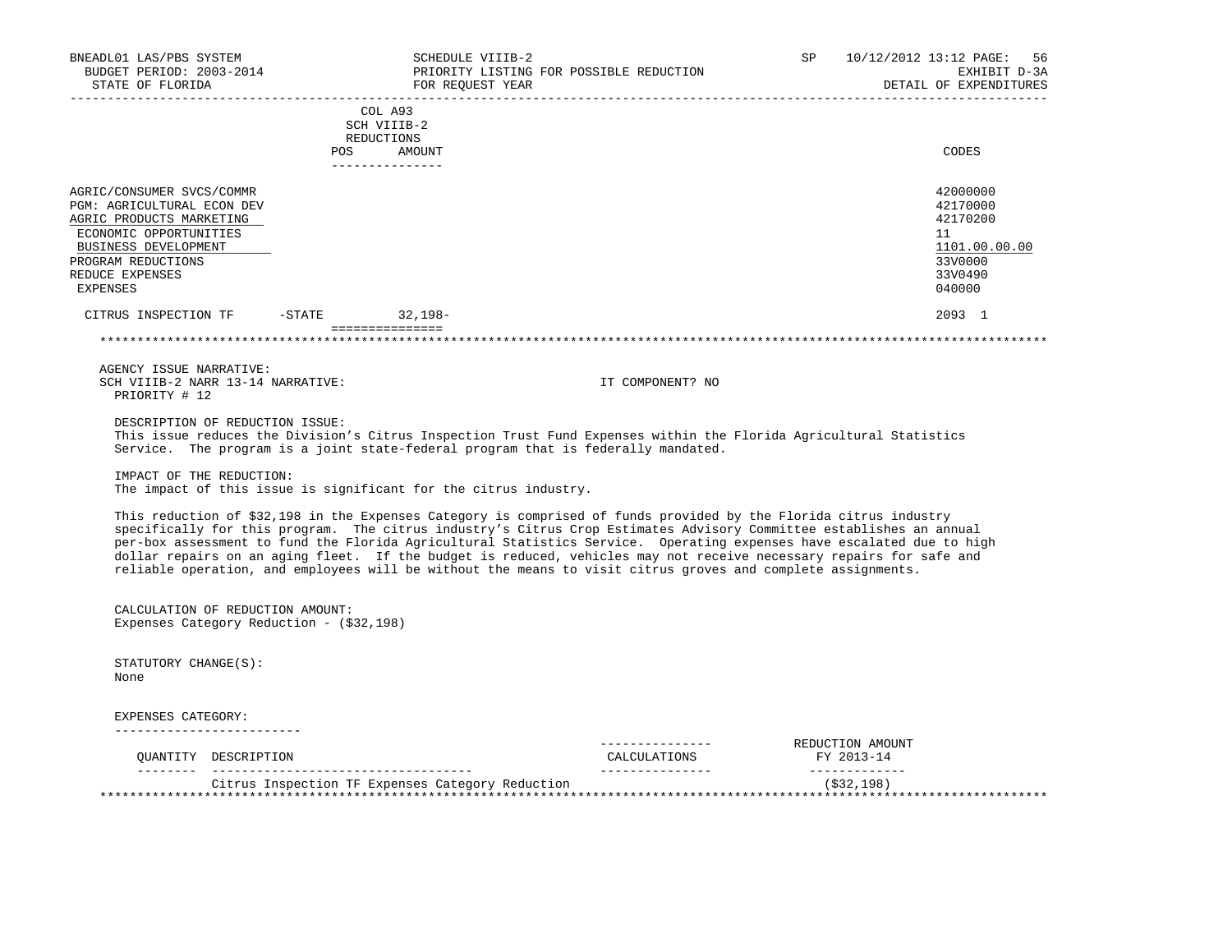| BNEADL01 LAS/PBS SYSTEM<br>BUDGET PERIOD: 2003-2014<br>STATE OF FLORIDA                                                                                                                                                         | SCHEDULE VIIIB-2<br>FOR REQUEST YEAR    | PRIORITY LISTING FOR POSSIBLE REDUCTION                                                                                                                                                                                                                                                                                                                                                                                                                        | SP | 10/12/2012 13:12 PAGE:<br>57<br>EXHIBIT D-3A<br>DETAIL OF EXPENDITURES |
|---------------------------------------------------------------------------------------------------------------------------------------------------------------------------------------------------------------------------------|-----------------------------------------|----------------------------------------------------------------------------------------------------------------------------------------------------------------------------------------------------------------------------------------------------------------------------------------------------------------------------------------------------------------------------------------------------------------------------------------------------------------|----|------------------------------------------------------------------------|
|                                                                                                                                                                                                                                 | COL A93<br>SCH VIIIB-2<br>REDUCTIONS    |                                                                                                                                                                                                                                                                                                                                                                                                                                                                |    |                                                                        |
|                                                                                                                                                                                                                                 | POS AMOUNT<br>---------------           |                                                                                                                                                                                                                                                                                                                                                                                                                                                                |    | CODES                                                                  |
| AGRIC/CONSUMER SVCS/COMMR<br>PGM: AGRICULTURAL ECON DEV<br>AGRIC PRODUCTS MARKETING<br>ECONOMIC OPPORTUNITIES<br>BUSINESS DEVELOPMENT<br>PROGRAM REDUCTIONS<br>REDUCTION IN BUREAU OF STATE                                     |                                         |                                                                                                                                                                                                                                                                                                                                                                                                                                                                |    | 42000000<br>42170000<br>42170200<br>11<br>1101.00.00.00<br>33V0000     |
| FARMERS MARKETS - DIVISION OF<br>MARKETING<br>SALARY RATE<br>SALARY RATE $64,091-$                                                                                                                                              |                                         |                                                                                                                                                                                                                                                                                                                                                                                                                                                                |    | 33V0900<br>000000                                                      |
|                                                                                                                                                                                                                                 | ===============                         |                                                                                                                                                                                                                                                                                                                                                                                                                                                                |    |                                                                        |
| SALARIES AND BENEFITS                                                                                                                                                                                                           | $2.00 -$                                |                                                                                                                                                                                                                                                                                                                                                                                                                                                                |    | 010000                                                                 |
| MARKET IMP WKG CAP TF                                                                                                                                                                                                           | $-$ STATE<br>93,828-<br>=============== |                                                                                                                                                                                                                                                                                                                                                                                                                                                                |    | 2473 1                                                                 |
| TOTAL: REDUCTION IN BUREAU OF STATE<br>FARMERS MARKETS - DIVISION OF<br>MARKETING<br>TOTAL POSITIONS 2.00-<br>TOTAL ISSUE<br>TOTAL SALARY RATE $64,091-$                                                                        | $93,828-$<br>================           |                                                                                                                                                                                                                                                                                                                                                                                                                                                                |    | 33V0900                                                                |
| AGENCY ISSUE NARRATIVE:<br>SCH VIIIB-2 NARR 13-14 NARRATIVE:<br>PRIORITY # 8                                                                                                                                                    |                                         | IT COMPONENT? NO                                                                                                                                                                                                                                                                                                                                                                                                                                               |    |                                                                        |
| DESCRIPTION OF REDUCTION ISSUE:<br>at the State Headquarters office in Tallahassee, Florida.                                                                                                                                    |                                         | This issue eliminates two (2) FTE's within the State Farmers' Market Bureau's Market Improvement Working Capital Trust<br>Fund. Both of the positions are currently occupied; one is located at the Suwannee River state market, and the other is                                                                                                                                                                                                              |    |                                                                        |
| IMPACT OF THE REDUCTION:<br>The impact of this issue is Moderate.                                                                                                                                                               |                                         |                                                                                                                                                                                                                                                                                                                                                                                                                                                                |    |                                                                        |
|                                                                                                                                                                                                                                 |                                         | The Development Representative I at the State Headquarters office is a support role for the Community Farmers Market<br>promotions and the Marketing Specialist III at the Suwannee River State Farmers Market focused primarily on reporting<br>livestock market news. These actions represent a 6% reduction in the State Farmers' Markets workforce, but because they<br>are spread out the overall impact to the program as a whole is somewhat mitigated. |    |                                                                        |
| CALCULATION OF REDUCTION AMOUNT:<br>(1) FTE - Development Rep I (occupied) - Tallahassee Headquarters - (\$49,254)<br>(1) FTE - Marketing Specialist III - Suwannee River SFM - (\$44,574)<br>TOTAL - $(2)$ FTE - $(\$93, 828)$ |                                         |                                                                                                                                                                                                                                                                                                                                                                                                                                                                |    |                                                                        |
|                                                                                                                                                                                                                                 |                                         |                                                                                                                                                                                                                                                                                                                                                                                                                                                                |    |                                                                        |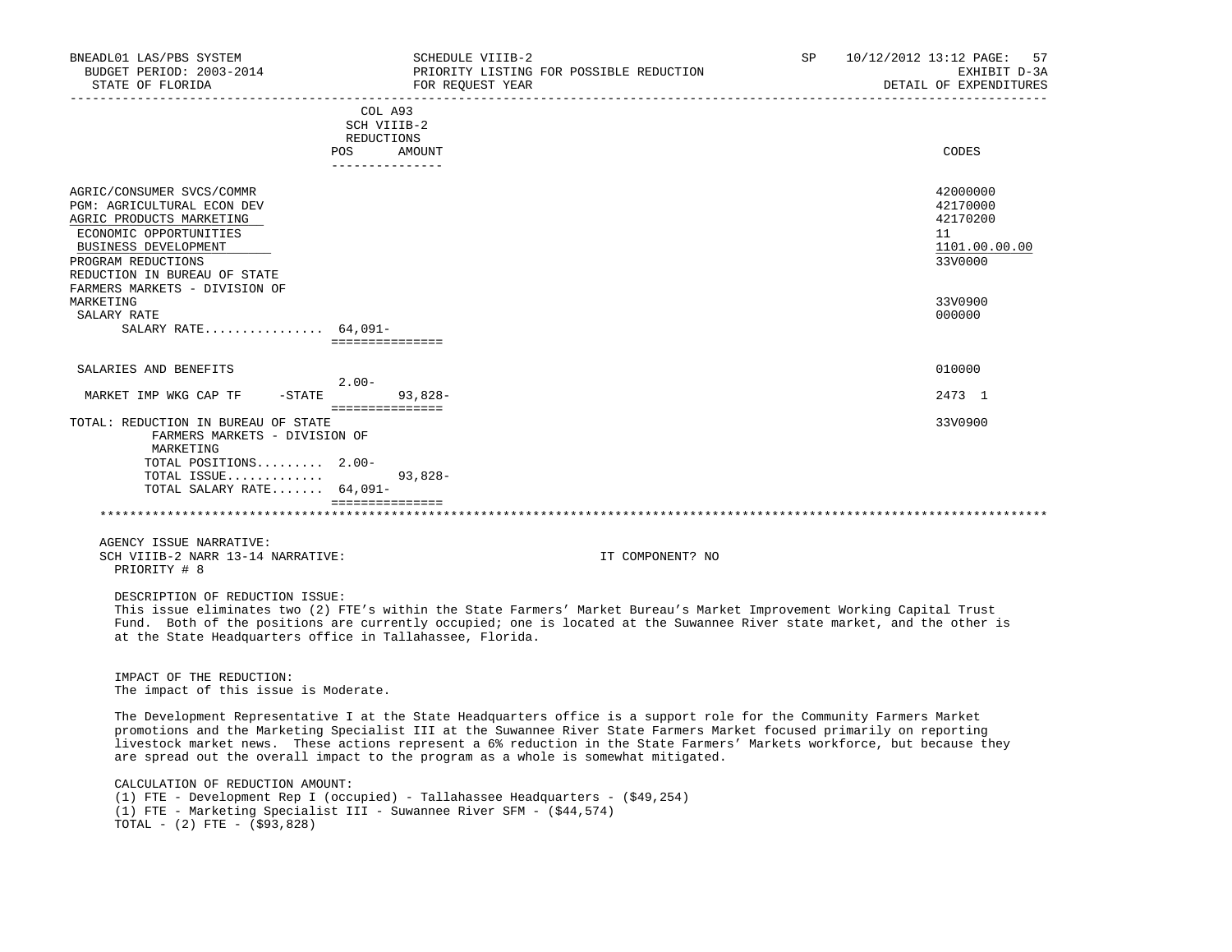| BUDGET PERIOD: 2003-2014<br>STATE OF FLORIDA                  |                               | SCHEDULE VIIIB-2<br>FOR REQUEST YEAR | PRIORITY LISTING FOR POSSIBLE REDUCTION |                                                                                                |                                    | SP 10/12/2012 13:12 PAGE:<br>58<br>EXHIBIT D-3A<br>DETAIL OF EXPENDITURES     |
|---------------------------------------------------------------|-------------------------------|--------------------------------------|-----------------------------------------|------------------------------------------------------------------------------------------------|------------------------------------|-------------------------------------------------------------------------------|
| -------------                                                 |                               |                                      |                                         | ______________________________                                                                 |                                    |                                                                               |
|                                                               | COL A93<br>SCH VIIIB-2        |                                      |                                         |                                                                                                |                                    |                                                                               |
|                                                               | REDUCTIONS                    |                                      |                                         |                                                                                                |                                    |                                                                               |
|                                                               | POS AMOUNT<br>_______________ |                                      |                                         |                                                                                                |                                    | CODES                                                                         |
|                                                               |                               |                                      |                                         |                                                                                                |                                    |                                                                               |
| AGRIC/CONSUMER SVCS/COMMR<br>PGM: AGRICULTURAL ECON DEV       |                               |                                      |                                         |                                                                                                |                                    | 42000000<br>42170000                                                          |
| AGRIC PRODUCTS MARKETING                                      |                               |                                      |                                         |                                                                                                |                                    | 42170200                                                                      |
| ECONOMIC OPPORTUNITIES                                        |                               |                                      |                                         |                                                                                                |                                    | 11                                                                            |
| BUSINESS DEVELOPMENT                                          |                               |                                      |                                         |                                                                                                |                                    | 1101.00.00.00                                                                 |
| PROGRAM REDUCTIONS                                            |                               |                                      |                                         |                                                                                                |                                    | 33V0000                                                                       |
| REDUCTION IN BUREAU OF STATE<br>FARMERS MARKETS - DIVISION OF |                               |                                      |                                         |                                                                                                |                                    |                                                                               |
| MARKETING                                                     |                               |                                      |                                         |                                                                                                |                                    | 33V0900                                                                       |
|                                                               |                               |                                      |                                         |                                                                                                |                                    |                                                                               |
| STATUTORY CHANGE(S):                                          |                               |                                      |                                         |                                                                                                |                                    |                                                                               |
| None                                                          |                               |                                      |                                         |                                                                                                |                                    |                                                                               |
|                                                               |                               |                                      |                                         |                                                                                                |                                    |                                                                               |
|                                                               |                               |                                      |                                         |                                                                                                |                                    |                                                                               |
| SALARIES AND BENEFITS:<br>----------------------              |                               |                                      |                                         |                                                                                                |                                    |                                                                               |
| CLASS                                                         |                               | PAY                                  |                                         | NUMBER OF FY2013-14                                                                            | REDUCTION AMOUNT                   |                                                                               |
| CODE<br>TITLE                                                 |                               | <b>GRADE</b><br>RATE                 | POSITIONS<br>__________                 | TOTAL RATE                                                                                     | FY 2013-14<br>____________________ |                                                                               |
| 3936 Development Representative I                             |                               |                                      |                                         | $021$ $$34,634$ $(1)$ $($34,634)$ $($49,254)$<br>$418$ $$29,457$ $(1)$ $($29,457)$ $($44,574)$ |                                    |                                                                               |
| 3909 Marketing Specialist III-SES                             |                               |                                      |                                         |                                                                                                |                                    |                                                                               |
|                                                               |                               |                                      |                                         |                                                                                                |                                    |                                                                               |
|                                                               |                               |                                      |                                         |                                                                                                |                                    |                                                                               |
|                                                               |                               |                                      |                                         | TOTAL ISSUE BY FUND: MIWCTF (\$93,828)                                                         |                                    |                                                                               |
|                                                               |                               |                                      |                                         |                                                                                                |                                    |                                                                               |
|                                                               |                               |                                      |                                         |                                                                                                |                                    |                                                                               |
| POSITION DETAIL OF SALARIES AND BENEFITS:                     |                               |                                      |                                         |                                                                                                |                                    | LAPSE LAPSED SALARIES                                                         |
|                                                               | ETE                           |                                      | BASE RATE ADDITIVES                     | BENEFITS                                                                                       | SUBTOTAL                           | % AND BENEFITS                                                                |
|                                                               |                               |                                      |                                         |                                                                                                |                                    |                                                                               |
| A93 - SCH VIIIB-2 REDUCTIONS                                  |                               |                                      |                                         |                                                                                                |                                    |                                                                               |
|                                                               |                               |                                      |                                         |                                                                                                |                                    |                                                                               |
| CHANGES TO CURRENTLY AUTHORIZED POSITIONS                     |                               |                                      |                                         |                                                                                                |                                    |                                                                               |
| 3936 DEVELOPMENT REPRESENTATIVE I<br>P0601 001                |                               |                                      |                                         |                                                                                                |                                    |                                                                               |
| 3909 MARKETING SPECIALIST III - SES                           |                               | $1.00 -$<br>34,634-                  |                                         | 14,620-                                                                                        |                                    |                                                                               |
| P0602 001                                                     |                               | $1.00 -$<br>29,457-                  |                                         |                                                                                                | 15,117-<br>$44,574 - 0.00$         |                                                                               |
|                                                               |                               |                                      |                                         |                                                                                                |                                    |                                                                               |
| TOTALS FOR ISSUE BY FUND                                      |                               |                                      |                                         |                                                                                                |                                    |                                                                               |
| 2473 MARKET IMP WKG CAP TF                                    |                               |                                      |                                         |                                                                                                |                                    |                                                                               |
|                                                               |                               | $2.00 - 64,091 -$                    |                                         |                                                                                                | 29,737- 93,828-                    | $49,254 - 0.00$ $49,254 -$<br>$44.574-$<br>93,828-<br>------------<br>93,828- |
|                                                               |                               |                                      |                                         |                                                                                                |                                    | ==============                                                                |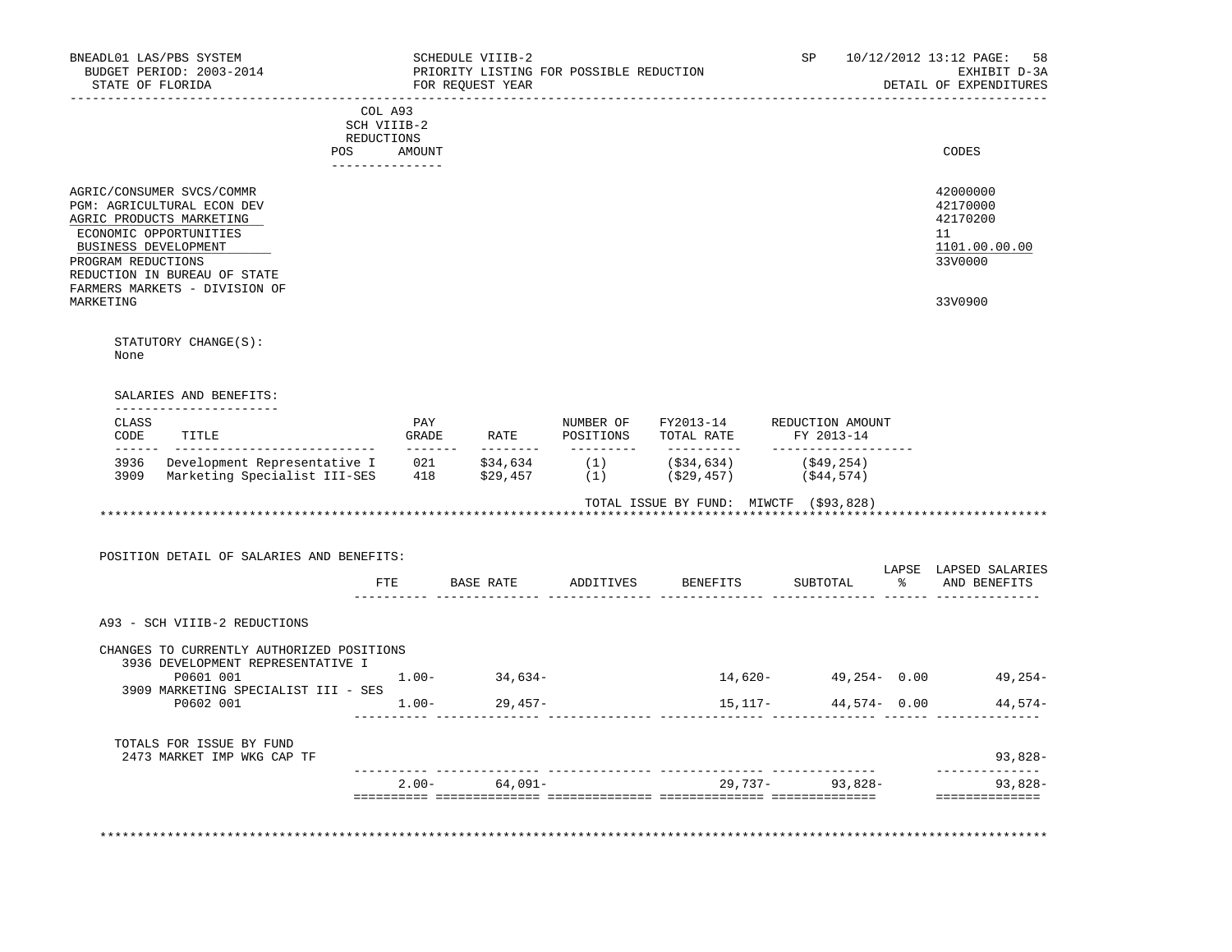| BNEADL01 LAS/PBS SYSTEM<br>BUDGET PERIOD: 2003-2014<br>STATE OF FLORIDA                                                                                                                                                                  |                                                                              | SCHEDULE VIIIB-2<br>FOR REQUEST YEAR                                                                                                                                                                                                                                                                                                                                                                                                                                                                                                                                                                                                                                                                                                                                                                                                                                                                                                                                      | PRIORITY LISTING FOR POSSIBLE REDUCTION | <b>SP</b> | 10/12/2012 13:12 PAGE:<br>59<br>EXHIBIT D-3A<br>DETAIL OF EXPENDITURES        |
|------------------------------------------------------------------------------------------------------------------------------------------------------------------------------------------------------------------------------------------|------------------------------------------------------------------------------|---------------------------------------------------------------------------------------------------------------------------------------------------------------------------------------------------------------------------------------------------------------------------------------------------------------------------------------------------------------------------------------------------------------------------------------------------------------------------------------------------------------------------------------------------------------------------------------------------------------------------------------------------------------------------------------------------------------------------------------------------------------------------------------------------------------------------------------------------------------------------------------------------------------------------------------------------------------------------|-----------------------------------------|-----------|-------------------------------------------------------------------------------|
|                                                                                                                                                                                                                                          |                                                                              | COL A93<br>SCH VIIIB-2<br>REDUCTIONS                                                                                                                                                                                                                                                                                                                                                                                                                                                                                                                                                                                                                                                                                                                                                                                                                                                                                                                                      |                                         |           |                                                                               |
|                                                                                                                                                                                                                                          |                                                                              | POS AMOUNT                                                                                                                                                                                                                                                                                                                                                                                                                                                                                                                                                                                                                                                                                                                                                                                                                                                                                                                                                                |                                         |           | CODES                                                                         |
| AGRIC/CONSUMER SVCS/COMMR<br>PGM: AGRICULTURAL ECON DEV<br>AGRIC PRODUCTS MARKETING<br>ECONOMIC OPPORTUNITIES<br>BUSINESS DEVELOPMENT<br>PROGRAM REDUCTIONS<br>REDUCTION IN BUREAU OF SEAFOOD AND<br>AOUACULTURE - DIVISION OF MARKETING |                                                                              |                                                                                                                                                                                                                                                                                                                                                                                                                                                                                                                                                                                                                                                                                                                                                                                                                                                                                                                                                                           |                                         |           | 42000000<br>42170000<br>42170200<br>11<br>1101.00.00.00<br>33V0000<br>33V0910 |
| EXPENSES                                                                                                                                                                                                                                 |                                                                              |                                                                                                                                                                                                                                                                                                                                                                                                                                                                                                                                                                                                                                                                                                                                                                                                                                                                                                                                                                           |                                         |           | 040000                                                                        |
|                                                                                                                                                                                                                                          | SALTWTR PRODUCTS PROM TF -STATE                                              | $59,100-$                                                                                                                                                                                                                                                                                                                                                                                                                                                                                                                                                                                                                                                                                                                                                                                                                                                                                                                                                                 |                                         |           | 2609 1                                                                        |
|                                                                                                                                                                                                                                          |                                                                              |                                                                                                                                                                                                                                                                                                                                                                                                                                                                                                                                                                                                                                                                                                                                                                                                                                                                                                                                                                           |                                         |           |                                                                               |
| AGENCY ISSUE NARRATIVE:<br>PRIORITY # 33                                                                                                                                                                                                 | SCH VIIIB-2 NARR 13-14 NARRATIVE:                                            |                                                                                                                                                                                                                                                                                                                                                                                                                                                                                                                                                                                                                                                                                                                                                                                                                                                                                                                                                                           | IT COMPONENT? NO                        |           |                                                                               |
|                                                                                                                                                                                                                                          | DESCRIPTION OF REDUCTION ISSUE:<br>Products Promotion Trust Fund.            | This issue reduces the Bureau of Seafood and Aquaculture Promotion Expenses Category for \$59,100 in the Saltwater                                                                                                                                                                                                                                                                                                                                                                                                                                                                                                                                                                                                                                                                                                                                                                                                                                                        |                                         |           |                                                                               |
| IMPACT OF THE REDUCTION:                                                                                                                                                                                                                 | The impact of this issue will be significant.                                |                                                                                                                                                                                                                                                                                                                                                                                                                                                                                                                                                                                                                                                                                                                                                                                                                                                                                                                                                                           |                                         |           |                                                                               |
|                                                                                                                                                                                                                                          |                                                                              | At the end of the 2011-12 fiscal year, the Department was notified by staff at the Fish and Wildlife Conservation<br>Commission (FWCC) that they have been incorrectly calculating the Saltwater Product License fees that are due to the<br>Florida Department of Agriculture and Consumer Services (FDACS). Pursuant to section 328.76(2), Florida Statutes,<br>program administration costs are supposed to be deducted from the fees before any transfers to FDACS occur; however, FWCC<br>staff have not been deducting these costs prior to the 2012-13 fiscal year. Moving forward, these costs will be deducted<br>from any transfer revenues that FDACS receives for Saltwater Product License fees. As a result this issue seeks a<br>reduction in the Expenses category within the Saltwater Products Promotion Trust Fund in an amount commensurate with the<br>anticipated reduction in revenues resulting from the new calculation method employed by FWCC. |                                         |           |                                                                               |
|                                                                                                                                                                                                                                          | CALCULATION OF REDUCTION AMOUNT:<br>Expenses Category Reduction - (\$59,100) |                                                                                                                                                                                                                                                                                                                                                                                                                                                                                                                                                                                                                                                                                                                                                                                                                                                                                                                                                                           |                                         |           |                                                                               |
| STATUTORY CHANGE(S):<br>None                                                                                                                                                                                                             |                                                                              |                                                                                                                                                                                                                                                                                                                                                                                                                                                                                                                                                                                                                                                                                                                                                                                                                                                                                                                                                                           |                                         |           |                                                                               |
| EXPENSES CATEGORY:                                                                                                                                                                                                                       | --------------------------                                                   |                                                                                                                                                                                                                                                                                                                                                                                                                                                                                                                                                                                                                                                                                                                                                                                                                                                                                                                                                                           |                                         |           |                                                                               |
|                                                                                                                                                                                                                                          | QUANTITY DESCRIPTION                                                         |                                                                                                                                                                                                                                                                                                                                                                                                                                                                                                                                                                                                                                                                                                                                                                                                                                                                                                                                                                           | ---------------<br>CALCULATIONS         |           | REDUCTION AMOUNT<br>FY 2013-14                                                |
|                                                                                                                                                                                                                                          | SWPPTF Expenses Category Reduction                                           |                                                                                                                                                                                                                                                                                                                                                                                                                                                                                                                                                                                                                                                                                                                                                                                                                                                                                                                                                                           | ---------------                         |           | -------------<br>$($ \$59,100)                                                |
|                                                                                                                                                                                                                                          |                                                                              |                                                                                                                                                                                                                                                                                                                                                                                                                                                                                                                                                                                                                                                                                                                                                                                                                                                                                                                                                                           |                                         |           |                                                                               |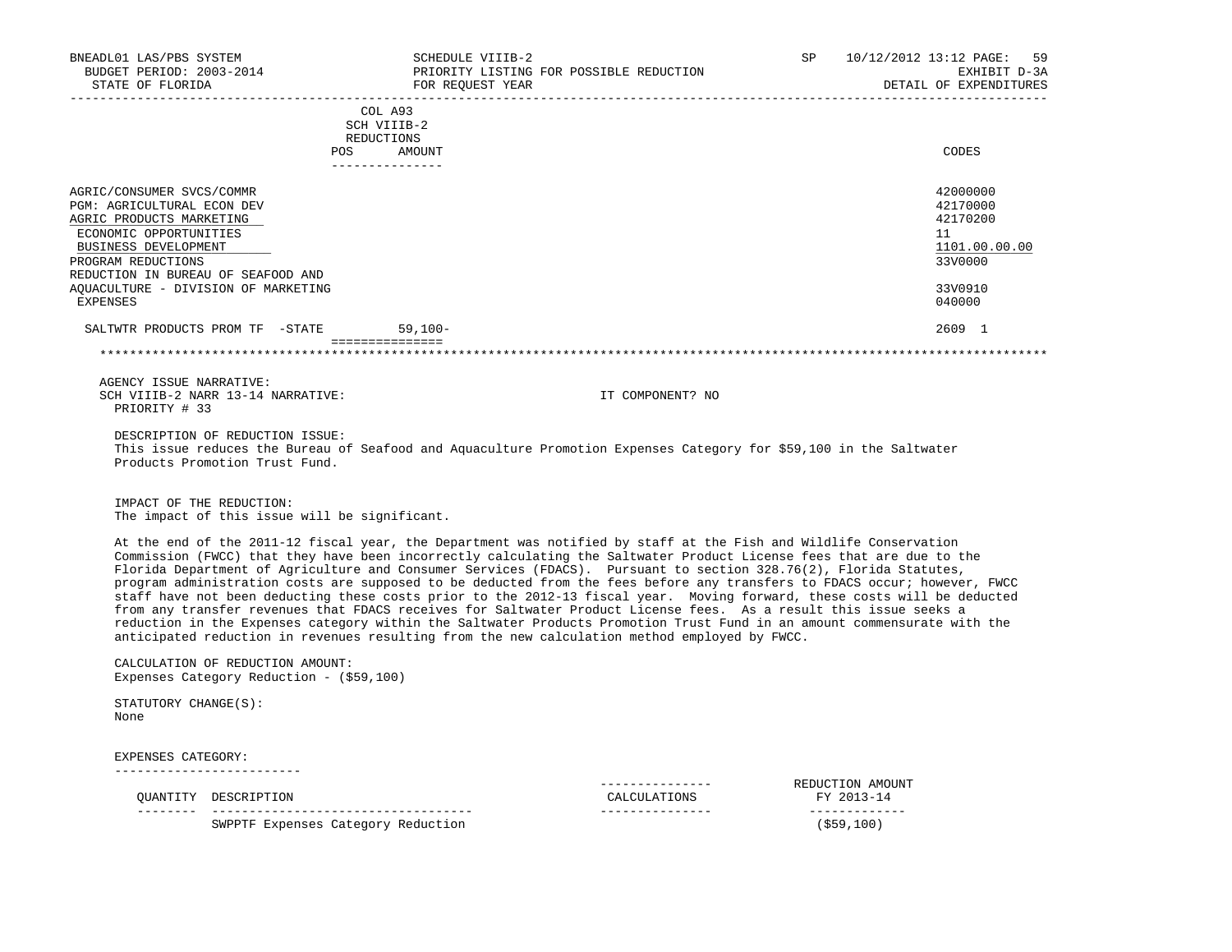| BNEADL01 LAS/PBS SYSTEM<br>BUDGET PERIOD: 2003-2014<br>STATE OF FLORIDA                                                                                                                                                                  |                                                       | SCHEDULE VIIIB-2<br>PRIORITY LISTING FOR POSSIBLE REDUCTION<br>FOR REQUEST YEAR                                                                                                                                                | SP               | 10/12/2012 13:12 PAGE:<br>60<br>EXHIBIT D-3A<br>DETAIL OF EXPENDITURES        |
|------------------------------------------------------------------------------------------------------------------------------------------------------------------------------------------------------------------------------------------|-------------------------------------------------------|--------------------------------------------------------------------------------------------------------------------------------------------------------------------------------------------------------------------------------|------------------|-------------------------------------------------------------------------------|
|                                                                                                                                                                                                                                          | COL A93<br>SCH VIIIB-2<br>REDUCTIONS<br>POS<br>AMOUNT |                                                                                                                                                                                                                                |                  | CODES                                                                         |
|                                                                                                                                                                                                                                          | _______________                                       |                                                                                                                                                                                                                                |                  |                                                                               |
| AGRIC/CONSUMER SVCS/COMMR<br>PGM: AGRICULTURAL ECON DEV<br>AGRIC PRODUCTS MARKETING<br>ECONOMIC OPPORTUNITIES<br>BUSINESS DEVELOPMENT<br>PROGRAM REDUCTIONS<br>REDUCTION IN BUREAU OF SEAFOOD AND<br>AQUACULTURE - DIVISION OF MARKETING |                                                       |                                                                                                                                                                                                                                |                  | 42000000<br>42170000<br>42170200<br>11<br>1101.00.00.00<br>33V0000<br>33V0910 |
|                                                                                                                                                                                                                                          |                                                       | TOTAL ISSUE BY FUND: (\$59,100)                                                                                                                                                                                                |                  |                                                                               |
|                                                                                                                                                                                                                                          |                                                       |                                                                                                                                                                                                                                |                  |                                                                               |
| REDUCE MARKETING OTHER PERSONAL<br>SERVICES IN THE AGRICULTURE<br>EMERGENCY ERADICATION TRUST FUND<br>OTHER PERSONAL SERVICES                                                                                                            |                                                       |                                                                                                                                                                                                                                |                  | 33V1760<br>030000                                                             |
| AG EMERGENCY ERAD TF -STATE 53,598-                                                                                                                                                                                                      | - ===============                                     |                                                                                                                                                                                                                                |                  | 2360 1                                                                        |
|                                                                                                                                                                                                                                          |                                                       |                                                                                                                                                                                                                                |                  |                                                                               |
| AGENCY ISSUE NARRATIVE:<br>SCH VIIIB-2 NARR 13-14 NARRATIVE:<br>PRIORITY # 10                                                                                                                                                            |                                                       | IT COMPONENT? NO                                                                                                                                                                                                               |                  |                                                                               |
| DESCRIPTION OF REDUCTION ISSUE:<br>within the Development and Information Bureau.                                                                                                                                                        |                                                       | This issue reduces the Division's Agricultural Emergency Eradication Trust Fund, Other Personal Services (OPS) Category                                                                                                        |                  |                                                                               |
| IMPACT OF THE REDUCTION:                                                                                                                                                                                                                 |                                                       | The impact of this issue to the Division is minimal. The citrus industry will view its impact as significant.                                                                                                                  |                  |                                                                               |
|                                                                                                                                                                                                                                          |                                                       | These funds were allocated to assist the citrus industry with contracts and other duties related to the industry's<br>voluntary marketing order. This reduction of \$53,598 represents the entire allocation for this purpose. |                  |                                                                               |
| CALCULATION OF REDUCTION AMOUNT:                                                                                                                                                                                                         |                                                       | OPS Category Reduction in Ag Emergency Eradication Trust Fund - (\$53,598)                                                                                                                                                     |                  |                                                                               |
| STATUTORY CHANGE(S):<br>None                                                                                                                                                                                                             |                                                       |                                                                                                                                                                                                                                |                  |                                                                               |
| OPS CATEGORY:                                                                                                                                                                                                                            |                                                       |                                                                                                                                                                                                                                |                  |                                                                               |
| --------------------------                                                                                                                                                                                                               |                                                       | ---------------                                                                                                                                                                                                                | REDUCTION AMOUNT |                                                                               |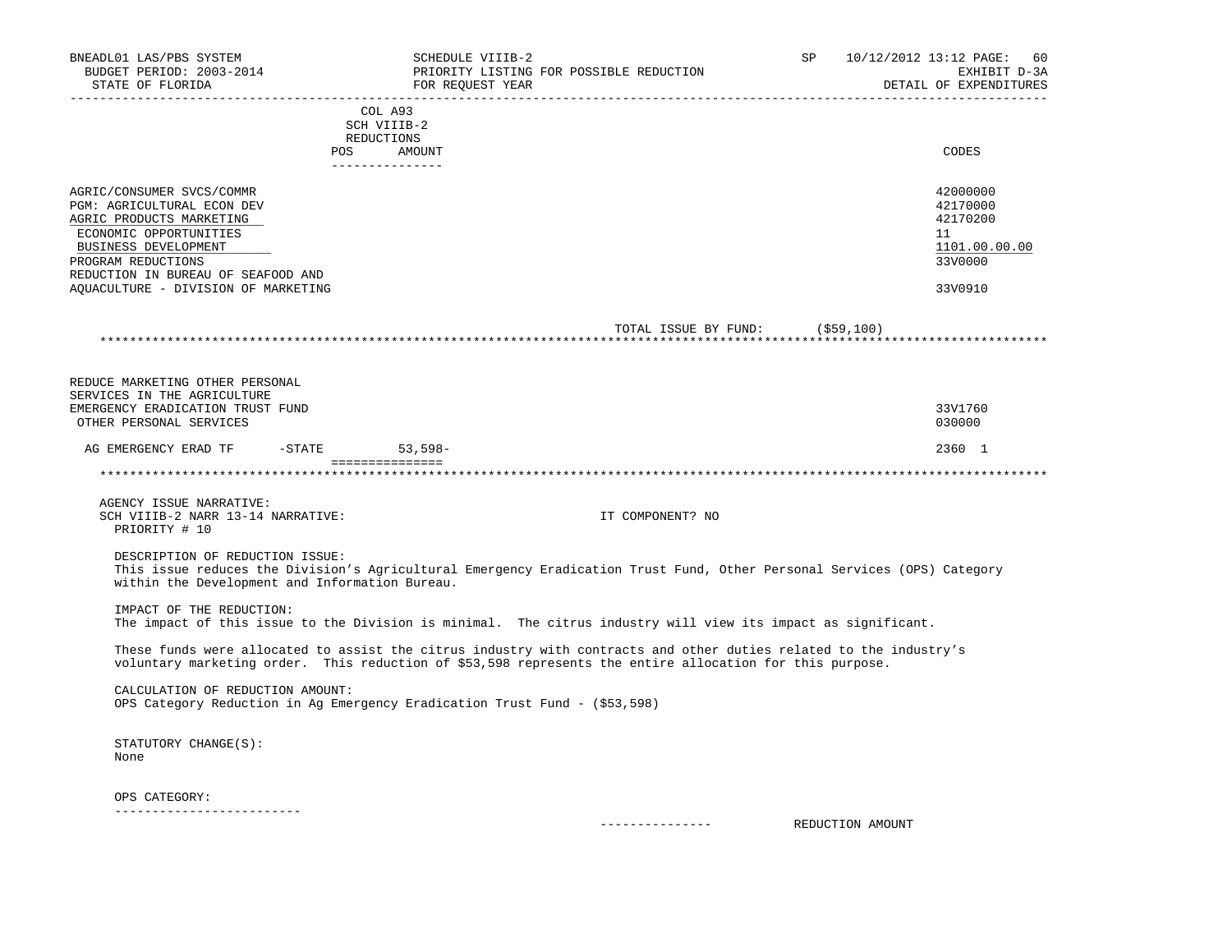| BNEADL01 LAS/PBS SYSTEM<br>BUDGET PERIOD: 2003-2014<br>STATE OF FLORIDA                                                                                                                                                       |                                   | SCHEDULE VIIIB-2<br>FOR REQUEST YEAR                                   | PRIORITY LISTING FOR POSSIBLE REDUCTION                                                                                   | SP                          | 10/12/2012 13:12 PAGE:<br>61<br>EXHIBIT D-3A<br>DETAIL OF EXPENDITURES |
|-------------------------------------------------------------------------------------------------------------------------------------------------------------------------------------------------------------------------------|-----------------------------------|------------------------------------------------------------------------|---------------------------------------------------------------------------------------------------------------------------|-----------------------------|------------------------------------------------------------------------|
|                                                                                                                                                                                                                               |                                   | COL A93<br>SCH VIIIB-2<br>REDUCTIONS<br><b>POS</b><br>AMOUNT           |                                                                                                                           |                             | CODES                                                                  |
|                                                                                                                                                                                                                               |                                   | _______________                                                        |                                                                                                                           |                             |                                                                        |
| AGRIC/CONSUMER SVCS/COMMR<br>PGM: AGRICULTURAL ECON DEV<br>AGRIC PRODUCTS MARKETING<br>ECONOMIC OPPORTUNITIES<br>BUSINESS DEVELOPMENT<br>PROGRAM REDUCTIONS<br>REDUCE MARKETING OTHER PERSONAL<br>SERVICES IN THE AGRICULTURE |                                   |                                                                        |                                                                                                                           |                             | 42000000<br>42170000<br>42170200<br>11<br>1101.00.00.00<br>33V0000     |
| EMERGENCY ERADICATION TRUST FUND                                                                                                                                                                                              |                                   |                                                                        |                                                                                                                           |                             | 33V1760                                                                |
|                                                                                                                                                                                                                               | OUANTITY DESCRIPTION              |                                                                        | CALCULATIONS                                                                                                              | FY 2013-14                  |                                                                        |
|                                                                                                                                                                                                                               | AEETF OPS Category Reduction      | ______________________________________                                 |                                                                                                                           | _____________<br>(\$53,598) |                                                                        |
|                                                                                                                                                                                                                               |                                   |                                                                        | TOTAL ISSUE BY FUND: (\$53,598)                                                                                           |                             |                                                                        |
| REDUCE THE FLORIDA AGRICULTURAL<br>PROMOTION CAMPAIGN<br>SPECIAL CATEGORIES<br>FLA AGRIC PROM CAMPAIGN                                                                                                                        |                                   |                                                                        |                                                                                                                           |                             | 33V6260<br>100000<br>100131                                            |
|                                                                                                                                                                                                                               |                                   |                                                                        |                                                                                                                           |                             | 1000 1<br>2360 1                                                       |
|                                                                                                                                                                                                                               |                                   | TOTAL APPRO 369,347-                                                   |                                                                                                                           |                             |                                                                        |
|                                                                                                                                                                                                                               |                                   | ===============                                                        |                                                                                                                           |                             |                                                                        |
| AGENCY ISSUE NARRATIVE:<br>PRIORITY # 9                                                                                                                                                                                       | SCH VIIIB-2 NARR 13-14 NARRATIVE: |                                                                        | IT COMPONENT? NO                                                                                                          |                             |                                                                        |
|                                                                                                                                                                                                                               | DESCRIPTION OF REDUCTION ISSUE:   | Department's Florida Agricultural Promotion Campaign Special Category. | This issue reduces recurring General Revenue and Agricultural Emergency Eradication Trust Fund spending authority for the |                             |                                                                        |
|                                                                                                                                                                                                                               | IMPACT OF THE REDUCTION:          | The impact for this issue is Very Significant.                         |                                                                                                                           |                             |                                                                        |

 This reduction would require cutting recurring funding of \$369,347 that is provided in General Revenue and the Agricultural Emergency Eradication Trust Fund for the highly effective Florida Agriculture Promotion Campaign. Some 50 initiatives a year are developed and executed from the FAPC Special Category, including the Global Grid promotion which is conducted in more than 10,000 supermarkets each year during Florida's peak growing seasons. The interruption or discontinuance of ongoing promotions could have significant impact on this campaign which has helped Florida growers increase sales by more than a billion dollars since its inception.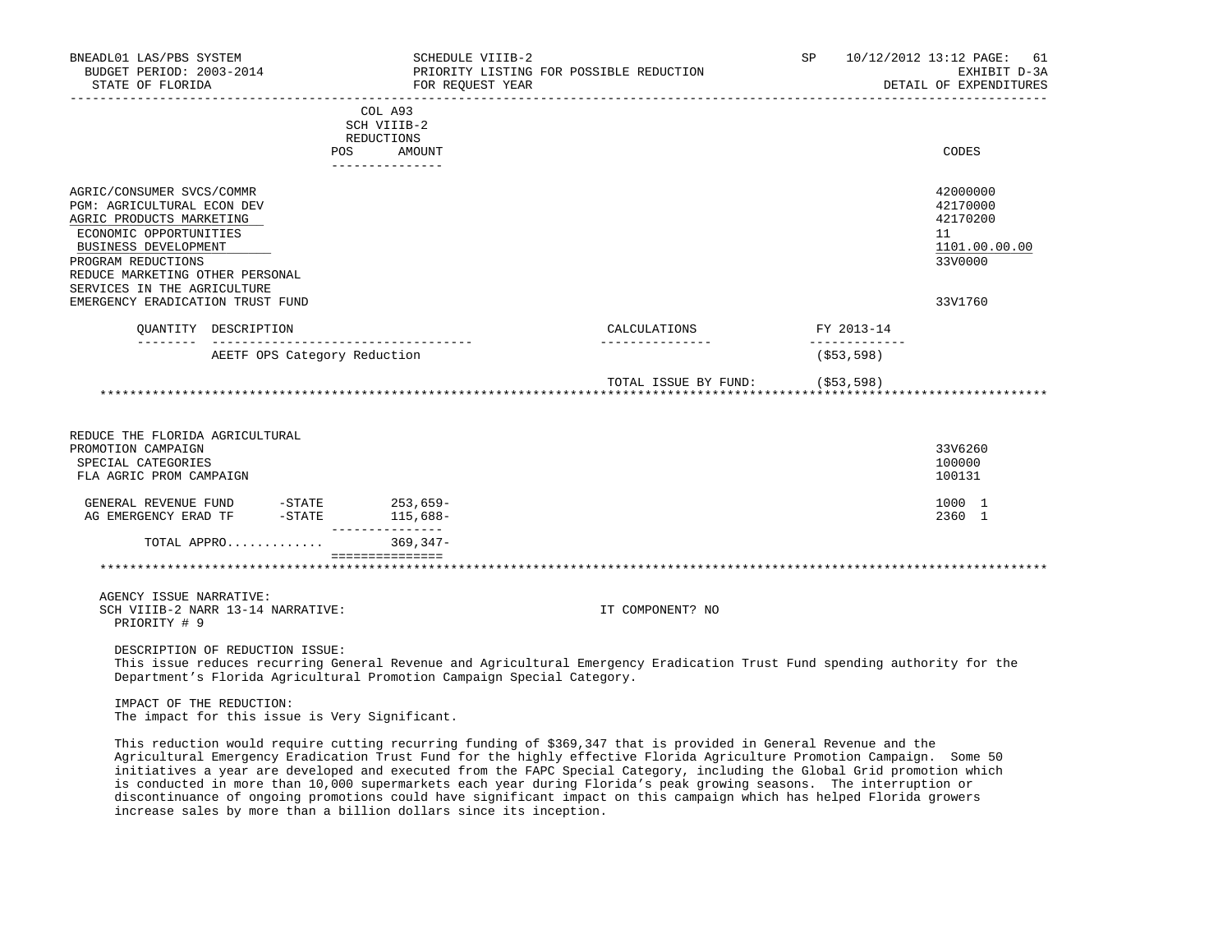| BNEADL01 LAS/PBS SYSTEM<br>BUDGET PERIOD: 2003-2014<br>STATE OF FLORIDA                                                                                                                        |                                                                                        |                                         | SCHEDULE VIIIB-2<br>FOR REQUEST YEAR | PRIORITY LISTING FOR POSSIBLE REDUCTION | SP                                              | 10/12/2012 13:12 PAGE: 62<br>EXHIBIT D-3A<br>DETAIL OF EXPENDITURES |
|------------------------------------------------------------------------------------------------------------------------------------------------------------------------------------------------|----------------------------------------------------------------------------------------|-----------------------------------------|--------------------------------------|-----------------------------------------|-------------------------------------------------|---------------------------------------------------------------------|
|                                                                                                                                                                                                |                                                                                        | COL A93<br>SCH VIIIB-2<br>REDUCTIONS    |                                      |                                         |                                                 |                                                                     |
|                                                                                                                                                                                                |                                                                                        | POS<br>AMOUNT<br>---------------        |                                      |                                         |                                                 | CODES                                                               |
| AGRIC/CONSUMER SVCS/COMMR<br>PGM: AGRICULTURAL ECON DEV<br>AGRIC PRODUCTS MARKETING<br>ECONOMIC OPPORTUNITIES<br>BUSINESS DEVELOPMENT<br>PROGRAM REDUCTIONS<br>REDUCE THE FLORIDA AGRICULTURAL |                                                                                        |                                         |                                      |                                         |                                                 | 42000000<br>42170000<br>42170200<br>11<br>1101.00.00.00<br>33V0000  |
| PROMOTION CAMPAIGN                                                                                                                                                                             |                                                                                        |                                         |                                      |                                         |                                                 | 33V6260                                                             |
|                                                                                                                                                                                                | CALCULATION OF REDUCTION AMOUNT:<br>Reduction of Special Category 100131 - (\$369,347) |                                         |                                      |                                         |                                                 |                                                                     |
| STATUTORY CHANGE(S):<br>None<br>SPECIAL CATEGORY:                                                                                                                                              | ______________________<br>QUANTITY DESCRIPTION                                         |                                         |                                      | CALCULATIONS                            | REDUCTION AMOUNT<br>FY 2013-14<br>_____________ |                                                                     |
|                                                                                                                                                                                                | GR Special Category 100131 Reduction<br>AEETF Special Category 100131 Reduction        |                                         |                                      |                                         | ( \$253, 659)<br>( \$115, 688)                  |                                                                     |
|                                                                                                                                                                                                |                                                                                        |                                         |                                      | TOTAL ISSUE BY FUND: GR (\$253,659)     | AEETF (\$115,688)<br>----------                 |                                                                     |
|                                                                                                                                                                                                |                                                                                        |                                         |                                      |                                         | Total (\$369,347)                               |                                                                     |
| TOTAL: BUSINESS DEVELOPMENT                                                                                                                                                                    |                                                                                        |                                         |                                      |                                         |                                                 | 1101.00.00.00                                                       |
| BY FUND TYPE<br>GENERAL REVENUE FUND<br>TRUST FUNDS                                                                                                                                            |                                                                                        | 253,659-<br>794,091-<br>--------------- |                                      |                                         |                                                 | 1000<br>2000                                                        |
|                                                                                                                                                                                                | TOTAL POSITIONS 3.00-<br>TOTAL PROG COMP 1,047,750-<br>TOTAL SALARY RATE 102,900-      | ===============                         |                                      |                                         |                                                 |                                                                     |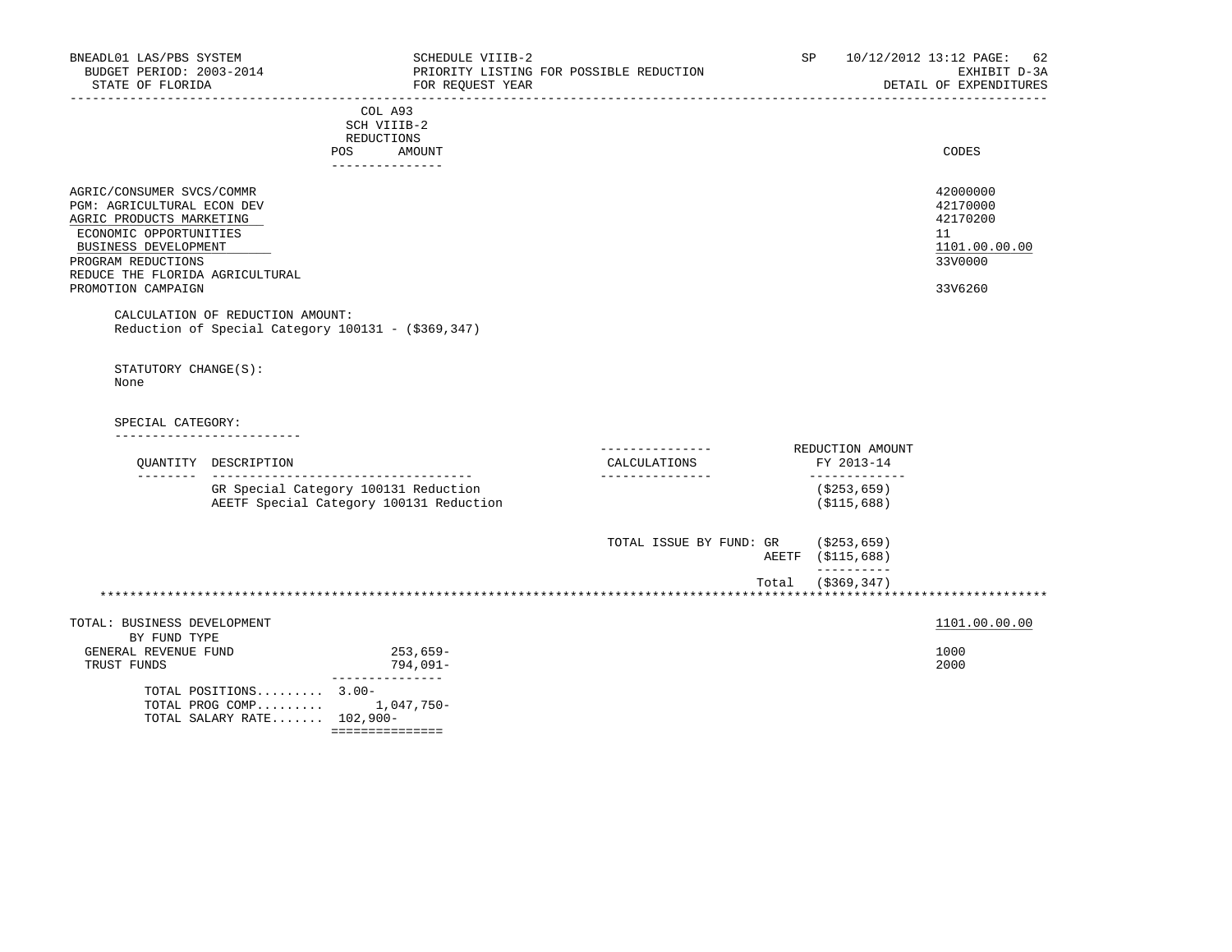| BNEADL01 LAS/PBS SYSTEM<br>BUDGET PERIOD: 2003-2014<br>STATE OF FLORIDA                                                                                                                                                                                           | SCHEDULE VIIIB-2<br>FOR REQUEST YEAR                                            | PRIORITY LISTING FOR POSSIBLE REDUCTION                                                                                 | SP <sub>2</sub> | 10/12/2012 13:12 PAGE: 63<br>EXHIBIT D-3A<br>DETAIL OF EXPENDITURES                     |
|-------------------------------------------------------------------------------------------------------------------------------------------------------------------------------------------------------------------------------------------------------------------|---------------------------------------------------------------------------------|-------------------------------------------------------------------------------------------------------------------------|-----------------|-----------------------------------------------------------------------------------------|
|                                                                                                                                                                                                                                                                   | COL A93<br>SCH VIIIB-2<br>REDUCTIONS<br><b>POS</b><br>AMOUNT<br>--------------- |                                                                                                                         |                 | CODES                                                                                   |
| AGRIC/CONSUMER SVCS/COMMR<br>PGM: AGRICULTURAL ECON DEV<br>ANIMAL/PEST/DISEASE CONTRL<br>HEALTH AND HUMAN SERVICES<br>ENVIRONMENTAL HEALTH<br>STATE FUNDING REDUCTIONS<br>CLOSURE OF THE LIVE OAK DIAGNOSTIC<br>LABORATORY<br>SALARY RATE<br>SALARY RATE 194,666- | ===============                                                                 |                                                                                                                         |                 | 42000000<br>42170000<br>42170500<br>13<br>1302.00.00.00<br>3300000<br>3300200<br>000000 |
| SALARIES AND BENEFITS                                                                                                                                                                                                                                             |                                                                                 |                                                                                                                         |                 | 010000                                                                                  |
| GENERAL REVENUE FUND -STATE 259,538-<br>GENERAL INSPECTION TF -STATE 33,661-                                                                                                                                                                                      |                                                                                 |                                                                                                                         |                 | 1000 1<br>2321 1                                                                        |
| TOTAL POSITIONS 7.00-<br>TOTAL APPRO 293,199-                                                                                                                                                                                                                     | ----------------                                                                |                                                                                                                         |                 |                                                                                         |
| <b>EXPENSES</b>                                                                                                                                                                                                                                                   |                                                                                 |                                                                                                                         |                 | 040000                                                                                  |
| GENERAL REVENUE FUND                                                                                                                                                                                                                                              | -STATE 53,815-<br>________________                                              |                                                                                                                         |                 | 1000 1                                                                                  |
| SPECIAL CATEGORIES<br>CONTRACTED SERVICES                                                                                                                                                                                                                         |                                                                                 |                                                                                                                         |                 | 100000<br>100777                                                                        |
| GENERAL INSPECTION TF                                                                                                                                                                                                                                             | -STATE 32,500-<br>----------------                                              |                                                                                                                         |                 | 2321 1                                                                                  |
| TOTAL: CLOSURE OF THE LIVE OAK DIAGNOSTIC<br>LABORATORY<br>TOTAL POSITIONS 7.00-<br>TOTAL ISSUE 379,514-<br>TOTAL SALARY RATE 194,666-                                                                                                                            | -----------------                                                               |                                                                                                                         |                 | 3300200                                                                                 |
| AGENCY ISSUE NARRATIVE:<br>SCH VIIIB-2 NARR 13-14 NARRATIVE:<br>PRIORITY # 1<br>DESCRIPTION OF REDUCTION ISSUE:                                                                                                                                                   |                                                                                 | IT COMPONENT? NO                                                                                                        |                 |                                                                                         |
|                                                                                                                                                                                                                                                                   |                                                                                 | This issue is for the closure of the Live Oak Diagnostic Laboratory. The United States Department of Agriculture (USDA) |                 |                                                                                         |

 This issue is for the closure of the Live Oak Diagnostic Laboratory. The United States Department of Agriculture (USDA) notified the Division of Animal Industry that, effective March 31, 2013, they would no longer be utilizing the Live Oak Animal Disease Diagnostic Laboratory for testing of brucellosis surveillance samples. Those samples represent approximately 90% of the diagnostic tests performed at the Live Oak laboratory. USDA has made the decision to utilize a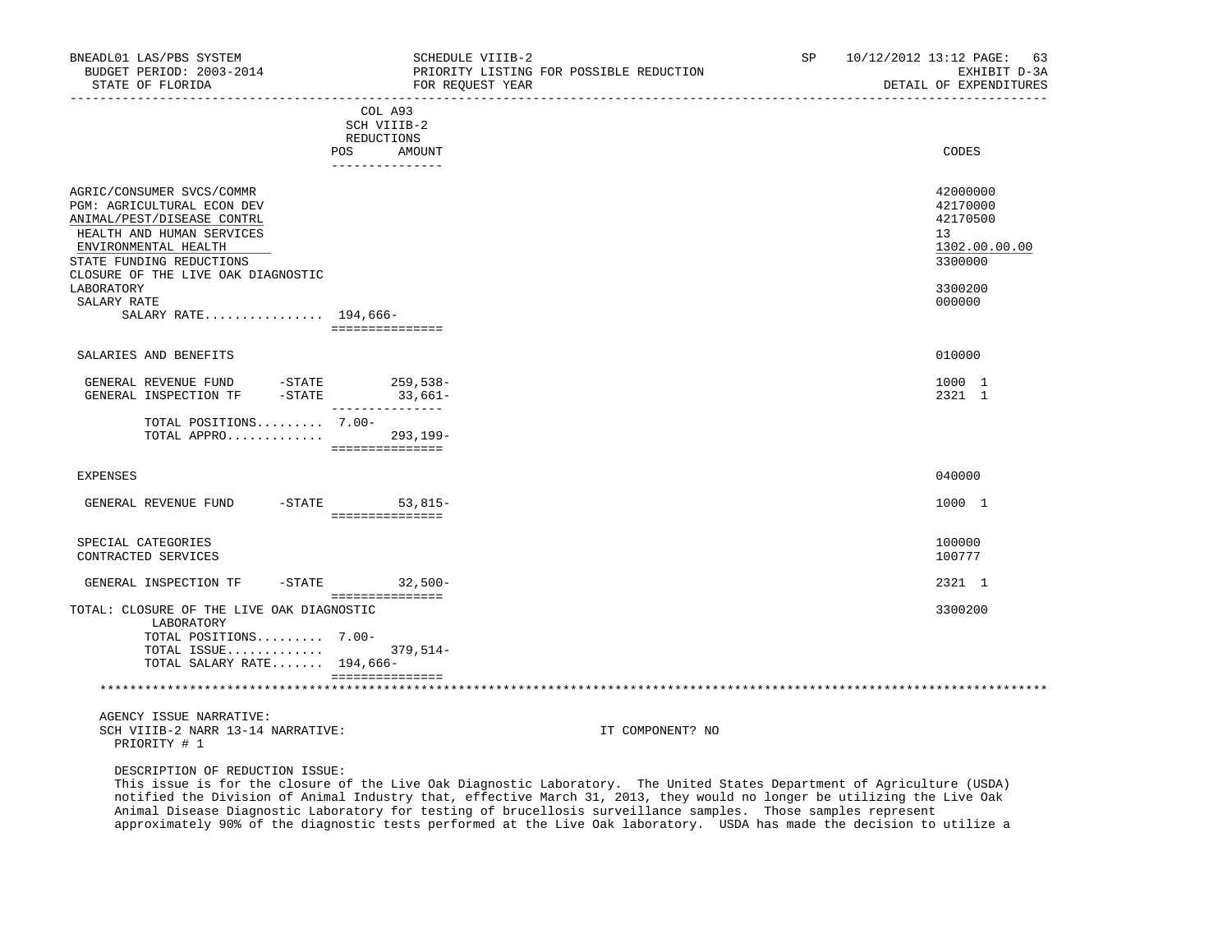| BNEADL01 LAS/PBS SYSTEM<br>BUDGET PERIOD: 2003-2014<br>STATE OF FLORIDA                                                                           | SCHEDULE VIIIB-2<br>PRIORITY LISTING FOR POSSIBLE REDUCTION<br>FOR REQUEST YEAR | SP | 10/12/2012 13:12 PAGE:<br>64<br>EXHIBIT D-3A<br>DETAIL OF EXPENDITURES |
|---------------------------------------------------------------------------------------------------------------------------------------------------|---------------------------------------------------------------------------------|----|------------------------------------------------------------------------|
| POS                                                                                                                                               | COL A93<br>SCH VIIIB-2<br>REDUCTIONS<br>AMOUNT                                  |    | CODES                                                                  |
| AGRIC/CONSUMER SVCS/COMMR<br><b>PGM: AGRICULTURAL ECON DEV</b><br>ANIMAL/PEST/DISEASE CONTRL<br>HEALTH AND HUMAN SERVICES<br>ENVIRONMENTAL HEALTH |                                                                                 |    | 42000000<br>42170000<br>42170500<br>13<br>1302.00.00.00                |
| STATE FUNDING REDUCTIONS<br>CLOSURE OF THE LIVE OAK DIAGNOSTIC                                                                                    |                                                                                 |    | 3300000                                                                |
| LABORATORY                                                                                                                                        |                                                                                 |    | 3300200                                                                |

 single federal laboratory to carry out this testing for all states and discontinue funding of state laboratories for this purpose. Based on that information, the difficult decision was made to cease laboratory operations at the Live Oak facility and move all remaining testing to the Bronson Animal Disease Diagnostic Laboratory located in Kissimmee, effective July 1, 2013. The Division would cut seven (7) FTE. The remaining division employees are in the Bureau of Animal Disease Control and will occupy the facility, as it is the district two (2) field headquarters.

### IMPACT OF THE REDUCTION:

 Remaining state diagnostic testing performed at the Live Oak Laboratory will have to be established at the Bronson Animal Disease Diagnostic Laboratory (BADDL) located in Kissimmee, Osceola County, Florida. A limited number of positions and personnel will need to be transferred to BADDL. Additional building/space will be required at BADDL for testing services, equipment and personnel moved from Live Oak.

CALCULATION OF REDUCTION AMOUNT:

### STATUTORY CHANGE(S):

585.61 Animal disease diagnostic laboratories.-

 (1) There is hereby created and established an animal disease diagnostic laboratory in Osceola County and Suwannee County. The laboratory complex in Osceola County is designated as the "Bronson Animal Disease Diagnostic Laboratory."

### SALARIES AND BENEFITS:

| CLASS<br>CODE | TITLE                       | PAY<br>GRADE<br>RATE | NUMBER OF<br>POSITIONS | FY2013-14<br>TOTAL RATE | REDUCTION AMOUNT<br>FY 2013-14 |
|---------------|-----------------------------|----------------------|------------------------|-------------------------|--------------------------------|
| 5034          | Biological Scientist II     | (\$31,109)           | (1)                    | (S31, 109)              | ( \$45, 276)                   |
| 0120          | Staff Assistant - SES       | (\$23,574)           | (1)                    | (S23, 574)              | (537, 934)                     |
| 5039          | Biological Admin. I - SES   | (\$43,675)           | (1)                    | (S43, 675)              | ( \$60, 622)                   |
| 0105          | Secretary Specialist        | (\$20,815)           | (1)                    | (S20, 815)              | ( \$33, 661)                   |
| 5033          | Biological Scientist I      | (\$28,034)           | (1)                    | (S28, 034)              | (S41, 807)                     |
| 5027          | Laboratory Technician IV    | (\$26,644)           | (1)                    | ( \$26, 644)            | ( \$40, 238)                   |
| 0105          | Secretary Specialist (GITF) | (\$20,815)           | (1)                    | (S20.815)               | ( \$33, 661)                   |

GITF (\$33,661)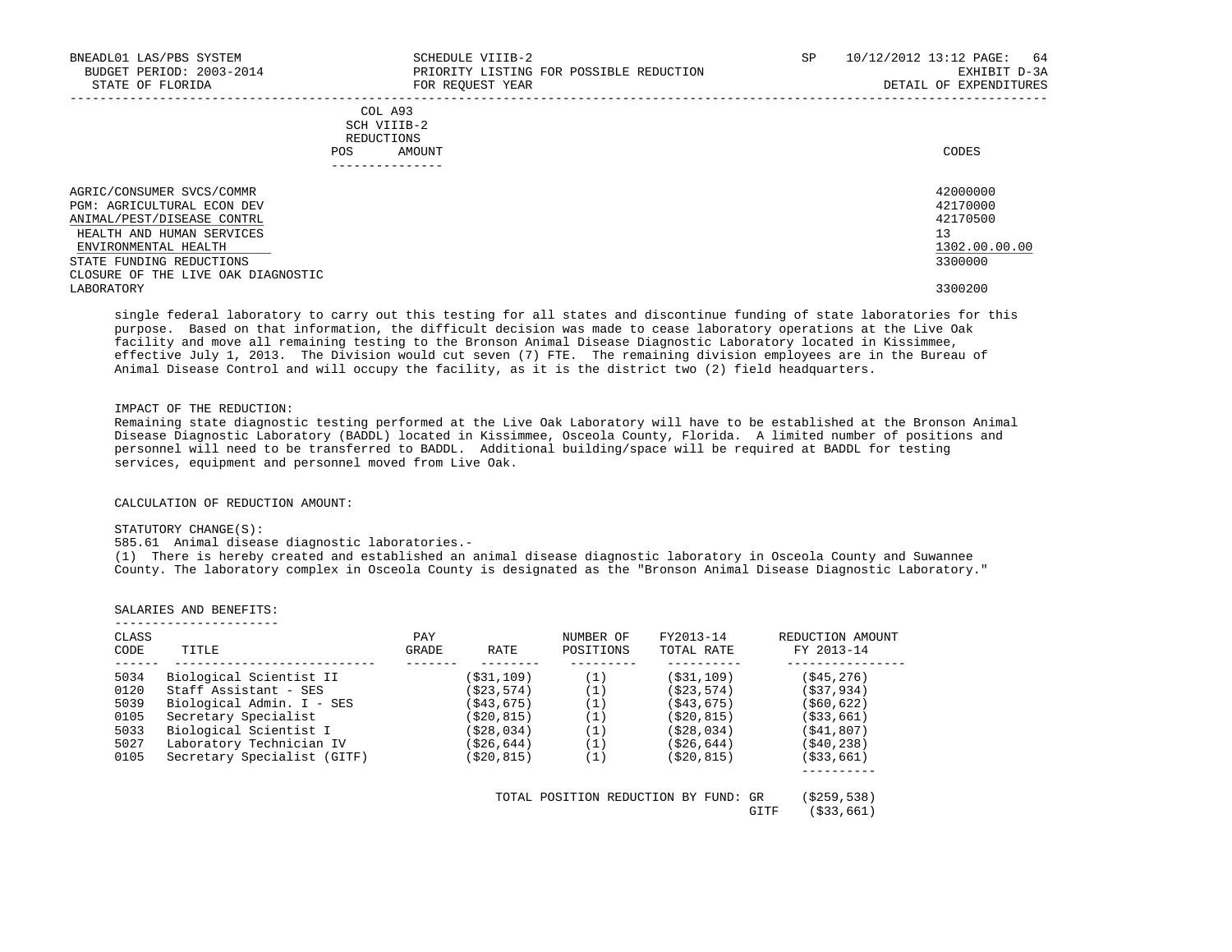| BNEADL01 LAS/PBS SYSTEM<br>BUDGET PERIOD: 2003-2014<br>STATE OF FLORIDA                                                                                                                                                    | SCHEDULE VIIIB-2<br>PRIORITY LISTING FOR POSSIBLE REDUCTION<br>FOR REQUEST YEAR                |                                                              | SP                                                  | 10/12/2012 13:12 PAGE:<br>65<br>EXHIBIT D-3A<br>DETAIL OF EXPENDITURES        |
|----------------------------------------------------------------------------------------------------------------------------------------------------------------------------------------------------------------------------|------------------------------------------------------------------------------------------------|--------------------------------------------------------------|-----------------------------------------------------|-------------------------------------------------------------------------------|
|                                                                                                                                                                                                                            | COL A93<br>SCH VIIIB-2<br>REDUCTIONS                                                           |                                                              |                                                     |                                                                               |
|                                                                                                                                                                                                                            | POS<br>AMOUNT<br>_______________                                                               |                                                              |                                                     | CODES                                                                         |
| AGRIC/CONSUMER SVCS/COMMR<br>PGM: AGRICULTURAL ECON DEV<br>ANIMAL/PEST/DISEASE CONTRL<br>HEALTH AND HUMAN SERVICES<br>ENVIRONMENTAL HEALTH<br>STATE FUNDING REDUCTIONS<br>CLOSURE OF THE LIVE OAK DIAGNOSTIC<br>LABORATORY |                                                                                                |                                                              |                                                     | 42000000<br>42170000<br>42170500<br>13<br>1302.00.00.00<br>3300000<br>3300200 |
|                                                                                                                                                                                                                            |                                                                                                |                                                              |                                                     |                                                                               |
| CATEGORY: (i.e. EXPENSES)<br>-----------------------                                                                                                                                                                       |                                                                                                |                                                              |                                                     |                                                                               |
| OUANTITY DESCRIPTION                                                                                                                                                                                                       |                                                                                                | --------------<br>CALCULATIONS                               | REDUCTION AMOUNT<br>FY 2013-14<br>_________________ |                                                                               |
|                                                                                                                                                                                                                            | Expenses for the Live Oak Laboratory<br>(Testing supplies)                                     |                                                              | $($ \$53,815)                                       |                                                                               |
|                                                                                                                                                                                                                            |                                                                                                | TOTAL EXPENSE REDUCTION BY FUND: GR (\$53,815)               |                                                     |                                                                               |
| ________________________                                                                                                                                                                                                   | CATEGORY: (i.e. CONTRACTED SERVICES)                                                           |                                                              |                                                     |                                                                               |
| OUANTITY DESCRIPTION                                                                                                                                                                                                       |                                                                                                | -------------- REDUCTION AMOUNT<br>CALCULATIONS              | FY 2013-14                                          |                                                                               |
|                                                                                                                                                                                                                            | Contracted Services for the Live Oak Laboratory<br>(Janitorial, Lawn Care, Sonitrol, Shipping) | ________________                                             | (\$32,500)                                          |                                                                               |
|                                                                                                                                                                                                                            |                                                                                                | TOTAL CONTRACTED SERVICES REDUCTION BY FUND: GITF (\$32,500) |                                                     |                                                                               |
|                                                                                                                                                                                                                            |                                                                                                | TOTAL ISSUE BY FUND: GR (\$313,353)                          | GITF (\$ 66,161)                                    |                                                                               |
|                                                                                                                                                                                                                            |                                                                                                | TOTAL ISSUE                                                  | -----------<br>$($ \$379,514)                       |                                                                               |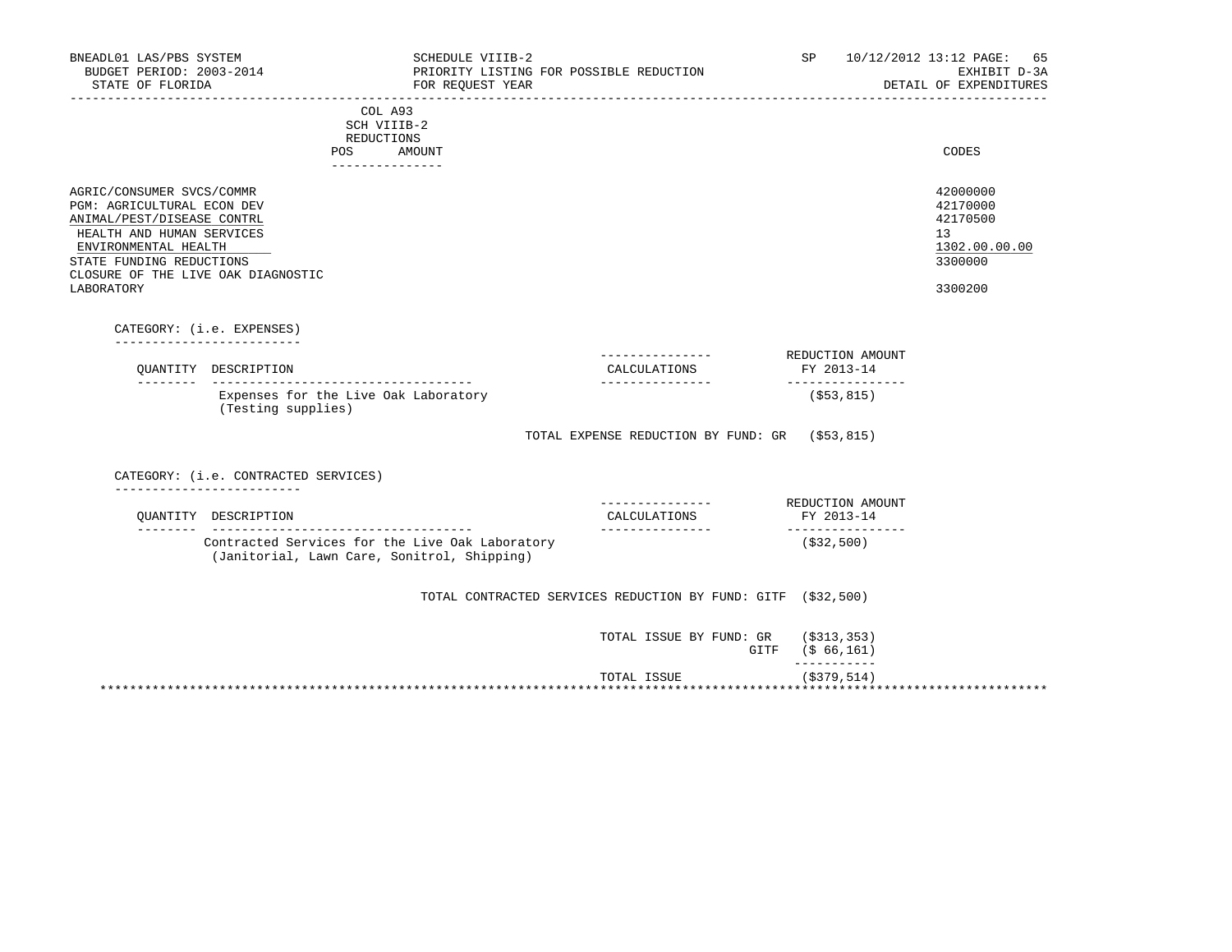| BNEADL01 LAS/PBS SYSTEM<br>BUDGET PERIOD: 2003-2014<br>STATE OF FLORIDA                                                                                                                                                    |                                                    |          | SCHEDULE VIIIB-2<br>FOR REOUEST YEAR | PRIORITY LISTING FOR POSSIBLE REDUCTION |                    | SP and the set of the set of the set of the set of the set of the set of the set of the set of the set of the set of the set of the set of the set of the set of the set of the set of the set of the set of the set of the se | 10/12/2012 13:12 PAGE: 66<br>EXHIBIT D-3A<br>DETAIL OF EXPENDITURES           |
|----------------------------------------------------------------------------------------------------------------------------------------------------------------------------------------------------------------------------|----------------------------------------------------|----------|--------------------------------------|-----------------------------------------|--------------------|--------------------------------------------------------------------------------------------------------------------------------------------------------------------------------------------------------------------------------|-------------------------------------------------------------------------------|
|                                                                                                                                                                                                                            | COL A93<br>SCH VIIIB-2<br>REDUCTIONS<br>POS AMOUNT |          |                                      |                                         |                    |                                                                                                                                                                                                                                | CODES                                                                         |
| AGRIC/CONSUMER SVCS/COMMR<br>PGM: AGRICULTURAL ECON DEV<br>ANIMAL/PEST/DISEASE CONTRL<br>HEALTH AND HUMAN SERVICES<br>ENVIRONMENTAL HEALTH<br>STATE FUNDING REDUCTIONS<br>CLOSURE OF THE LIVE OAK DIAGNOSTIC<br>LABORATORY | _______________                                    |          |                                      |                                         |                    |                                                                                                                                                                                                                                | 42000000<br>42170000<br>42170500<br>13<br>1302.00.00.00<br>3300000<br>3300200 |
| POSITION DETAIL OF SALARIES AND BENEFITS:                                                                                                                                                                                  | ETE                                                |          | BASE RATE                            |                                         | ADDITIVES BENEFITS | SUBTOTAL                                                                                                                                                                                                                       | LAPSE LAPSED SALARIES<br>% AND BENEFITS                                       |
| A93 - SCH VIIIB-2 REDUCTIONS                                                                                                                                                                                               |                                                    |          |                                      |                                         |                    |                                                                                                                                                                                                                                |                                                                               |
| CHANGES TO CURRENTLY AUTHORIZED POSITIONS                                                                                                                                                                                  |                                                    |          |                                      |                                         |                    |                                                                                                                                                                                                                                |                                                                               |
| 0105 SECRETARY SPECIALIST<br>P0904 001<br>P0907 001                                                                                                                                                                        | $1.00-$                                            | $1.00 -$ | $20,815-$<br>20,815-                 |                                         | 12,846-<br>12,846- | $33,661 - 0.00$<br>$33,661 - 0.00$                                                                                                                                                                                             | $33,661-$<br>$33,661-$                                                        |
| 5027 LABORATORY TECHNICIAN IV<br>P0906 001                                                                                                                                                                                 |                                                    |          | $1.00 - 26,644 -$                    |                                         | 13,594–            | $40,238 - 0.00$                                                                                                                                                                                                                | $40, 238 -$                                                                   |
| 5033 BIOLOGICAL SCIENTIST I<br>P0905 001                                                                                                                                                                                   |                                                    |          | $1.00 - 28.034 -$                    |                                         | 13,773-            | $41,807 - 0.00$                                                                                                                                                                                                                | $41,807-$                                                                     |
| 5034 BIOLOGICAL SCIENTIST II<br>P0901 001                                                                                                                                                                                  |                                                    |          | $1.00 - 31,109 -$                    |                                         | 14,167-            | $45,276 - 0.00$                                                                                                                                                                                                                | $45,276-$                                                                     |
| 0120 STAFF ASSISTANT - SES<br>P0902 001                                                                                                                                                                                    |                                                    | $1.00 -$ | $23,574-$                            |                                         | 14,360-            | $37,934 - 0.00$                                                                                                                                                                                                                | $37,934-$                                                                     |
| 5039 BIOLOGICAL ADMINISTRATOR I - SES<br>P0903 001                                                                                                                                                                         |                                                    | $1.00-$  | 43,675-                              |                                         |                    | $16,947-$ 60,622- 0.00                                                                                                                                                                                                         | $60,622-$                                                                     |
| TOTALS FOR ISSUE BY FUND<br>1000 GENERAL REVENUE FUND<br>2321 GENERAL INSPECTION TF                                                                                                                                        |                                                    |          |                                      |                                         |                    |                                                                                                                                                                                                                                | 259,538-<br>33,661–                                                           |
|                                                                                                                                                                                                                            |                                                    |          | $7.00 - 194,666 -$                   |                                         | $98,533-293,199-$  |                                                                                                                                                                                                                                | ______________<br>293,199-                                                    |
|                                                                                                                                                                                                                            |                                                    |          |                                      |                                         |                    |                                                                                                                                                                                                                                | ==============                                                                |
| TOTAL: ENVIRONMENTAL HEALTH                                                                                                                                                                                                |                                                    |          |                                      |                                         |                    |                                                                                                                                                                                                                                | 1302.00.00.00                                                                 |
| BY FUND TYPE<br>GENERAL REVENUE FUND<br>TRUST FUNDS                                                                                                                                                                        | $313,353-$                                         | 66,161–  |                                      |                                         |                    |                                                                                                                                                                                                                                | 1000<br>2000                                                                  |
| TOTAL POSITIONS 7.00-<br>TOTAL PROG COMP 379,514-<br>TOTAL SALARY RATE $194,666-$                                                                                                                                          | ===============                                    |          |                                      |                                         |                    |                                                                                                                                                                                                                                |                                                                               |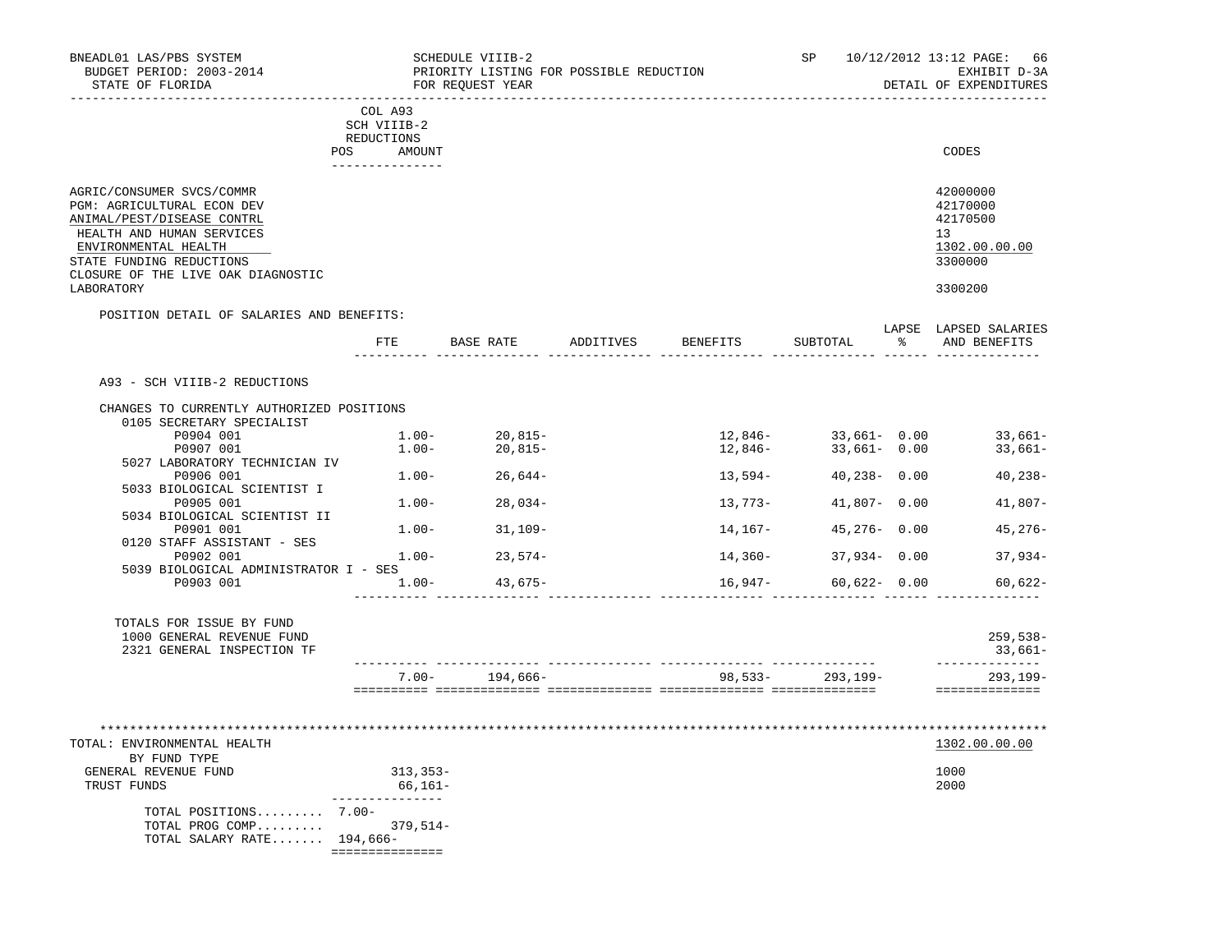| BNEADL01 LAS/PBS SYSTEM<br>BUDGET PERIOD: 2003-2014<br>STATE OF FLORIDA                                                                                                                                       | SCHEDULE VIIIB-2<br>FOR REQUEST YEAR                                            | PRIORITY LISTING FOR POSSIBLE REDUCTION                                                                        | SP. | 10/12/2012 13:12 PAGE:<br>-67<br>EXHIBIT D-3A<br>DETAIL OF EXPENDITURES |
|---------------------------------------------------------------------------------------------------------------------------------------------------------------------------------------------------------------|---------------------------------------------------------------------------------|----------------------------------------------------------------------------------------------------------------|-----|-------------------------------------------------------------------------|
|                                                                                                                                                                                                               | COL A93<br>SCH VIIIB-2<br>REDUCTIONS<br><b>POS</b><br>AMOUNT<br>--------------- |                                                                                                                |     | CODES                                                                   |
| AGRIC/CONSUMER SVCS/COMMR<br><b>PGM: AGRICULTURAL ECON DEV</b><br>PLANT/PEST/DISEASE CONTROL<br>HEALTH AND HUMAN SERVICES<br>ENVIRONMENTAL HEALTH<br>PROGRAM REDUCTIONS<br>REDUCTION IN BUREAU OF ENTOMOLOGY, |                                                                                 |                                                                                                                |     | 42000000<br>42170000<br>42170600<br>13<br>1302.00.00.00<br>33V0000      |
| NEMATOLOGY AND PLANT PATHOLOGY -<br>DIVISION OF PLANT INDUSTRY<br>SALARY RATE<br>SALARY RATE 106,974-                                                                                                         | ===============                                                                 |                                                                                                                |     | 33V0020<br>000000                                                       |
| SALARIES AND BENEFITS                                                                                                                                                                                         |                                                                                 |                                                                                                                |     | 010000                                                                  |
| GENERAL REVENUE FUND<br>$-$ STATE                                                                                                                                                                             | $4.00 -$<br>$161,404-$<br>===============                                       |                                                                                                                |     | 1000 1                                                                  |
| TOTAL: REDUCTION IN BUREAU OF ENTOMOLOGY,<br>NEMATOLOGY AND PLANT PATHOLOGY -<br>DIVISION OF PLANT INDUSTRY<br>TOTAL POSITIONS 4.00-<br>TOTAL ISSUE<br>TOTAL SALARY RATE 106,974-                             | 161,404-                                                                        |                                                                                                                |     | 33V0020                                                                 |
|                                                                                                                                                                                                               |                                                                                 |                                                                                                                |     |                                                                         |
| AGENCY ISSUE NARRATIVE:<br>SCH VIIIB-2 NARR 13-14 NARRATIVE:<br>PRIORITY # 27                                                                                                                                 |                                                                                 | IT COMPONENT? NO                                                                                               |     |                                                                         |
|                                                                                                                                                                                                               |                                                                                 | programmator or protigator togins, mill is the states from (A) non-stated A1/1, Alles and probable from ground |     |                                                                         |

 DESCRIPTION OF REDUCTION ISSUE: This is to reduce four (4) FTE and \$161,404 in Salaries and Benefits from General Revenue in the Bureau of Entomology, Nematology, and Plant Pathology as part of the 5% budget reduction plan as follows:

(3) Senior Clerks in the Entomology Section - All three positions are currently filled.

(1) Senior Word Processing Systems Operator in the Plant Pathology Section - currently filled.

IMPACT OF THE REDUCTION:

 Senior Clerks - The loss of three (3) Senior Clerks in the Entomology section would have a significant impact on processing of arthropod identification slips that are submitted by inspectors, and Florida citizens, and the timeliness of reporting of resulting identifications. This proposed reduction is a 75% reduction of clerical staff resources in our Entomology Section leaving one (1) clerical position to provide services for eight (8) identifiers. The loss of three (3) Senior Clerk positions will increase the overall handling time needed to process a sample from the time it arrives to the identification lab to the time that the results are reported.

 Senior Word Processing Systems Operator - The loss of a Senior Word Processing Systems Operator in the Plant Pathology Section would have a significant impact on processing of plant pathology slips that are submitted by inspectors, and Florida citizens, and the timeliness of reporting of resulting diagnoses. The loss of the Senior Word Processing Systems Operator will reduce the Plant Pathology Section to no clerical support and will significantly increase the overall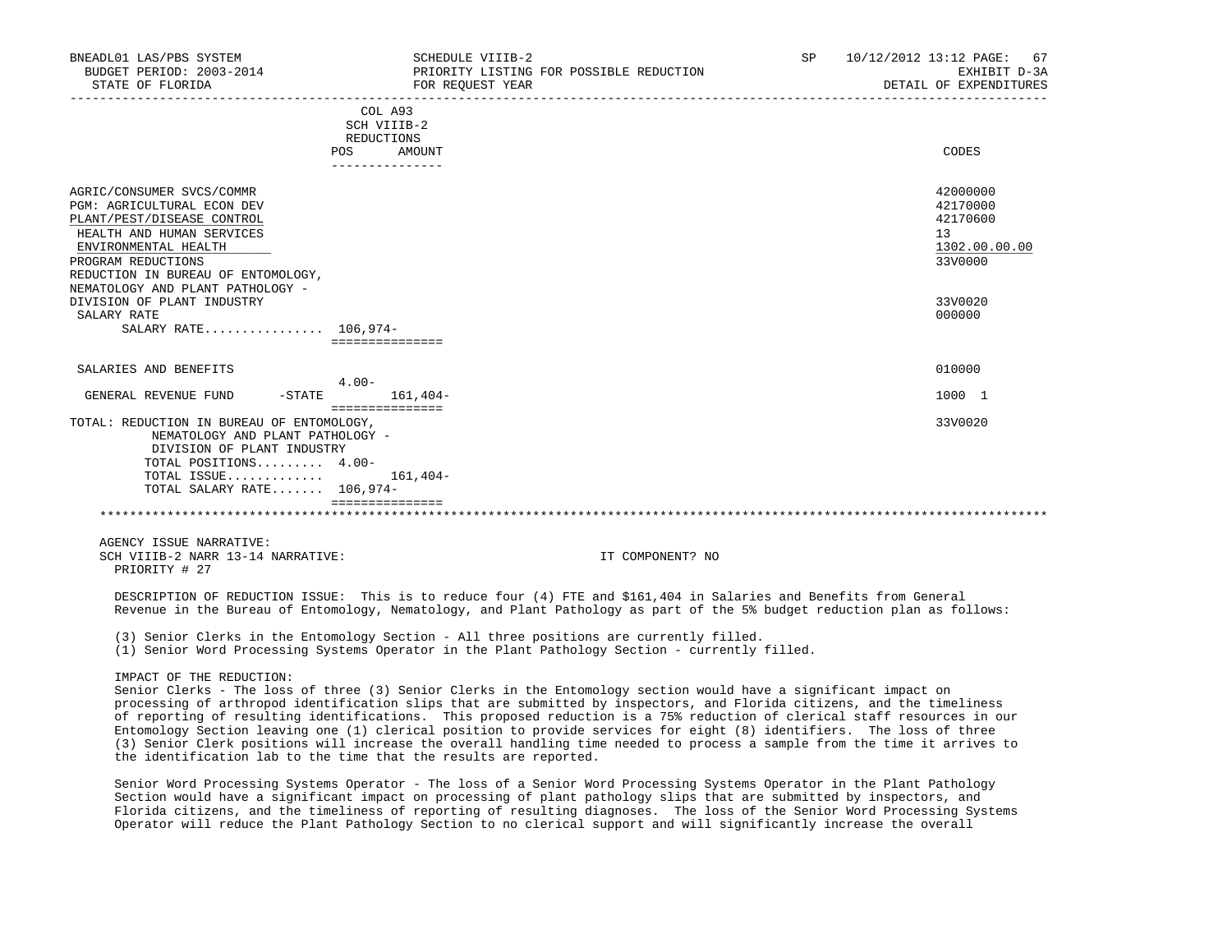| BNEADL01 LAS/PBS SYSTEM<br>BUDGET PERIOD: 2003-2014<br>STATE OF FLORIDA                                                                           | SCHEDULE VIIIB-2<br>PRIORITY LISTING FOR POSSIBLE REDUCTION<br>FOR REQUEST YEAR | SP | 10/12/2012 13:12 PAGE: 68<br>EXHIBIT D-3A<br>DETAIL OF EXPENDITURES |
|---------------------------------------------------------------------------------------------------------------------------------------------------|---------------------------------------------------------------------------------|----|---------------------------------------------------------------------|
|                                                                                                                                                   | COL A93<br>SCH VIIIB-2<br>REDUCTIONS<br>POS<br>AMOUNT<br>_____________          |    | CODES                                                               |
| AGRIC/CONSUMER SVCS/COMMR<br><b>PGM: AGRICULTURAL ECON DEV</b><br>PLANT/PEST/DISEASE CONTROL<br>HEALTH AND HUMAN SERVICES<br>ENVIRONMENTAL HEALTH |                                                                                 |    | 42000000<br>42170000<br>42170600<br>13<br>1302.00.00.00<br>33V0000  |
| PROGRAM REDUCTIONS<br>REDUCTION IN BUREAU OF ENTOMOLOGY,<br>NEMATOLOGY AND PLANT PATHOLOGY -<br>DIVISION OF PLANT INDUSTRY                        |                                                                                 |    | 33V0020                                                             |

 handling time needed to process a sample from the time it arrives at the identification lab to the time that the results are reported. If this position is lost we will have to consider reassigning clerical staff from another section which are already short staffed.

CALCULATION OF REDUCTION AMOUNT: This reduction is based on Salaries and Benefits calculated at the annual minimum.

STATUTORY CHANGE(S): No statutory changes would be required to implement this reduction.

COST SUMMARY:

 SALARIES AND BENEFITS: ----------------------

| CLASS<br>CODE | TITLE                                      | PAY<br>GRADE | RATE     | NUMBER OF<br>POSITIONS | FY2013-14<br>TOTAL RATE | REDUCTION AMOUNT<br>FY 2013-14           |  |
|---------------|--------------------------------------------|--------------|----------|------------------------|-------------------------|------------------------------------------|--|
| 0004          | Senior Clerk                               | 011          | \$27,269 | (1)                    | (S27, 269)              | (S40.944)                                |  |
| 0004          | Senior Clerk                               | 011          | \$27,581 | (1)                    | (S27, 581)              | (S41, 296)                               |  |
| 0004          | Senior Clerk                               | 011          | \$23,774 | (1)                    | (S23, 774)              | ( \$37,000)                              |  |
| 0093          | Senior Word Processing Systems<br>Operator | 012          | \$28,350 | (1)                    | ( \$28, 350)            | ( \$42, 164)                             |  |
|               |                                            |              |          |                        |                         | Total Salaries and Benefits: (\$161,404) |  |
|               |                                            |              |          |                        | TOTAL ISSUE BY FUND: GR | (S161, 404)                              |  |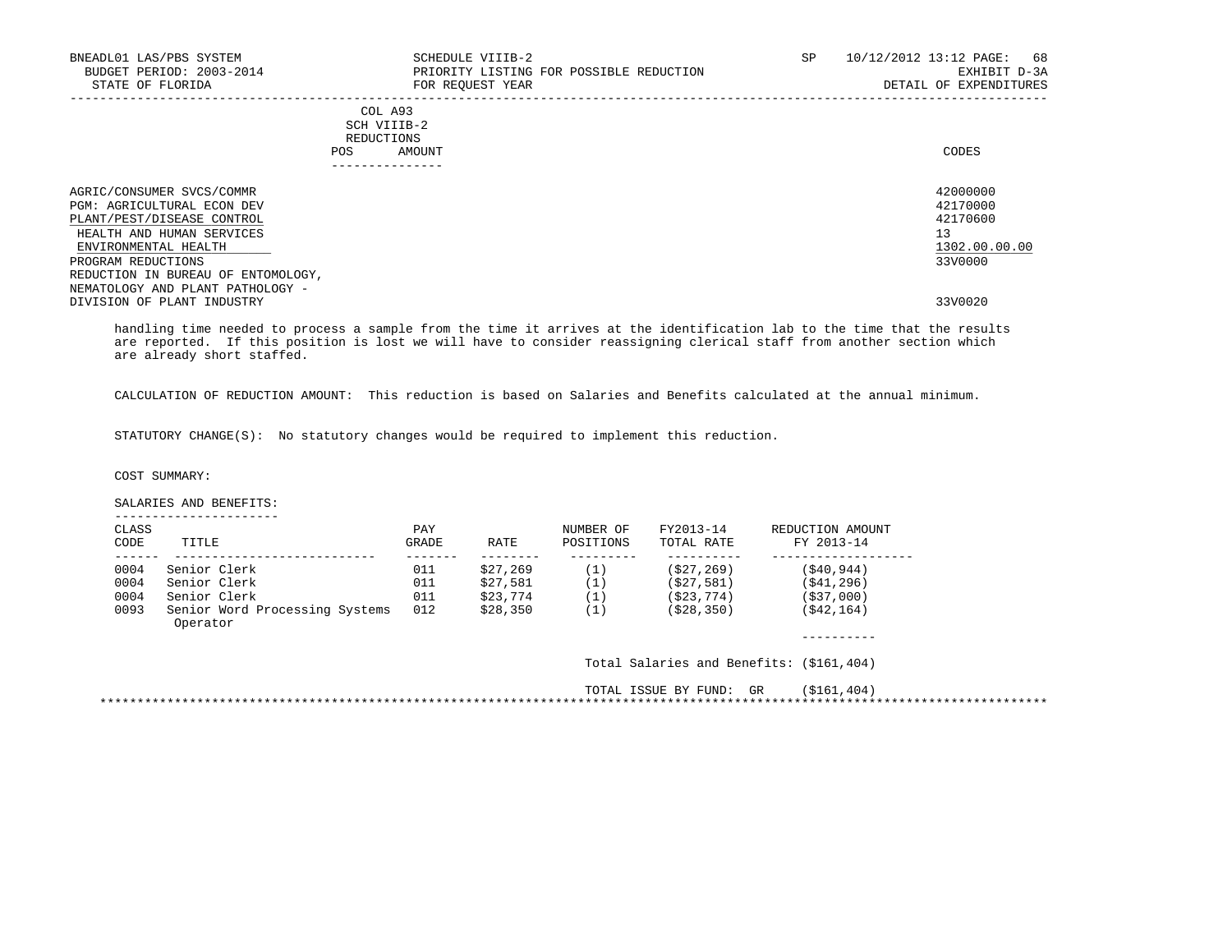| BNEADL01 LAS/PBS SYSTEM<br>BUDGET PERIOD: 2003-2014<br>STATE OF FLORIDA<br>------------------                                                                                                                                              |                        | SCHEDULE VIIIB-2<br>FOR REOUEST YEAR | PRIORITY LISTING FOR POSSIBLE REDUCTION | ----------------------           |                  |               | SP 10/12/2012 13:12 PAGE: 69<br>EXHIBIT D-3A<br>DETAIL OF EXPENDITURES |
|--------------------------------------------------------------------------------------------------------------------------------------------------------------------------------------------------------------------------------------------|------------------------|--------------------------------------|-----------------------------------------|----------------------------------|------------------|---------------|------------------------------------------------------------------------|
|                                                                                                                                                                                                                                            | COL A93<br>SCH VIIIB-2 |                                      |                                         |                                  |                  |               |                                                                        |
|                                                                                                                                                                                                                                            | REDUCTIONS             |                                      |                                         |                                  |                  |               |                                                                        |
|                                                                                                                                                                                                                                            | POS<br>AMOUNT          |                                      |                                         |                                  |                  |               | CODES                                                                  |
| AGRIC/CONSUMER SVCS/COMMR<br>PGM: AGRICULTURAL ECON DEV<br>PLANT/PEST/DISEASE CONTROL<br>HEALTH AND HUMAN SERVICES<br>ENVIRONMENTAL HEALTH<br>PROGRAM REDUCTIONS<br>REDUCTION IN BUREAU OF ENTOMOLOGY,<br>NEMATOLOGY AND PLANT PATHOLOGY - |                        |                                      |                                         |                                  |                  |               | 42000000<br>42170000<br>42170600<br>13<br>1302.00.00.00<br>33V0000     |
| DIVISION OF PLANT INDUSTRY                                                                                                                                                                                                                 |                        |                                      |                                         |                                  |                  |               | 33V0020                                                                |
| POSITION DETAIL OF SALARIES AND BENEFITS:                                                                                                                                                                                                  |                        |                                      |                                         |                                  |                  |               |                                                                        |
|                                                                                                                                                                                                                                            | FTE                    | BASE RATE                            | ADDITIVES                               | BENEFITS                         | SUBTOTAL         | $\frac{1}{6}$ | LAPSE LAPSED SALARIES<br>AND BENEFITS                                  |
| A93 - SCH VIIIB-2 REDUCTIONS                                                                                                                                                                                                               |                        |                                      |                                         |                                  |                  |               |                                                                        |
|                                                                                                                                                                                                                                            |                        |                                      |                                         |                                  |                  |               |                                                                        |
| CHANGES TO CURRENTLY AUTHORIZED POSITIONS<br>0004 SENIOR CLERK                                                                                                                                                                             |                        |                                      |                                         |                                  |                  |               |                                                                        |
| P0801 001                                                                                                                                                                                                                                  | $1.00 -$               | $27,269-$                            |                                         | 13,675-                          | $40,944 - 0.00$  |               | 40,944-                                                                |
| P0802 001                                                                                                                                                                                                                                  | $1.00 -$               |                                      |                                         | 13,715-                          | $41,296 - 0.00$  |               | 41,296-                                                                |
| P0803 001                                                                                                                                                                                                                                  | $1.00-$                | 27,581–<br>23,774–                   |                                         | 13,226-                          | $37,000 - 0.00$  |               | $37,000-$                                                              |
| 0093 SENIOR WORD PROCESSING SYSTEMS OPERATOR                                                                                                                                                                                               |                        |                                      |                                         |                                  |                  |               |                                                                        |
| P0804 001                                                                                                                                                                                                                                  | $1.00-$                | $28,350-$                            |                                         | 13,814-                          | $42,164 - 0.00$  |               | 42,164-                                                                |
| TOTALS FOR ISSUE BY FUND<br>1000 GENERAL REVENUE FUND                                                                                                                                                                                      |                        |                                      |                                         |                                  |                  |               | 161,404-                                                               |
|                                                                                                                                                                                                                                            | $4.00 -$               | 106,974–                             |                                         | ________________________________ | 54,430- 161,404- |               | ---------<br>161,404-                                                  |
|                                                                                                                                                                                                                                            |                        |                                      |                                         |                                  |                  |               | ==============                                                         |
|                                                                                                                                                                                                                                            |                        |                                      |                                         |                                  |                  |               |                                                                        |
| REDUCE AGRICULTURAL EMERGENCY<br>MEDFLY PROGRAM SPECIAL CATEGORY<br>SPECIAL CATEGORIES<br>AGRI EMER MEDFLY PROGRAM                                                                                                                         |                        |                                      |                                         |                                  |                  |               | 33V0030<br>100000<br>100101                                            |
| AG EMERGENCY ERAD TF                                                                                                                                                                                                                       | -STATE 20,000-         |                                      |                                         |                                  |                  |               | 2360 1                                                                 |
| **********************************                                                                                                                                                                                                         | ===============        |                                      |                                         |                                  |                  |               | ****************************                                           |
| AGENCY ISSUE NARRATIVE:<br>SCH VIIIB-2 NARR 13-14 NARRATIVE:<br>PRIORITY # 26                                                                                                                                                              |                        |                                      |                                         | IT COMPONENT? NO                 |                  |               |                                                                        |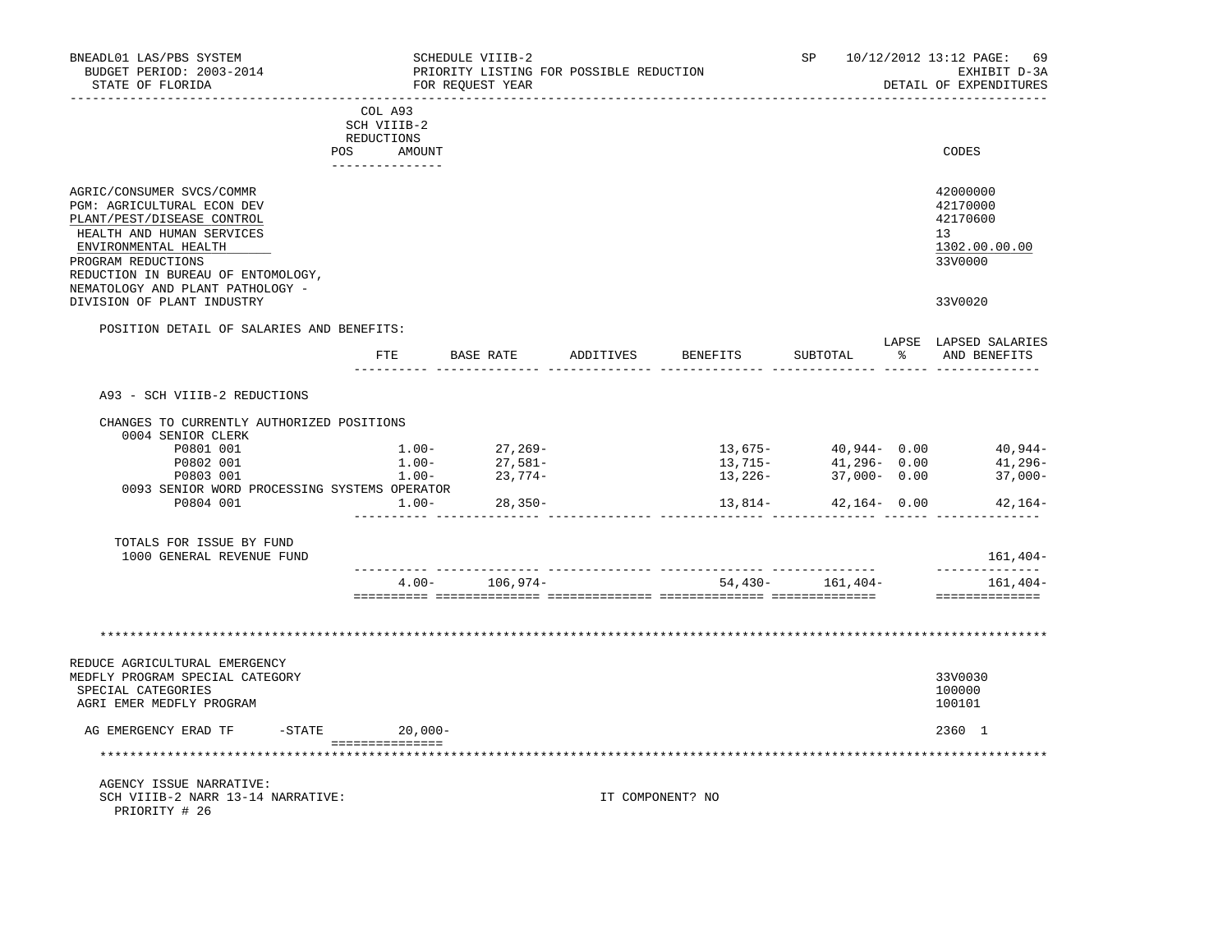| BNEADL01 LAS/PBS SYSTEM<br>BUDGET PERIOD: 2003-2014<br>STATE OF FLORIDA                                                                                                                                  | SCHEDULE VIIIB-2<br>PRIORITY LISTING FOR POSSIBLE REDUCTION<br>FOR REOUEST YEAR | SP | 10/12/2012 13:12 PAGE:<br>70<br>EXHIBIT D-3A<br>DETAIL OF EXPENDITURES |
|----------------------------------------------------------------------------------------------------------------------------------------------------------------------------------------------------------|---------------------------------------------------------------------------------|----|------------------------------------------------------------------------|
|                                                                                                                                                                                                          | COL A93<br>SCH VIIIB-2<br>REDUCTIONS<br>AMOUNT<br><b>POS</b>                    |    | CODES                                                                  |
| AGRIC/CONSUMER SVCS/COMMR<br><b>PGM: AGRICULTURAL ECON DEV</b><br>PLANT/PEST/DISEASE CONTROL<br>HEALTH AND HUMAN SERVICES<br>ENVIRONMENTAL HEALTH<br>PROGRAM REDUCTIONS<br>REDUCE AGRICULTURAL EMERGENCY |                                                                                 |    | 42000000<br>42170000<br>42170600<br>13<br>1302.00.00.00<br>33V0000     |
| MEDFLY PROGRAM SPECIAL CATEGORY                                                                                                                                                                          |                                                                                 |    | 33V0030                                                                |

## DESCRIPTION OF REDUCTION ISSUE:

 This issue reduces \$20,000 out of the Agricultural Emergency Eradication Trust Fund for the Mediterranean fruit fly (Medfly Program) appropriation.

## IMPACT OF THE REDUCTIONS:

 Medfly - A reduction of the Medfly appropriation would have a significant impact on the Division's ability to protect the state's agricultural interests. Florida is a high-risk sentinel state for exotic pest incursions including fruit flies of economic importance. The loss of \$20,000 in Medfly special category funding will result in the loss of an OPS employee that is responsible for fruit fly trapping (the equivalent of 500 traps).

CALCULATION OF REDUCTION AMOUNT:

 Medfly was used to properly adjust the balances after personnel reductions were calculated to meet the targeted reduction amounts.

STATUTORY CHANGE(S): N/A

### SPECIAL CATEGORY: Agricultural Emergencies (Medfly Program-AEETF) -------------------------

| OUANTITY | DESCRIPTION                     | -----------<br>CALCULATIONS           | REDUCTION AMOUNT<br>FY 2013-14 |
|----------|---------------------------------|---------------------------------------|--------------------------------|
|          | Special Category-Medfly Program | (\$20,000)                            | ( \$20,000)                    |
|          |                                 | TOTAL ISSUE BY FUND: AEETF (\$20,000) |                                |
|          |                                 | Total                                 | (520,000)                      |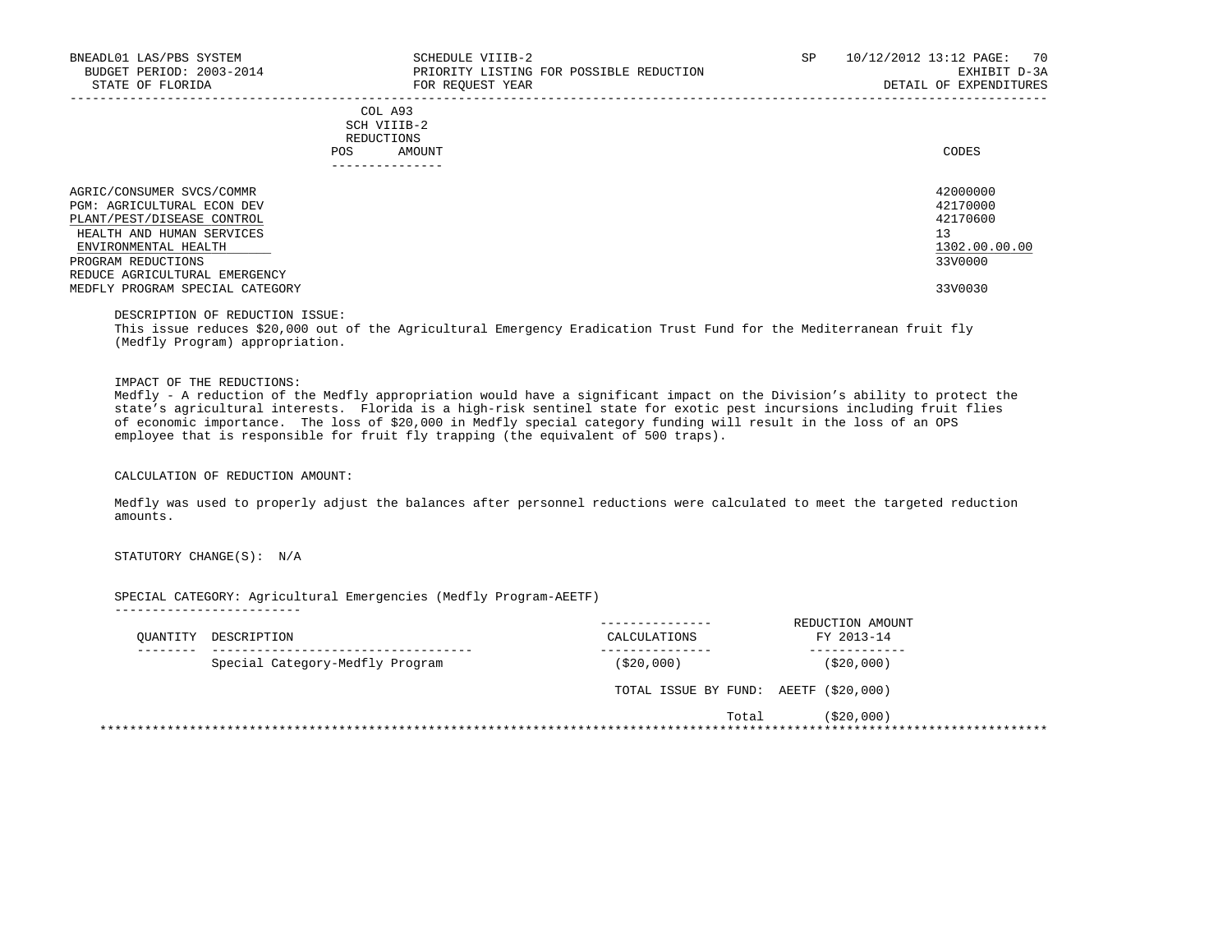| BNEADL01 LAS/PBS SYSTEM<br>BUDGET PERIOD: 2003-2014<br>STATE OF FLORIDA                                                                                                                                                              | SCHEDULE VIIIB-2<br>PRIORITY LISTING FOR POSSIBLE REDUCTION<br>FOR REQUEST YEAR                                                                                                                                                                                                                                                                                                                                                                                       | SP. | 10/12/2012 13:12 PAGE:<br>71<br>EXHIBIT D-3A<br>DETAIL OF EXPENDITURES<br>___________________ |
|--------------------------------------------------------------------------------------------------------------------------------------------------------------------------------------------------------------------------------------|-----------------------------------------------------------------------------------------------------------------------------------------------------------------------------------------------------------------------------------------------------------------------------------------------------------------------------------------------------------------------------------------------------------------------------------------------------------------------|-----|-----------------------------------------------------------------------------------------------|
|                                                                                                                                                                                                                                      | COL A93<br>SCH VIIIB-2<br>REDUCTIONS<br>POS<br>AMOUNT<br>_______________                                                                                                                                                                                                                                                                                                                                                                                              |     | CODES                                                                                         |
| AGRIC/CONSUMER SVCS/COMMR<br>PGM: AGRICULTURAL ECON DEV<br>PLANT/PEST/DISEASE CONTROL<br>HEALTH AND HUMAN SERVICES<br>ENVIRONMENTAL HEALTH<br>PROGRAM REDUCTIONS<br>REDUCTION IN THE OFFICE OF<br>ADMINISTRATION - DIVISION OF PLANT |                                                                                                                                                                                                                                                                                                                                                                                                                                                                       |     | 42000000<br>42170000<br>42170600<br>13 <sup>°</sup><br>1302.00.00.00<br>33V0000               |
| INDUSTRY<br>SALARY RATE<br>SALARY RATE 94,536-                                                                                                                                                                                       | ===============                                                                                                                                                                                                                                                                                                                                                                                                                                                       |     | 33V0070<br>000000                                                                             |
| SALARIES AND BENEFITS                                                                                                                                                                                                                |                                                                                                                                                                                                                                                                                                                                                                                                                                                                       |     | 010000                                                                                        |
|                                                                                                                                                                                                                                      | $2.00-$                                                                                                                                                                                                                                                                                                                                                                                                                                                               |     |                                                                                               |
| GENERAL REVENUE FUND<br>$-$ STATE                                                                                                                                                                                                    | $128.195-$<br>===============                                                                                                                                                                                                                                                                                                                                                                                                                                         |     | 1000 1                                                                                        |
| TOTAL: REDUCTION IN THE OFFICE OF<br>ADMINISTRATION - DIVISION OF PLANT<br>INDUSTRY<br>TOTAL POSITIONS 2.00-<br>TOTAL ISSUE<br>TOTAL SALARY RATE 94,536-                                                                             | 128,195-<br>================                                                                                                                                                                                                                                                                                                                                                                                                                                          |     | 33V0070                                                                                       |
| AGENCY ISSUE NARRATIVE:<br>SCH VIIIB-2 NARR 13-14 NARRATIVE:<br>PRIORITY # 28                                                                                                                                                        | IT COMPONENT? NO                                                                                                                                                                                                                                                                                                                                                                                                                                                      |     |                                                                                               |
| DESCRIPTION OF REDUCTION ISSUE:                                                                                                                                                                                                      | This is to reduce two (2) FTE and \$128,195 in Salaries and Benefits from General Revenue in the Division's Administration<br>Office as part of the 5% budget reduction plan as follows:                                                                                                                                                                                                                                                                              |     |                                                                                               |
|                                                                                                                                                                                                                                      | (1) Data Processing Manager in the Data Processing Section - currently filled.<br>(1) Maintenance Mechanic from the Maintenance Section - currently filled.                                                                                                                                                                                                                                                                                                           |     |                                                                                               |
| IMPACT OF THE REDUCTION:                                                                                                                                                                                                             | Data Processing Manager - The loss of a Data Processing Manager within the Division of Plant Industry would have a<br>significant impact on our ability to develop new systems to record, report and archive inspection, pest and disease<br>identifications, and other plant protection activities. The loss of this position will make us more reliant on outside<br>contractors for application development which is a less efficient and more costly alternative. |     |                                                                                               |

 Maintenance Mechanic - The loss of this Maintenance Mechanic FTE will have a significant impact on the division's ability to keep aging equipment operational. The HVAC system, fire suppression systems, vehicles and other equipment at the Doyle Conner complex are aged and outdated and require constant repair and upkeep. Failures to the HVAC system has the potential to result in irreversible damages to the extremely valuable work conducted in our many greenhouses including irreplaceable citrus germplasm, biological control colonies and diagnostic research studies.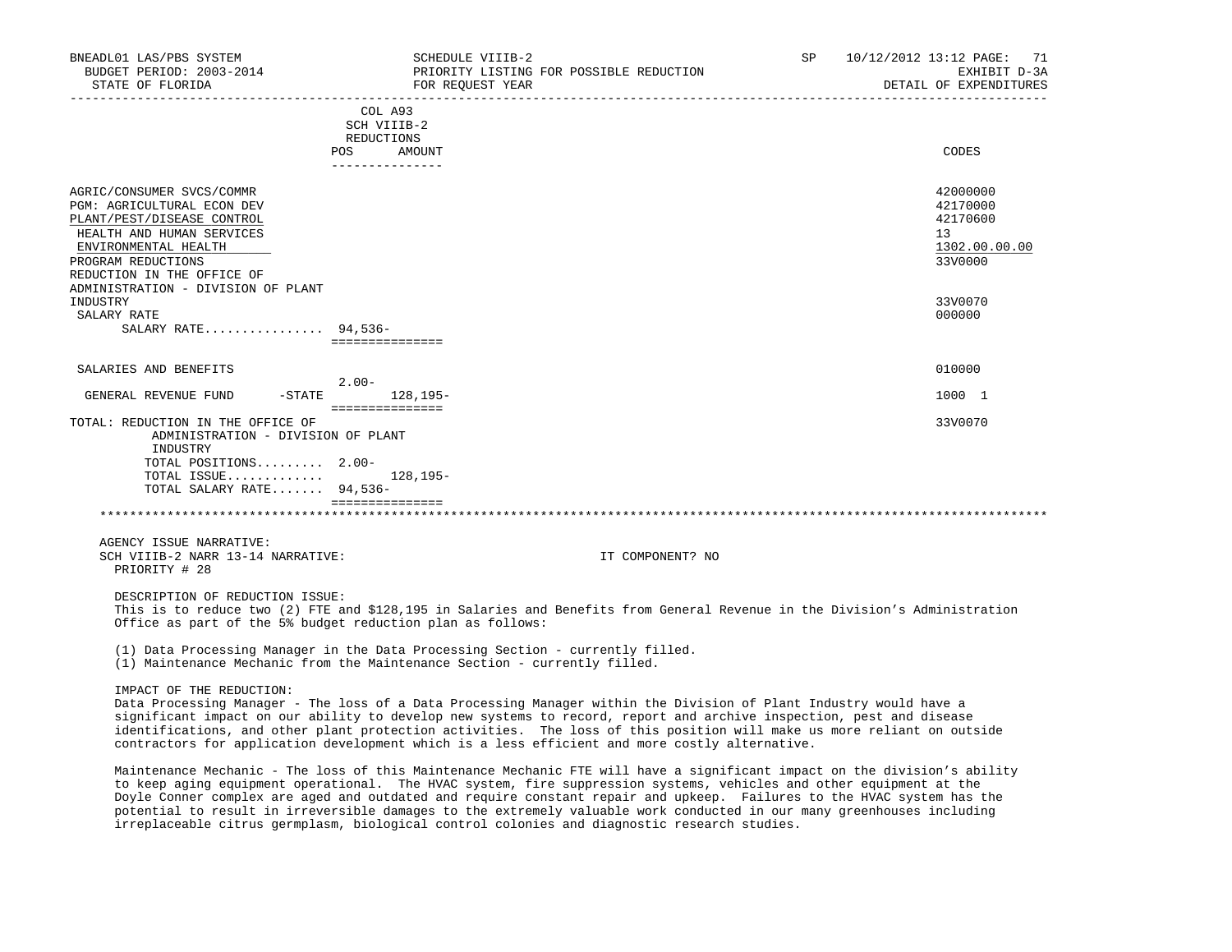| BNEADL01 LAS/PBS SYSTEM<br>BUDGET PERIOD: 2003-2014<br>STATE OF FLORIDA                                                                    | SCHEDULE VIIIB-2<br>PRIORITY LISTING FOR POSSIBLE REDUCTION<br>FOR REOUEST YEAR         | SP | 10/12/2012 13:12 PAGE: 72<br>EXHIBIT D-3A<br>DETAIL OF EXPENDITURES |
|--------------------------------------------------------------------------------------------------------------------------------------------|-----------------------------------------------------------------------------------------|----|---------------------------------------------------------------------|
|                                                                                                                                            | COL A93<br>SCH VIIIB-2<br>REDUCTIONS<br>POS.<br>AMOUNT<br>. - - - - - - - - - - - - - - |    | CODES                                                               |
| AGRIC/CONSUMER SVCS/COMMR<br>PGM: AGRICULTURAL ECON DEV<br>PLANT/PEST/DISEASE CONTROL<br>HEALTH AND HUMAN SERVICES<br>ENVIRONMENTAL HEALTH |                                                                                         |    | 42000000<br>42170000<br>42170600<br>13<br>1302.00.00.00             |
| PROGRAM REDUCTIONS<br>REDUCTION IN THE OFFICE OF                                                                                           |                                                                                         |    | 33V0000                                                             |
| ADMINISTRATION - DIVISION OF PLANT<br>INDUSTRY                                                                                             |                                                                                         |    | 33V0070                                                             |

CALCULATION OF REDUCTION AMOUNT: This reduction is based on salaries and Benefits calculated at the annual minimum.

STATUTORY CHANGE(S): No statutory changes would be required to implement this reduction.

COST SUMMARY:

SALARIES AND BENEFITS:

| CLASS<br>CODE | TITLE                                               | PAY<br>GRADE         | RATE                 | NUMBER OF<br>POSITIONS | FY2013-14<br>TOTAL RATE                                       | REDUCTION AMOUNT<br>FY 2013-14           |       |                 |
|---------------|-----------------------------------------------------|----------------------|----------------------|------------------------|---------------------------------------------------------------|------------------------------------------|-------|-----------------|
| 2133<br>6466  | Data Processing Manager-SES<br>Maintenance Mechanic | -------<br>426<br>14 | --------<br>\$24,669 |                        | -----------<br>$$69,867$ (1) (\$69,867)<br>$(1)$ $(524, 669)$ | (\$90,185)<br>( \$38, 010)               |       |                 |
|               |                                                     |                      |                      |                        |                                                               | Total Salaries and Benefits: (\$128,195) |       |                 |
|               |                                                     |                      |                      |                        |                                                               | TOTAL ISSUE BY FUND: GR (\$128,195)      |       |                 |
|               |                                                     |                      |                      |                        |                                                               |                                          |       |                 |
|               |                                                     |                      |                      |                        |                                                               |                                          |       |                 |
|               | POSITION DETAIL OF SALARIES AND BENEFITS:           |                      |                      |                        |                                                               |                                          | LAPSE | LAPSED SALARIES |
|               |                                                     | FTE                  | BASE RATE            | ADDITIVES              | <b>BENEFITS</b>                                               | SUBTOTAL                                 | ႜႜ    |                 |
|               | A93 - SCH VIIIB-2 REDUCTIONS                        |                      |                      |                        |                                                               |                                          |       | AND BENEFITS    |
|               | CHANGES TO CURRENTLY AUTHORIZED POSITIONS           |                      |                      |                        |                                                               |                                          |       |                 |
|               | 6466 MAINTENANCE MECHANIC<br>P0802 001              | $1.00-$              | 24,669–              |                        |                                                               | 13,341-<br>38,010- 0.00                  |       | $38,010-$       |
|               | 2133 DATA PROCESSING MANAGER - SES<br>P0801 001     | $1.00 -$             | 69,867-              |                        |                                                               | 90,185- 0.00<br>$20,318-$                |       | $90, 185 -$     |

---------- -------------- -------------- -------------- -------------- ------ --------------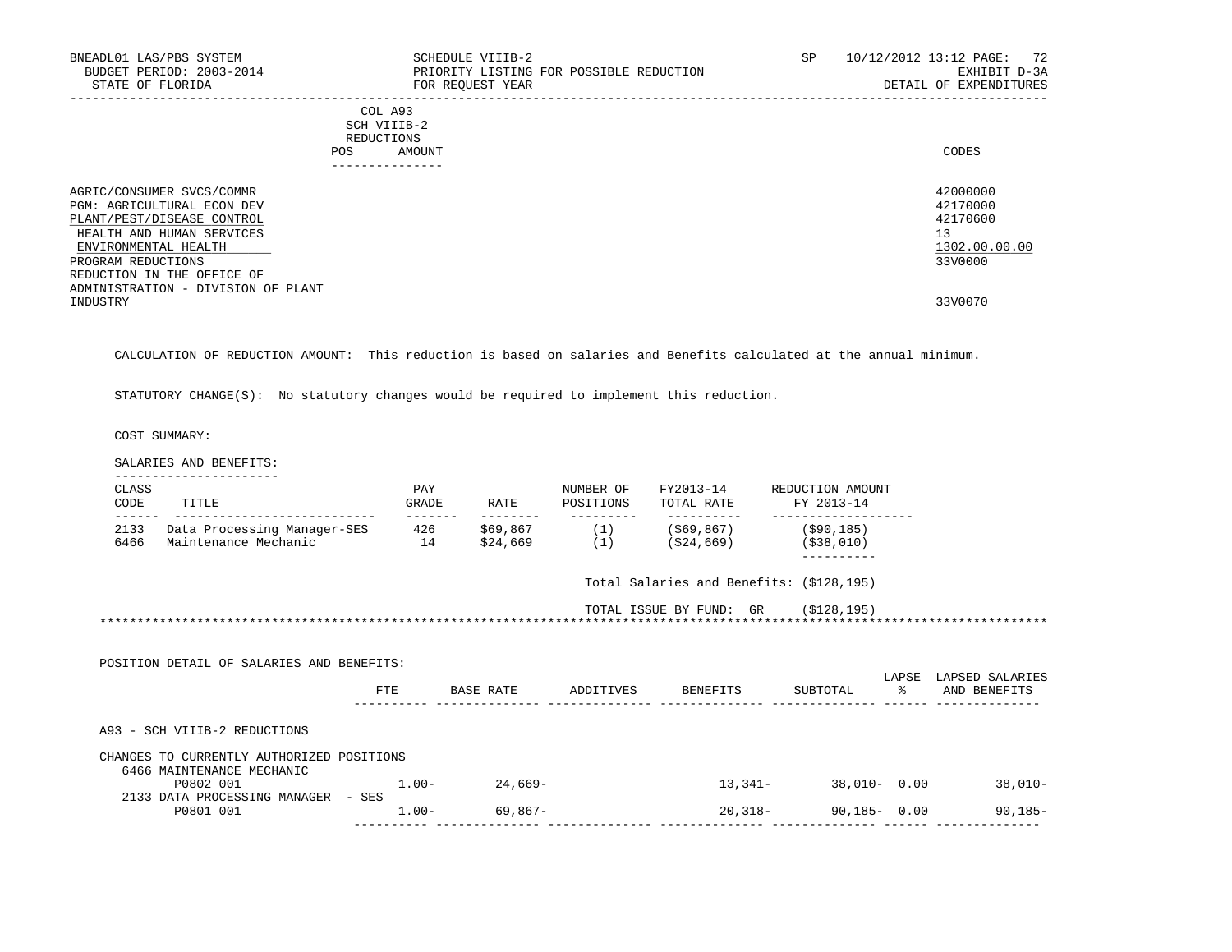| BNEADL01 LAS/PBS SYSTEM<br>BUDGET PERIOD: 2003-2014                                                                                                                                                                                  |                                                                          |         | SCHEDULE VIIIB-2<br>PRIORITY LISTING FOR POSSIBLE REDUCTION |                    | SP                | 10/12/2012 13:12 PAGE: 73<br>EXHIBIT D-3A                          |
|--------------------------------------------------------------------------------------------------------------------------------------------------------------------------------------------------------------------------------------|--------------------------------------------------------------------------|---------|-------------------------------------------------------------|--------------------|-------------------|--------------------------------------------------------------------|
| STATE OF FLORIDA<br>______________________________________                                                                                                                                                                           |                                                                          |         | FOR REOUEST YEAR                                            |                    |                   | DETAIL OF EXPENDITURES                                             |
|                                                                                                                                                                                                                                      | COL A93<br>SCH VIIIB-2<br>REDUCTIONS<br>POS<br>AMOUNT<br>--------------- |         |                                                             |                    |                   | CODES                                                              |
| AGRIC/CONSUMER SVCS/COMMR<br>PGM: AGRICULTURAL ECON DEV<br>PLANT/PEST/DISEASE CONTROL<br>HEALTH AND HUMAN SERVICES<br>ENVIRONMENTAL HEALTH<br>PROGRAM REDUCTIONS<br>REDUCTION IN THE OFFICE OF<br>ADMINISTRATION - DIVISION OF PLANT |                                                                          |         |                                                             |                    |                   | 42000000<br>42170000<br>42170600<br>13<br>1302.00.00.00<br>33V0000 |
| INDUSTRY                                                                                                                                                                                                                             |                                                                          |         |                                                             |                    |                   | 33V0070                                                            |
| POSITION DETAIL OF SALARIES AND BENEFITS:                                                                                                                                                                                            | FTE.                                                                     |         | BASE RATE                                                   | ADDITIVES BENEFITS | SUBTOTAL          | LAPSE LAPSED SALARIES<br>% AND BENEFITS                            |
| A93 - SCH VIIIB-2 REDUCTIONS                                                                                                                                                                                                         |                                                                          |         |                                                             |                    |                   |                                                                    |
| CHANGES TO CURRENTLY AUTHORIZED POSITIONS                                                                                                                                                                                            |                                                                          |         |                                                             |                    |                   |                                                                    |
|                                                                                                                                                                                                                                      |                                                                          |         |                                                             |                    |                   |                                                                    |
| TOTALS FOR ISSUE BY FUND<br>1000 GENERAL REVENUE FUND                                                                                                                                                                                |                                                                          |         |                                                             |                    |                   | 128,195-                                                           |
|                                                                                                                                                                                                                                      |                                                                          |         | $2.00 - 94,536 -$                                           |                    | $33,659-128,195-$ | --------------<br>128,195–<br>==============                       |
|                                                                                                                                                                                                                                      |                                                                          |         |                                                             |                    |                   |                                                                    |
|                                                                                                                                                                                                                                      |                                                                          |         |                                                             |                    |                   |                                                                    |
| REDUCTION IN THE BUREAU OF<br>METHODS DEVELOPMENT AND BIOLOGICAL                                                                                                                                                                     |                                                                          |         |                                                             |                    |                   |                                                                    |
| CONTROL - DIVISION OF PLANT<br>INDUSTRY<br>SALARY RATE<br>SALARY RATE $55,681-$                                                                                                                                                      | ===============                                                          |         |                                                             |                    |                   | 33V0080<br>000000                                                  |
| SALARIES AND BENEFITS                                                                                                                                                                                                                |                                                                          |         |                                                             |                    |                   | 010000                                                             |
| $-STATE$<br>GENERAL REVENUE FUND                                                                                                                                                                                                     | $2.00-$<br>===============                                               | 83,177- |                                                             |                    |                   | 1000 1                                                             |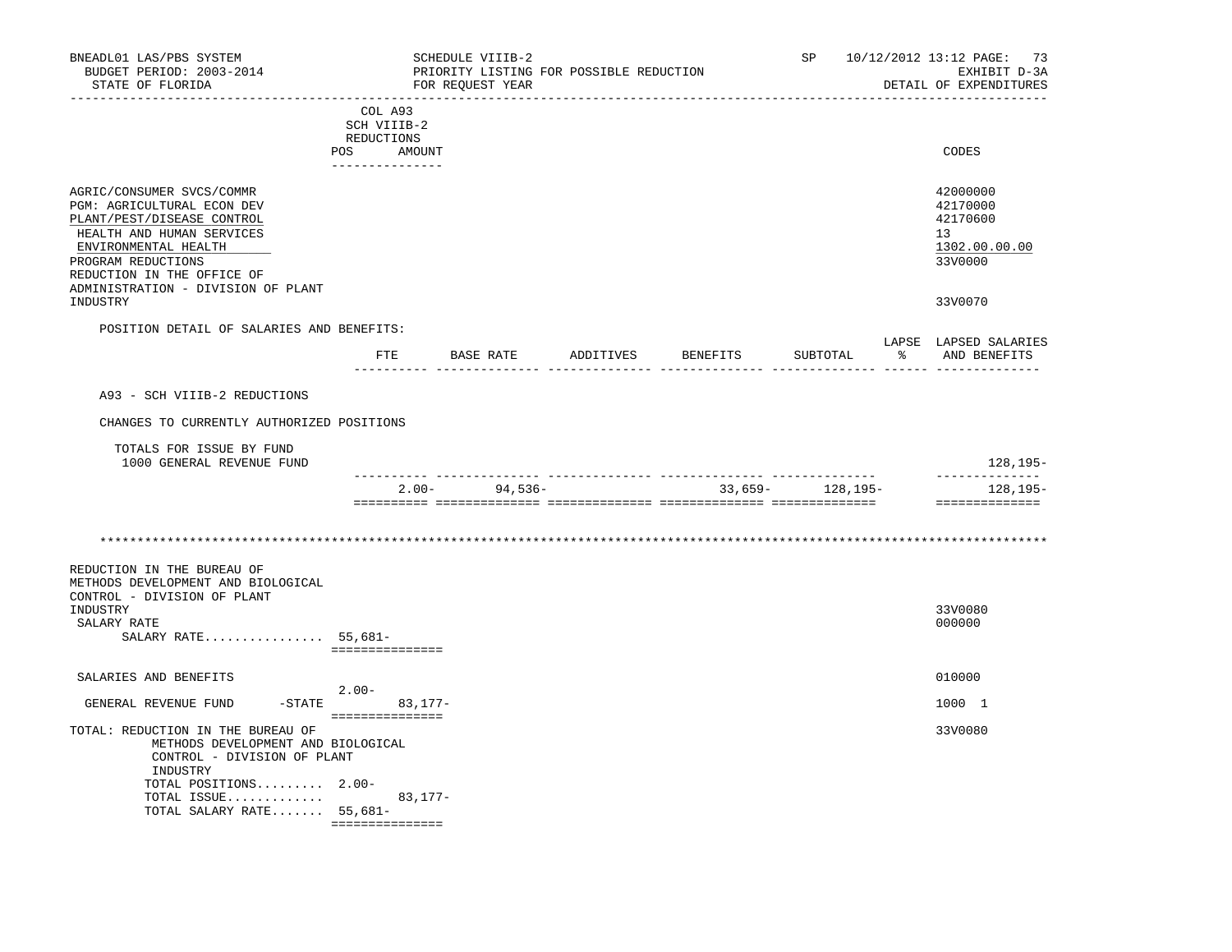| BNEADL01 LAS/PBS SYSTEM<br>BUDGET PERIOD: 2003-2014<br>STATE OF FLORIDA                                                                                                                                                                                                    |                                                                       | SCHEDULE VIIIB-2<br>FOR REOUEST YEAR | PRIORITY LISTING FOR POSSIBLE REDUCTION | SP | 10/12/2012 13:12 PAGE: 74<br>EXHIBIT D-3A<br>DETAIL OF EXPENDITURES |
|----------------------------------------------------------------------------------------------------------------------------------------------------------------------------------------------------------------------------------------------------------------------------|-----------------------------------------------------------------------|--------------------------------------|-----------------------------------------|----|---------------------------------------------------------------------|
|                                                                                                                                                                                                                                                                            | COL A93<br>SCH VIIIB-2<br>REDUCTIONS<br>POS AMOUNT<br>--------------- |                                      |                                         |    | CODES                                                               |
| AGRIC/CONSUMER SVCS/COMMR<br><b>PGM: AGRICULTURAL ECON DEV</b><br>PLANT/PEST/DISEASE CONTROL<br>HEALTH AND HUMAN SERVICES<br>ENVIRONMENTAL HEALTH<br>PROGRAM REDUCTIONS<br>REDUCTION IN THE BUREAU OF<br>METHODS DEVELOPMENT AND BIOLOGICAL<br>CONTROL - DIVISION OF PLANT |                                                                       |                                      |                                         |    | 42000000<br>42170000<br>42170600<br>13<br>1302.00.00.00<br>33V0000  |
| INDUSTRY                                                                                                                                                                                                                                                                   |                                                                       |                                      |                                         |    | 33V0080                                                             |
| AGENCY ISSUE NARRATIVE:<br>SCH VIIIB-2 NARR 13-14 NARRATIVE:<br>PRIORITY # 29                                                                                                                                                                                              |                                                                       |                                      | IT COMPONENT? NO                        |    |                                                                     |
| DESCRIPTION OF REDUCTION ISSUE:<br>This is to reduce two (2) FTE and \$83,177 in Salaries and Benefits from General Revenue in the Bureau of Methods                                                                                                                       |                                                                       |                                      |                                         |    |                                                                     |

Development and Biological Control as part of the 5% budget reduction plan as follows:

 (1) Operations Analyst II from the Bureau of Methods Development and Biological Control - currently filled.

(1) Agricultural Technician III from the Bureau of Methods Development and Biological Control - currently filled

IMPACT OF THE REDUCTION:

 Operations Analyst II - The Operations Analyst II position is the only State asset (our eyes and ears) we have involved in the Mediterranean fruit fly (Medfly) Preventative Release Program (PRP) Rearing Facility. By eliminating this position the State will no longer have an employee involved in the quality control and rearing / release technique development of the Florida Medfly program. The impact of the loss of this position would be significant.

 Agricultural Technician III - This position is responsible for many different specialized areas including: after hour project monitoring, fumigation, fruit fly methods development, imported fire ant certification, hazardous chemical disposal and cactus moth rearing. By eliminating this position we will no longer be able to test soils for imported fire ant certification, we will be unable to do the necessary work on methods development of fruit fly trapping and eradication techniques and our security schedule will no longer cover full weekends. This lack of security and project monitoring during the weekends could lead to catastrophic losses in our many biological control programs. All fumigation, hazardous chemical disposal and construction and design projects will have to be handled by one employee if this position is eliminated. The impact of the loss of this position would be significant.

CALCULATION OF REDUCTION AMOUNT: This reduction is based on salaries and Benefits calculated at the annual minimum.

STATUTORY CHANGE(S): No statutory changes would be required to implement this reduction.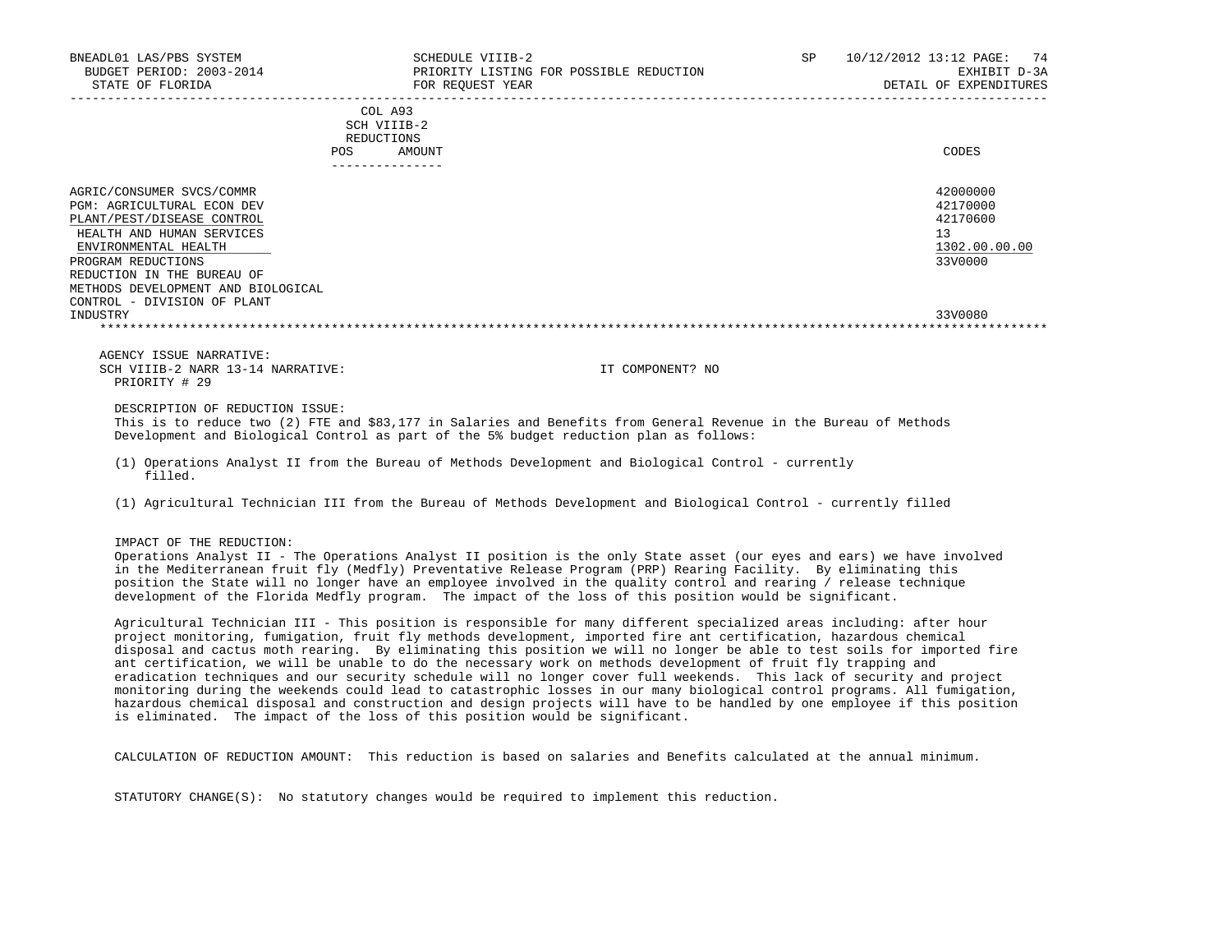| BUDGET PERIOD: 2003-2014<br>STATE OF FLORIDA                                                                                                                                                                                                                        |                                                                   | SCHEDULE VIIIB-2<br>FOR REQUEST YEAR | PRIORITY LISTING FOR POSSIBLE REDUCTION       |                                         | SP                                                     |                                                                                         | 10/12/2012 13:12 PAGE:<br>75<br>EXHIBIT D-3A<br>DETAIL OF EXPENDITURES                    |
|---------------------------------------------------------------------------------------------------------------------------------------------------------------------------------------------------------------------------------------------------------------------|-------------------------------------------------------------------|--------------------------------------|-----------------------------------------------|-----------------------------------------|--------------------------------------------------------|-----------------------------------------------------------------------------------------|-------------------------------------------------------------------------------------------|
| POS                                                                                                                                                                                                                                                                 | COL A93<br>SCH VIIIB-2<br>REDUCTIONS<br>AMOUNT<br>_______________ |                                      |                                               |                                         |                                                        |                                                                                         | CODES                                                                                     |
| AGRIC/CONSUMER SVCS/COMMR<br>PGM: AGRICULTURAL ECON DEV<br>PLANT/PEST/DISEASE CONTROL<br>HEALTH AND HUMAN SERVICES<br>ENVIRONMENTAL HEALTH<br>PROGRAM REDUCTIONS<br>REDUCTION IN THE BUREAU OF<br>METHODS DEVELOPMENT AND BIOLOGICAL<br>CONTROL - DIVISION OF PLANT |                                                                   |                                      |                                               |                                         |                                                        |                                                                                         | 42000000<br>42170000<br>42170600<br>13<br>1302.00.00.00<br>33V0000                        |
| INDUSTRY                                                                                                                                                                                                                                                            |                                                                   |                                      |                                               |                                         |                                                        |                                                                                         | 33V0080                                                                                   |
| COST SUMMARY:                                                                                                                                                                                                                                                       |                                                                   |                                      |                                               |                                         |                                                        |                                                                                         |                                                                                           |
| SALARIES AND BENEFITS:<br>-----------------------                                                                                                                                                                                                                   |                                                                   |                                      |                                               |                                         |                                                        |                                                                                         |                                                                                           |
| CLASS<br>CODE<br>TITLE<br>______ ____________________________                                                                                                                                                                                                       | PAY<br>GRADE<br>$- - - - - - -$                                   | RATE                                 | NUMBER OF<br>POSITIONS<br>$- - - - - - - - -$ | FY2013-14<br>TOTAL RATE<br>-----------  | REDUCTION AMOUNT<br>FY 2013-14<br>-------------------- |                                                                                         |                                                                                           |
| 2212 Operations Analyst II<br>7521 Agricultural Technician III 011                                                                                                                                                                                                  | 019                                                               | \$31,907<br>\$23,774                 | (1)                                           | (\$31,907)<br>$(1)$ $(§23, 774)$        | ( \$46, 177)<br>(\$37,000)<br>----------               |                                                                                         |                                                                                           |
|                                                                                                                                                                                                                                                                     |                                                                   |                                      |                                               | Total Salaries and Benefits: (\$83,177) |                                                        |                                                                                         |                                                                                           |
|                                                                                                                                                                                                                                                                     |                                                                   |                                      |                                               | TOTAL ISSUE BY FUND: GR (\$83,177)      |                                                        |                                                                                         |                                                                                           |
|                                                                                                                                                                                                                                                                     |                                                                   |                                      |                                               |                                         |                                                        |                                                                                         |                                                                                           |
|                                                                                                                                                                                                                                                                     |                                                                   |                                      |                                               |                                         |                                                        |                                                                                         |                                                                                           |
| POSITION DETAIL OF SALARIES AND BENEFITS:                                                                                                                                                                                                                           | FTE                                                               | BASE RATE                            | ADDITIVES                                     | BENEFITS                                | SUBTOTAL                                               | - <i>이 영어</i> - 이 어디 - 이 어디 - 이 어디 - 이 어디 - 이 어디 - 이 어디 - 이 어디 - 이 어디 - 이 어디 - 이 어디 - 이 | AND BENEFITS                                                                              |
| A93 - SCH VIIIB-2 REDUCTIONS                                                                                                                                                                                                                                        |                                                                   |                                      |                                               |                                         |                                                        |                                                                                         |                                                                                           |
| CHANGES TO CURRENTLY AUTHORIZED POSITIONS                                                                                                                                                                                                                           |                                                                   |                                      |                                               |                                         |                                                        |                                                                                         |                                                                                           |
| 2212 OPERATIONS ANALYST II<br>P0801 001                                                                                                                                                                                                                             |                                                                   | $1.00 - 31,907 -$                    |                                               |                                         | 14,270-<br>46,177- 0.00                                |                                                                                         |                                                                                           |
| 7521 AGRICULTURAL TECHNICIAN III<br>P0802 001                                                                                                                                                                                                                       | $1.00 -$                                                          | 23,774-                              |                                               | 13,226-                                 | $37,000 - 0.00$                                        |                                                                                         |                                                                                           |
| TOTALS FOR ISSUE BY FUND<br>1000 GENERAL REVENUE FUND                                                                                                                                                                                                               |                                                                   |                                      |                                               |                                         |                                                        |                                                                                         |                                                                                           |
|                                                                                                                                                                                                                                                                     |                                                                   | $2.00 - 55,681 -$                    |                                               |                                         | $27,496-$ 83,177-                                      |                                                                                         | LAPSE LAPSED SALARIES<br>46,177-<br>$37,000-$<br>$83,177-$<br>______________<br>$83,177-$ |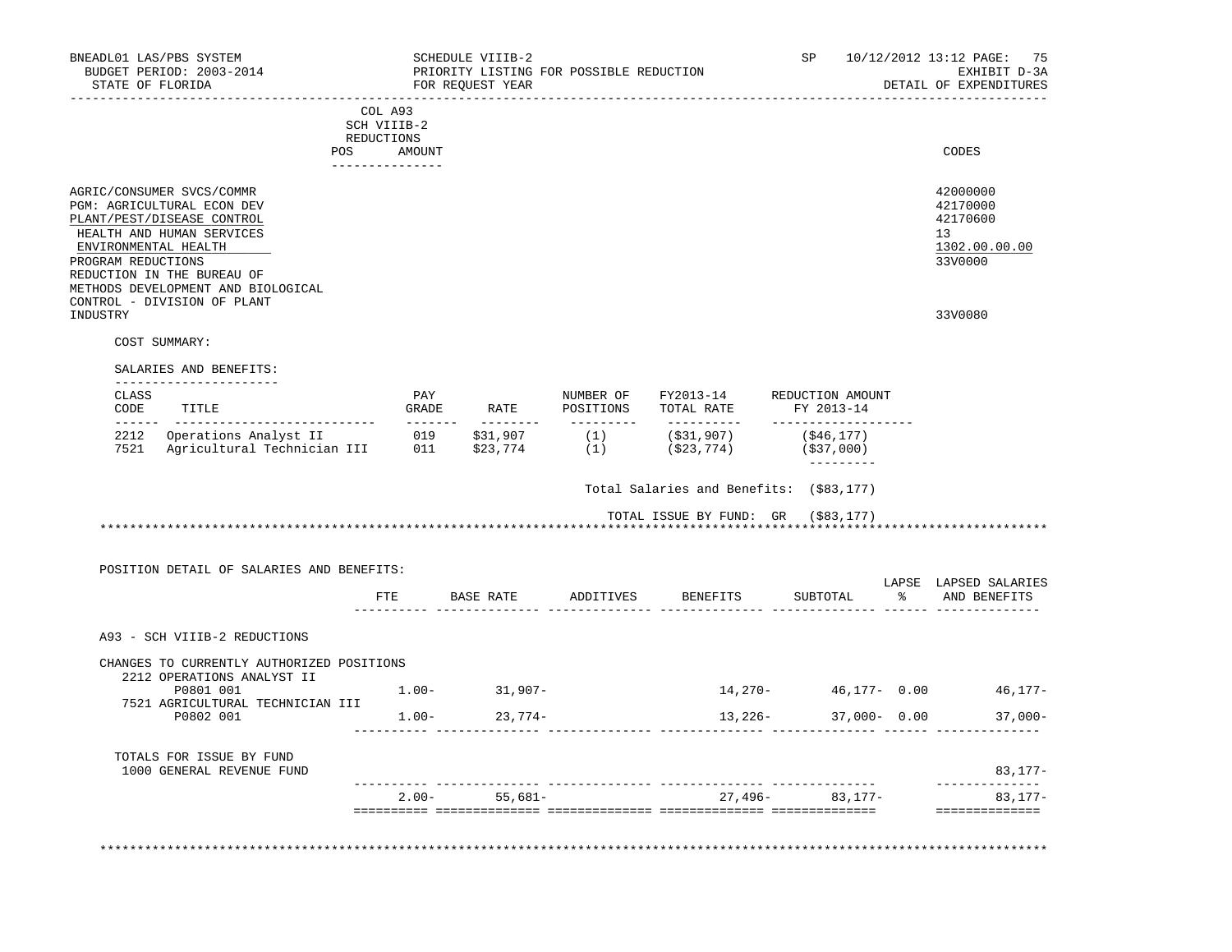| BNEADL01 LAS/PBS SYSTEM<br>BUDGET PERIOD: 2003-2014<br>STATE OF FLORIDA                                                                                                                              |                                              | SCHEDULE VIIIB-2<br>PRIORITY LISTING FOR POSSIBLE REDUCTION<br>FOR REOUEST YEAR | <b>SP</b> | 10/12/2012 13:12 PAGE:<br>76<br>EXHIBIT D-3A<br>DETAIL OF EXPENDITURES |
|------------------------------------------------------------------------------------------------------------------------------------------------------------------------------------------------------|----------------------------------------------|---------------------------------------------------------------------------------|-----------|------------------------------------------------------------------------|
|                                                                                                                                                                                                      | COL A93<br>SCH VIIIB-2<br>REDUCTIONS<br>POS. | AMOUNT                                                                          |           | CODES                                                                  |
| AGRIC/CONSUMER SVCS/COMMR<br>PGM: AGRICULTURAL ECON DEV<br>PLANT/PEST/DISEASE CONTROL<br>HEALTH AND HUMAN SERVICES<br>ENVIRONMENTAL HEALTH<br>PROGRAM REDUCTIONS<br>REDUCTION IN THE BUREAU OF PLANT | ---------------                              |                                                                                 |           | 42000000<br>42170000<br>42170600<br>13<br>1302.00.00.00<br>33V0000     |
| AND APIARY INSPECTION - DIVISION OF<br>PLANT INDUSTRY<br>SALARY RATE<br>SALARY RATE 56,097-                                                                                                          | ===============                              |                                                                                 |           | 33V0090<br>000000                                                      |
| SALARIES AND BENEFITS                                                                                                                                                                                |                                              |                                                                                 |           | 010000                                                                 |
| $-STATE$ 37,470-<br>GENERAL REVENUE FUND<br>$-STATE$<br>AG EMERGENCY ERAD TF                                                                                                                         | $46, 177-$<br>---------------                |                                                                                 |           | 1000 1<br>2360 1                                                       |
| TOTAL POSITIONS 2.00-<br>TOTAL APPRO                                                                                                                                                                 | ===============                              | $83,647-$                                                                       |           |                                                                        |
| TOTAL: REDUCTION IN THE BUREAU OF PLANT<br>AND APIARY INSPECTION - DIVISION OF<br>PLANT INDUSTRY<br>TOTAL POSITIONS 2.00-<br>TOTAL ISSUE<br>TOTAL SALARY RATE 56,097-                                |                                              | $83,647-$                                                                       |           | 33V0090                                                                |
|                                                                                                                                                                                                      | seesseesseesses                              |                                                                                 |           |                                                                        |
| AGENCY ISSUE NARRATIVE:<br>SCH VIIIB-2 NARR 13-14 NARRATIVE:<br>PRIORITY # 30                                                                                                                        |                                              | IT COMPONENT? NO                                                                |           |                                                                        |
| DESCRIPTION OF REDUCTION ISSUE:                                                                                                                                                                      |                                              |                                                                                 |           |                                                                        |

 This is to reduce two (2) FTE and \$83,647 in Salaries and Benefits (\$37,470-General Revenue and \$46,177 in the Agricultural Emergency Eradication Trust Fund) as part of the budget reduction plan as follows:

(1) Senior Word Processing Systems Operator from the Bureau of Plant and Apiary Inspection

(1) Environmental Specialist I from the Bureau of Plant and Apiary Inspection

IMPACT OF THE REDUCTION:

 Senior Word Processing Systems Operator - The loss of the Senior Word Processing Systems Operator would have a significant impact and would result in the inability to coordinate and process over 1,000 nematode certification letters required for the entry of live plants into Arizona, California, Texas, Louisiana and foreign markets. This certification accounts for all plant material exported to these markets without which Florida producers would be significantly impacted.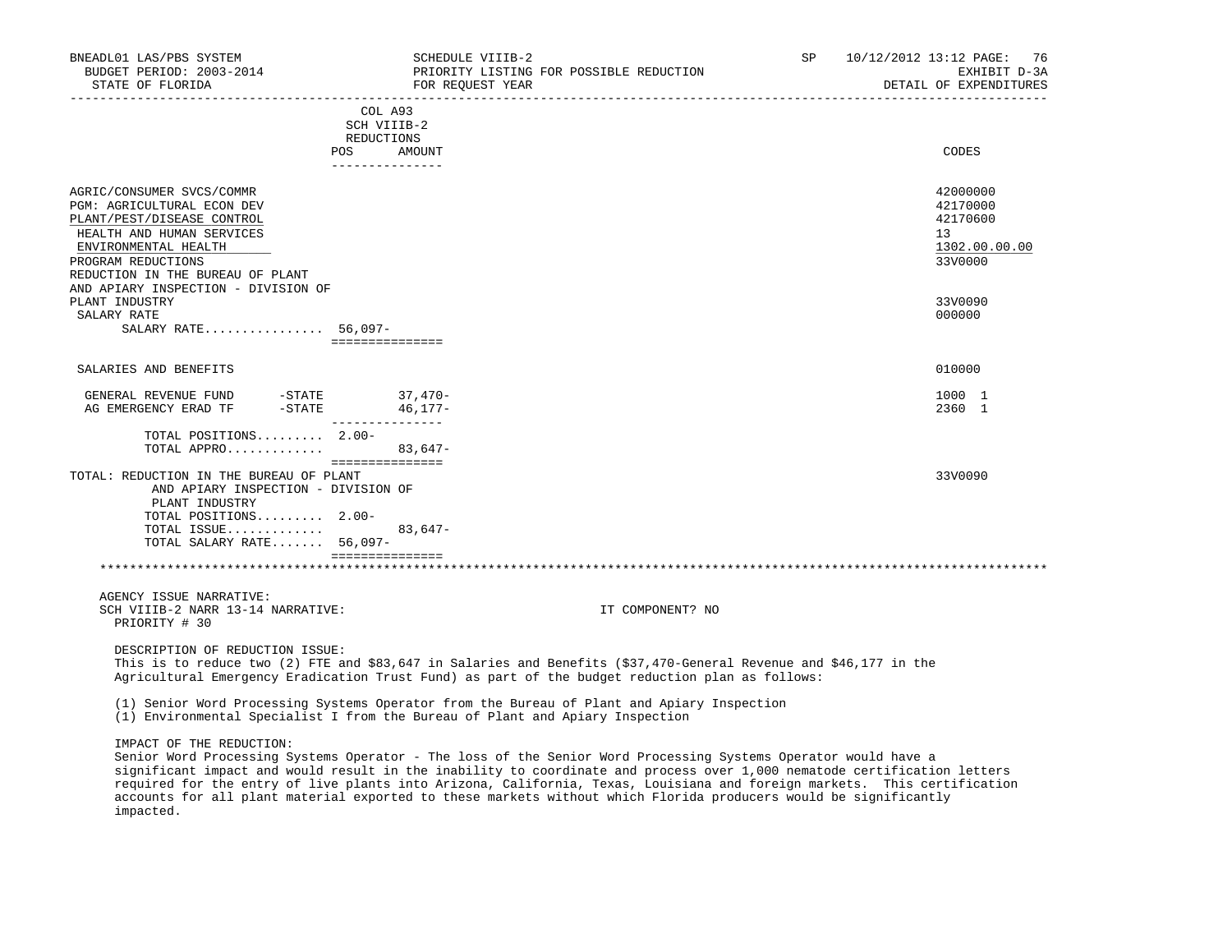| BNEADL01 LAS/PBS SYSTEM<br>BUDGET PERIOD: 2003-2014<br>STATE OF FLORIDA                                                                                                                                                                            | SCHEDULE VIIIB-2<br>PRIORITY LISTING FOR POSSIBLE REDUCTION<br>FOR REOUEST YEAR | SP | 10/12/2012 13:12 PAGE: 77<br>EXHIBIT D-3A<br>DETAIL OF EXPENDITURES |
|----------------------------------------------------------------------------------------------------------------------------------------------------------------------------------------------------------------------------------------------------|---------------------------------------------------------------------------------|----|---------------------------------------------------------------------|
|                                                                                                                                                                                                                                                    | COL A93<br>SCH VIIIB-2<br>REDUCTIONS<br>AMOUNT<br>POS                           |    | CODES                                                               |
| AGRIC/CONSUMER SVCS/COMMR<br><b>PGM: AGRICULTURAL ECON DEV</b><br>PLANT/PEST/DISEASE CONTROL<br>HEALTH AND HUMAN SERVICES<br>ENVIRONMENTAL HEALTH<br>PROGRAM REDUCTIONS<br>REDUCTION IN THE BUREAU OF PLANT<br>AND APIARY INSPECTION - DIVISION OF |                                                                                 |    | 42000000<br>42170000<br>42170600<br>13<br>1302.00.00.00<br>33V0000  |
| PLANT INDUSTRY                                                                                                                                                                                                                                     |                                                                                 |    | 33V0090                                                             |

 Environmental Specialist I - The loss of an inspector position would have a significant impact and is proposed only out of the necessity to meet the required 5% reduction target. A reduction of one (1) plant inspector would have a significant impact on the services provided to customers, particularly the nursery industry and other export agribusinesses that rely on inspection services to retain certification and to allow for intra/interstate and international movement of regulated commodities. The Division lost four (4) inspector FTE's in the 2011 budget reduction.

CALCULATION OF REDUCTION AMOUNT: This reduction is based on Salaries and Benefits calculated at the annual minimum.

STATUTORY CHANGE(S): No statutory changes would be required to implement this reduction.

COST SUMMARY:

SALARIES AND BENEFITS:

| CLASS<br>CODE | TITLE                                      | PAY<br>GRADE | RATE     | NUMBER OF<br>POSITIONS | FY2013-14<br>TOTAL RATE                 |             | REDUCTION AMOUNT<br>FY 2013-14 |  |
|---------------|--------------------------------------------|--------------|----------|------------------------|-----------------------------------------|-------------|--------------------------------|--|
| 0093          | Senior Word Processing Systems<br>Operator | 012          | \$24,190 | (1)                    | ( \$24, 190)                            |             | (S37, 470)                     |  |
| 4806          | Environmental Specialist I                 | 019          | \$31,907 | (1)                    | (S31, 907)                              |             | ( \$46, 177)                   |  |
|               |                                            |              |          |                        | Total Salaries and Benefits: (\$83,647) |             |                                |  |
|               |                                            |              |          |                        | TOTAL ISSUE BY FUND:                    | GR<br>AEETF | ( \$37, 470)<br>( \$46, 177)   |  |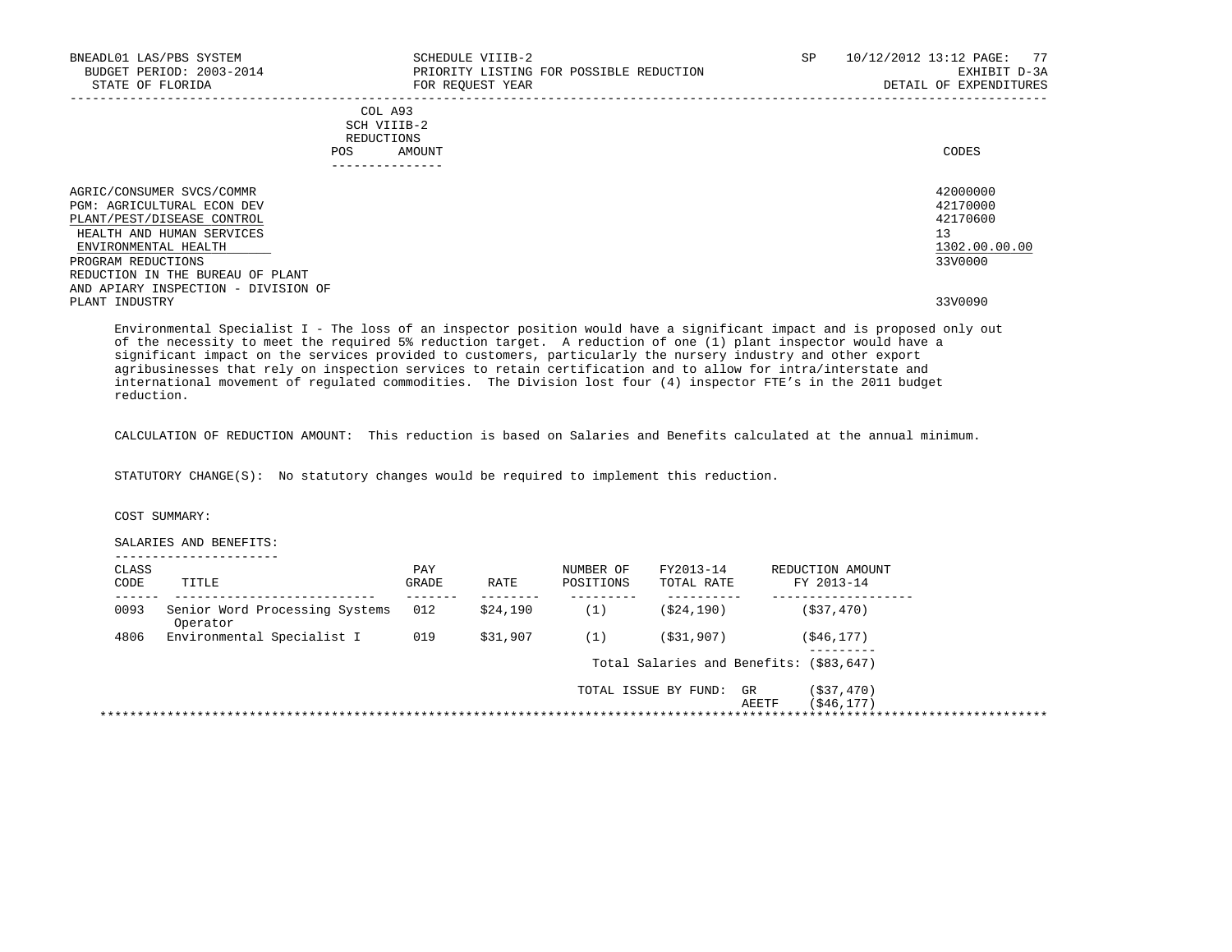| BNEADL01 LAS/PBS SYSTEM<br>BUDGET PERIOD: 2003-2014<br>STATE OF FLORIDA                                                                                                                                                                     |                                                                              |           | SCHEDULE VIIIB-2<br>FOR REQUEST YEAR | PRIORITY LISTING FOR POSSIBLE REDUCTION |                 |                     |           | SP 10/12/2012 13:12 PAGE: 78<br>EXHIBIT D-3A<br>DETAIL OF EXPENDITURES |
|---------------------------------------------------------------------------------------------------------------------------------------------------------------------------------------------------------------------------------------------|------------------------------------------------------------------------------|-----------|--------------------------------------|-----------------------------------------|-----------------|---------------------|-----------|------------------------------------------------------------------------|
|                                                                                                                                                                                                                                             | COL A93<br>SCH VIIIB-2<br>REDUCTIONS<br>POS<br>. _ _ _ _ _ _ _ _ _ _ _ _ _ _ | AMOUNT    |                                      |                                         |                 |                     |           | CODES                                                                  |
| AGRIC/CONSUMER SVCS/COMMR<br>PGM: AGRICULTURAL ECON DEV<br>PLANT/PEST/DISEASE CONTROL<br>HEALTH AND HUMAN SERVICES<br>ENVIRONMENTAL HEALTH<br>PROGRAM REDUCTIONS<br>REDUCTION IN THE BUREAU OF PLANT<br>AND APIARY INSPECTION - DIVISION OF |                                                                              |           |                                      |                                         |                 |                     |           | 42000000<br>42170000<br>42170600<br>13<br>1302.00.00.00<br>33V0000     |
| PLANT INDUSTRY                                                                                                                                                                                                                              |                                                                              |           |                                      |                                         |                 |                     |           | 33V0090                                                                |
| POSITION DETAIL OF SALARIES AND BENEFITS:                                                                                                                                                                                                   | ETE                                                                          |           | BASE RATE                            | ADDITIVES                               | <b>BENEFITS</b> | SUBTOTAL            | $\approx$ | LAPSE LAPSED SALARIES<br>AND BENEFITS                                  |
| A93 - SCH VIIIB-2 REDUCTIONS                                                                                                                                                                                                                |                                                                              |           |                                      |                                         |                 |                     |           |                                                                        |
| CHANGES TO CURRENTLY AUTHORIZED POSITIONS<br>0093 SENIOR WORD PROCESSING SYSTEMS OPERATOR                                                                                                                                                   |                                                                              |           |                                      |                                         |                 |                     |           |                                                                        |
| P0801 001<br>4806 ENVIRONMENTAL SPECIALIST I                                                                                                                                                                                                |                                                                              |           | $1.00 - 24,190 -$                    |                                         |                 |                     |           | $13,280 37,470-$ 0.00 $37,470-$                                        |
| P0802 001                                                                                                                                                                                                                                   |                                                                              |           | $1.00 - 31,907 -$                    |                                         | 14,270-         | 46,177- 0.00        |           | 46,177-                                                                |
| TOTALS FOR ISSUE BY FUND<br>1000 GENERAL REVENUE FUND<br>2360 AG EMERGENCY ERAD TF                                                                                                                                                          |                                                                              |           |                                      |                                         |                 |                     |           | $37,470-$<br>$46, 177 -$                                               |
|                                                                                                                                                                                                                                             |                                                                              |           | $2.00 - 56,097 -$                    |                                         |                 | $27,550 - 83,647 -$ |           | --------------<br>$83,647-$<br>==============                          |
| REDUCTION IN THE BUREAU OF PEST                                                                                                                                                                                                             |                                                                              |           |                                      |                                         |                 |                     |           |                                                                        |
| ERADICATION AND CONTROL - DIVISION<br>OF PLANT INDUSTRY<br>SALARY RATE<br>SALARY RATE $30,410-$                                                                                                                                             |                                                                              |           |                                      |                                         |                 |                     |           | 33V0230<br>000000                                                      |
|                                                                                                                                                                                                                                             | ===============                                                              |           |                                      |                                         |                 |                     |           |                                                                        |
| SALARIES AND BENEFITS                                                                                                                                                                                                                       | $1.00 -$                                                                     |           |                                      |                                         |                 |                     |           | 010000                                                                 |
| AG EMERGENCY ERAD TF                                                                                                                                                                                                                        | $-STATE$<br>===============                                                  | $44,487-$ |                                      |                                         |                 |                     |           | 2360 1                                                                 |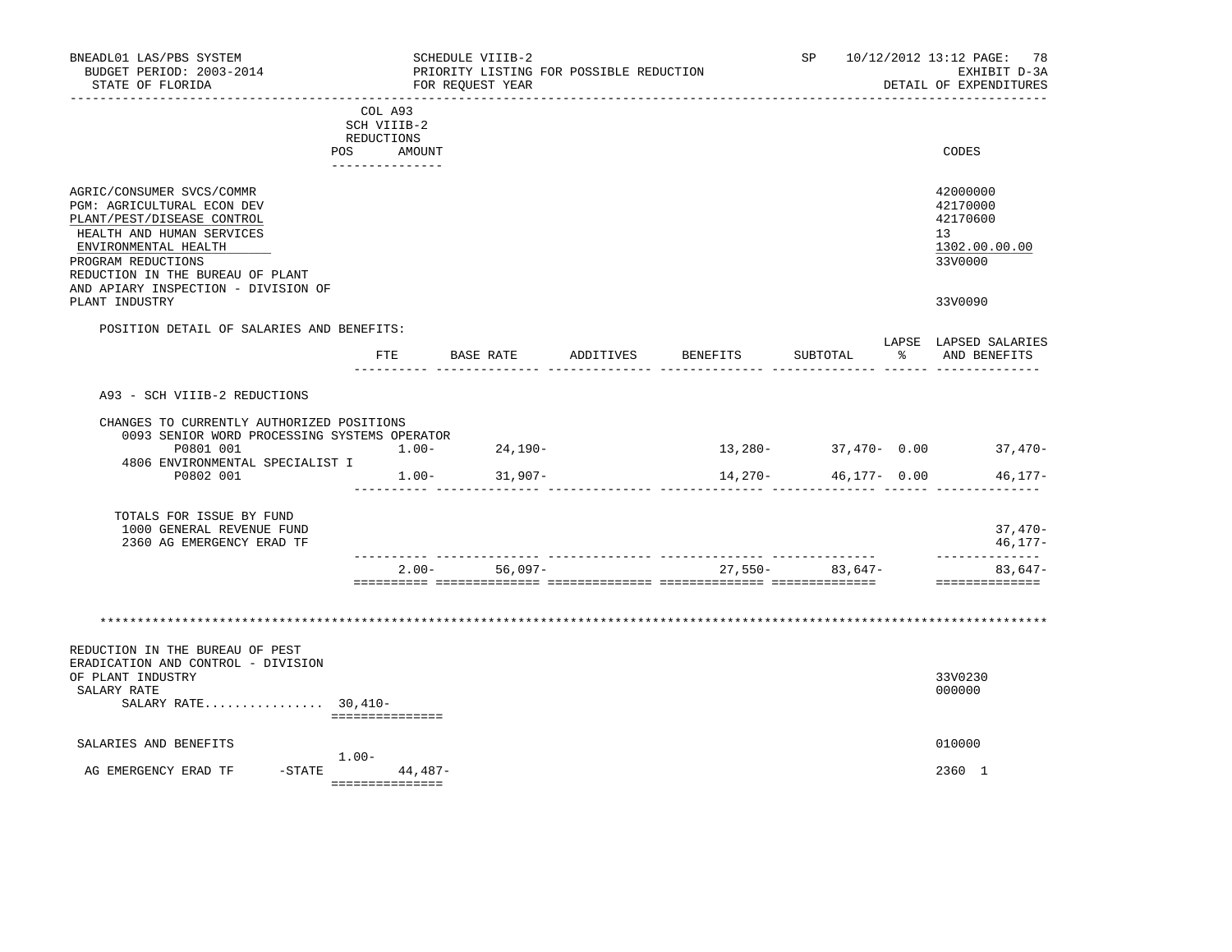| BNEADL01 LAS/PBS SYSTEM<br>BUDGET PERIOD: 2003-2014<br>STATE OF FLORIDA                                                                                                                                                                                                                                                                                                                              |                                                    |              | SCHEDULE VIIIB-2<br>FOR REQUEST YEAR | PRIORITY LISTING FOR POSSIBLE REDUCTION |                         | SP                             | _______________________________ | 10/12/2012 13:12 PAGE:<br>79<br>EXHIBIT D-3A<br>DETAIL OF EXPENDITURES |
|------------------------------------------------------------------------------------------------------------------------------------------------------------------------------------------------------------------------------------------------------------------------------------------------------------------------------------------------------------------------------------------------------|----------------------------------------------------|--------------|--------------------------------------|-----------------------------------------|-------------------------|--------------------------------|---------------------------------|------------------------------------------------------------------------|
|                                                                                                                                                                                                                                                                                                                                                                                                      | COL A93<br>SCH VIIIB-2<br>REDUCTIONS<br><b>POS</b> | AMOUNT       |                                      |                                         |                         |                                |                                 | CODES                                                                  |
|                                                                                                                                                                                                                                                                                                                                                                                                      | ---------------                                    |              |                                      |                                         |                         |                                |                                 |                                                                        |
| AGRIC/CONSUMER SVCS/COMMR<br>PGM: AGRICULTURAL ECON DEV<br>PLANT/PEST/DISEASE CONTROL<br>HEALTH AND HUMAN SERVICES<br>ENVIRONMENTAL HEALTH<br>PROGRAM REDUCTIONS<br>REDUCTION IN THE BUREAU OF PEST                                                                                                                                                                                                  |                                                    |              |                                      |                                         |                         |                                |                                 | 42000000<br>42170000<br>42170600<br>13<br>1302.00.00.00<br>33V0000     |
| ERADICATION AND CONTROL - DIVISION<br>OF PLANT INDUSTRY                                                                                                                                                                                                                                                                                                                                              |                                                    |              |                                      |                                         |                         |                                |                                 | 33V0230                                                                |
| TOTAL: REDUCTION IN THE BUREAU OF PEST<br>ERADICATION AND CONTROL - DIVISION                                                                                                                                                                                                                                                                                                                         |                                                    |              |                                      |                                         |                         |                                |                                 | 33V0230                                                                |
| OF PLANT INDUSTRY<br>TOTAL POSITIONS 1.00-<br>TOTAL ISSUE<br>TOTAL SALARY RATE 30,410-                                                                                                                                                                                                                                                                                                               | ===============                                    | $44,487-$    |                                      |                                         |                         |                                |                                 |                                                                        |
|                                                                                                                                                                                                                                                                                                                                                                                                      |                                                    |              |                                      |                                         |                         |                                |                                 |                                                                        |
| AGENCY ISSUE NARRATIVE:<br>SCH VIIIB-2 NARR 13-14 NARRATIVE:<br>PRIORITY # 31                                                                                                                                                                                                                                                                                                                        |                                                    |              |                                      |                                         | IT COMPONENT? NO        |                                |                                 |                                                                        |
| DESCRIPTION OF REDUCTION ISSUE:<br>This is to reduce one (1) FTE and \$44,487 in Salaries and Benefits from the Agricultural Emergency Eradication Trust Fund<br>in the Bureau of Pest Eradication and Control as part of the 5% budget reduction plan as follows:                                                                                                                                   |                                                    |              |                                      |                                         |                         |                                |                                 |                                                                        |
| (1) Agricultural Technician II - currently filled.                                                                                                                                                                                                                                                                                                                                                   |                                                    |              |                                      |                                         |                         |                                |                                 |                                                                        |
| IMPACT OF THE REDUCTION:<br>Agricultural Technician II - A reduction of a full-time-equivalent position in the Bureau of Pest Eradication and Control<br>(PE&C) would have a significant impact on the Bureau of PE&C as well as the Citrus Health Response Program (CHRP). These<br>PE&C employees are utilized in the Bureau in data collection, agricultural emergency programs, and maintenance. |                                                    |              |                                      |                                         |                         |                                |                                 |                                                                        |
| CALCULATION OF REDUCTION AMOUNT: This reduction is based on Salaries and Benefits calculated at the annual minimum.                                                                                                                                                                                                                                                                                  |                                                    |              |                                      |                                         |                         |                                |                                 |                                                                        |
| STATUTORY CHANGE( $S$ ): No statutory changes would be required to implement this reduction.                                                                                                                                                                                                                                                                                                         |                                                    |              |                                      |                                         |                         |                                |                                 |                                                                        |
| COST SUMMARY:                                                                                                                                                                                                                                                                                                                                                                                        |                                                    |              |                                      |                                         |                         |                                |                                 |                                                                        |
| SALARIES AND BENEFITS:                                                                                                                                                                                                                                                                                                                                                                               |                                                    |              |                                      |                                         |                         |                                |                                 |                                                                        |
| _______________________<br>CLASS<br>CODE<br>TITLE                                                                                                                                                                                                                                                                                                                                                    |                                                    | PAY<br>GRADE | RATE                                 | NUMBER OF<br>POSITIONS                  | FY2013-14<br>TOTAL RATE | REDUCTION AMOUNT<br>FY 2013-14 |                                 |                                                                        |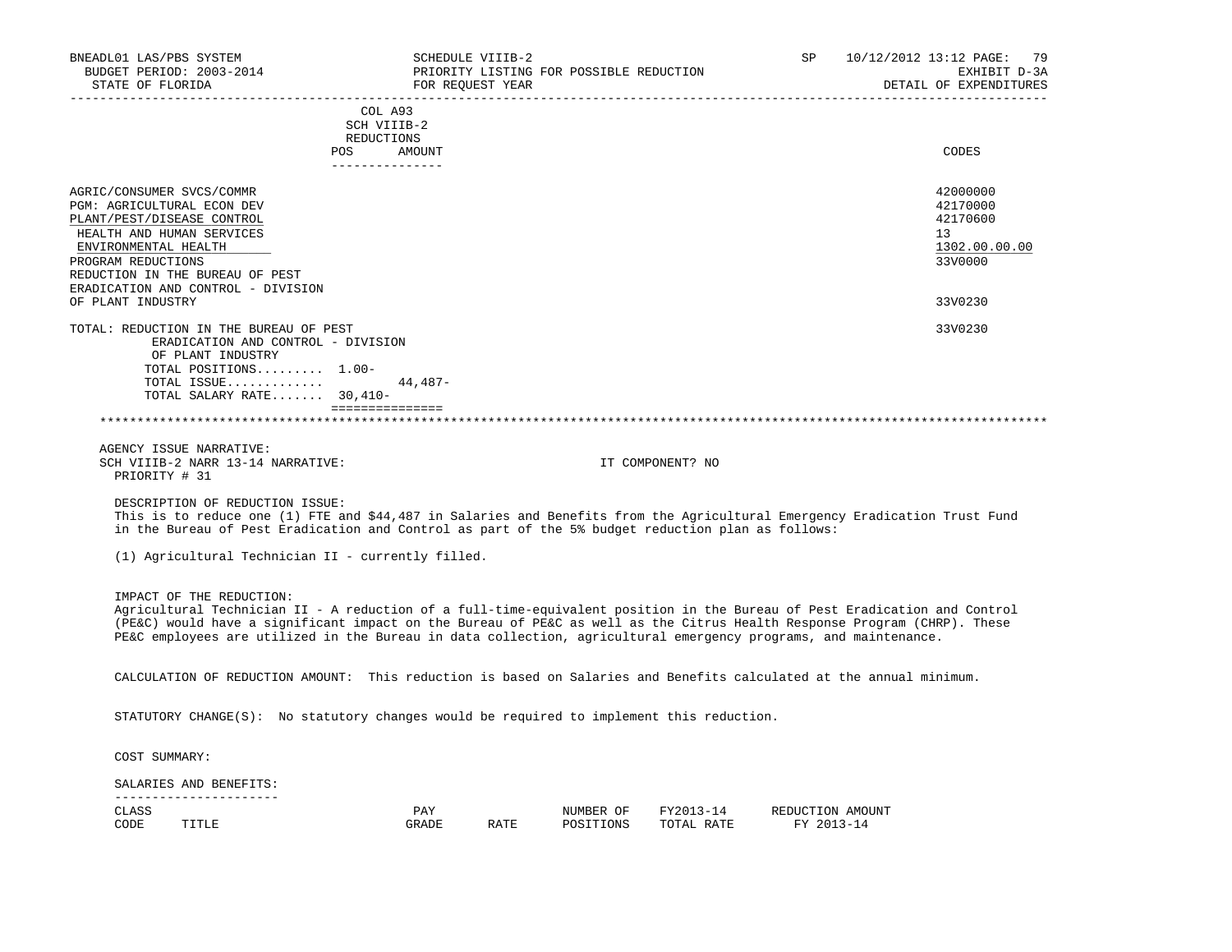| BNEADL01 LAS/PBS SYSTEM<br>BUDGET PERIOD: 2003-2014<br>STATE OF FLORIDA                                                                                                                                                                   |                        | SCHEDULE VIIIB-2<br>FOR REOUEST YEAR | PRIORITY LISTING FOR POSSIBLE REDUCTION |                                           | SP               | 10/12/2012 13:12 PAGE: 80<br>EXHIBIT D-3A<br>DETAIL OF EXPENDITURES |
|-------------------------------------------------------------------------------------------------------------------------------------------------------------------------------------------------------------------------------------------|------------------------|--------------------------------------|-----------------------------------------|-------------------------------------------|------------------|---------------------------------------------------------------------|
|                                                                                                                                                                                                                                           | COL A93<br>SCH VIIIB-2 | ---------------                      |                                         |                                           |                  |                                                                     |
|                                                                                                                                                                                                                                           | REDUCTIONS             |                                      |                                         |                                           |                  |                                                                     |
|                                                                                                                                                                                                                                           | POS AMOUNT             |                                      |                                         |                                           |                  | CODES                                                               |
|                                                                                                                                                                                                                                           | ---------------        |                                      |                                         |                                           |                  |                                                                     |
| AGRIC/CONSUMER SVCS/COMMR<br>PGM: AGRICULTURAL ECON DEV<br>PLANT/PEST/DISEASE CONTROL<br>HEALTH AND HUMAN SERVICES<br>ENVIRONMENTAL HEALTH<br>PROGRAM REDUCTIONS<br>REDUCTION IN THE BUREAU OF PEST<br>ERADICATION AND CONTROL - DIVISION |                        |                                      |                                         |                                           |                  | 42000000<br>42170000<br>42170600<br>13<br>1302.00.00.00<br>33V0000  |
| OF PLANT INDUSTRY                                                                                                                                                                                                                         |                        |                                      |                                         |                                           |                  | 33V0230                                                             |
| 7520 Agricultural Technician II 010 \$30,410 (1) (\$30,410)                                                                                                                                                                               |                        |                                      | ---------                               |                                           | (\$44,487)       |                                                                     |
|                                                                                                                                                                                                                                           |                        |                                      |                                         | Total Salaries and Benefits: (\$44,487)   |                  |                                                                     |
|                                                                                                                                                                                                                                           |                        |                                      |                                         |                                           |                  |                                                                     |
|                                                                                                                                                                                                                                           |                        |                                      |                                         | TOTAL ISSUE BY FUND: AEETF (\$44,487)     |                  |                                                                     |
|                                                                                                                                                                                                                                           |                        |                                      |                                         |                                           |                  |                                                                     |
| POSITION DETAIL OF SALARIES AND BENEFITS:                                                                                                                                                                                                 |                        |                                      |                                         |                                           |                  | LAPSE LAPSED SALARIES                                               |
|                                                                                                                                                                                                                                           |                        |                                      |                                         | FTE BASE RATE ADDITIVES BENEFITS SUBTOTAL |                  | % AND BENEFITS                                                      |
| A93 - SCH VIIIB-2 REDUCTIONS                                                                                                                                                                                                              |                        |                                      |                                         |                                           |                  |                                                                     |
| CHANGES TO CURRENTLY AUTHORIZED POSITIONS<br>7520 AGRICULTURAL TECHNICIAN II                                                                                                                                                              |                        |                                      |                                         |                                           |                  |                                                                     |
| P0801 001                                                                                                                                                                                                                                 |                        | $1.00 - 30.410 -$                    |                                         |                                           |                  | $14,077 44,487-$ 0.00 $44,487-$                                     |
| TOTALS FOR ISSUE BY FUND<br>2360 AG EMERGENCY ERAD TF                                                                                                                                                                                     |                        |                                      |                                         |                                           |                  | 44,487-                                                             |
|                                                                                                                                                                                                                                           |                        | $1.00 - 30.410 -$                    |                                         |                                           | $14,077 44,487-$ | ______________<br>44,487-                                           |
|                                                                                                                                                                                                                                           |                        |                                      |                                         |                                           |                  | ==============                                                      |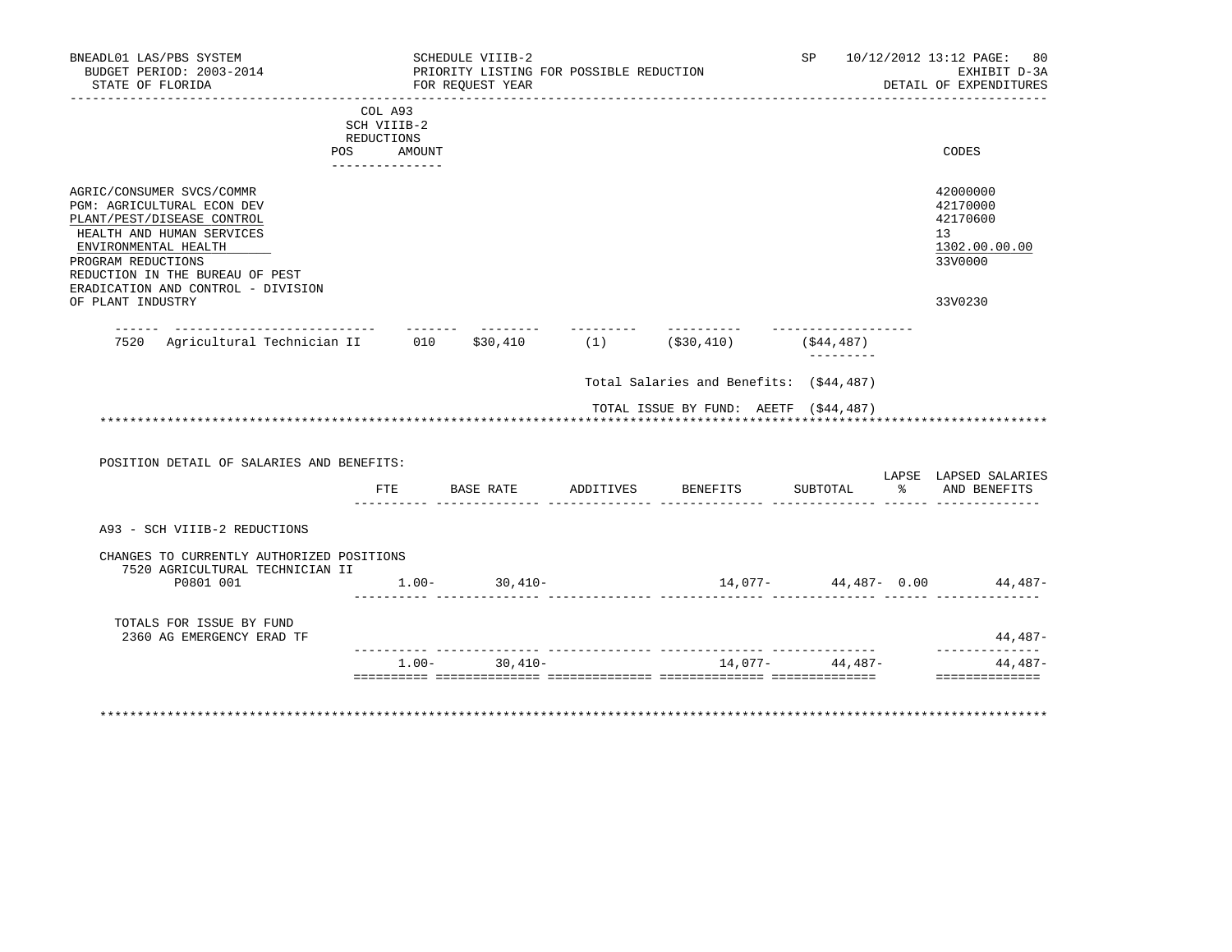| BNEADL01 LAS/PBS SYSTEM<br>BUDGET PERIOD: 2003-2014<br>STATE OF FLORIDA  | SCHEDULE VIIIB-2<br>FOR REOUEST YEAR | PRIORITY LISTING FOR POSSIBLE REDUCTION<br>_______________________________                                                                                                                                                                        | SP. | 10/12/2012 13:12 PAGE:<br>81<br>EXHIBIT D-3A<br>DETAIL OF EXPENDITURES |
|--------------------------------------------------------------------------|--------------------------------------|---------------------------------------------------------------------------------------------------------------------------------------------------------------------------------------------------------------------------------------------------|-----|------------------------------------------------------------------------|
|                                                                          | COL A93                              |                                                                                                                                                                                                                                                   |     |                                                                        |
|                                                                          | SCH VIIIB-2                          |                                                                                                                                                                                                                                                   |     |                                                                        |
|                                                                          | REDUCTIONS<br>POS<br>AMOUNT          |                                                                                                                                                                                                                                                   |     | CODES                                                                  |
|                                                                          | _______________                      |                                                                                                                                                                                                                                                   |     |                                                                        |
| AGRIC/CONSUMER SVCS/COMMR                                                |                                      |                                                                                                                                                                                                                                                   |     | 42000000                                                               |
| PGM: AGRICULTURAL ECON DEV                                               |                                      |                                                                                                                                                                                                                                                   |     | 42170000                                                               |
| PLANT/PEST/DISEASE CONTROL                                               |                                      |                                                                                                                                                                                                                                                   |     | 42170600                                                               |
| HEALTH AND HUMAN SERVICES                                                |                                      |                                                                                                                                                                                                                                                   |     | 13 <sup>°</sup>                                                        |
| ENVIRONMENTAL HEALTH                                                     |                                      |                                                                                                                                                                                                                                                   |     | 1302.00.00.00                                                          |
| PROGRAM REDUCTIONS                                                       |                                      |                                                                                                                                                                                                                                                   |     | 33V0000                                                                |
| REDUCTION IN THE BUREAU OF BUDWOOD                                       |                                      |                                                                                                                                                                                                                                                   |     |                                                                        |
| REGISTRATION - DIVISION OF PLANT                                         |                                      |                                                                                                                                                                                                                                                   |     |                                                                        |
| INDUSTRY                                                                 |                                      |                                                                                                                                                                                                                                                   |     | 33V0260                                                                |
| SALARY RATE                                                              |                                      |                                                                                                                                                                                                                                                   |     | 000000                                                                 |
| SALARY RATE $31,108-$                                                    | ===============                      |                                                                                                                                                                                                                                                   |     |                                                                        |
|                                                                          |                                      |                                                                                                                                                                                                                                                   |     |                                                                        |
| SALARIES AND BENEFITS                                                    | $1.00 -$                             |                                                                                                                                                                                                                                                   |     | 010000                                                                 |
| CITRUS INSPECTION TF<br>$-$ STATE                                        | $45,275-$                            |                                                                                                                                                                                                                                                   |     | 2093 1                                                                 |
|                                                                          | ===============                      |                                                                                                                                                                                                                                                   |     |                                                                        |
| TOTAL: REDUCTION IN THE BUREAU OF BUDWOOD                                |                                      |                                                                                                                                                                                                                                                   |     | 33V0260                                                                |
| REGISTRATION - DIVISION OF PLANT<br>INDUSTRY                             |                                      |                                                                                                                                                                                                                                                   |     |                                                                        |
| TOTAL POSITIONS 1.00-                                                    |                                      |                                                                                                                                                                                                                                                   |     |                                                                        |
| TOTAL ISSUE                                                              | $45,275-$                            |                                                                                                                                                                                                                                                   |     |                                                                        |
| TOTAL SALARY RATE 31,108-                                                |                                      |                                                                                                                                                                                                                                                   |     |                                                                        |
|                                                                          | ===============                      |                                                                                                                                                                                                                                                   |     |                                                                        |
|                                                                          |                                      |                                                                                                                                                                                                                                                   |     |                                                                        |
| AGENCY ISSUE NARRATIVE:                                                  |                                      |                                                                                                                                                                                                                                                   |     |                                                                        |
| SCH VIIIB-2 NARR 13-14 NARRATIVE:                                        |                                      | IT COMPONENT? NO                                                                                                                                                                                                                                  |     |                                                                        |
| PRIORITY # 32                                                            |                                      |                                                                                                                                                                                                                                                   |     |                                                                        |
| DESCRIPTION OF REDUCTION ISSUE:                                          |                                      |                                                                                                                                                                                                                                                   |     |                                                                        |
| Budwood Registration as part of the 5% budget reduction plan as follows: |                                      | This is to reduce one (1) FTE and \$45,275 in Salaries and Benefits from the Citrus Inspection Trust Fund in the Bureau of                                                                                                                        |     |                                                                        |
|                                                                          |                                      | (1) Environmental Specialist I. This position is currently vacant with an anticipated occupancy date of                                                                                                                                           |     |                                                                        |
|                                                                          | September 27, 2012                   |                                                                                                                                                                                                                                                   |     |                                                                        |
| IMPACT OF THE REDUCTION:                                                 |                                      |                                                                                                                                                                                                                                                   |     |                                                                        |
|                                                                          |                                      | Environmental Specialist I - The loss of a position from this relatively small industry-funded bureau would significantly                                                                                                                         |     |                                                                        |
|                                                                          |                                      | impact our ability to continue to provide a ready supply of clean citrus propagative material to citrus growers. The<br>demand for citrus budwood has and continues to increase with over 400,000 citrus bud eyes cut from the Bureaus foundation |     |                                                                        |
|                                                                          |                                      | plantings over the last two years. It is important to have adequate staff to caretake the trees to obtain maximum                                                                                                                                 |     |                                                                        |

CALCULATION OF REDUCTION AMOUNT: This reduction is based on Salaries and Benefits calculated at the annual minimum.

budwood yield and maintain accurate records on propagations and tracking them to the nursery which ensures only clean

stock is used by the industry.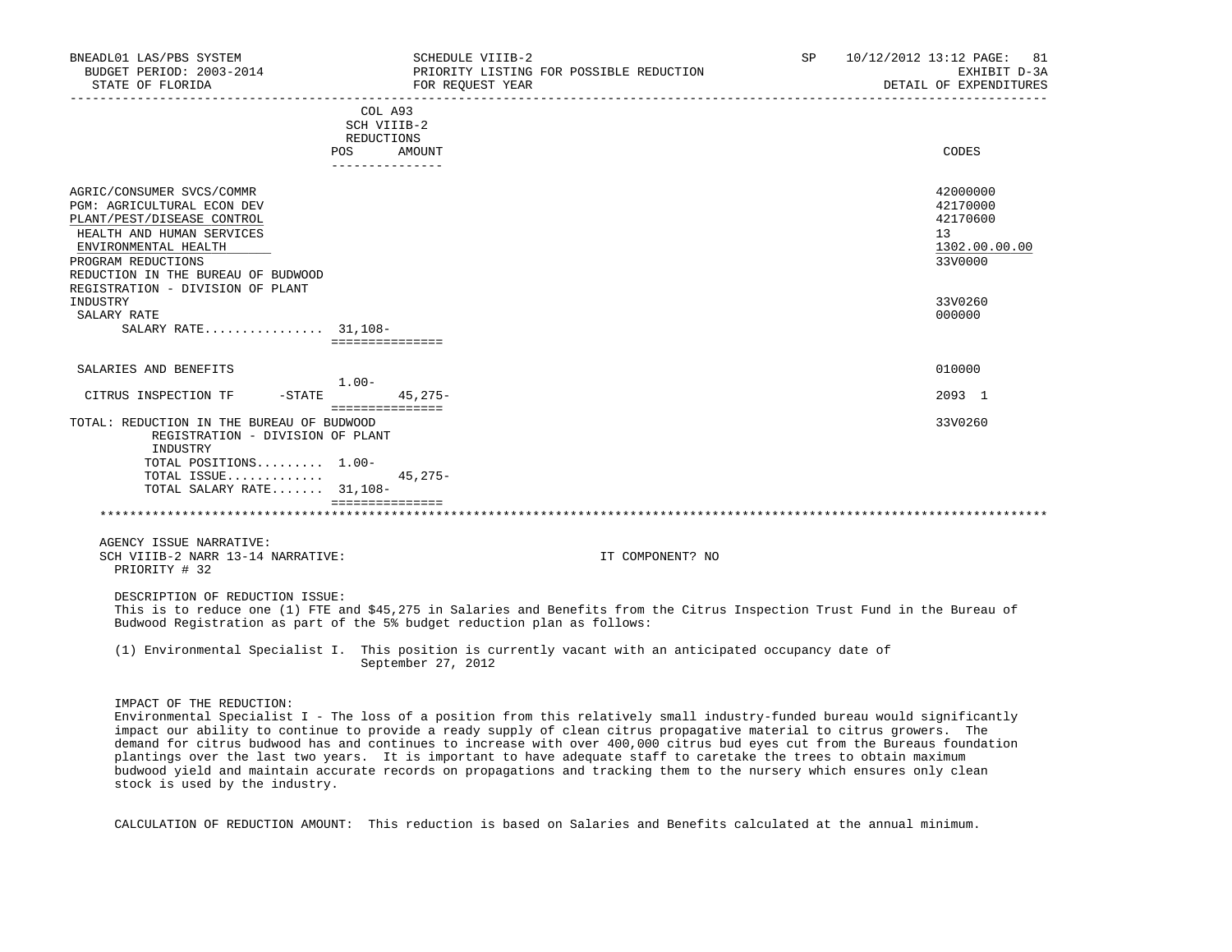| BNEADL01 LAS/PBS SYSTEM<br>BUDGET PERIOD: 2003-2014<br>STATE OF FLORIDA                                                                           |                           | SCHEDULE VIIIB-2<br>FOR REOUEST YEAR<br>_____________ | PRIORITY LISTING FOR POSSIBLE REDUCTION |                                                                         |                                   |                                   | SP 10/12/2012 13:12 PAGE: 82<br>EXHIBIT D-3A<br>DETAIL OF EXPENDITURES |
|---------------------------------------------------------------------------------------------------------------------------------------------------|---------------------------|-------------------------------------------------------|-----------------------------------------|-------------------------------------------------------------------------|-----------------------------------|-----------------------------------|------------------------------------------------------------------------|
|                                                                                                                                                   | COLA93                    |                                                       |                                         |                                                                         |                                   |                                   |                                                                        |
|                                                                                                                                                   | SCH VIIIB-2<br>REDUCTIONS |                                                       |                                         |                                                                         |                                   |                                   |                                                                        |
|                                                                                                                                                   | POS AMOUNT                |                                                       |                                         |                                                                         |                                   |                                   | CODES                                                                  |
|                                                                                                                                                   | <u>_______________</u>    |                                                       |                                         |                                                                         |                                   |                                   |                                                                        |
| AGRIC/CONSUMER SVCS/COMMR<br><b>PGM: AGRICULTURAL ECON DEV</b><br>PLANT/PEST/DISEASE CONTROL<br>HEALTH AND HUMAN SERVICES<br>ENVIRONMENTAL HEALTH |                           |                                                       |                                         |                                                                         |                                   |                                   | 42000000<br>42170000<br>42170600<br>13<br>1302.00.00.00                |
| PROGRAM REDUCTIONS<br>REDUCTION IN THE BUREAU OF BUDWOOD                                                                                          |                           |                                                       |                                         |                                                                         |                                   |                                   | 33V0000                                                                |
| REGISTRATION - DIVISION OF PLANT<br>INDUSTRY                                                                                                      |                           |                                                       |                                         |                                                                         |                                   |                                   | 33V0260                                                                |
|                                                                                                                                                   |                           |                                                       |                                         |                                                                         |                                   |                                   |                                                                        |
| STATUTORY CHANGE( $S$ ): No statutory changes would be required to implement this reduction.<br>COST SUMMARY:                                     |                           |                                                       |                                         |                                                                         |                                   |                                   |                                                                        |
| SALARIES AND BENEFITS:<br>_______________________<br>CLASS<br>CODE<br>TITLE                                                                       | GRADE                     |                                                       |                                         | PAY MUMBER OF FY2013-14 REDUCTION AMOUNT<br>RATE POSITIONS TOTAL RATE   | FY 2013-14<br>___________________ |                                   |                                                                        |
| 4806 Environmental Specialist I 19 \$31,108 (1) (\$31,108)                                                                                        |                           |                                                       |                                         |                                                                         |                                   | (\$45,275)<br>$- - - - - - - - -$ |                                                                        |
| POSITION DETAIL OF SALARIES AND BENEFITS:                                                                                                         |                           |                                                       |                                         | TOTAL ISSUE BY FUND: CITF (\$45,275)<br>******************************* |                                   |                                   |                                                                        |
|                                                                                                                                                   | ETE                       |                                                       |                                         | BASE RATE ADDITIVES BENEFITS                                            |                                   |                                   | SUBTOTAL % AND BENEFITS                                                |
| A93 - SCH VIIIB-2 REDUCTIONS                                                                                                                      |                           |                                                       |                                         |                                                                         |                                   |                                   |                                                                        |
| CHANGES TO CURRENTLY AUTHORIZED POSITIONS                                                                                                         |                           |                                                       |                                         |                                                                         |                                   |                                   | LAPSE LAPSED SALARIES                                                  |
| 4806 ENVIRONMENTAL SPECIALIST I<br>P0801 001                                                                                                      |                           | $1.00 - 31.108 -$                                     |                                         |                                                                         |                                   |                                   | $14, 167 - 45, 275 - 0.00$ 45, 275-                                    |

| TOTALS FOR ISSUE BY FUND<br>209<br>INSPECTION TF<br>'I TRUS |            |           |                     |               | 45,275-     |
|-------------------------------------------------------------|------------|-----------|---------------------|---------------|-------------|
|                                                             |            |           |                     |               |             |
|                                                             | $\pm$ .00- | $31,108-$ | 14,167-             | $45.275 -$    | $.275 -$    |
|                                                             |            |           | . _ _ _ _ _ _ _ _ _ | _____________ | ----------- |

\*\*\*\*\*\*\*\*\*\*\*\*\*\*\*\*\*\*\*\*\*\*\*\*\*\*\*\*\*\*\*\*\*\*\*\*\*\*\*\*\*\*\*\*\*\*\*\*\*\*\*\*\*\*\*\*\*\*\*\*\*\*\*\*\*\*\*\*\*\*\*\*\*\*\*\*\*\*\*\*\*\*\*\*\*\*\*\*\*\*\*\*\*\*\*\*\*\*\*\*\*\*\*\*\*\*\*\*\*\*\*\*\*\*\*\*\*\*\*\*\*\*\*\*\*\*\*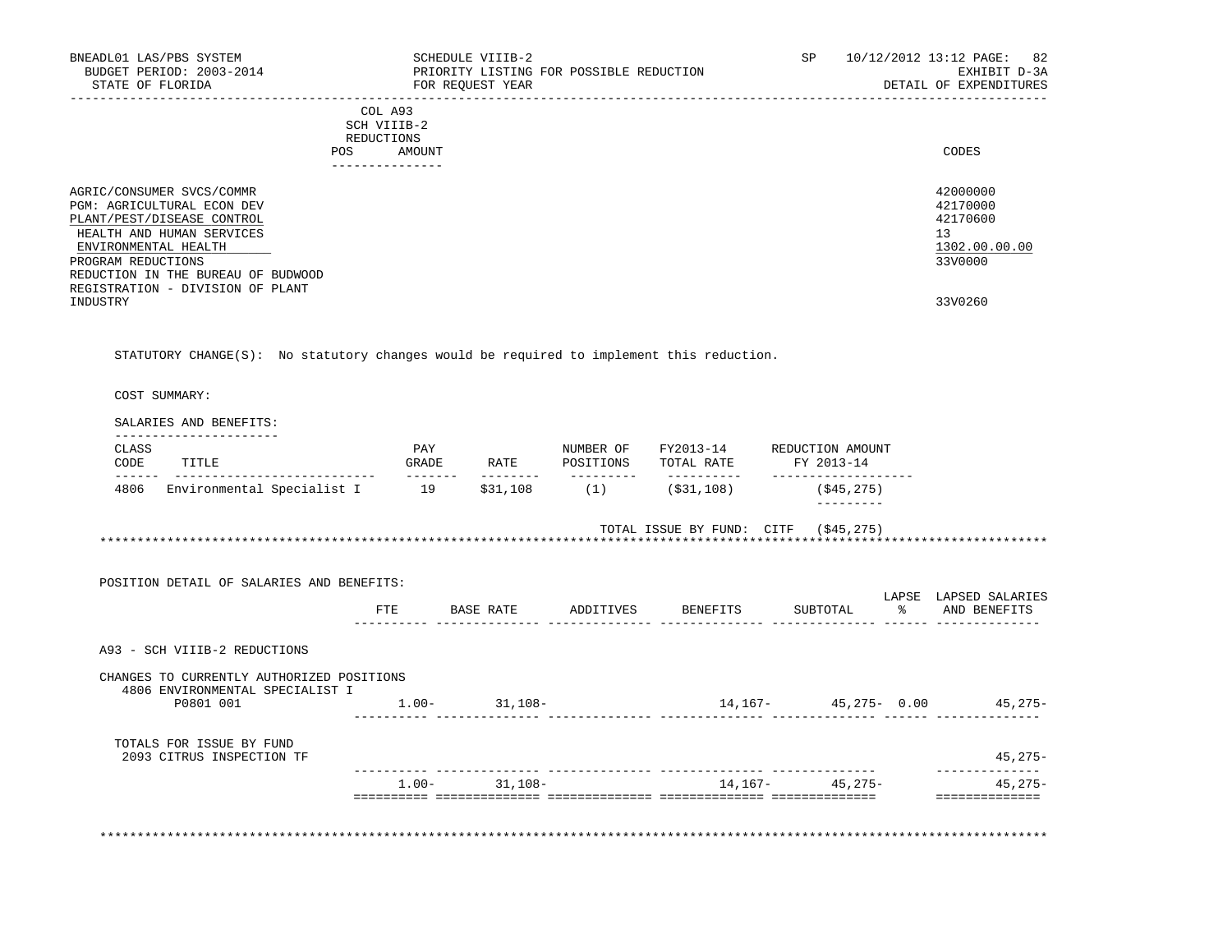| BNEADL01 LAS/PBS SYSTEM<br>BUDGET PERIOD: 2003-2014<br>STATE OF FLORIDA                                                                                                                                                                                                       |           | SCHEDULE VIIIB-2<br>PRIORITY LISTING FOR POSSIBLE REDUCTION<br>FOR REQUEST YEAR | 10/12/2012 13:12 PAGE:<br><b>SP</b><br>83<br>EXHIBIT D-3A<br>DETAIL OF EXPENDITURES               |
|-------------------------------------------------------------------------------------------------------------------------------------------------------------------------------------------------------------------------------------------------------------------------------|-----------|---------------------------------------------------------------------------------|---------------------------------------------------------------------------------------------------|
|                                                                                                                                                                                                                                                                               | POS       | COL A93<br>SCH VIIIB-2<br>REDUCTIONS<br>AMOUNT                                  | CODES                                                                                             |
| AGRIC/CONSUMER SVCS/COMMR<br><b>PGM: AGRICULTURAL ECON DEV</b><br>PLANT/PEST/DISEASE CONTROL<br>HEALTH AND HUMAN SERVICES<br>ENVIRONMENTAL HEALTH<br>PROGRAM REDUCTIONS<br>REDUCE APIARY INDEMNITIES<br>FOR AMERICAN FOUL BROOD<br>SPECIAL CATEGORIES<br>APIARIAN INDEMNITIES |           |                                                                                 | 42000000<br>42170000<br>42170600<br>13<br>1302.00.00.00<br>33V0000<br>33V0270<br>100000<br>100140 |
| AG EMERGENCY ERAD TF                                                                                                                                                                                                                                                          | $-$ STATE | 18,798-                                                                         | 2360 1                                                                                            |

 AGENCY ISSUE NARRATIVE: SCH VIIIB-2 NARR 13-14 NARRATIVE: IT COMPONENT? NO PRIORITY # 25

DESCRIPTION OF REDUCTION ISSUE:

 This is to reduce Apiary Indemnities authority in the Agricultural Emergency Eradication Trust Fund by \$18,798 out of the Special Category - Apiarian Indemnities. The current base budget for these indemnities is \$36,000. This will leave a balance of \$17,202 in this special category for compensation to Bee Keepers.

## IMPACT OF THE REDUCTIONS:

 Apiary Indemnities - This reduction would have a significant impact on the Division's Apiary Inspection Program and the health and vitality of managed honey bee colonies that are essential to the pollination of crops and plants in natural areas. Bee Keepers with honey bee colonies infected with the honey bee bacterial disease known as American foul brood have historically been compensated by the Division's Apiary Inspection Section as the infected colonies must be depopulated and the equipment burned. If this practice is discontinued it will lead to uncooperative honey bee colony owners who may attempt to hide their infected colonies or seek litigation for compensation, thus placing other bee keepers at risk of disease exposure impacting pollination and our agriculture well being and potentially costing the state addition money for the compensation of destroyed colonies.

## CALCULATION OF REDUCTION AMOUNT:

 Apiary Indemnities was used to properly adjust the balances after personnel reductions were calculated to meet the targeted reduction amounts.

STATUTORY CHANGE(S): N/A

-------------------------

SPECIAL CATEGORY: Apiarian Indemnities (AEETF)

--------------- REDUCTION AMOUNT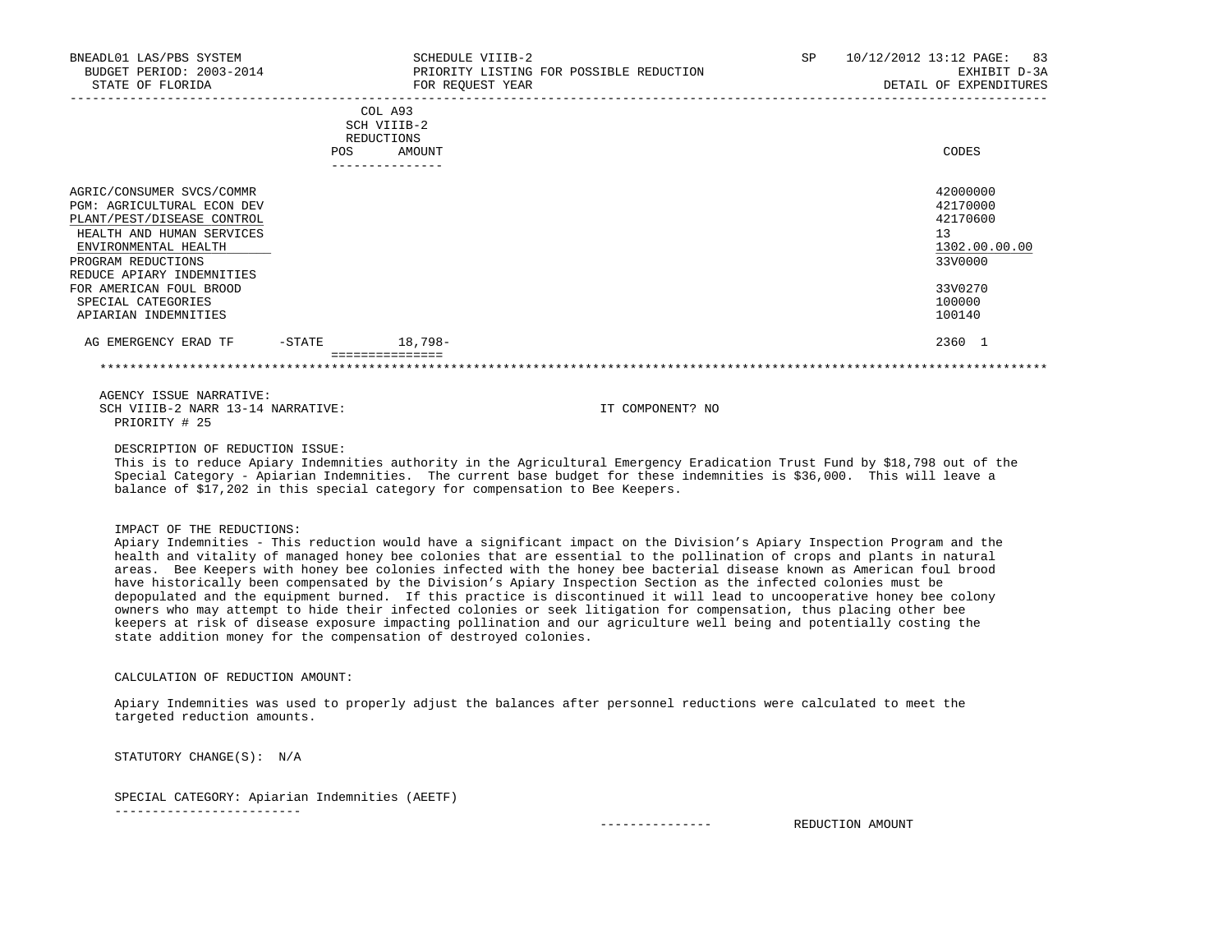| BNEADL01 LAS/PBS SYSTEM<br>BUDGET PERIOD: 2003-2014<br>STATE OF FLORIDA                                                                                                                                                  |                                                                    | SCHEDULE VIIIB-2<br>PRIORITY LISTING FOR POSSIBLE REDUCTION<br>FOR REOUEST YEAR                                                                                                                                                                    | SP.                        |                             | 10/12/2012 13:12 PAGE:<br>84<br>EXHIBIT D-3A<br>DETAIL OF EXPENDITURES        |
|--------------------------------------------------------------------------------------------------------------------------------------------------------------------------------------------------------------------------|--------------------------------------------------------------------|----------------------------------------------------------------------------------------------------------------------------------------------------------------------------------------------------------------------------------------------------|----------------------------|-----------------------------|-------------------------------------------------------------------------------|
|                                                                                                                                                                                                                          | COL A93<br>SCH VIIIB-2<br>REDUCTIONS<br>POS<br>---------------     | AMOUNT                                                                                                                                                                                                                                             |                            |                             | CODES                                                                         |
| AGRIC/CONSUMER SVCS/COMMR<br>PGM: AGRICULTURAL ECON DEV<br>PLANT/PEST/DISEASE CONTROL<br>HEALTH AND HUMAN SERVICES<br>ENVIRONMENTAL HEALTH<br>PROGRAM REDUCTIONS<br>REDUCE APIARY INDEMNITIES<br>FOR AMERICAN FOUL BROOD |                                                                    |                                                                                                                                                                                                                                                    |                            |                             | 42000000<br>42170000<br>42170600<br>13<br>1302.00.00.00<br>33V0000<br>33V0270 |
|                                                                                                                                                                                                                          | OUANTITY DESCRIPTION                                               | CALCULATIONS<br>----------------                                                                                                                                                                                                                   |                            | FY 2013-14<br>_____________ |                                                                               |
|                                                                                                                                                                                                                          | Apiarian Indemnities                                               | (\$18,798)                                                                                                                                                                                                                                         |                            | ( \$18, 798)                |                                                                               |
|                                                                                                                                                                                                                          |                                                                    |                                                                                                                                                                                                                                                    | TOTAL ISSUE BY FUND: AEETF | (S18, 798)                  |                                                                               |
|                                                                                                                                                                                                                          |                                                                    |                                                                                                                                                                                                                                                    |                            | Total (\$18,798)            |                                                                               |
| REDUCE TRANSFER TO UNIVERSITY OF<br>FLORIDA-INSTITUTE OF FOOD AND<br>AGRICULTURAL SCIENCES - INVASIVE<br>EXOTICS RESEARCH<br>SPECIAL CATEGORIES<br>TR/IFAS/INVASIVE EXOTICS                                              |                                                                    |                                                                                                                                                                                                                                                    |                            |                             | 33V0520<br>100000<br>103810                                                   |
| PLANT INDUSTRY TF                                                                                                                                                                                                        | $-$ STATE                                                          | 252,782-                                                                                                                                                                                                                                           |                            |                             | 2507 1                                                                        |
|                                                                                                                                                                                                                          | ===============                                                    |                                                                                                                                                                                                                                                    |                            |                             |                                                                               |
| AGENCY ISSUE NARRATIVE:<br>PRIORITY # 24                                                                                                                                                                                 | SCH VIIIB-2 NARR 13-14 NARRATIVE:                                  | IT COMPONENT? NO                                                                                                                                                                                                                                   |                            |                             |                                                                               |
|                                                                                                                                                                                                                          | DESCRIPTION OF REDUCTION ISSUE:<br>the University of Florida/IFAS. | This issue reduces \$252,782 out of the Plant Industry Trust Fund for Special Category funding of the Institute of Food<br>and Agricultural Sciences (IFAS) - Invasive Plant Research. This will leave a balance of \$467,218 to be transferred to |                            |                             |                                                                               |
| IMPACT OF THE REDUCTIONS:                                                                                                                                                                                                | animals that must be quarantined before being released.            | IFAS Invasive Plant Research - This reduction would have moderate impact on the Division. This reduction impacts the<br>pass through funding that supports invasive exotic plant research at a quarantine lab in Ft. Pierce for plants and         |                            |                             |                                                                               |

CALCULATION OF REDUCTION AMOUNT: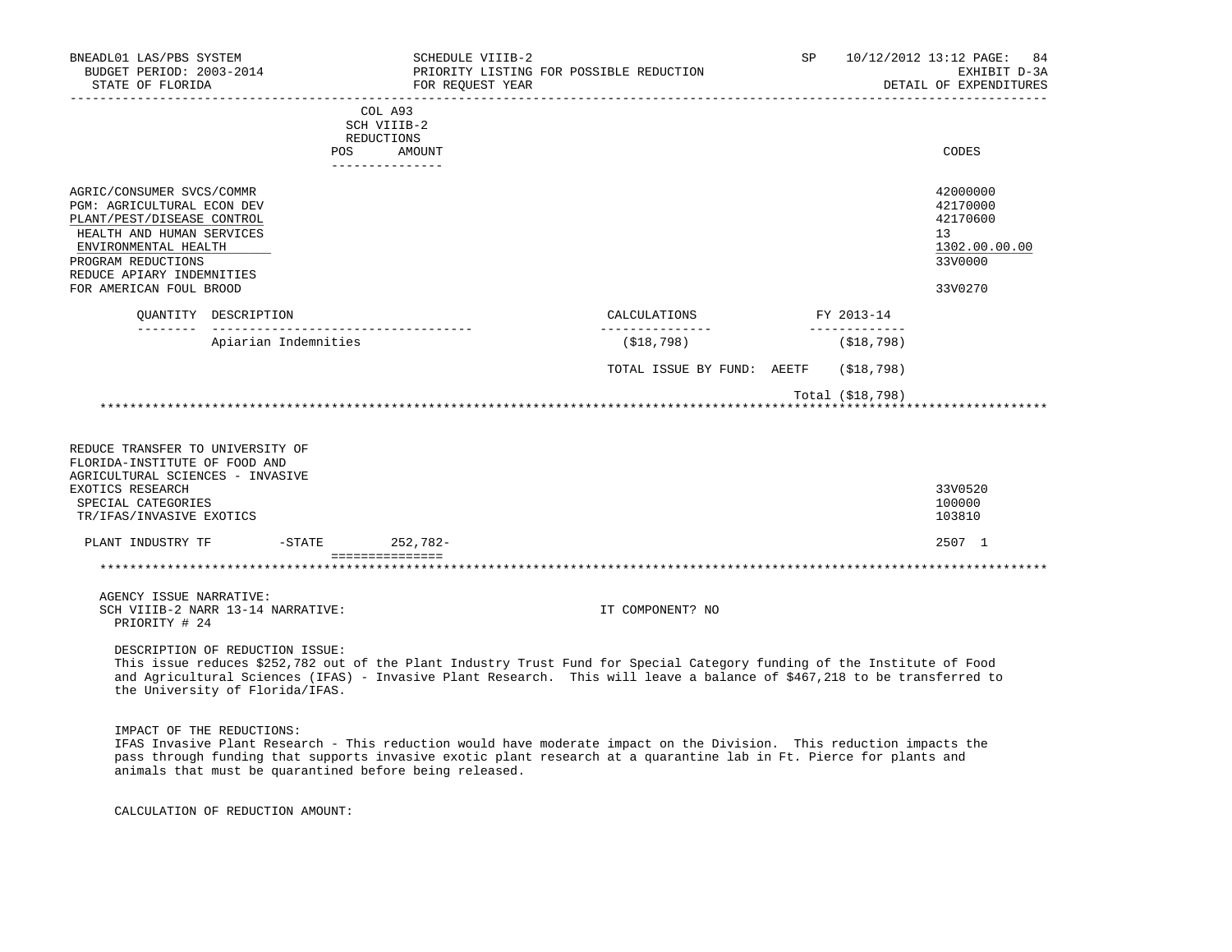| BNEADL01 LAS/PBS SYSTEM<br>BUDGET PERIOD: 2003-2014<br>STATE OF FLORIDA                                                                                                                                                                                                          |                                             | SCHEDULE VIIIB-2<br>PRIORITY LISTING FOR POSSIBLE REDUCTION<br>FOR REQUEST YEAR                                          | <b>SP</b> | 10/12/2012 13:12 PAGE: 85<br>EXHIBIT D-3A<br>DETAIL OF EXPENDITURES |
|----------------------------------------------------------------------------------------------------------------------------------------------------------------------------------------------------------------------------------------------------------------------------------|---------------------------------------------|--------------------------------------------------------------------------------------------------------------------------|-----------|---------------------------------------------------------------------|
|                                                                                                                                                                                                                                                                                  | COL A93<br>SCH VIIIB-2<br>REDUCTIONS<br>POS | AMOUNT                                                                                                                   |           | CODES                                                               |
| AGRIC/CONSUMER SVCS/COMMR<br><b>PGM: AGRICULTURAL ECON DEV</b><br>PLANT/PEST/DISEASE CONTROL<br>HEALTH AND HUMAN SERVICES<br>ENVIRONMENTAL HEALTH<br>PROGRAM REDUCTIONS<br>REDUCE TRANSFER TO UNIVERSITY OF<br>FLORIDA-INSTITUTE OF FOOD AND<br>AGRICULTURAL SCIENCES - INVASIVE |                                             |                                                                                                                          |           | 42000000<br>42170000<br>42170600<br>13<br>1302.00.00.00<br>33V0000  |
| <b>EXOTICS RESEARCH</b><br>the targeted reduction amounts.                                                                                                                                                                                                                       |                                             | IFAS Invasive Plant Research was used to properly adjust the balances after personnel reductions were calculated to meet |           | 33V0520                                                             |
| STATUTORY CHANGE(S): N/A                                                                                                                                                                                                                                                         |                                             |                                                                                                                          |           |                                                                     |

 SPECIAL CATEGORY: Transfer to UF/IFAS-Invasive Exotics Quarantine Facility (PITF) -------------------------

| OUANTITY DESCRIPTION                                                                                                   |         | CALCULATIONS              | REDUCTION AMOUNT<br>FY 2013-14 |                   |
|------------------------------------------------------------------------------------------------------------------------|---------|---------------------------|--------------------------------|-------------------|
|                                                                                                                        |         | ( \$252, 782)             | ( \$252, 782)                  |                   |
|                                                                                                                        |         | TOTAL ISSUE BY FUND: PITF | (\$252,782)                    |                   |
|                                                                                                                        |         | Total                     | ( \$252, 782)                  |                   |
|                                                                                                                        |         |                           |                                |                   |
| REDUCE EXPENSES - DIVISION OF<br>PLANT INDUSTRY<br>EXPENSES                                                            |         |                           |                                | 33V0530<br>040000 |
| -STATE<br>GENERAL REVENUE FUND                                                                                         | 34,831- |                           |                                | 1000 1            |
|                                                                                                                        |         |                           |                                |                   |
| AGENCY ISSUE NARRATIVE:<br>SCH VIIIB-2 NARR 13-14 NARRATIVE:<br>PRIORITY # 5                                           |         | IT COMPONENT? NO          |                                |                   |
| DESCRIPTION OF REDUCTION ISSUE:<br>This issue is to reduce Expenses authority in the General Revenue fund by \$34,831. |         |                           |                                |                   |
| IMPACT OF THE REDUCTIONS:                                                                                              |         |                           |                                |                   |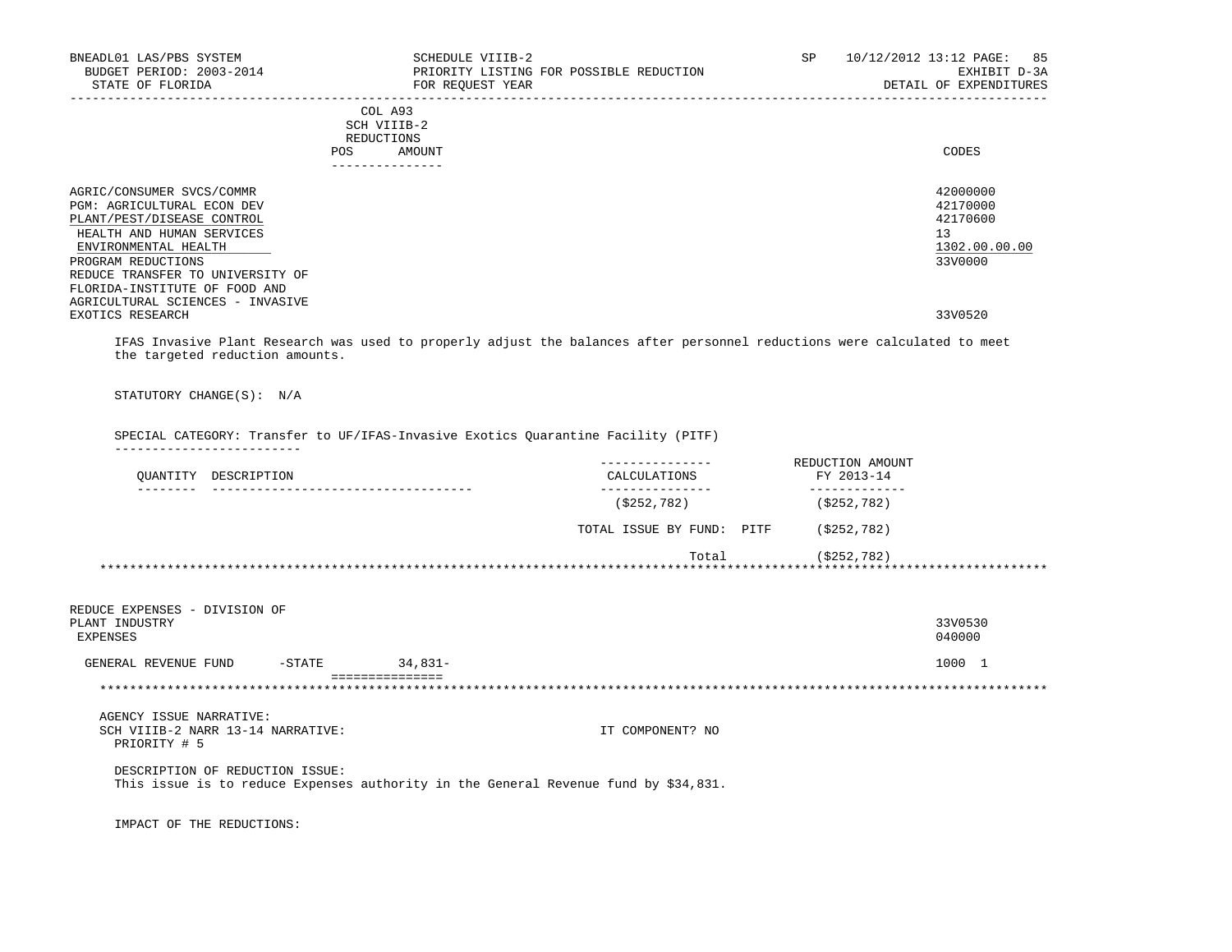| BNEADL01 LAS/PBS SYSTEM<br>BUDGET PERIOD: 2003-2014<br>STATE OF FLORIDA                                                                                                 | SCHEDULE VIIIB-2<br>PRIORITY LISTING FOR POSSIBLE REDUCTION<br>FOR REOUEST YEAR | SP. | 10/12/2012 13:12 PAGE:<br>86<br>EXHIBIT D-3A<br>DETAIL OF EXPENDITURES |
|-------------------------------------------------------------------------------------------------------------------------------------------------------------------------|---------------------------------------------------------------------------------|-----|------------------------------------------------------------------------|
|                                                                                                                                                                         | COL A93<br>SCH VIIIB-2<br>REDUCTIONS<br>AMOUNT<br>POS.                          |     | CODES                                                                  |
| AGRIC/CONSUMER SVCS/COMMR<br><b>PGM: AGRICULTURAL ECON DEV</b><br>PLANT/PEST/DISEASE CONTROL<br>HEALTH AND HUMAN SERVICES<br>ENVIRONMENTAL HEALTH<br>PROGRAM REDUCTIONS |                                                                                 |     | 42000000<br>42170000<br>42170600<br>13<br>1302.00.00.00<br>33V0000     |
| REDUCE EXPENSES - DIVISION OF<br>PLANT INDUSTRY                                                                                                                         |                                                                                 |     | 33V0530                                                                |

 Expenses - This reduction would have a significant impact on the Division's ability to cope with the high price of gasoline and the costs of rental facilities with secure parking for offices throughout the state. The Division of Plant Industry conducts plant pest detection and response activities and agricultural product inspections for export state wide and is dependent on a mobile inspection staff to carry out these important activities. The loss of expense funds would greatly reduce our mobility and strategic geographic office locations and as a result affect our ability to protect our agricultural industry and facilitate exports. These activities are core responsibilities of the division that include regulatory inspections, pest surveys, and when needed, eradication/control of plant pests and diseases of economic importance.

## CALCULATION OF REDUCTION AMOUNT:

 Expenses were used to properly adjust the balances after personnel reductions were calculated to meet the targeted reduction amounts.

STATUTORY CHANGE(S): N/A

## CATEGORY: Expenses (GR)

-------------------------

| DESCRIPTION<br>OUANTITY | CALCULATIONS            | REDUCTION AMOUNT<br>FY 2013-14 |
|-------------------------|-------------------------|--------------------------------|
|                         | ( \$34, 831)            | ( \$34, 831)                   |
|                         | TOTAL ISSUE BY FUND: GR | (\$34,831)                     |
|                         | Total                   | $($ \$34,831)                  |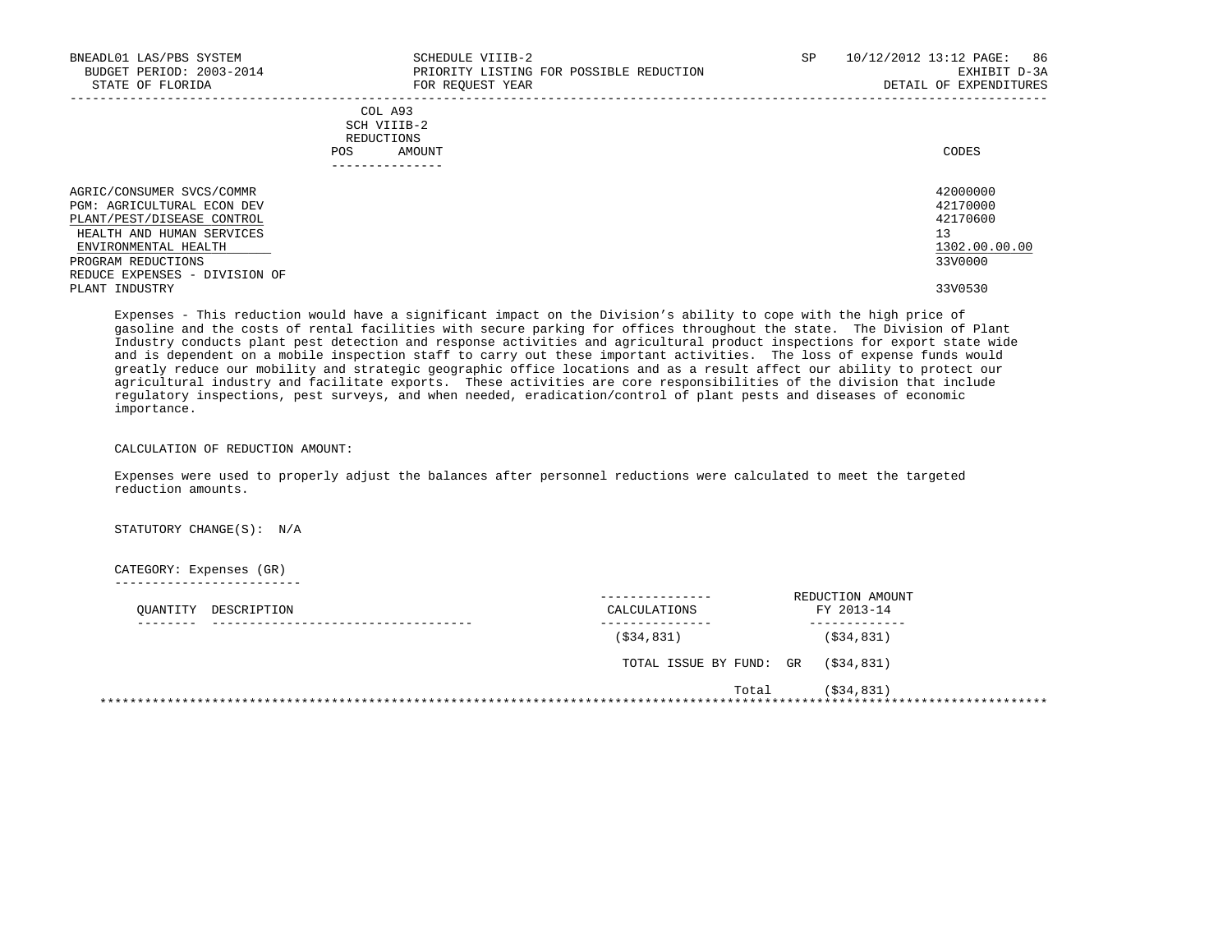| BNEADL01 LAS/PBS SYSTEM<br>BUDGET PERIOD: 2003-2014<br>STATE OF FLORIDA                                                                                                                                                                            |                | SCHEDULE VIIIB-2<br>FOR REOUEST YEAR                              | PRIORITY LISTING FOR POSSIBLE REDUCTION                                                          |  | SP 10/12/2012 13:12 PAGE: 87<br>EXHIBIT D-3A<br>DETAIL OF EXPENDITURES                            |
|----------------------------------------------------------------------------------------------------------------------------------------------------------------------------------------------------------------------------------------------------|----------------|-------------------------------------------------------------------|--------------------------------------------------------------------------------------------------|--|---------------------------------------------------------------------------------------------------|
|                                                                                                                                                                                                                                                    | POS            | COL A93<br>SCH VIIIB-2<br>REDUCTIONS<br>AMOUNT<br>--------------- |                                                                                                  |  | CODES                                                                                             |
| AGRIC/CONSUMER SVCS/COMMR<br><b>PGM: AGRICULTURAL ECON DEV</b><br>PLANT/PEST/DISEASE CONTROL<br>HEALTH AND HUMAN SERVICES<br>ENVIRONMENTAL HEALTH<br>PROGRAM REDUCTIONS<br>REDUCE CONTRACTED SERVICES<br>SPECIAL CATEGORIES<br>CONTRACTED SERVICES |                |                                                                   |                                                                                                  |  | 42000000<br>42170000<br>42170600<br>13<br>1302.00.00.00<br>33V0000<br>33V3430<br>100000<br>100777 |
| GENERAL REVENUE FUND                                                                                                                                                                                                                               | -STATE 17,000- |                                                                   |                                                                                                  |  | 1000 1                                                                                            |
|                                                                                                                                                                                                                                                    |                |                                                                   |                                                                                                  |  |                                                                                                   |
| AGENCY ISSUE NARRATIVE:<br>SCH VIIIB-2 NARR 13-14 NARRATIVE:<br>PRIORITY # 4                                                                                                                                                                       |                |                                                                   | IT COMPONENT? NO                                                                                 |  |                                                                                                   |
| DESCRIPTION OF REDUCTION ISSUE:                                                                                                                                                                                                                    |                |                                                                   | This issue reduces the General Revenue fund by \$17,000 out of the Contracted Services category. |  |                                                                                                   |

IMPACT OF THE REDUCTIONS:

 Contracted Services - This reduction would have a significant impact as it would primarily affect the division's laboratory equipment maintenance contracts. The equipment used in the Entomology, Nematology, Plant Pathology and Botany laboratories are high-value, sensitive items that require regular servicing and calibration. The loss of these contracts would result in significantly higher costs for servicing/calibration and repairs.

CALCULATION OF REDUCTION AMOUNT:

 Contracted Services was used to properly adjust the balances after personnel reductions were calculated to meet the targeted reduction amounts.

STATUTORY CHANGE(S): N/A

 CATEGORY: Contracted Services (GR) -------------------------

|  | OUANTITY DESCRIPTION | _________<br>CALCULATIONS | REDUCTION AMOUNT<br>FY 2013-14 |
|--|----------------------|---------------------------|--------------------------------|
|  |                      | (S17,000)                 | ( \$17,000)                    |
|  |                      | TOTAL ISSUE BY FUND: GR   | (\$17,000)                     |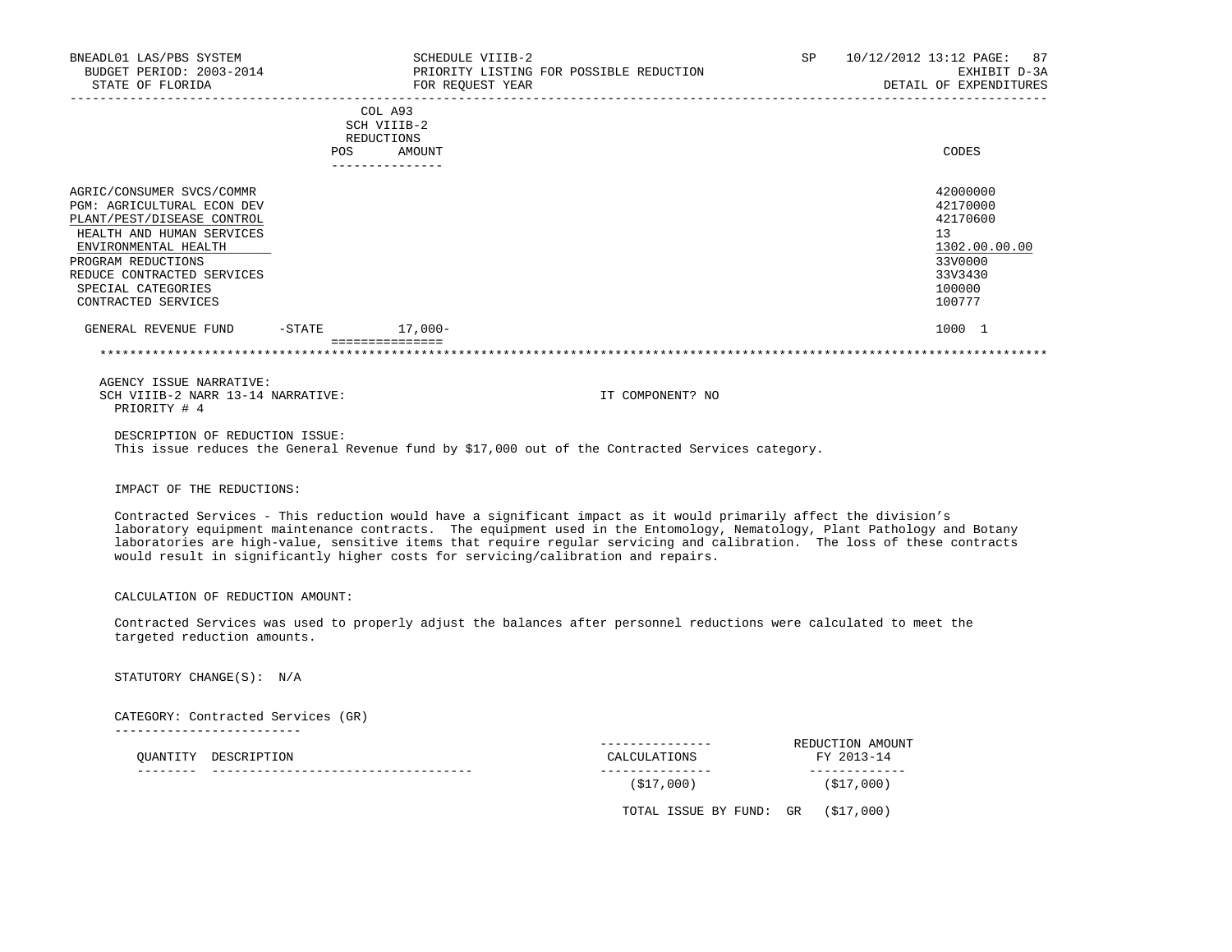| BNEADL01 LAS/PBS SYSTEM<br>BUDGET PERIOD: 2003-2014<br>STATE OF FLORIDA                                                                                                                        | SCHEDULE VIIIB-2<br>PRIORITY LISTING FOR POSSIBLE REDUCTION<br>FOR REOUEST YEAR | SP<br>10/12/2012 13:12 PAGE:<br>88<br>EXHIBIT D-3A<br>DETAIL OF EXPENDITURES  |
|------------------------------------------------------------------------------------------------------------------------------------------------------------------------------------------------|---------------------------------------------------------------------------------|-------------------------------------------------------------------------------|
|                                                                                                                                                                                                | COL A93<br>SCH VIIIB-2<br>REDUCTIONS<br><b>POS</b><br>AMOUNT                    | CODES                                                                         |
| AGRIC/CONSUMER SVCS/COMMR<br>PGM: AGRICULTURAL ECON DEV<br>PLANT/PEST/DISEASE CONTROL<br>HEALTH AND HUMAN SERVICES<br>ENVIRONMENTAL HEALTH<br>PROGRAM REDUCTIONS<br>REDUCE CONTRACTED SERVICES | ---------------                                                                 | 42000000<br>42170000<br>42170600<br>13<br>1302.00.00.00<br>33V0000<br>33V3430 |
|                                                                                                                                                                                                |                                                                                 | Total (\$17,000)                                                              |
| TOTAL: ENVIRONMENTAL HEALTH<br>BY FUND TYPE<br>GENERAL REVENUE FUND<br>TRUST FUNDS                                                                                                             | 462,077-<br>427,519-                                                            | 1302.00.00.00<br>1000<br>2000                                                 |
| TOTAL POSITIONS 12.00-<br>TOTAL PROG COMP 889,596-<br>TOTAL SALARY RATE 374,806-                                                                                                               | ===============                                                                 |                                                                               |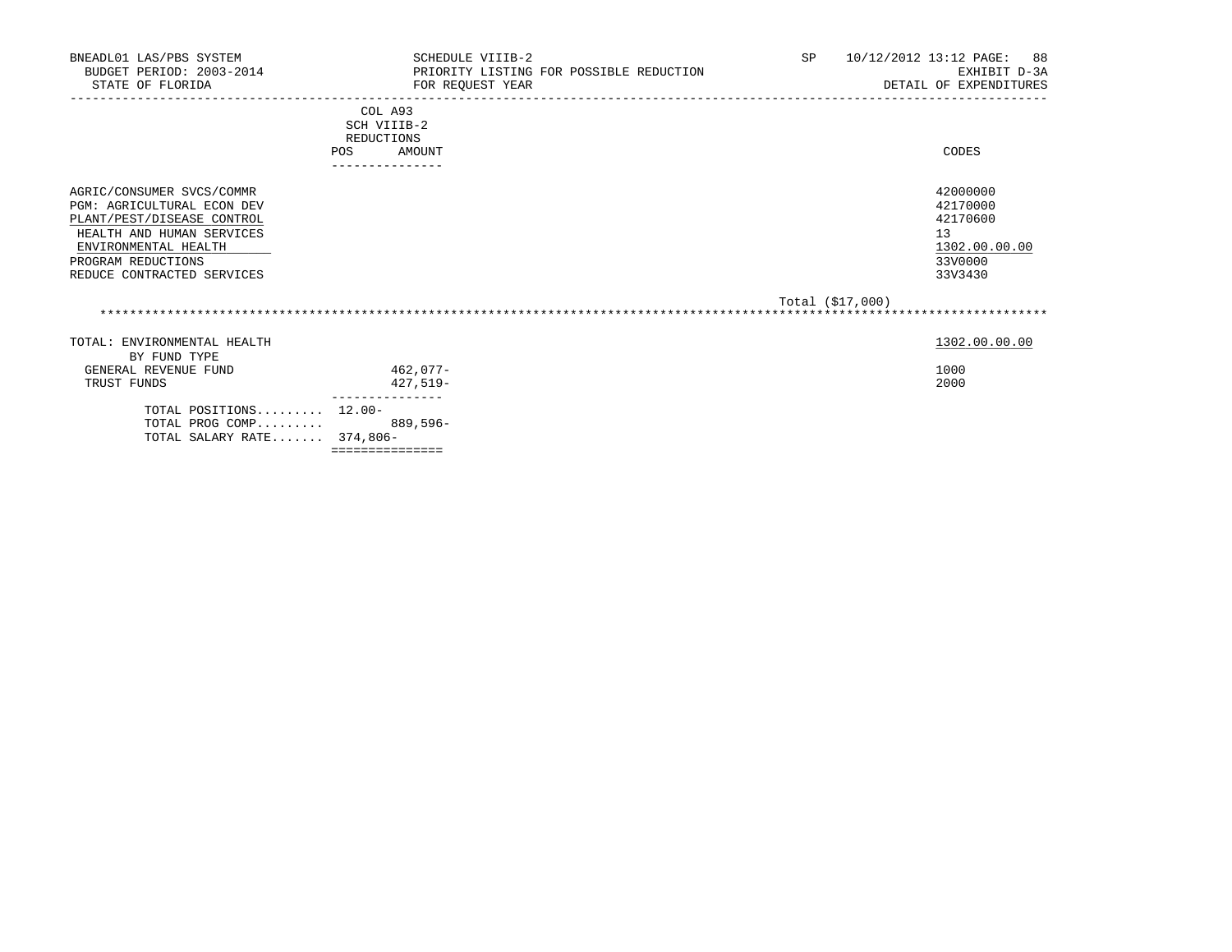| BNEADL01 LAS/PBS SYSTEM<br>BUDGET PERIOD: 2003-2014<br>STATE OF FLORIDA                                                                                                               |                          | SCHEDULE VIIIB-2<br>PRIORITY LISTING FOR POSSIBLE REDUCTION<br>FOR REQUEST YEAR | <b>SP</b> | 10/12/2012 13:12 PAGE:<br>89<br>EXHIBIT D-3A<br>DETAIL OF EXPENDITURES |
|---------------------------------------------------------------------------------------------------------------------------------------------------------------------------------------|--------------------------|---------------------------------------------------------------------------------|-----------|------------------------------------------------------------------------|
|                                                                                                                                                                                       | REDUCTIONS<br><b>POS</b> | COL A93<br>SCH VIIIB-2<br>AMOUNT<br>---------------                             |           | CODES                                                                  |
| AGRIC/CONSUMER SVCS/COMMR<br>PGM: AGRICULTURAL ECON DEV<br>FOOD, NUTRITION, WELLNESS<br>EDUCATION<br>ELEMENTARY & SECONDARY ED<br>PROGRAM REDUCTIONS<br>REDUCTION IN STATE FUNDING OF |                          |                                                                                 |           | 42000000<br>42170000<br>42170700<br>0.3<br>0304.00.00.00<br>33V0000    |
| CHILD NUTRITION PROGRAMS<br>AID TO LOCAL GOVERNMENTS<br>G/A-SCH LUNCH PRG/ST MATCH                                                                                                    |                          |                                                                                 |           | 33V0460<br>050000<br>051123                                            |
| GENERAL REVENUE FUND                                                                                                                                                                  | $-$ STATE                | $844.302 -$                                                                     |           | 1000 1                                                                 |
|                                                                                                                                                                                       |                          |                                                                                 |           |                                                                        |

 AGENCY ISSUE NARRATIVE: SCH VIIIB-2 NARR 13-14 NARRATIVE: IT COMPONENT? NO PRIORITY # 38

DESCRIPTION OF REDUCTION ISSUE: Reduction to the National School Lunch Program State Match

 IMPACT OF THE REDUCTION: The impact of this reduction would be significant. The National School Lunch Program (NSLP) matching requirement is established by the United States Congress and is a required State effort in order to administer the NSLP. All the funds in this appropriation are passed through to the districts and charter schools in Florida that participate in the NSLP. In addition to the required NSLP match portion, Florida Statutes 570.981(5)(h) states that the department shall annually allocate a school breakfast supplement in the General Appropriations Act. Since the required lunch match amount varies yearly and isn't known prior to the LBR, there are minimal additional funds that have been used to help the districts and charter schools supplement their cafeteria/kitchen health inspection permits. All allocations from these funds are critical to the recipients and each district and charter school would be greatly impacted based on their portion of the distribution based on a prorated share of the free and reduced priced meals that they serve. These funds are vital to School Food Service providers who rely on them to offsett some of the costs of operating breakfast programs and obtaining cafeteria/kitchen health inspection permits.

 CALCULATION OF REDUCTION AMOUNT: The 5% reduction to the \$16,886,046 National School Lunch Program State Match Appropriation totals \$844,302. Reductions are based on the 2011-2012 allocation amounts. Cafeteria/kitchen health inspection permits allocation was a \$300,168, which would fully be eliminated. The breakfast supplement would be reduced by the remaining amount, \$544,134, needed to meet the total 5% reduction. The funds are allocated on a prorated share of participating districts and charter schools free and reduced priced breakfasts served and amount paid in total for health inspections permits.

STATUTORY CHANGE(S): None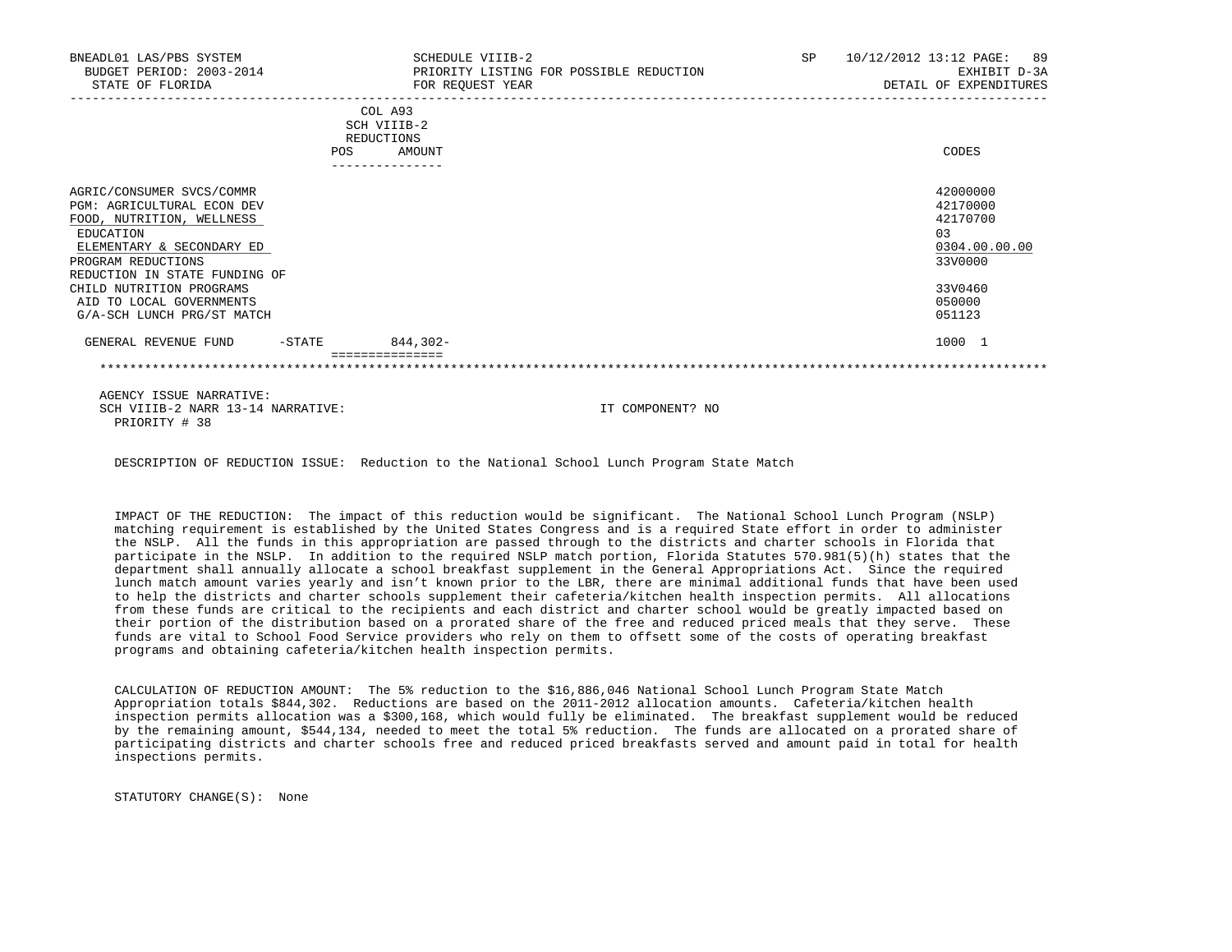| BNEADL01 LAS/PBS SYSTEM<br>BUDGET PERIOD: 2003-2014<br>STATE OF FLORIDA                                                                                                                                                  | SCHEDULE VIIIB-2<br>PRIORITY LISTING FOR POSSIBLE REDUCTION<br>FOR REQUEST YEAR                             | SP                                | 10/12/2012 13:12 PAGE: 90<br>EXHIBIT D-3A<br>DETAIL OF EXPENDITURES           |
|--------------------------------------------------------------------------------------------------------------------------------------------------------------------------------------------------------------------------|-------------------------------------------------------------------------------------------------------------|-----------------------------------|-------------------------------------------------------------------------------|
|                                                                                                                                                                                                                          | COL A93<br>SCH VIIIB-2<br>REDUCTIONS<br>AMOUNT<br>POS<br>---------------                                    |                                   | CODES                                                                         |
| AGRIC/CONSUMER SVCS/COMMR<br><b>PGM: AGRICULTURAL ECON DEV</b><br>FOOD, NUTRITION, WELLNESS<br>EDUCATION<br>ELEMENTARY & SECONDARY ED<br>PROGRAM REDUCTIONS<br>REDUCTION IN STATE FUNDING OF<br>CHILD NUTRITION PROGRAMS |                                                                                                             |                                   | 42000000<br>42170000<br>42170700<br>03<br>0304.00.00.00<br>33V0000<br>33V0460 |
|                                                                                                                                                                                                                          | CATEGORY: GENERAL REVENUE - Aid to Local Governments - Grants and Aids - School Lunch Program - State Match |                                   |                                                                               |
| $\bigcap$ דיחת דמוס קור שחיד המוסיקה היהו                                                                                                                                                                                | $C$ אר היה היה היה היה היה ה                                                                                | REDUCTION AMOUNT<br>1.1_1.000 701 |                                                                               |

| OUANTITY DESCRIPTION  | CALCULATIONS     | FY 2013-14     |
|-----------------------|------------------|----------------|
|                       | ---------------- | ------------   |
| Cafeteria Inspections |                  | ( \$300, 168)  |
| Breakfast Supplement  |                  | $($ \$544,134) |

| ISSUE BY FUND:<br>TOTAL | 5844,302) |
|-------------------------|-----------|
|                         |           |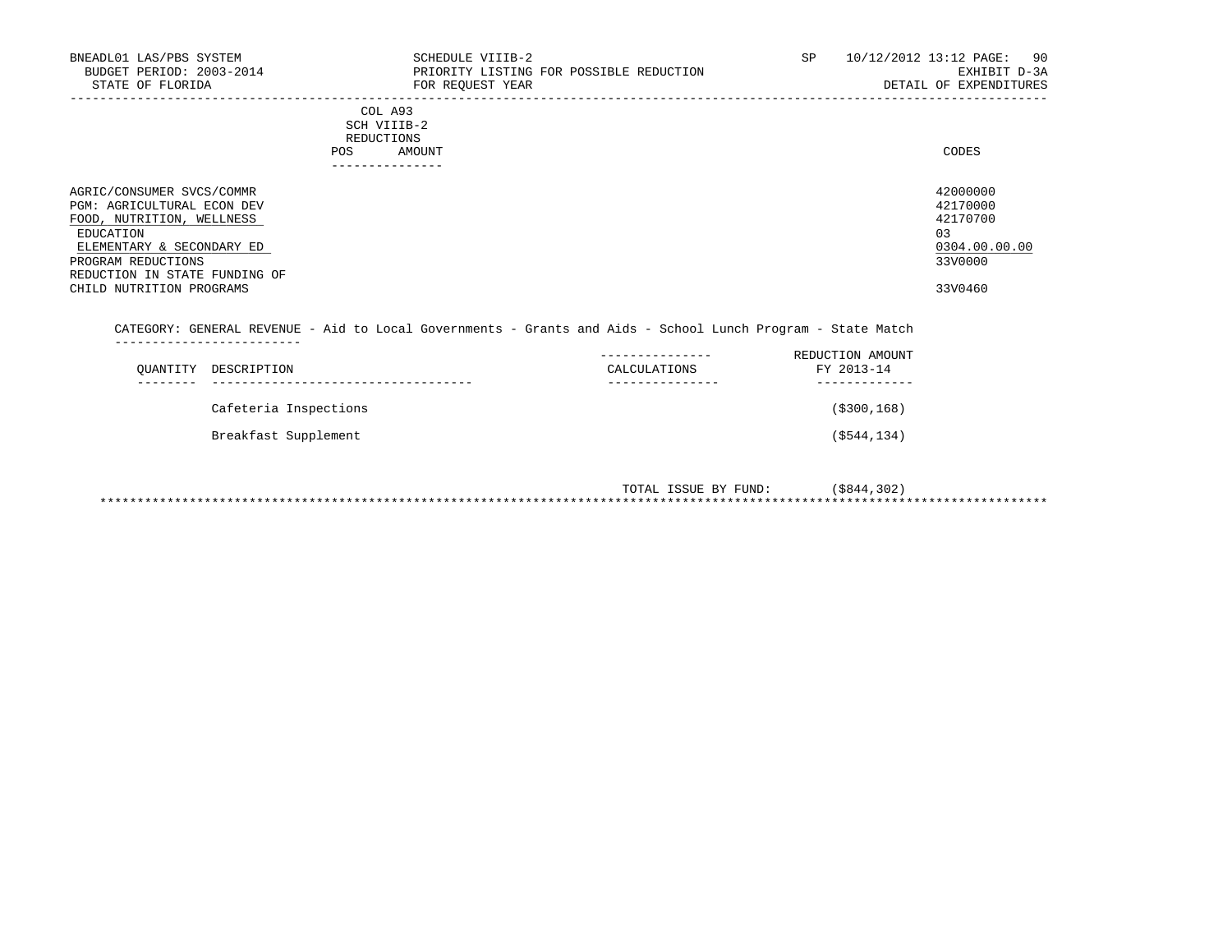| BNEADL01 LAS/PBS SYSTEM<br>BUDGET PERIOD: 2003-2014<br>STATE OF FLORIDA                                                                                                                                         |            | SCHEDULE VIIIB-2<br>PRIORITY LISTING FOR POSSIBLE REDUCTION<br>FOR REQUEST YEAR | SP | 10/12/2012 13:12 PAGE: 91<br>EXHIBIT D-3A<br>DETAIL OF EXPENDITURES |
|-----------------------------------------------------------------------------------------------------------------------------------------------------------------------------------------------------------------|------------|---------------------------------------------------------------------------------|----|---------------------------------------------------------------------|
|                                                                                                                                                                                                                 | <b>POS</b> | COL A93<br>SCH VIIIB-2<br>REDUCTIONS<br>AMOUNT                                  |    | CODES                                                               |
| AGRIC/CONSUMER SVCS/COMMR<br><b>PGM: AGRICULTURAL ECON DEV</b><br>FOOD, NUTRITION, WELLNESS<br>HEALTH AND HUMAN SERVICES<br>SERVICES/MOST VULNERABLE<br>PROGRAM REDUCTIONS<br>REDUCTION IN STATE FUNDING OF THE |            |                                                                                 |    | 42000000<br>42170000<br>42170700<br>13<br>1304.00.00.00<br>33V0000  |
| EMERGENCY FEEDING PROGRAM<br>EXPENSES                                                                                                                                                                           |            |                                                                                 |    | 33V0470<br>040000                                                   |
| GENERAL REVENUE FUND                                                                                                                                                                                            | -MATCH     | $10,000-$<br>===============                                                    |    | 1000 2                                                              |

 AGENCY ISSUE NARRATIVE: SCH VIIIB-2 NARR 13-14 NARRATIVE: **IT COMPONENT?** NO PRIORITY # 39

DESCRIPTION OF REDUCTION ISSUE: Reduction to the State Match for The Emergency Food Assistance Program

 IMPACT OF THE REDUCTION: The impact of this reduction would be significant, and any reduction would jeopardize the funding for the program. The Emergency Food Assistance Program (TEFAP) is a Federal program that helps improve the diets of low-income Americans, regardless of age, by providing them with emergency food and nutrition assistance at no cost. TEFAP plays a vital role in providing food assistance by supplementing other donated foods distributed by the emergency feeding organizations. This is the required match to administer the TEFAP program. A reduction in funds would impact the oversight of the program.

 CALCULATION OF REDUCTION AMOUNT: : The 5% reduction to the \$200,000 State Match for The Emergency Food Assistance Program totals \$10,000.

STATUTORY CHANGE(S): None

CATEGORY: Expenses

-------------------------

|                                             |              | REDUCTION AMOUNT |
|---------------------------------------------|--------------|------------------|
| OUANTITY DESCRIPTION                        | CALCULATIONS | FY 2013-14       |
|                                             |              |                  |
| General Revenue Expenses Category Reduction |              | $'$ \$10,000,    |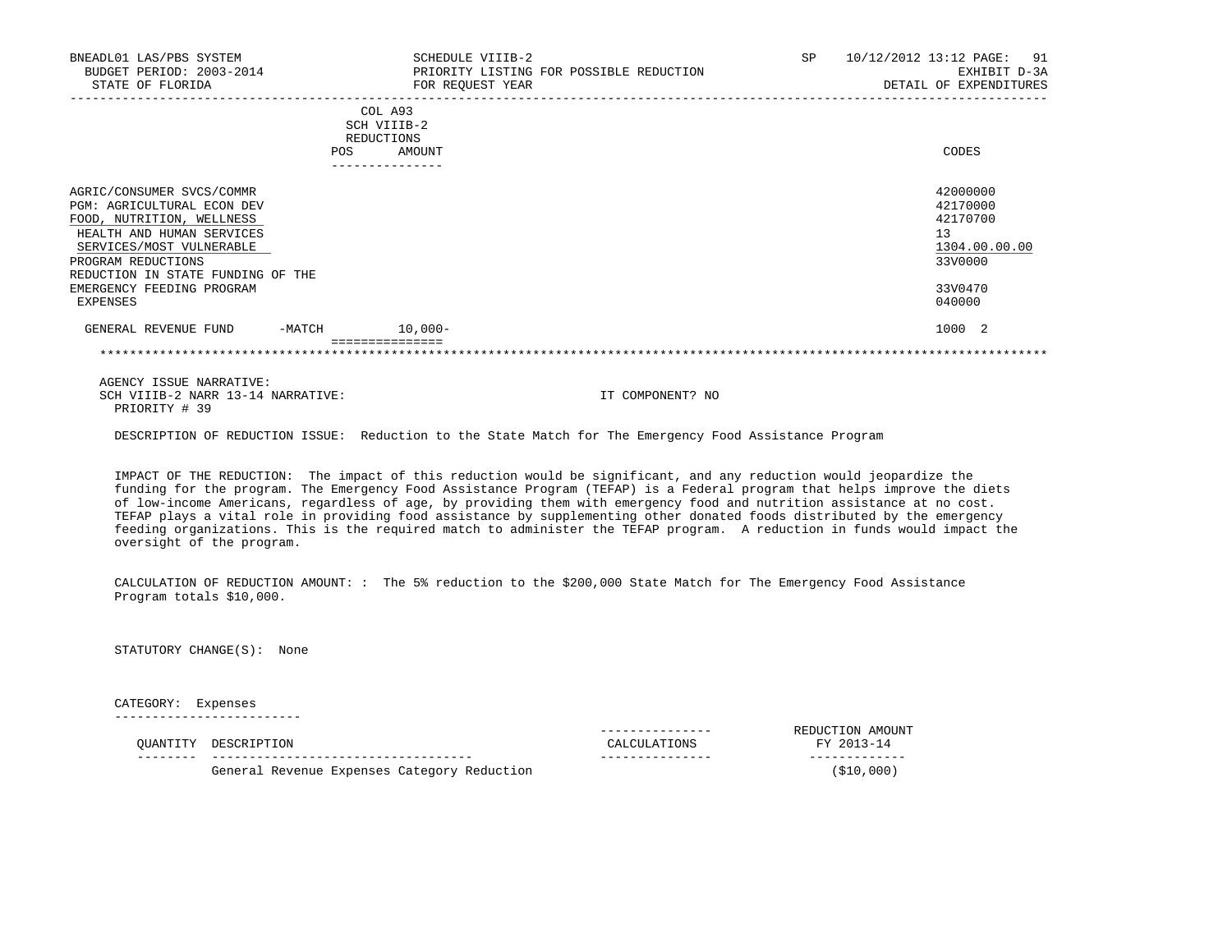| BNEADL01 LAS/PBS SYSTEM<br>BUDGET PERIOD: 2003-2014<br>STATE OF FLORIDA                                                                                                                                                                      | SCHEDULE VIIIB-2<br>FOR REOUEST YEAR                         | PRIORITY LISTING FOR POSSIBLE REDUCTION | SP<br>10/12/2012 13:12 PAGE: 92<br>DETAIL OF EXPENDITURES    | EXHIBIT D-3A  |
|----------------------------------------------------------------------------------------------------------------------------------------------------------------------------------------------------------------------------------------------|--------------------------------------------------------------|-----------------------------------------|--------------------------------------------------------------|---------------|
|                                                                                                                                                                                                                                              | COL A93<br>SCH VIIIB-2<br>REDUCTIONS<br>AMOUNT<br><b>POS</b> |                                         | CODES                                                        |               |
|                                                                                                                                                                                                                                              |                                                              |                                         |                                                              |               |
| AGRIC/CONSUMER SVCS/COMMR<br><b>PGM: AGRICULTURAL ECON DEV</b><br>FOOD, NUTRITION, WELLNESS<br>HEALTH AND HUMAN SERVICES<br>SERVICES/MOST VULNERABLE<br>PROGRAM REDUCTIONS<br>REDUCTION IN STATE FUNDING OF THE<br>EMERGENCY FEEDING PROGRAM |                                                              |                                         | 42000000<br>42170000<br>42170700<br>13<br>33V0000<br>33V0470 | 1304.00.00.00 |
|                                                                                                                                                                                                                                              |                                                              | TOTAL ISSUE BY FUND: GR (\$10,000)      |                                                              |               |
| REDUCTION IN STATE FUNDING OF THE<br>WOMEN, INFANTS AND CHILDREN (WIC)<br>PROGRAM<br>EXPENSES                                                                                                                                                |                                                              |                                         | 33V0500<br>040000                                            |               |
| GENERAL INSPECTION TF                                                                                                                                                                                                                        | $-MATCH$ 11,000-                                             |                                         | 2321 2                                                       |               |
|                                                                                                                                                                                                                                              |                                                              |                                         |                                                              |               |
| AGENCY ISSUE NARRATIVE:<br>SCH VIIIB-2 NARR 13-14 NARRATIVE:                                                                                                                                                                                 |                                                              | IT COMPONENT? NO                        |                                                              |               |

PRIORITY # 40

DESCRIPTION OF REDUCTION ISSUE: Reduction to the Women, Infants and Children/Farmers' Market Nutrition Program

 IMPACT OF THE REDUCTION: The impact of this reduction would be significant. The Farmers' Market Nutrition Program (FMNP) provides Women, Infants and Children (WIC) participants with coupons that can be used to purchase locally grown, fresh Florida fruits and vegetables. This produce can be purchased at authorized farmers' markets from April 1 to July 31. The current allocation of the federally awarded grant is distributed as follows: Value of Food Coupons (\$174,160); Processing of Coupons by Financial Institution (\$9,000); Distribution of Coupons through a Memorandum of Understanding (MOU) with Department of Health (\$32,200); and Miscellaneous (\$4,640).

 CALCULATION OF REDUCTION AMOUNT: The 5% reduction to the \$220,000 Women, Infants and Children/Farmers' Market Nutrition Program totals \$11,000.

STATUTORY CHANGE(S): None